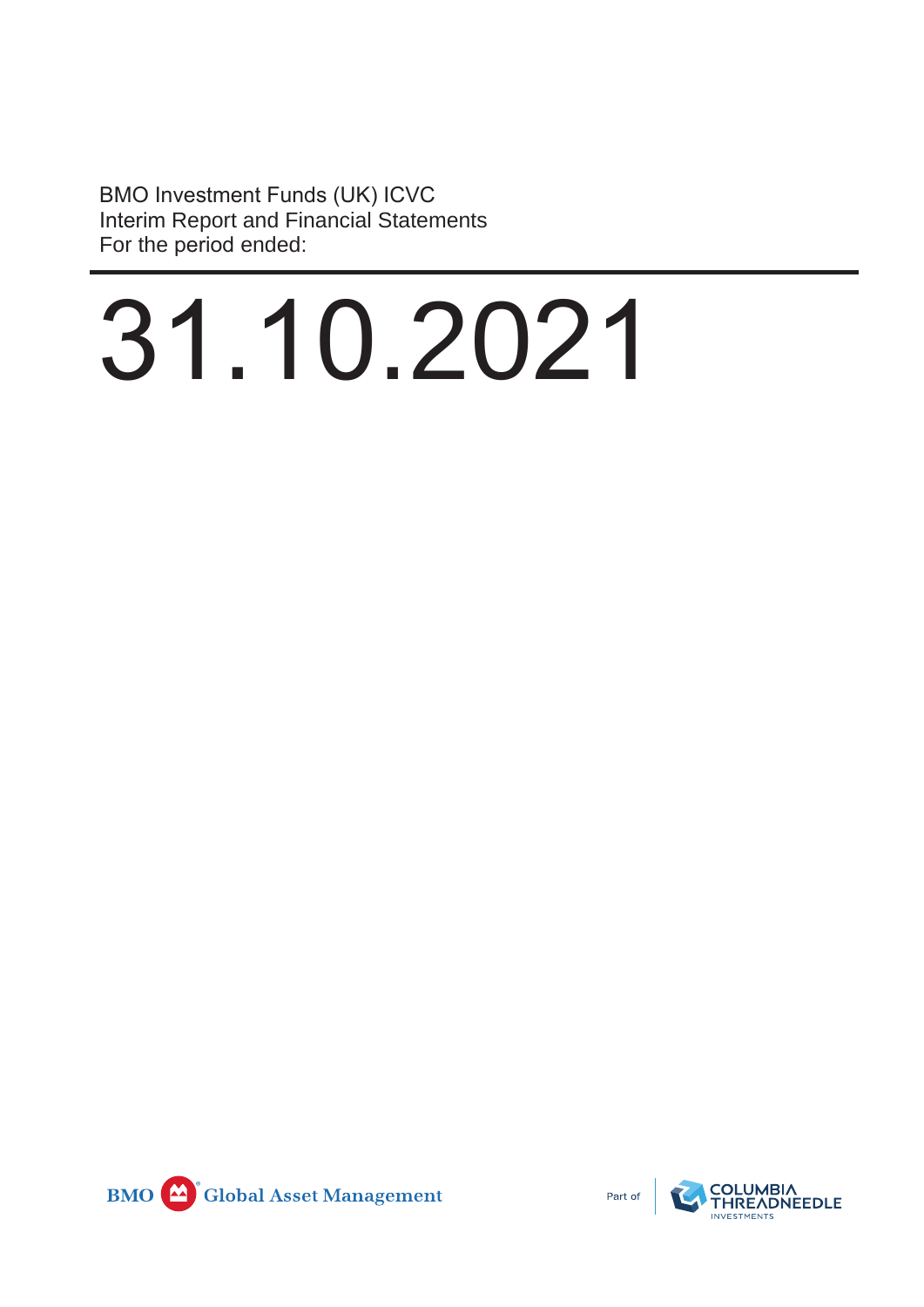# **Contents**

### Page

- 1 Directory\*
- 2 Company Information\*
- 18 Certification of Financial Statements by Directors of the Authorised Corporate Director\*

### Financial Statements of BMO Investment Funds (UK) ICVC

19 Notes to the Financial Statements applicable to all sub-funds

### Authorised Corporate Director's Report\* and Financial Statements for:

- 20 BMO Enhanced Income UK Equity Fund
- 30 BMO FTSE All-Share Tracker Fund
- 49 BMO Multi-Sector Bond Fund
- 61 BMO Multi-Sector Higher Income Bond Fund
- 73 BMO North American Equity Fund
- 83 BMO Select European Equity Fund
- 91 BMO Select UK Equity Fund
- 99 BMO Sustainable Opportunities Global Equity Fund
- 107 BMO UK Equity Income Fund
- 116 BMO UK Mid-Cap Fund

\*The Authorised Corporate Director's Report in accordance with the Investment Management Association (IMA) SORP (2014) and the Collective Investment Schemes Sourcebook comprises those items denoted above along with the Fund Objective, Manager's Review, Activity, Outlook, Performance Summary, Portfolio Statement and Material Portfolio Changes of each sub-fund.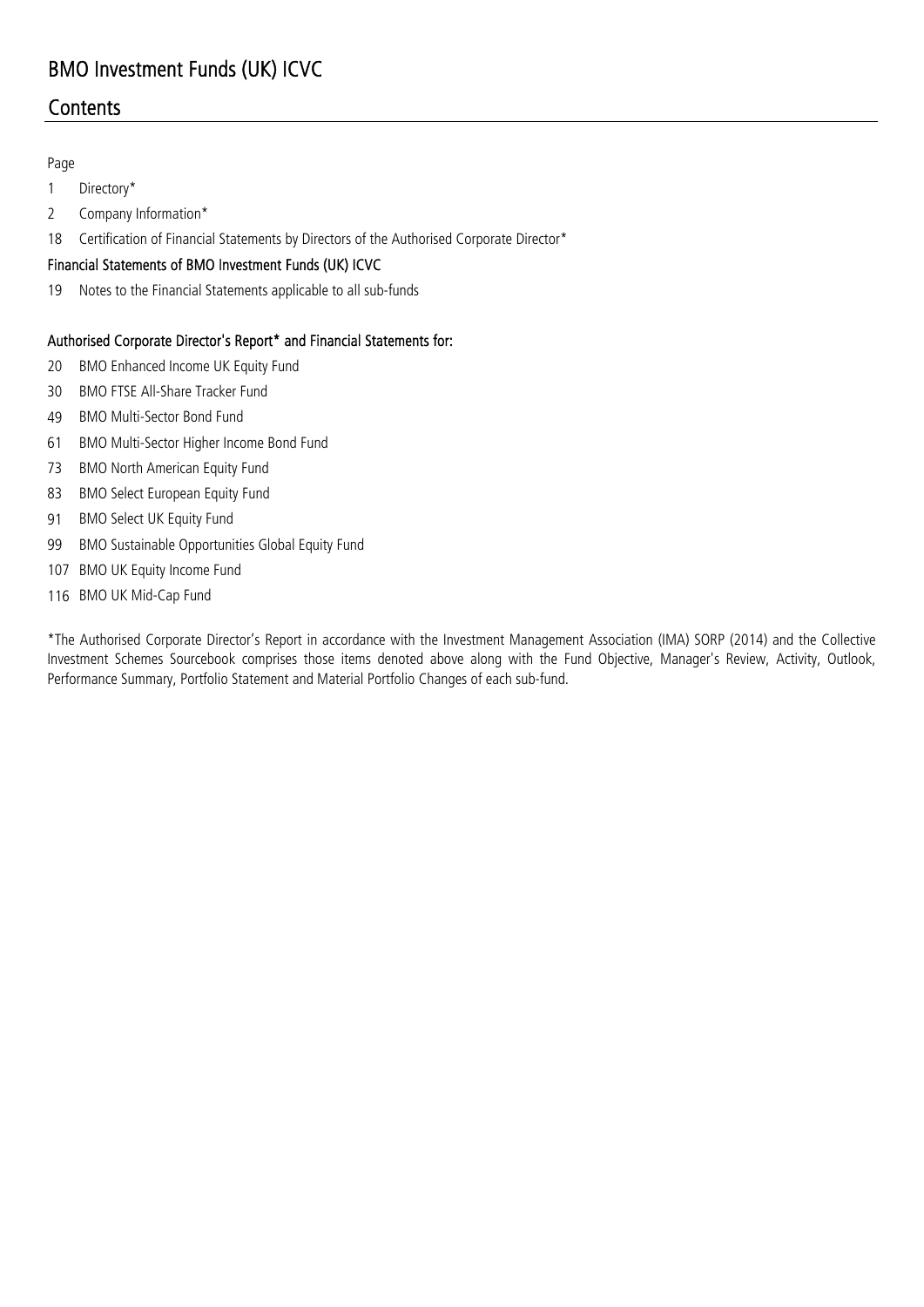# **Directory**

### Company Information

Primrose Street London EC2A 2NY Exchange House BMO Investment Funds (UK) ICVC

Telephone: 0800 085 2752, Facsimile: (0207) 600 4180 The ACD is authorised and regulated by the Financial Conduct Authority and is a member of the IA. BMO Fund Management Limited **State Street Bank and Trust Company** EC2A 2NY Exchange House Primrose Street London

### Investment Manager

London Basildon Primrose Street Street Street Street Street Street Street Street Street Street Street Street Street Street Street Street Street Street Street Street Street Street Street Street Street Street Street Street Street Street Str BMO Asset Management Limited Exchange House EC2A 2NY Essex

### Independent Auditors

Edinburgh EH3 8EX Atria One Level 4 Cannon Place 144 Morrison Street

### **Depositary**

Registered Office 20 Churchill Place E14 5HJ London State Street Trustees Limited

### Head Office and Principal Place of Business

Quartermile 3 Edinburgh EH3 9EG 10 Nightingale Way

### Authorised Corporate Director **Fund Accounting and Unit Pricing**

Edinburgh Quartermile 3 10 Nightingale Way EH3 9EG

### Administrator and Registrar

SS15 5FS SS&C House SS&C Financial Services Europe Limited

### Legal Advisors

78 Cannon Street EC4N 6AF London PricewaterhouseCoopers LLP **CMS Cameron McKenna Nabarro Olswang LLP**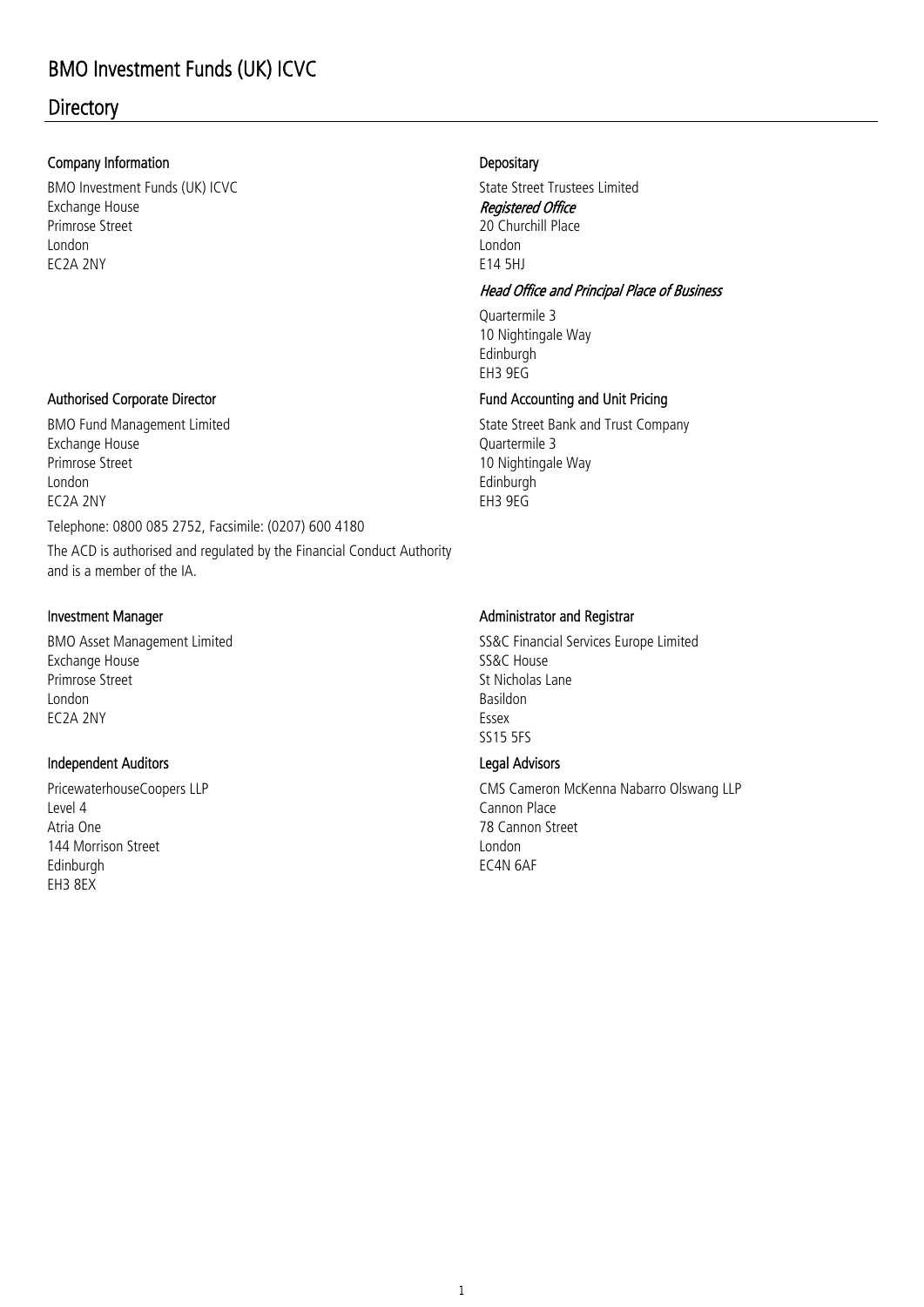## Company Information

### Company Information

BMO Fund Management Limited, the Authorised Corporate Director (ACD) of the Open-Ended Investment Company (OEIC), is the sole director. The ACD has appointed BMO Asset Management Limited as the Investment Manager to the individual sub-funds of the OEIC.

BMO Investment Funds (UK) ICVC (the 'Company') is an investment company with variable capital under the Open-Ended Investment Company Regulations 2001 (SI2001/1228). The Company is an umbrella company with 10 individual sub-funds, and each of the sub-funds is a UCITS scheme.

### Financial Statements

These financial statements are for the period 1 May 2021 to 31 October 2021.

### Shareholders

Shares of the Company have no par value and the share capital of the Company will at all times equal the sum of the net asset value of each of the sub-funds. Shareholders are not liable for the debts of the Company. The assets of each sub-fund are treated as separate from those of every other sub-fund and are invested in accordance with the investment objectives and policy of that sub-fund.

Each sub-fund is a segregated portfolio of assets and, accordingly, the assets of a sub-fund belong exclusively to that sub-fund and shall not be used to discharge directly or indirectly the liabilities of, or claims against, any other person or body, including the Company or any other sub-fund and shall not be available for any such purpose.

The Company adopted segregated liability status for sub-funds on 8 June 2012. From that date the assets of one sub-fund may not be used to satisfy the obligations of another sub-fund.

While the provisions of the OEIC Regulations provide for segregated liability between sub-funds, the concept of segregated liability is relatively new. Accordingly, where claims are brought by local creditors in foreign courts or under foreign law contracts, it is not yet known how those foreign courts will react to regulations 11A and 11B of the OEIC Regulations.

### Instrument of Incorporation and Prospectus

The Company was incorporated and authorised by the Financial Conduct Authority on 29 June 1999 under registered number IC36.

As at 31 October 2021 the OEIC comprised the following sub-funds:

BMO Sustainable Opportunities Global Equity Fund BMO Enhanced Income UK Equity Fund BMO FTSE All-Share Tracker Fund BMO Multi-Sector Bond Fund BMO UK Equity Income Fund BMO Select UK Equity Fund BMO North American Equity Fund BMO Select European Equity Fund BMO UK Mid-Cap Fund BMO Multi-Sector Higher Income Bond Fund

Additional sub-funds may be added at the ACD's discretion.

The investment objectives, investment policies and investment activity reports, for each sub-fund are included in the financial statements for that sub-fund.

Copies of the current prospectus, the latest annual report and any subsequent reports are available from the Administrator.

### Other Information

The BMO Select UK Equity Fund, BMO Sustainable Opportunities Global Equity Fund and BMO UK Mid-Cap Fund offer only accumulation shares. The BMO Enhanced Income UK Equity Fund, BMO Multi-Sector Bond Fund and BMO Multi-Sector Higher Income Bond Fund offer only income shares. The BMO FTSE All-Share Tracker Fund, BMO North American Equity Fund, BMO Select European Equity Fund and BMO UK Equity Income Fund offer both accumulation and income shares.

The Operating charges figure for each share class can be found in the sub-fund's Comparative Tables.

There were no cross holdings between sub-funds in BMO Investment Funds (UK) ICVC as at 31 October 2021.

Following the announcement on 12 April 2021 regarding Ameriprise Financial's proposed acquisition of BMO's EMEA Asset Management business, including BMO GAM Asia Limited (BMO GAM (EMEA)), Columbia Threadneedle confirmed that this acquisition completed on 8 November 2021. BMO GAM (EMEA) is now part of Columbia Threadneedle Investments, the global asset management business of Ameriprise Financial.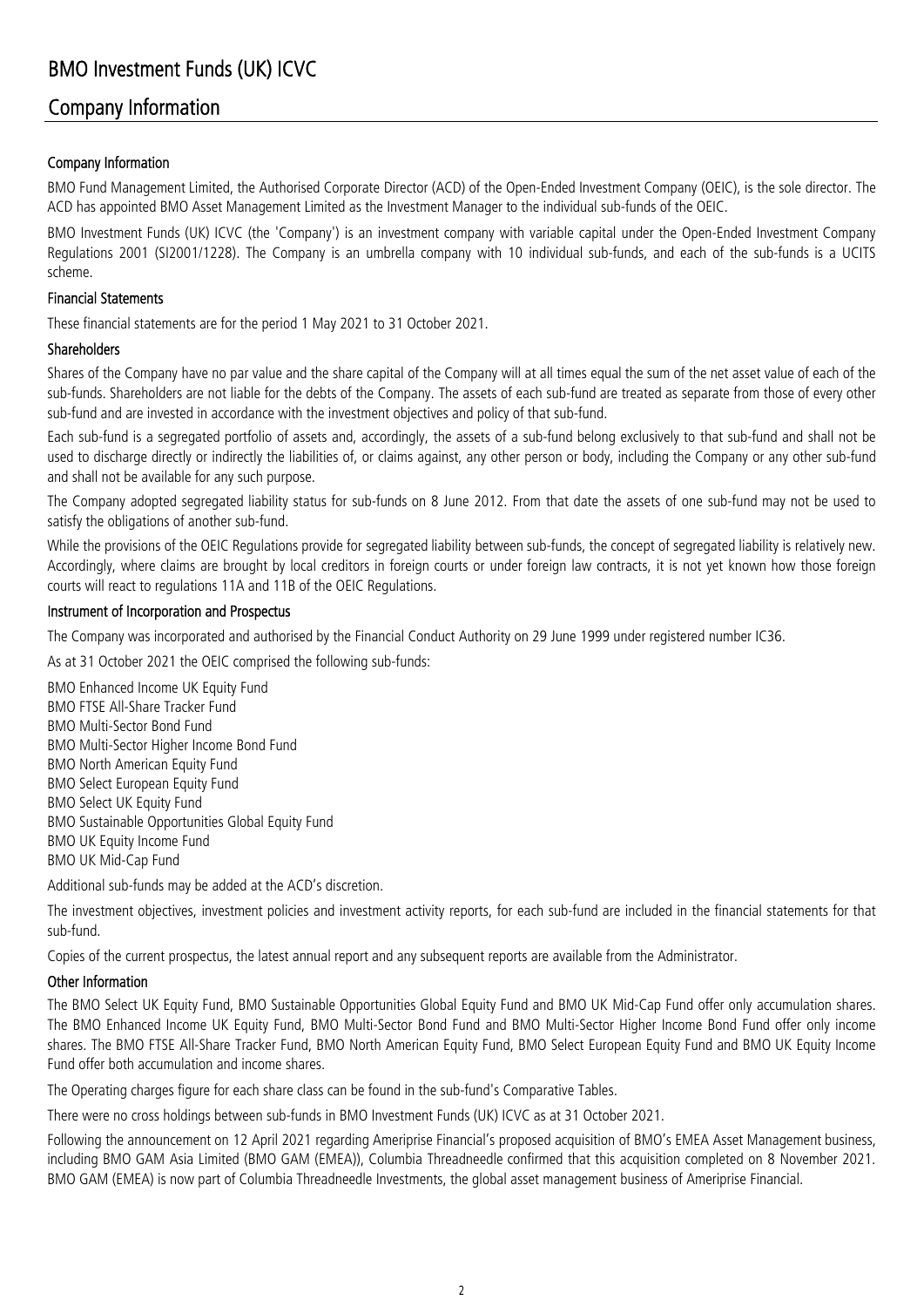# Company Information and the continued) continued continued and the continued of the continued of the continued

### Securities Financing Transactions (SFTs)

### BMO FTSE All-Share Tracker Fund 1) Global Data

| Proportion of securities and commodities on loan as at 31 October 2021 | £000    | %        |
|------------------------------------------------------------------------|---------|----------|
| Total lendable assets excluding cash and cash equivalents:             | 326,527 |          |
| Securities and commodities on loan                                     | 3.151   | $0.97\%$ |
| Assets engaged in SFTs and total return swaps as at 31 October 2021    | £000    | %        |
| Fund assets under management (AUM)                                     | 357,360 |          |
| Absolute value of assets engaged in:<br>Securities lending             | 3.151   | 0.88%    |
| 2) Concentration Data                                                  |         |          |

### Top 10 Collateral Issuers

| Name and value of collateral and commodities received as at 31 October 2021 | £000  |
|-----------------------------------------------------------------------------|-------|
| Government of United Kingdom                                                | 1,013 |
| Government of France                                                        | 747   |
| United States of America Treasury                                           | 645   |
| Government of Germany                                                       | 395   |
| Kingdom of Netherlands                                                      | 360   |
| Government of Canada                                                        | 102   |
| Kingdom of Denmark                                                          | 53    |
| Republic of Austria                                                         | 36    |
| Kingdom of Sweden                                                           | 22    |
| Government of Australia                                                     |       |

### Top 10 Counterparties

| Name and value of outstanding transactions as at 31 October 2021 | £000 |
|------------------------------------------------------------------|------|
| Securities lending                                               |      |
| Bank of Nova Scotia                                              | 800  |
| Citigroup Global Markets (UK)                                    | 360  |
| <b>Barclays Capital Securities</b>                               | 352  |
| Merrill Lynch                                                    | 326  |
| Goldman Sachs                                                    | 311  |
| JP Morgan Securities                                             | 259  |
| <b>HSBC Bank</b>                                                 | 254  |
| Societe Generale                                                 | 194  |
| Deutsche Bank                                                    | 161  |
| Morgan Stanley International                                     | 121  |

### 3) Aggregate Transaction Data

| Type, Quality and Currency of Collateral as at 31 October 2021 |                  |                   |       |
|----------------------------------------------------------------|------------------|-------------------|-------|
| <b>Type</b>                                                    | Quality          | Currencv          | £000  |
| Securities lending                                             |                  |                   |       |
| Bonds                                                          | Investment Grade | Sterling          | 656   |
| Bonds                                                          | Investment Grade | Australian dollar | 5.    |
| Bonds                                                          | Investment Grade | Canadian dollar   | 102   |
| Bonds                                                          | Investment Grade | Euro              | 1,953 |
| Bonds                                                          | Investment Grade | Swedish krona     | 22    |
| Bonds                                                          | Investment Grade | US dollar         | 645   |
| Total collateral held                                          |                  |                   | 3,383 |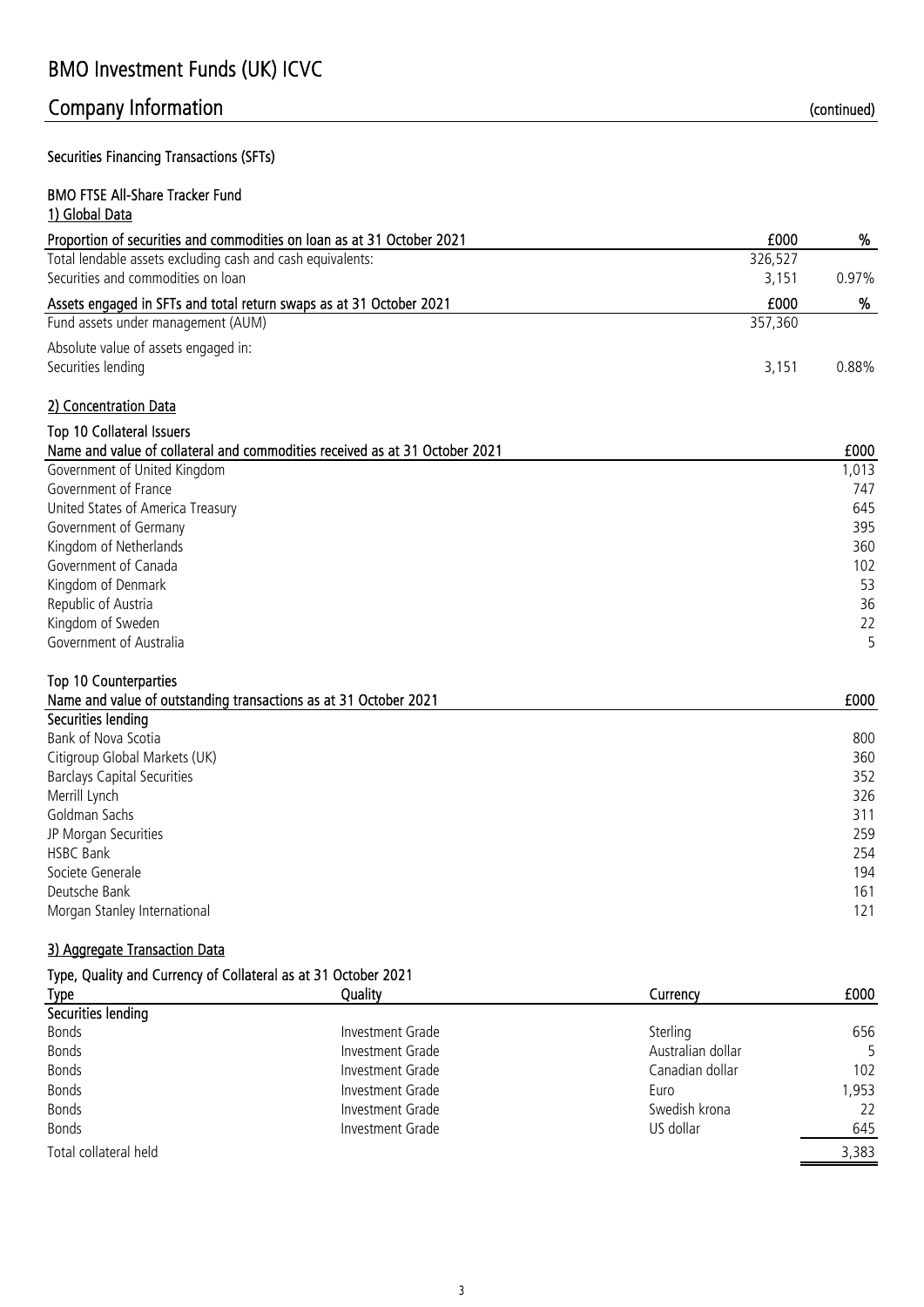# Company Information (continued)

### Maturity Tenor of Collateral (remaining period to maturity) as at 31 October 2021

|                    | Less than | One day to | One week<br>to one       | One to<br>three | Three<br>months to | Above one | Open                     |       |
|--------------------|-----------|------------|--------------------------|-----------------|--------------------|-----------|--------------------------|-------|
|                    | one day   | one week   | month                    | months          | one year           | vear      | maturity                 | Total |
| <b>Type</b>        | £000      | £000       | £000                     | £000            | £000               | £000      | £000                     | £000  |
| Securities lending |           |            | $\overline{\phantom{0}}$ | 14              | 90                 | 3.179     | $\overline{\phantom{a}}$ | 3,383 |
|                    |           |            |                          |                 | 90                 | 3,179     |                          | 3,383 |

### Counterparty details as at 31 October 2021

|                       | Country of counterparty |                         |       |
|-----------------------|-------------------------|-------------------------|-------|
| <b>Type</b>           | establishment           | Settlement and clearing | £000  |
| Securities lending    | Canada                  | Bi-lateral              | 370   |
| Securities lending    | France                  | Bi-lateral              | 51    |
| Securities lending    | United Kingdom          | Bi-lateral              | 462   |
| Securities lending    | Canada                  | Tri-party               | 489   |
| Securities lending    | France                  | Tri-party               | 201   |
| Securities lending    | Germany                 | Tri-party               | 168   |
| Securities lending    | United Kingdom          | Tri-party               | 1,642 |
| Total collateral held |                         |                         | 3,383 |

### Maturity Tenor of SFTs and Total Return Swaps (remaining period to maturity) as at 31 October 2021

|                    |         |                      | One week | One to                   | <b>Three</b>             |                          |             |       |
|--------------------|---------|----------------------|----------|--------------------------|--------------------------|--------------------------|-------------|-------|
|                    |         | Less than One day to | to one   | three                    | months to                | Above one                | <b>Open</b> |       |
|                    | one day | one week             | month    | months                   | one year                 | year                     | maturity    | Total |
| <b>Type</b>        | £000    | £000                 | £000     | £000                     | £000                     | £000                     | £000        | £000  |
| Securities lending |         |                      |          | $\overline{\phantom{a}}$ | $\overline{\phantom{a}}$ | $\overline{\phantom{a}}$ | 3,151       | 3,151 |
|                    |         |                      |          | $\overline{\phantom{a}}$ |                          | $\overline{\phantom{0}}$ | 3,151       | 3,151 |

### 4) Re-use of Collateral

The Fund does not engage in re-use of collateral.

### 5) Safekeeping of Collateral Received

| Names and value of custodians safekeeping collateral as at 31 October 2021 | £000  |
|----------------------------------------------------------------------------|-------|
| JP Morgan                                                                  | 1,512 |
| Bank of New York                                                           | 988   |
| <b>State Street</b>                                                        | 883   |
| Number of custodians safekeeping collateral                                |       |

### 6) Safekeeping of Collateral Granted

The Fund does not borrow stock from counterparties; therefore, no collateral has been granted.

### 7) Return and Cost

|                         | Collective Investment<br>Undertaking<br>£000 | <b>Manager of Collective</b><br>Investment Undertaking<br>£000 | <b>Third Parties</b><br>(e.g. lending agent)<br>£000 | <b>Total</b><br>£000 |
|-------------------------|----------------------------------------------|----------------------------------------------------------------|------------------------------------------------------|----------------------|
| Securities lending      |                                              |                                                                |                                                      |                      |
| Gross return            | 54                                           |                                                                |                                                      |                      |
| % of total gross return | 75%                                          | 10%                                                            | 15%                                                  |                      |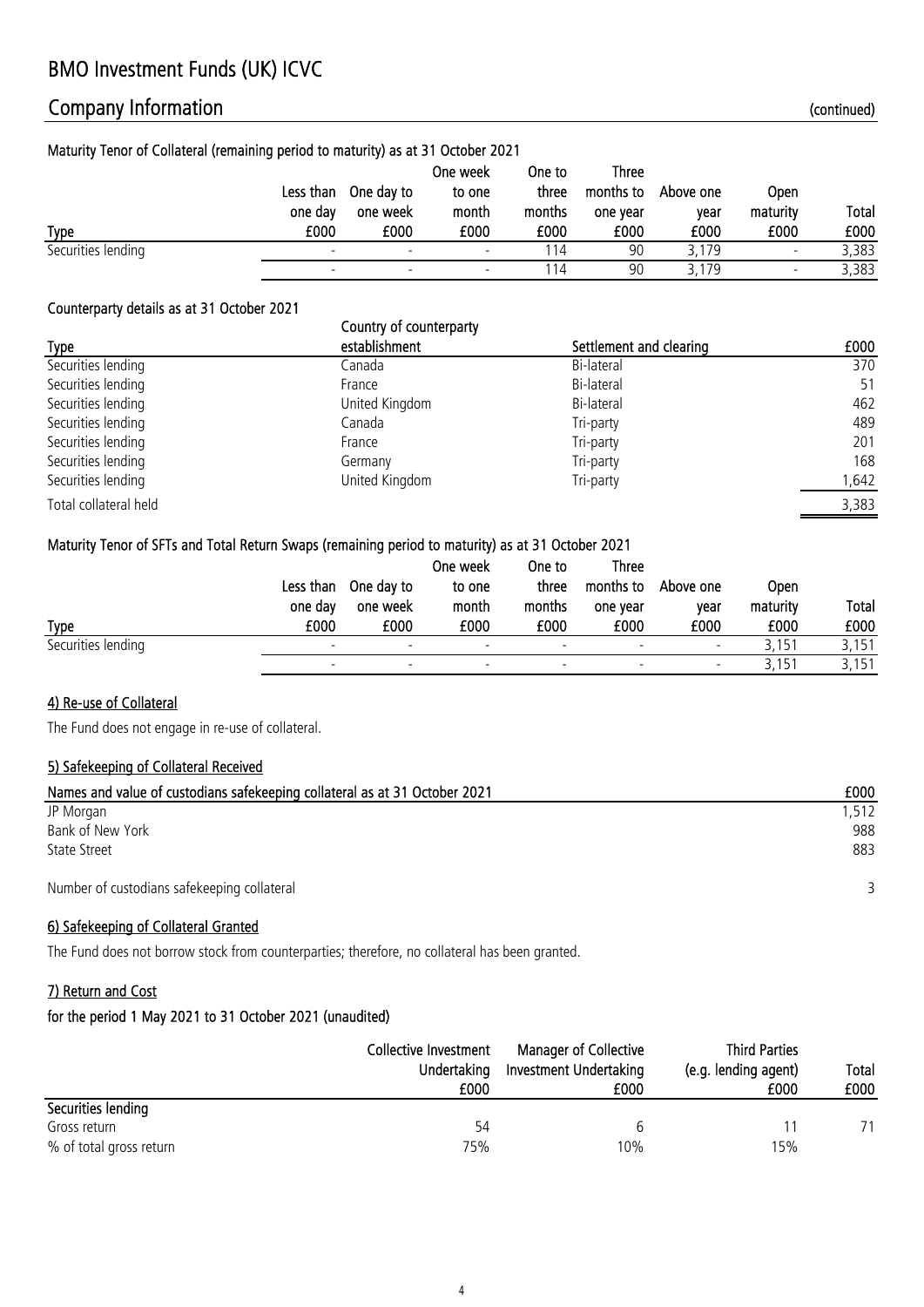# Company Information and the continued) continued continued and the continued of the continued of the continued

Securities Financing Transactions (SFTs)

| <b>BMO Multi-Sector Bond Fund</b><br>1) Global Data                                                                                    |                         |          |        |                         |           |                 |          |
|----------------------------------------------------------------------------------------------------------------------------------------|-------------------------|----------|--------|-------------------------|-----------|-----------------|----------|
| Proportion of securities and commodities on loan as at 31 October 2021                                                                 |                         |          |        |                         |           | £000            | %        |
| Total lendable assets excluding cash and cash equivalents:                                                                             |                         |          |        |                         |           | 29,200          |          |
| Securities and commodities on loan                                                                                                     |                         |          |        |                         |           |                 | $0.00\%$ |
| Assets engaged in SFTs and total return swaps as at 31 October 2021                                                                    |                         |          |        |                         |           | £000<br>944,098 | %        |
| Fund assets under management (AUM)                                                                                                     |                         |          |        |                         |           |                 |          |
| Absolute value of assets engaged in:<br>Securities lending                                                                             |                         |          |        |                         |           |                 | $0.00\%$ |
| 2) Concentration Data                                                                                                                  |                         |          |        |                         |           |                 |          |
| <b>Top 10 Collateral Issuers</b><br>Name and value of collateral and commodities received as at 31 October 2021                        |                         |          |        |                         |           |                 | £000     |
| <b>Top 10 Counterparties</b><br>Name and value of outstanding transactions as at 31 October 2021<br>Securities lending                 |                         |          |        |                         |           |                 | £000     |
| 3) Aggregate Transaction Data                                                                                                          |                         |          |        |                         |           |                 |          |
| Type, Quality and Currency of Collateral as at 31 October 2021<br><b>Type</b>                                                          | Quality                 |          |        |                         | Currency  |                 | £000     |
| Securities lending                                                                                                                     |                         |          |        |                         |           |                 |          |
| Maturity Tenor of Collateral (remaining period to maturity) as at 31 October 2021                                                      |                         |          |        |                         |           |                 |          |
|                                                                                                                                        |                         | One week | One to | <b>Three</b>            |           |                 |          |
|                                                                                                                                        | Less than One day to    | to one   | three  | months to               | Above one | Open            |          |
| one day                                                                                                                                | one week                | month    | months | one year                | year      | maturity        | Total    |
| £000<br><b>Type</b><br>Securities lending                                                                                              | £000                    | £000     | £000   | £000                    | £000      | £000            | £000     |
| Counterparty details as at 31 October 2021                                                                                             |                         |          |        |                         |           |                 |          |
|                                                                                                                                        | Country of counterparty |          |        |                         |           |                 |          |
| <b>Type</b>                                                                                                                            | establishment           |          |        | Settlement and clearing |           |                 | £000     |
| 4) Re-use of Collateral                                                                                                                |                         |          |        |                         |           |                 |          |
| The Fund does not engage in re-use of collateral.                                                                                      |                         |          |        |                         |           |                 |          |
| 5) Safekeeping of Collateral Received                                                                                                  |                         |          |        |                         |           |                 |          |
| Names and value of custodians safekeeping collateral as at 31 October 2021                                                             |                         |          |        |                         |           |                 | £000     |
| 6) Safekeeping of Collateral Granted<br>The Fund does not borrow stock from counterparties; therefore, no collateral has been granted. |                         |          |        |                         |           |                 |          |

### 7) Return and Cost

|                         | Collective Investment    | <b>Manager of Collective</b> | <b>Third Parties</b> | Total |
|-------------------------|--------------------------|------------------------------|----------------------|-------|
|                         | Undertaking              | Investment Undertaking       | (e.g. lending agent) |       |
|                         | £000                     | £000                         | £000                 | £000  |
| Securities lending      |                          |                              |                      |       |
| Gross return            | $\overline{\phantom{a}}$ | $\overline{\phantom{a}}$     |                      |       |
| % of total gross return | 75%                      | 10%                          | 15%                  |       |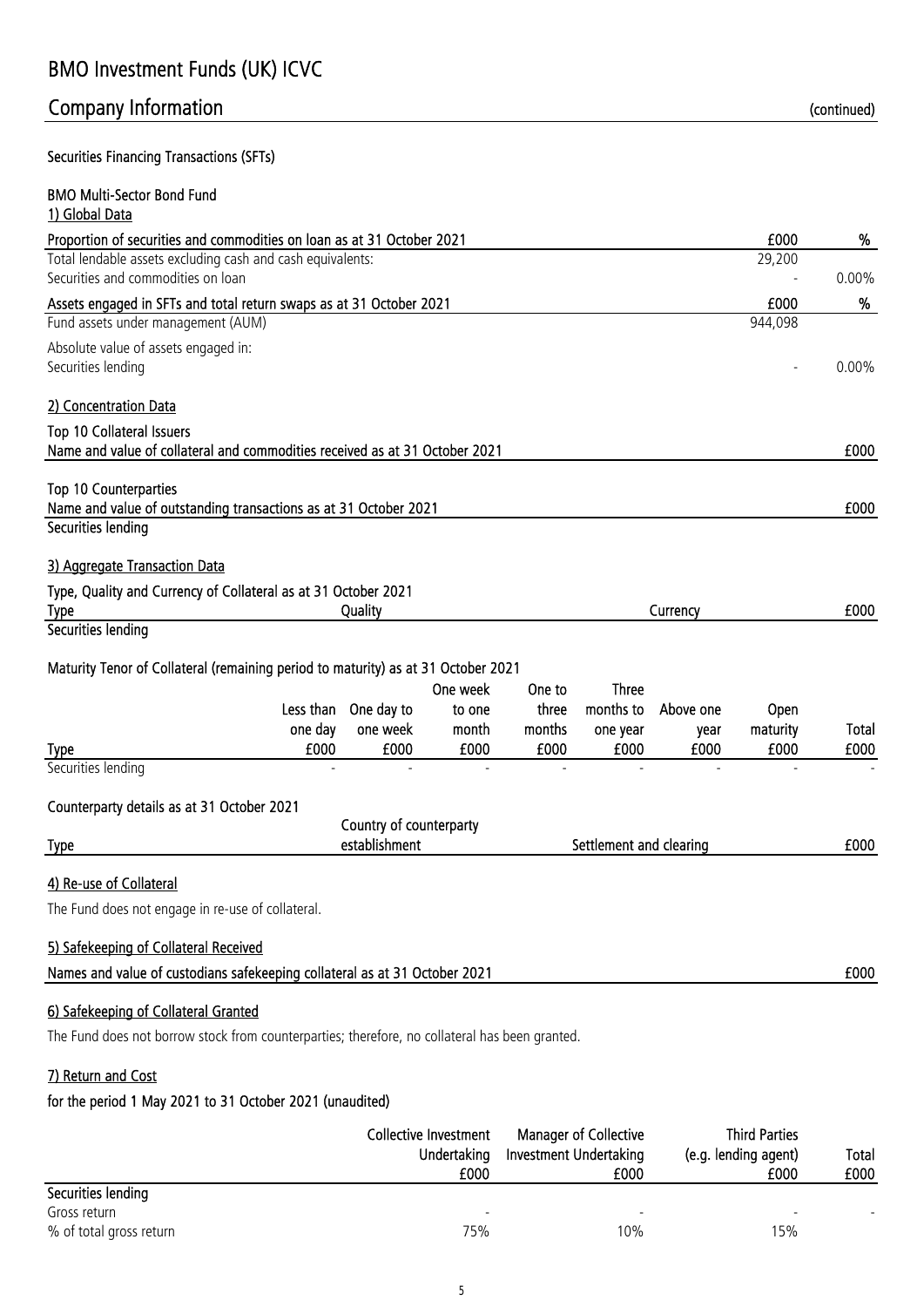### Securities Financing Transactions (SFTs)

### BMO Multi-Sector Higher Income Bond Fund 1) Global Data

| <i>u s</i> uvvar vata                                                       |        |       |
|-----------------------------------------------------------------------------|--------|-------|
| Proportion of securities and commodities on loan as at 31 October 2021      | £000   | %     |
| Total lendable assets excluding cash and cash equivalents:                  | 16,814 |       |
| Securities and commodities on loan                                          | 146    | 0.87% |
| Assets engaged in SFTs and total return swaps as at 31 October 2021         | £000   | %     |
| Fund assets under management (AUM)                                          | 32,045 |       |
| Absolute value of assets engaged in:                                        |        |       |
| Securities lending                                                          | 146    | 0.46% |
| 2) Concentration Data                                                       |        |       |
| Top 10 Collateral Issuers                                                   |        |       |
| Name and value of collateral and commodities received as at 31 October 2021 |        | £000  |
| Yorkshire Water Services Finance                                            |        | 11    |
| Southern Gas Networks                                                       |        | 6     |
| Capital Hospitals Issuer                                                    |        |       |
| European Union                                                              |        | 4     |
| General Electric                                                            |        | 4     |
| United States of America Treasury                                           |        | 4     |

### European Financial Stability Facility 4 Engie de la provincia de la contrada de la contrada de la contrada de la contrada de la contrada de la contrad<br>Engie International Bank for Reconstruction & Development 3 Commerzbank 3

### Top 10 Counterparties Name and value of outstanding transactions as at 31 October 2021 **EXECUTE:** Name and value of outstanding transactions as at 31 October 2021 Securities lending

Barclays Bank 146

### 3) Aggregate Transaction Data

### Type, Quality and Currency of Collateral as at 31 October 2021

| .<br><u>Type</u>      | Quality          | Currency          | £000 |
|-----------------------|------------------|-------------------|------|
| Securities lending    |                  |                   |      |
| <b>Bonds</b>          | Investment Grade | Sterling          | 46   |
| Bonds                 | Investment Grade | Australian dollar | 2    |
| <b>Bonds</b>          | Investment Grade | Euro              | 83   |
| <b>Bonds</b>          | Investment Grade | US dollar         | 28   |
| Total collateral held |                  |                   | 159  |

### Maturity Tenor of Collateral (remaining period to maturity) as at 31 October 2021

|                    | Less than<br>one day | One day to               | One week<br>to one<br>month | One to<br>three          | <b>Three</b><br>months to | Above one | <b>Open</b><br>maturity  | Total |
|--------------------|----------------------|--------------------------|-----------------------------|--------------------------|---------------------------|-----------|--------------------------|-------|
|                    |                      | one week                 |                             | months                   | one year                  | vear      |                          |       |
| <b>Type</b>        | £000                 | £000                     | £000                        | £000                     | £000                      | £000      | £000                     | £000  |
| Securities lending |                      | $\overline{\phantom{0}}$ |                             |                          |                           | 155       | $\overline{\phantom{0}}$ | 159   |
|                    |                      |                          |                             | $\overline{\phantom{a}}$ |                           | 155       |                          | 159   |

### Counterparty details as at 31 October 2021

|                       | Country of counterparty |                         |      |  |  |  |
|-----------------------|-------------------------|-------------------------|------|--|--|--|
| <b>Type</b>           | establishment           | Settlement and clearing | £000 |  |  |  |
| Securities lending    | United Kingdom          | Tri-party               | 159  |  |  |  |
| Total collateral held |                         |                         | 59   |  |  |  |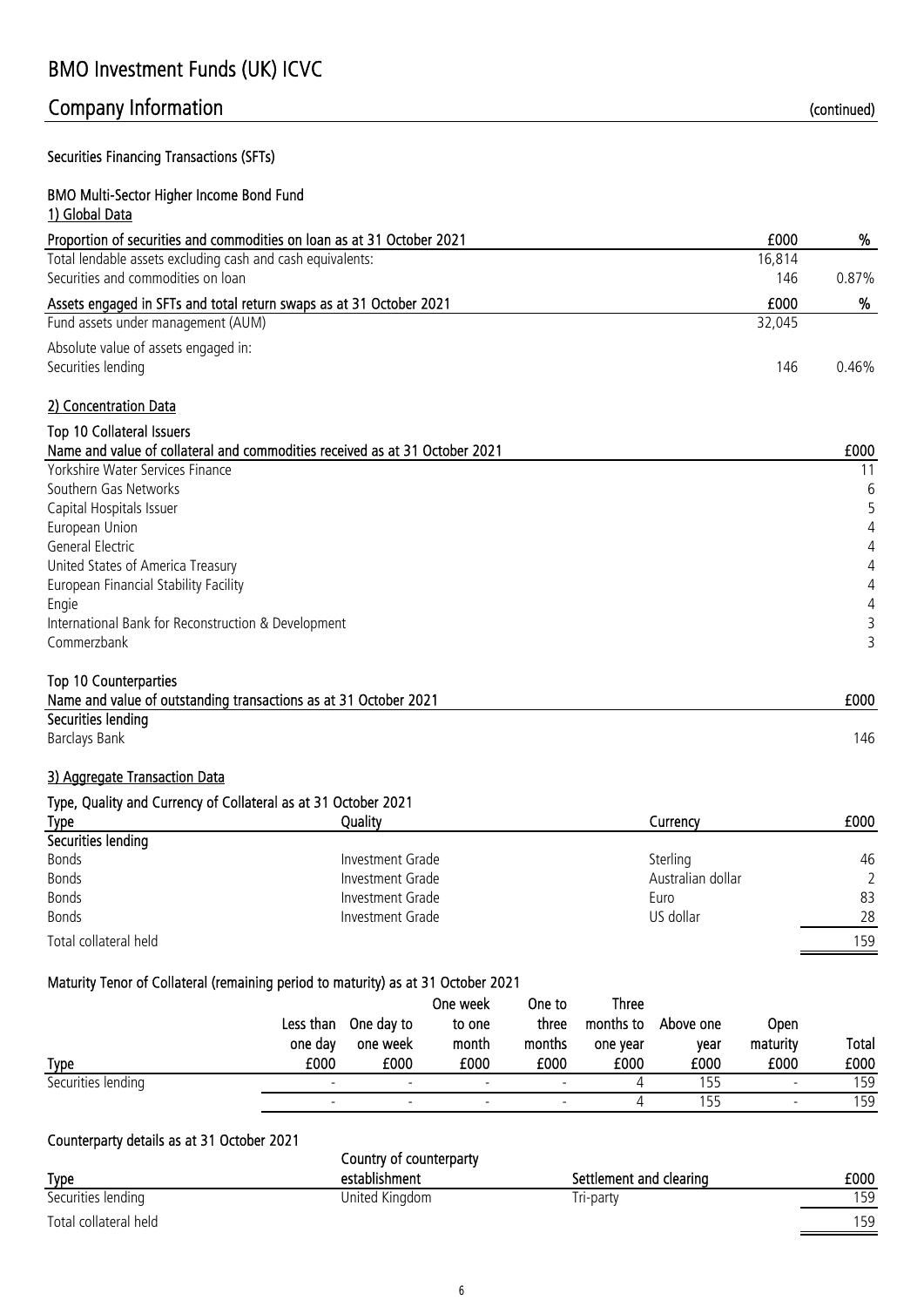# Company Information **Company Information** (continued)

| Maturity Tenor of SFTs and Total Return Swaps (remaining period to maturity) as at 31 October 2021 |           |            |          |                          |                          |                          |          |              |
|----------------------------------------------------------------------------------------------------|-----------|------------|----------|--------------------------|--------------------------|--------------------------|----------|--------------|
|                                                                                                    |           |            | One week | One to                   | Three                    |                          |          |              |
|                                                                                                    | Less than | One day to | to one   | three                    | months to                | Above one                | Open     |              |
|                                                                                                    | one day   | one week   | month    | months                   | one vear                 | vear                     | maturity | <b>Total</b> |
| <b>Type</b>                                                                                        | £000      | £000       | £000     | £000                     | £000                     | £000                     | £000     | £000         |
| Securities lending                                                                                 |           |            |          | $\overline{\phantom{a}}$ | $\overline{\phantom{0}}$ | $\overline{\phantom{a}}$ | 146      | 146          |
|                                                                                                    |           |            |          |                          |                          |                          | 146      | 146          |

### 4) Re-use of Collateral

The Fund does not engage in re-use of collateral.

### 5) Safekeeping of Collateral Received

| Names and value of custodians safekeeping collateral as at 31 October 2021 | £000 |
|----------------------------------------------------------------------------|------|
| Clearstream                                                                | 159  |
| Number of custodians safekeeping collateral                                |      |

### 6) Safekeeping of Collateral Granted

The Fund does not borrow stock from counterparties; therefore, no collateral has been granted.

### 7) Return and Cost

|                         | Collective Investment<br>Undertaking | <b>Manager of Collective</b><br>Investment Undertaking | <b>Third Parties</b><br>(e.g. lending agent) | Total |
|-------------------------|--------------------------------------|--------------------------------------------------------|----------------------------------------------|-------|
|                         | £000                                 | £000                                                   | £000                                         | £000  |
| Securities lending      |                                      |                                                        |                                              |       |
| Gross return            | $\overline{\phantom{a}}$             | $\overline{\phantom{a}}$                               | $\overline{\phantom{0}}$                     |       |
| % of total gross return | 75%                                  | 10%                                                    | 15%                                          |       |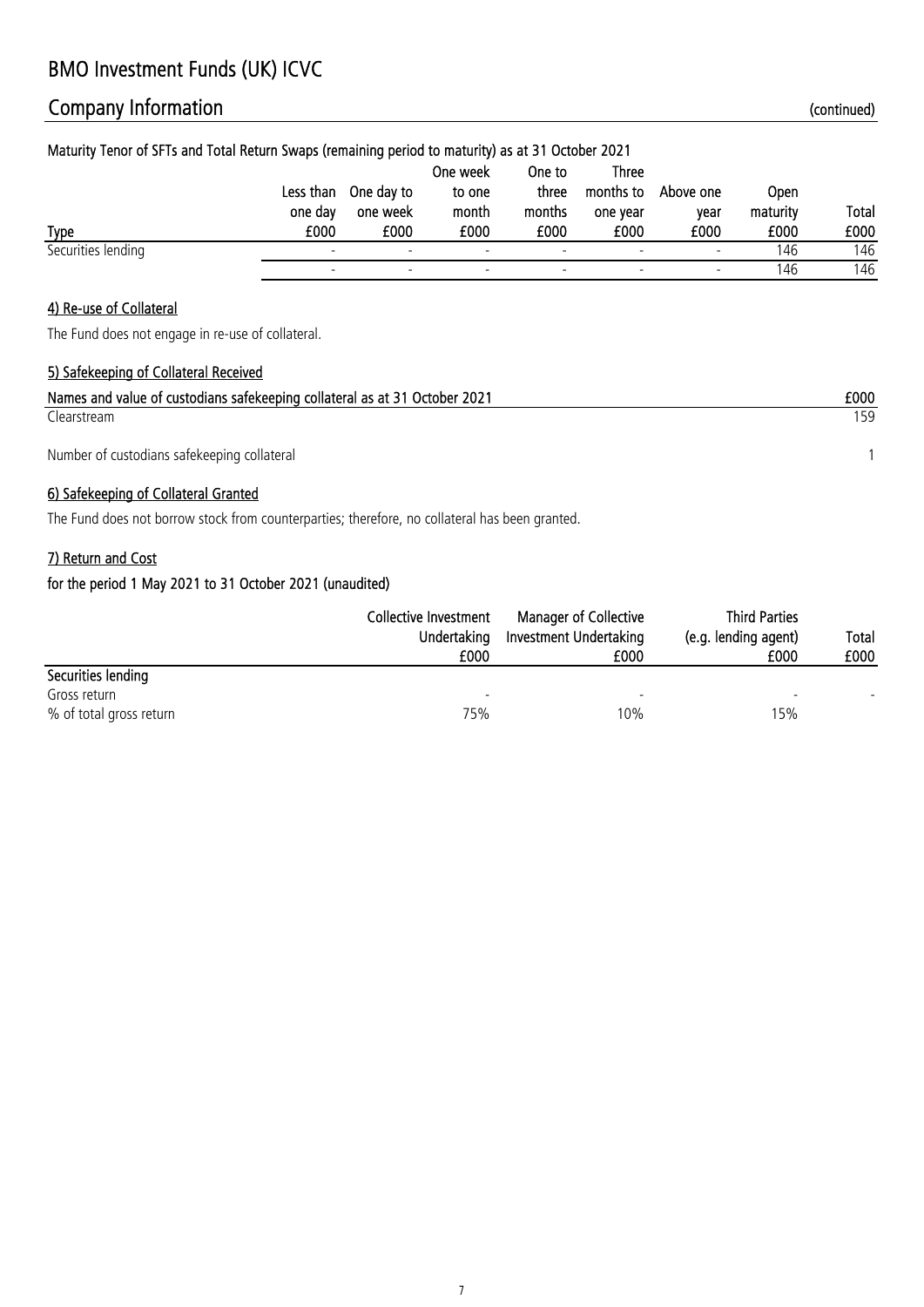Securities Financing Transactions (SFTs)

### BMO North American Equity Fund 1) Global Data

| Proportion of securities and commodities on loan as at 31 October 2021      | £000   | %     |
|-----------------------------------------------------------------------------|--------|-------|
| Total lendable assets excluding cash and cash equivalents:                  | 79,867 |       |
| Securities and commodities on loan                                          | 529    | 0.66% |
| Assets engaged in SFTs and total return swaps as at 31 October 2021         | £000   | %     |
| Fund assets under management (AUM)                                          | 80,339 |       |
| Absolute value of assets engaged in:                                        |        |       |
| Securities lending                                                          | 529    | 0.66% |
| 2) Concentration Data                                                       |        |       |
| <b>Top 10 Collateral Issuers</b>                                            |        |       |
| Name and value of collateral and commodities received as at 31 October 2021 |        | £000  |
| Government of United Kingdom                                                |        | 152   |
| Government of France                                                        |        | 125   |
| United States of America Treasury                                           |        | 82    |
| Government of Germany                                                       |        | 78    |

Kingdom of Netherlands 66 Government of Canada 64 Kingdom of Sweden 2 Kingdom of Denmark 1

Name and value of outstanding transactions as at 31 October 2021 **EXECUTE:** Name and value of outstanding transactions as at 31 October 2021

### 3) Aggregate Transaction Data

Top 10 Counterparties

Securities lending

### Type, Quality and Currency of Collateral as at 31 October 2021

| .<br><b>Type</b>      | Quality          | Currency        | £000 |
|-----------------------|------------------|-----------------|------|
| Securities lending    |                  |                 |      |
| <b>Bonds</b>          | Investment Grade | Sterling        | 125  |
| <b>Bonds</b>          | Investment Grade | Canadian dollar | 64   |
| <b>Bonds</b>          | Investment Grade | Euro            | 296  |
| <b>Bonds</b>          | Investment Grade | Swedish krona   |      |
| <b>Bonds</b>          | Investment Grade | US dollar       | 82   |
| Total collateral held |                  |                 | 569  |

### Maturity Tenor of Collateral (remaining period to maturity) as at 31 October 2021

|                    |           |                          | One week | One to                   | <b>Three</b> |           |                          |       |
|--------------------|-----------|--------------------------|----------|--------------------------|--------------|-----------|--------------------------|-------|
|                    | Less than | One day to               | to one   | three                    | months to    | Above one | <b>Open</b>              |       |
|                    | one day   | one week                 | month    | months                   | one year     | vear      | maturity                 | Total |
| <b>Type</b>        | £000      | £000                     | £000     | £000                     | £000         | £000      | £000                     | £000  |
| Securities lending |           | $\overline{\phantom{0}}$ |          | -                        |              | 533       |                          | 569   |
|                    |           |                          |          | $\overline{\phantom{a}}$ |              | 533       | $\overline{\phantom{a}}$ | 569   |

### Counterparty details as at 31 October 2021

|                       | Country of counterparty |                         |      |  |  |  |
|-----------------------|-------------------------|-------------------------|------|--|--|--|
| <b>Type</b>           | establishment           | Settlement and clearing | £000 |  |  |  |
| Securities lending    | United Kingdom          | Tri-party               | 569  |  |  |  |
| Total collateral held |                         |                         | 569  |  |  |  |

Goldman Sachs 285 Merrill Lynch 244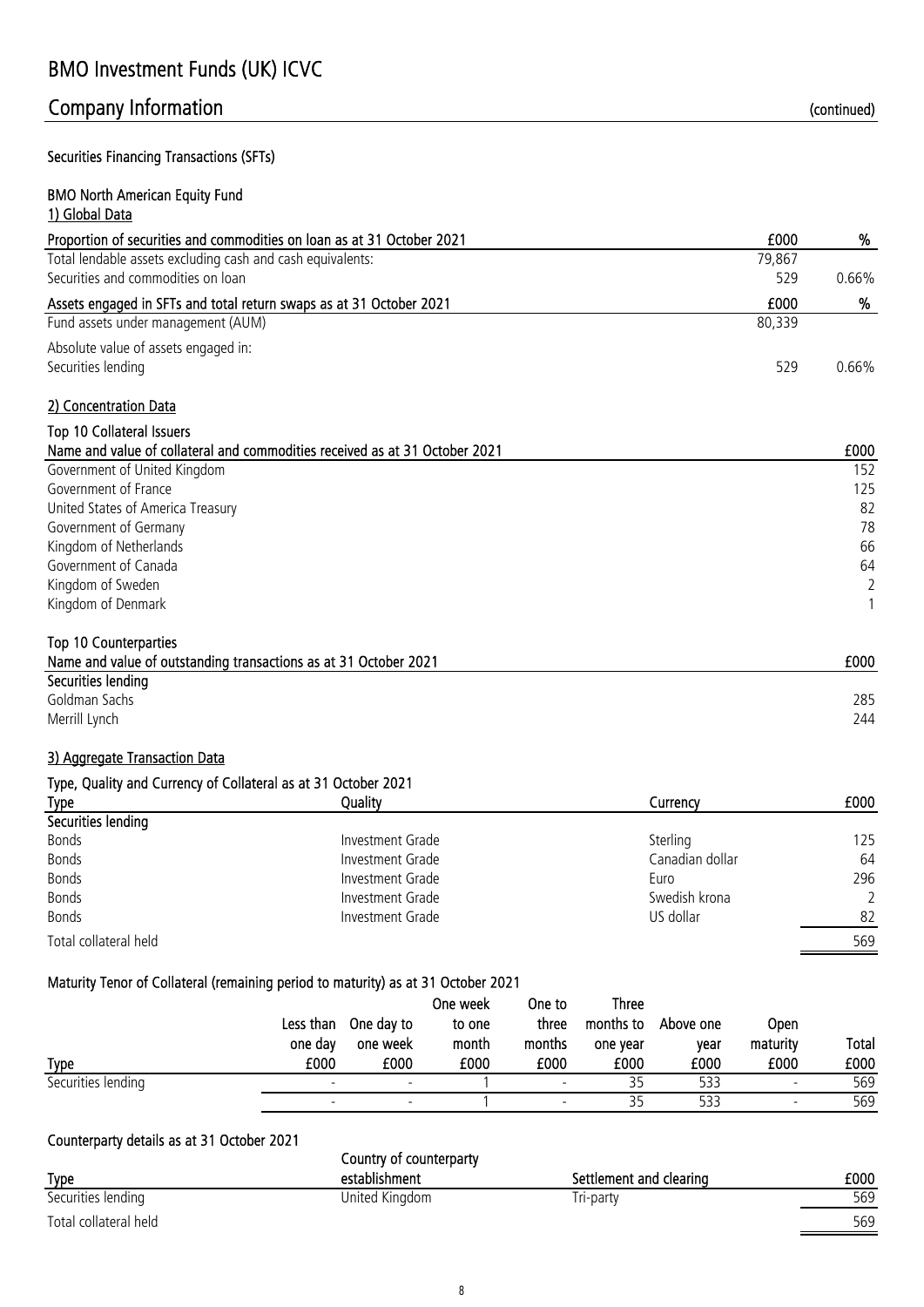# Company Information **Company Information** (continued)

| Maturity Tenor of SFTs and Total Return Swaps (remaining period to maturity) as at 31 October 2021 |           |            |          |                          |                          |                          |             |              |
|----------------------------------------------------------------------------------------------------|-----------|------------|----------|--------------------------|--------------------------|--------------------------|-------------|--------------|
|                                                                                                    |           |            | One week | One to                   | Three                    |                          |             |              |
|                                                                                                    | Less than | One day to | to one   | three                    | months to                | Above one                | <b>Open</b> |              |
|                                                                                                    | one day   | one week   | month    | months                   | one year                 | vear                     | maturity    | <b>Total</b> |
| <b>Type</b>                                                                                        | £000      | £000       | £000     | £000                     | £000                     | £000                     | £000        | £000         |
| Securities lending                                                                                 |           |            |          | $\overline{\phantom{a}}$ | $\overline{\phantom{0}}$ | $\overline{\phantom{a}}$ | 529         | 529          |
|                                                                                                    |           |            |          |                          |                          |                          | 529         | 529          |

### 4) Re-use of Collateral

The Fund does not engage in re-use of collateral.

### 5) Safekeeping of Collateral Received

| Names and value of custodians safekeeping collateral as at 31 October 2021 | £000 |
|----------------------------------------------------------------------------|------|
| Bank of New York                                                           | 569  |
| Number of custodians safekeeping collateral                                |      |

### 6) Safekeeping of Collateral Granted

The Fund does not borrow stock from counterparties; therefore, no collateral has been granted.

### 7) Return and Cost

|                         | Collective Investment<br>Undertaking | <b>Manager of Collective</b><br>Investment Undertaking | <b>Third Parties</b><br>(e.g. lending agent) | Total |
|-------------------------|--------------------------------------|--------------------------------------------------------|----------------------------------------------|-------|
|                         | £000                                 | £000                                                   | £000                                         | £000  |
| Securities lending      |                                      |                                                        |                                              |       |
| Gross return            |                                      | $\overline{\phantom{a}}$                               |                                              |       |
| % of total gross return | 75%                                  | 5%                                                     | 20%                                          |       |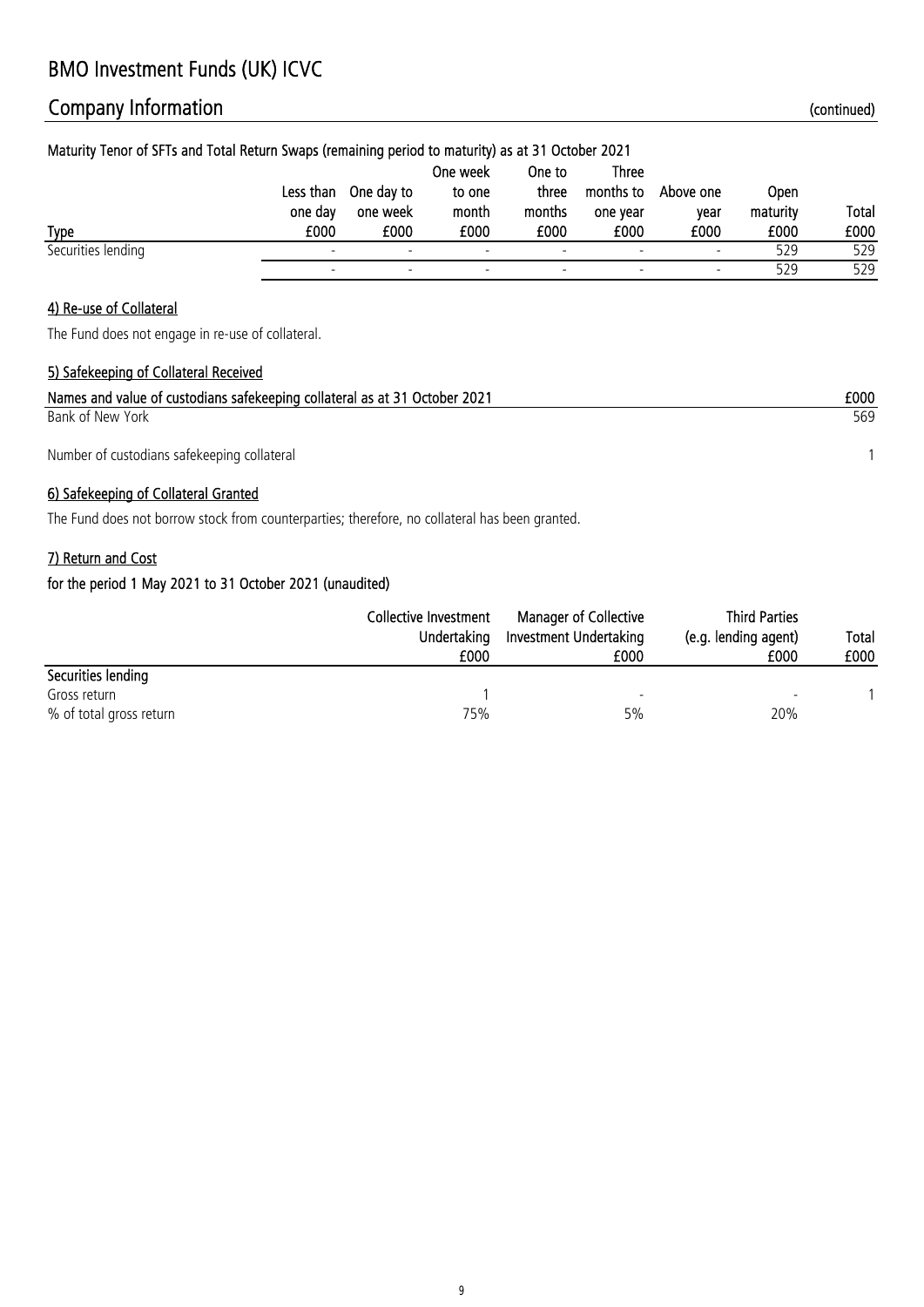### Securities Financing Transactions (SFTs)

### BMO Select European Equity Fund 1) Global Data

| Proportion of securities and commodities on loan as at 31 October 2021      | £000    | %        |
|-----------------------------------------------------------------------------|---------|----------|
| Total lendable assets excluding cash and cash equivalents:                  | 231,606 |          |
| Securities and commodities on loan                                          | 45      | $0.02\%$ |
| Assets engaged in SFTs and total return swaps as at 31 October 2021         | £000    | %        |
| Fund assets under management (AUM)                                          | 246,891 |          |
| Absolute value of assets engaged in:                                        |         |          |
| Securities lending                                                          | 45      | $0.02\%$ |
| 2) Concentration Data                                                       |         |          |
| <b>Top 10 Collateral Issuers</b>                                            |         |          |
| Name and value of collateral and commodities received as at 31 October 2021 |         | £000     |
| Government of United Kingdom                                                |         | 9        |
| Government of France                                                        |         | 9        |
| Kingdom of Denmark                                                          |         | 9        |
| Government of Germany                                                       |         | 9        |
| United States of America Treasury                                           |         | 9        |
| <b>Top 10 Counterparties</b>                                                |         |          |

| Name and value of outstanding transactions as at 31 October 2021 | £000 |
|------------------------------------------------------------------|------|
| Securities lending                                               |      |
| <b>HSBC Bank</b>                                                 |      |
|                                                                  |      |

### 3) Aggregate Transaction Data

Type, Quality and Currency of Collateral as at 31 October 2021

| <b>Type</b>           | Quality          | Currencv  | £000 |
|-----------------------|------------------|-----------|------|
| Securities lending    |                  |           |      |
| Bonds                 | Investment Grade | Sterling  | Q    |
| <b>Bonds</b>          | Investment Grade | Euro      | 28   |
| <b>Bonds</b>          | Investment Grade | US dollar | 10   |
| Total collateral held |                  |           | 47   |

### Maturity Tenor of Collateral (remaining period to maturity) as at 31 October 2021

|                    |           |                          | One week                 | One to | <b>Three</b>             |           |                          |       |
|--------------------|-----------|--------------------------|--------------------------|--------|--------------------------|-----------|--------------------------|-------|
|                    | Less than | One day to               | to one                   | three  | months to                | Above one | <b>Open</b>              |       |
|                    | one day   | one week                 | month                    | months | one year                 | vear      | maturity                 | Total |
| <b>Type</b>        | £000      | £000                     | £000                     | £000   | £000                     | £000      | £000                     | £000  |
| Securities lending |           |                          |                          |        |                          | 38        |                          | 47    |
|                    |           | $\overline{\phantom{0}}$ | $\overline{\phantom{0}}$ |        | $\overline{\phantom{0}}$ | 38        | $\overline{\phantom{0}}$ | 47    |

### Counterparty details as at 31 October 2021

|                       | Country of counterparty |                         |      |
|-----------------------|-------------------------|-------------------------|------|
| <b>Type</b>           | establishment           | Settlement and clearing | £000 |
| Securities lending    | United Kingdom          | Tri-party               | 47   |
| Total collateral held |                         |                         | 47   |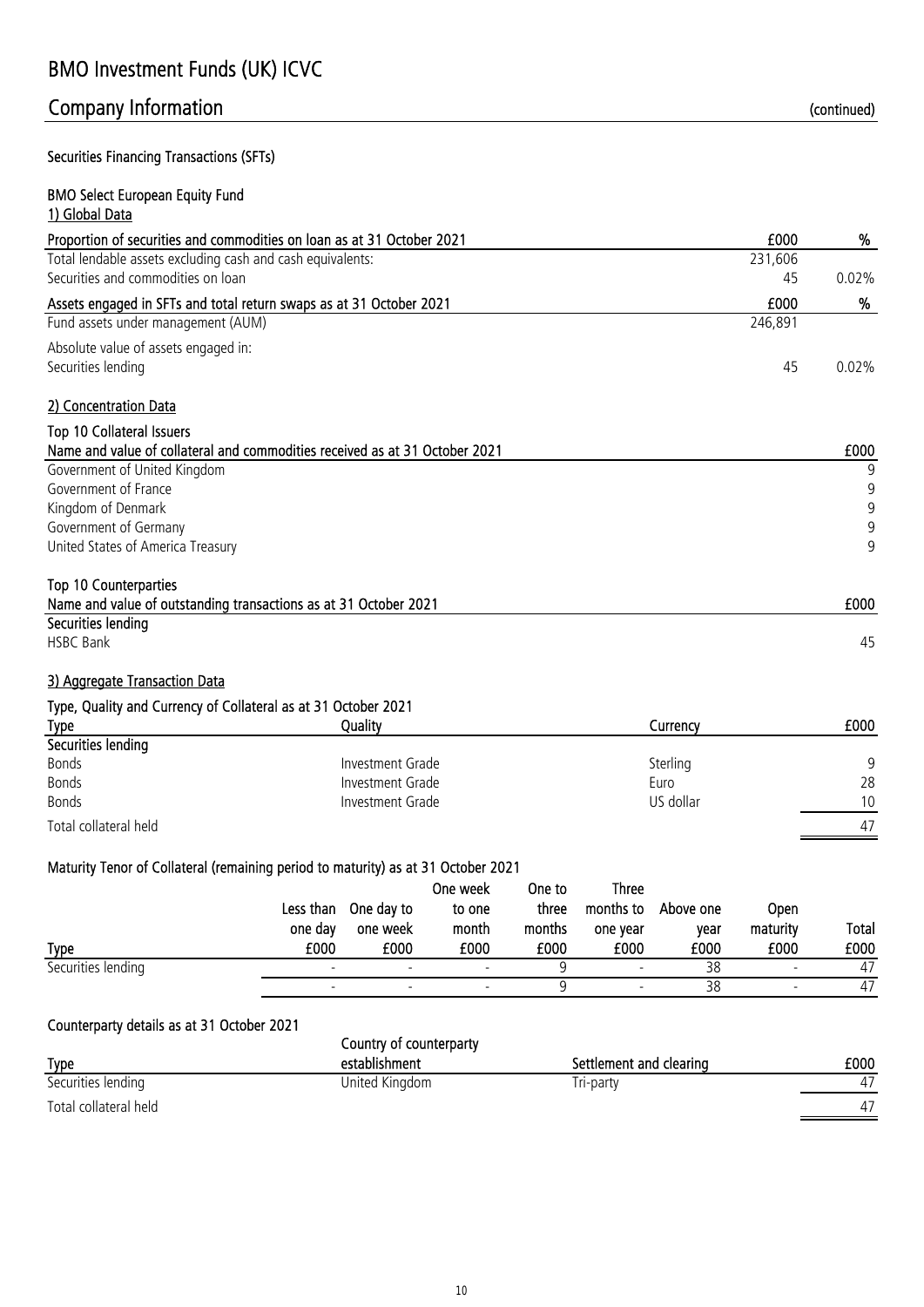# Company Information **Company Information** (continued)

| Maturity Tenor of SFTs and Total Return Swaps (remaining period to maturity) as at 31 October 2021 |           |            |          |                          |           |           |          |              |
|----------------------------------------------------------------------------------------------------|-----------|------------|----------|--------------------------|-----------|-----------|----------|--------------|
|                                                                                                    |           |            | One week | One to                   | Three     |           |          |              |
|                                                                                                    | Less than | One day to | to one   | three                    | months to | Above one | Open     |              |
|                                                                                                    | one day   | one week   | month    | months                   | one vear  | vear      | maturity | <b>Total</b> |
| <b>Type</b>                                                                                        | £000      | £000       | £000     | £000                     | £000      | £000      | £000     | £000         |
| Securities lending                                                                                 |           |            |          | $\overline{\phantom{a}}$ |           |           | 45       | 45           |
|                                                                                                    |           |            |          |                          |           |           | 45       | 45           |

### 4) Re-use of Collateral

The Fund does not engage in re-use of collateral.

### 5) Safekeeping of Collateral Received

| Names and value of custodians safekeeping collateral as at 31 October 2021 | £000 |
|----------------------------------------------------------------------------|------|
| JP Morgan                                                                  |      |
| Number of custodians safekeeping collateral                                |      |

### 6) Safekeeping of Collateral Granted

The Fund does not borrow stock from counterparties; therefore, no collateral has been granted.

### 7) Return and Cost

|                         | Collective Investment<br>Undertaking<br>£000 | <b>Manager of Collective</b><br>Investment Undertaking<br>£000 | <b>Third Parties</b><br>(e.g. lending agent)<br>£000 | Total<br>£000 |
|-------------------------|----------------------------------------------|----------------------------------------------------------------|------------------------------------------------------|---------------|
| Securities lending      |                                              |                                                                |                                                      |               |
| Gross return            |                                              |                                                                |                                                      | 14            |
| % of total gross return | 75%                                          | 10%                                                            | 15%                                                  |               |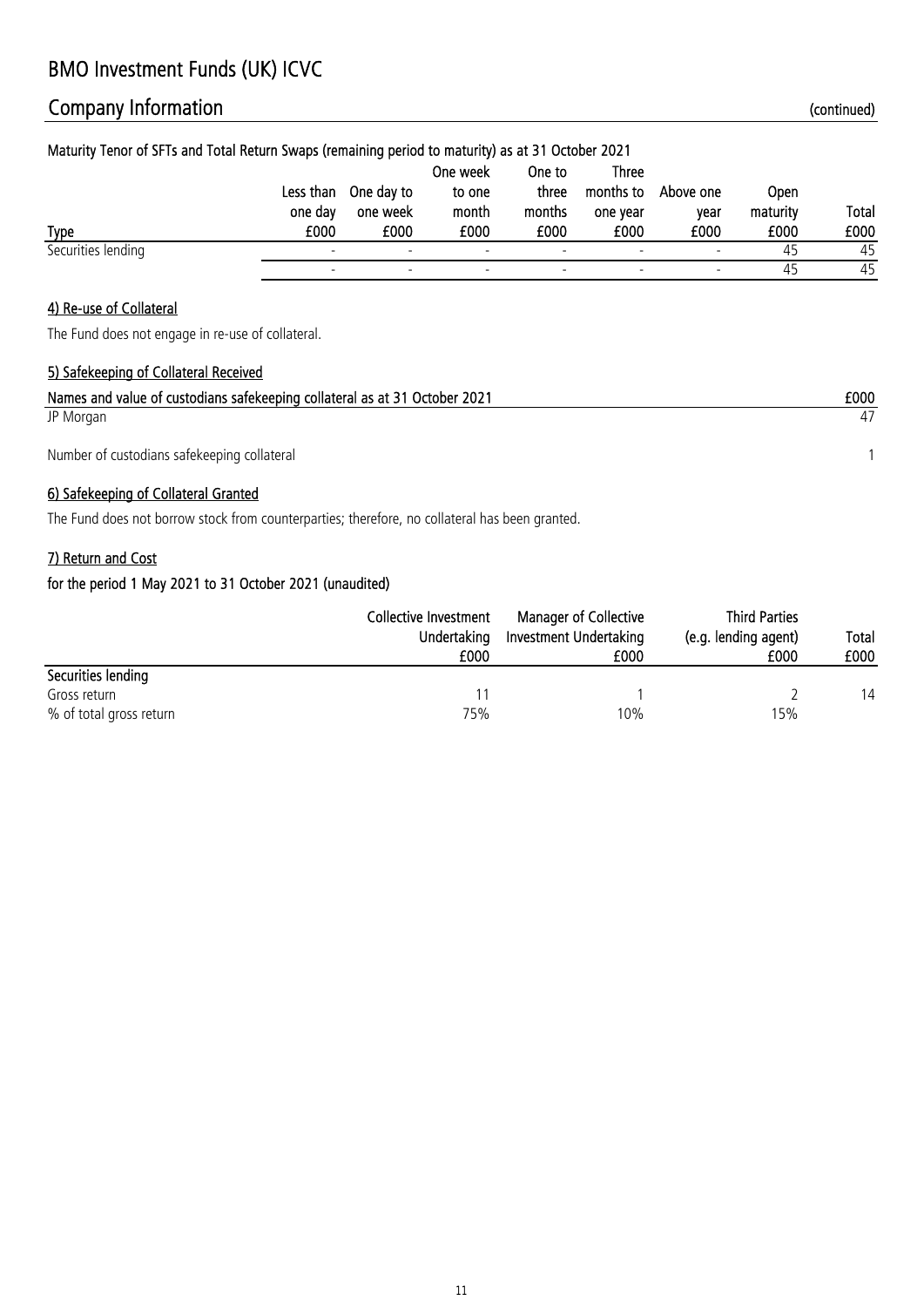### Securities Financing Transactions (SFTs)

| <b>BMO Select UK Equity Fund</b><br>1) Global Data                          |        |       |
|-----------------------------------------------------------------------------|--------|-------|
| Proportion of securities and commodities on loan as at 31 October 2021      | £000   | %     |
| Total lendable assets excluding cash and cash equivalents:                  | 44,720 |       |
| Securities and commodities on loan                                          | 810    | 1.81% |
| Assets engaged in SFTs and total return swaps as at 31 October 2021         | £000   | %     |
| Fund assets under management (AUM)                                          | 47,593 |       |
| Absolute value of assets engaged in:                                        |        |       |
| Securities lending                                                          | 810    | 1.70% |
| 2) Concentration Data                                                       |        |       |
| <b>Top 10 Collateral Issuers</b>                                            |        |       |
| Name and value of collateral and commodities received as at 31 October 2021 |        | £000  |
| Government of United Kingdom                                                |        | 855   |
| <b>Top 10 Counterparties</b>                                                |        |       |
| Name and value of outstanding transactions as at 31 October 2021            |        | £000  |
| Securities lending                                                          |        |       |
| <b>HSBC Bank</b>                                                            |        | 810   |
| $\sim$ $\sim$ $\sim$ $\sim$ $\sim$ $\sim$ $\sim$ $\sim$                     |        |       |

### 3) Aggregate Transaction Data

### Type, Quality and Currency of Collateral as at 31 October 2021

| <b>Type</b>           | Quality          | Currencv | £000 |
|-----------------------|------------------|----------|------|
| Securities lending    |                  |          |      |
| <b>Bonds</b>          | Investment Grade | Sterling | 855  |
| Total collateral held |                  |          | 855  |
|                       |                  |          |      |

### Maturity Tenor of Collateral (remaining period to maturity) as at 31 October 2021

|                    |         |                          | One week                 | One to                   | <b>Three</b>             |           |                          |       |
|--------------------|---------|--------------------------|--------------------------|--------------------------|--------------------------|-----------|--------------------------|-------|
|                    |         | Less than One day to     | to one                   | three                    | months to                | Above one | <b>Open</b>              |       |
|                    | one day | one week                 | month                    | months                   | one year                 | vear      | maturity                 | Total |
| <b>Type</b>        | £000    | £000                     | £000                     | £000                     | £000                     | £000      | £000                     | £000  |
| Securities lending |         | $\overline{\phantom{0}}$ |                          | $\overline{\phantom{a}}$ | $\overline{\phantom{a}}$ | 855       | $\overline{\phantom{0}}$ | 855   |
|                    |         | $\overline{\phantom{a}}$ | $\overline{\phantom{a}}$ |                          | $\overline{\phantom{a}}$ | 855       | $\overline{\phantom{a}}$ | 855   |

### Counterparty details as at 31 October 2021

|                       | Country of counterparty |                         |      |  |  |
|-----------------------|-------------------------|-------------------------|------|--|--|
| <b>Type</b>           | establishment           | Settlement and clearing | £000 |  |  |
| Securities lending    | United Kingdom          | Tri-party               | 855  |  |  |
| Total collateral held |                         |                         | 855  |  |  |

### Maturity Tenor of SFTs and Total Return Swaps (remaining period to maturity) as at 31 October 2021

|                    |           |                          | One week                 | One to                   | <b>Three</b>             |                          |             |       |
|--------------------|-----------|--------------------------|--------------------------|--------------------------|--------------------------|--------------------------|-------------|-------|
|                    | Less than | One day to               | to one                   | three                    | months to                | Above one                | <b>Open</b> |       |
|                    | one day   | one week                 | month                    | months                   | one year                 | vear                     | maturity    | Total |
| <b>Type</b>        | £000      | £000                     | £000                     | £000                     | £000                     | £000                     | £000        | £000  |
| Securities lending |           | $\overline{\phantom{a}}$ | $\overline{\phantom{0}}$ | $\overline{\phantom{a}}$ | $\overline{\phantom{a}}$ | $\overline{\phantom{0}}$ | 810         | 810   |
|                    |           |                          |                          | $\overline{\phantom{0}}$ |                          | $\overline{\phantom{a}}$ | 810         | 810   |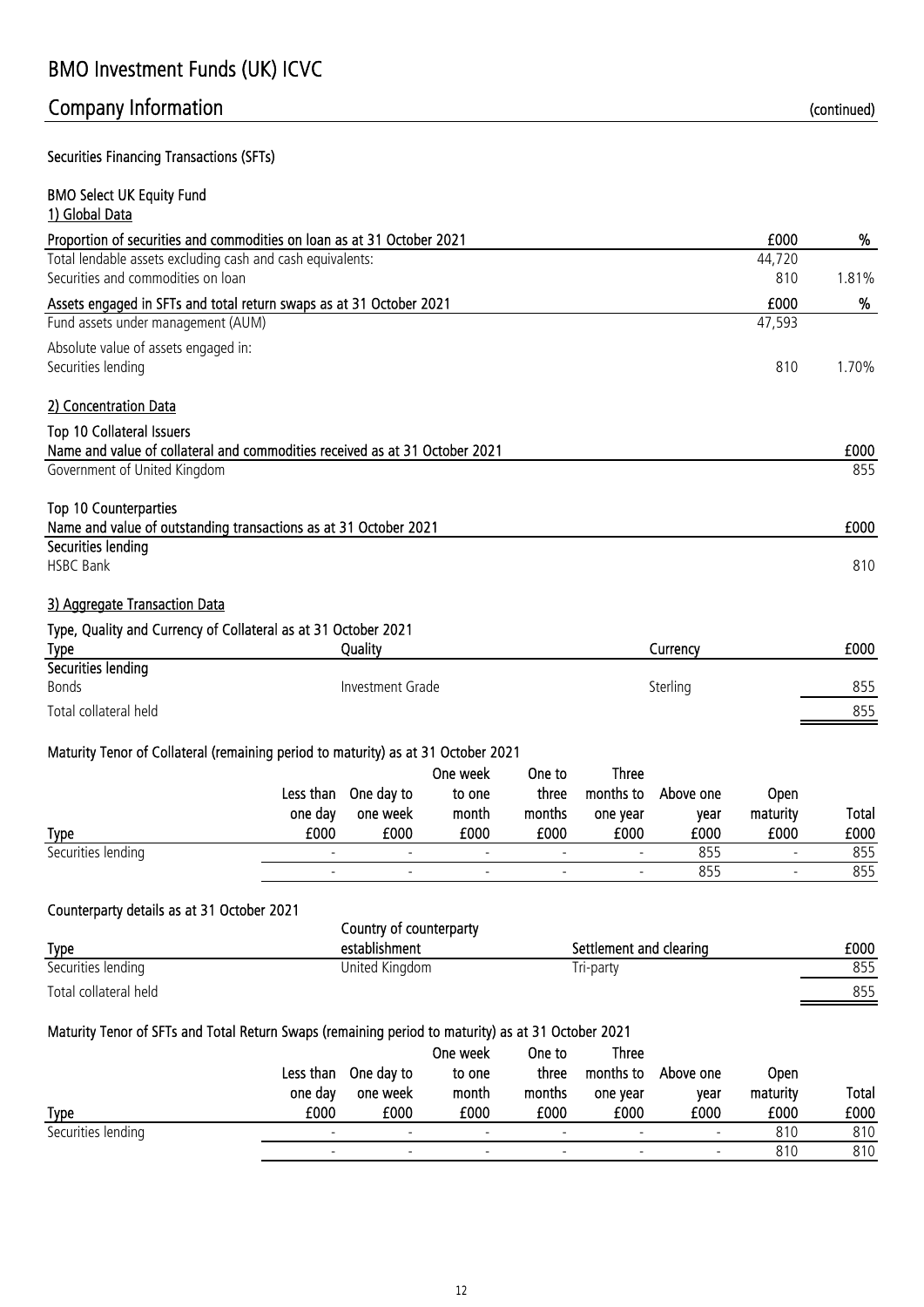### 4) Re-use of Collateral

The Fund does not engage in re-use of collateral.

### 5) Safekeeping of Collateral Received

| Names and value of custodians safekeeping collateral as at 31 October 2021 | £000 |
|----------------------------------------------------------------------------|------|
| Crest                                                                      | 855  |
| Number of custodians safekeeping collateral                                |      |

### 6) Safekeeping of Collateral Granted

The Fund does not borrow stock from counterparties; therefore, no collateral has been granted.

### 7) Return and Cost

|                         | Collective Investment | <b>Manager of Collective</b> | <b>Third Parties</b> |       |  |
|-------------------------|-----------------------|------------------------------|----------------------|-------|--|
|                         | Undertaking           | Investment Undertaking       | (e.g. lending agent) | Total |  |
|                         | £000                  | £000                         | £000                 | £000  |  |
| Securities lending      |                       |                              |                      |       |  |
| Gross return            |                       | $\overline{\phantom{0}}$     |                      |       |  |
| % of total gross return | 75%                   | 10%                          | 15%                  |       |  |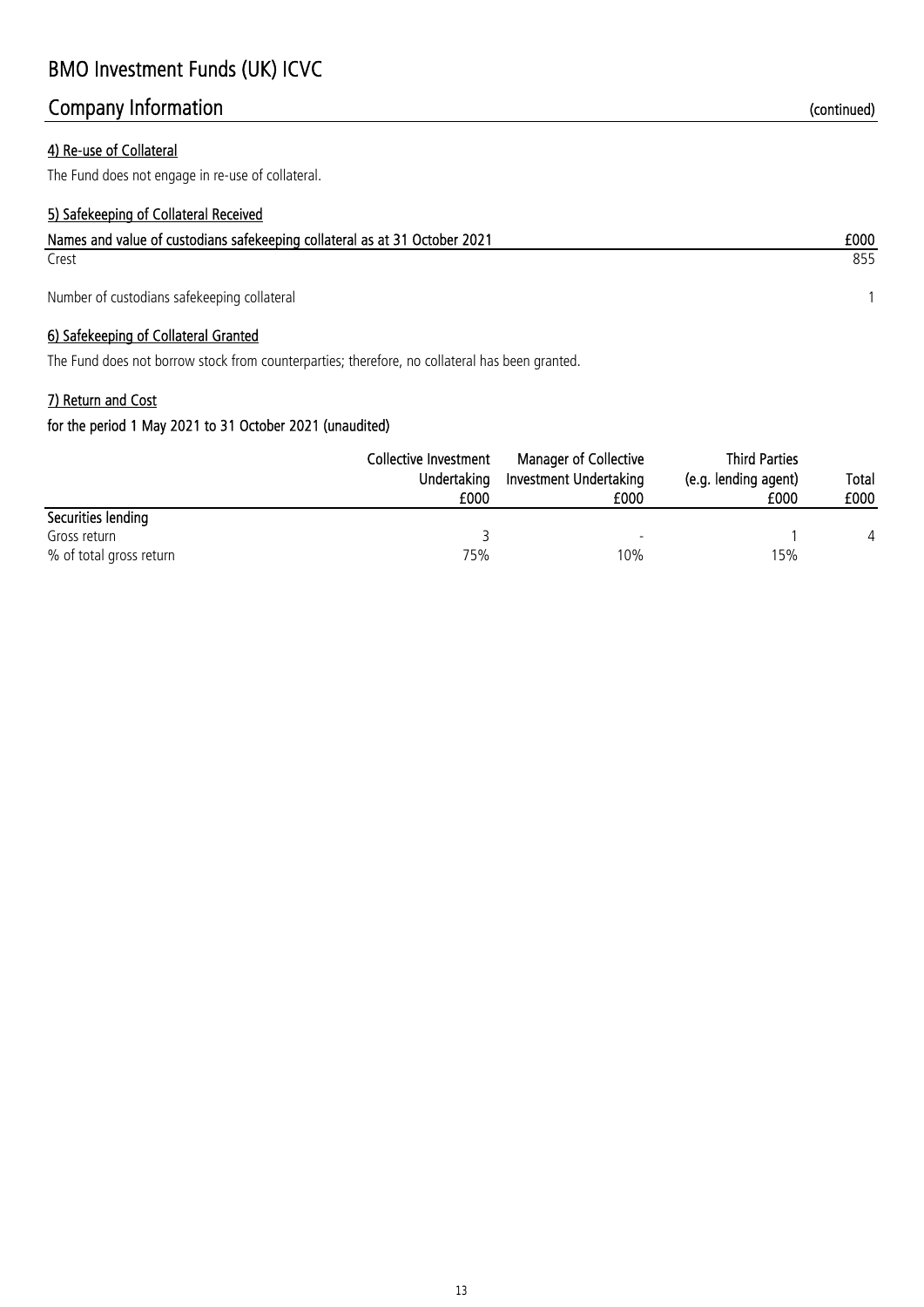### Securities Financing Transactions (SFTs)

### BMO Sustainable Opportunities Global Equity Fund 1) Global Data Proportion of securities and commodities on loan as at 31 October 2021 **1999 1000** 2010 1999 E000 Total lendable assets excluding cash and cash equivalents: 83,727 Securities and commodities on loan  $\sim$  0.00% Assets engaged in SFTs and total return swaps as at 31 October 2021 **EXECUTE:** Assets engaged in SFTs and total return swaps as at 31 October 2021 Fund assets under management (AUM) 90,825 Absolute value of assets engaged in: Securities lending - 0.00% 2) Concentration Data Top 10 Collateral Issuers Name and value of collateral and commodities received as at 31 October 2021 **EDUA EDUA EDUA EDUA EDUA EDUA** Top 10 Counterparties Name and value of outstanding transactions as at 31 October 2021 **EXECUTE:** Name and value of outstanding transactions as at 31 October 2021 Securities lending 3) Aggregate Transaction Data Type, Quality and Currency of Collateral as at 31 October 2021 Type Quality Currency £000 Securities lending Maturity Tenor of Collateral (remaining period to maturity) as at 31 October 2021 Type Less than one day £000 One day to one week £000 One week to one month £000 One to three months £000 Three months to one year £000 Above one year £000 **Open** maturity £000 Total £000 Securities lending Counterparty details as at 31 October 2021 Type £000 establishment Settlement and clearing 4) Re-use of Collateral The Fund does not engage in re-use of collateral. 5) Safekeeping of Collateral Received Country of counterparty

| Names and value of custodians safekeeping collateral as at 31 October 2021 | £00C |
|----------------------------------------------------------------------------|------|
|----------------------------------------------------------------------------|------|

### 6) Safekeeping of Collateral Granted

The Fund does not borrow stock from counterparties; therefore, no collateral has been granted.

### 7) Return and Cost

|                         | Collective Investment<br>Undertaking<br>£000 | <b>Manager of Collective</b><br>Investment Undertaking<br>£000 | <b>Third Parties</b><br>(e.g. lending agent)<br>£000 | Total<br>£000 |
|-------------------------|----------------------------------------------|----------------------------------------------------------------|------------------------------------------------------|---------------|
| Securities lending      |                                              |                                                                |                                                      |               |
| Gross return            |                                              |                                                                |                                                      |               |
| % of total gross return | 75%                                          | 10%                                                            | 15%                                                  |               |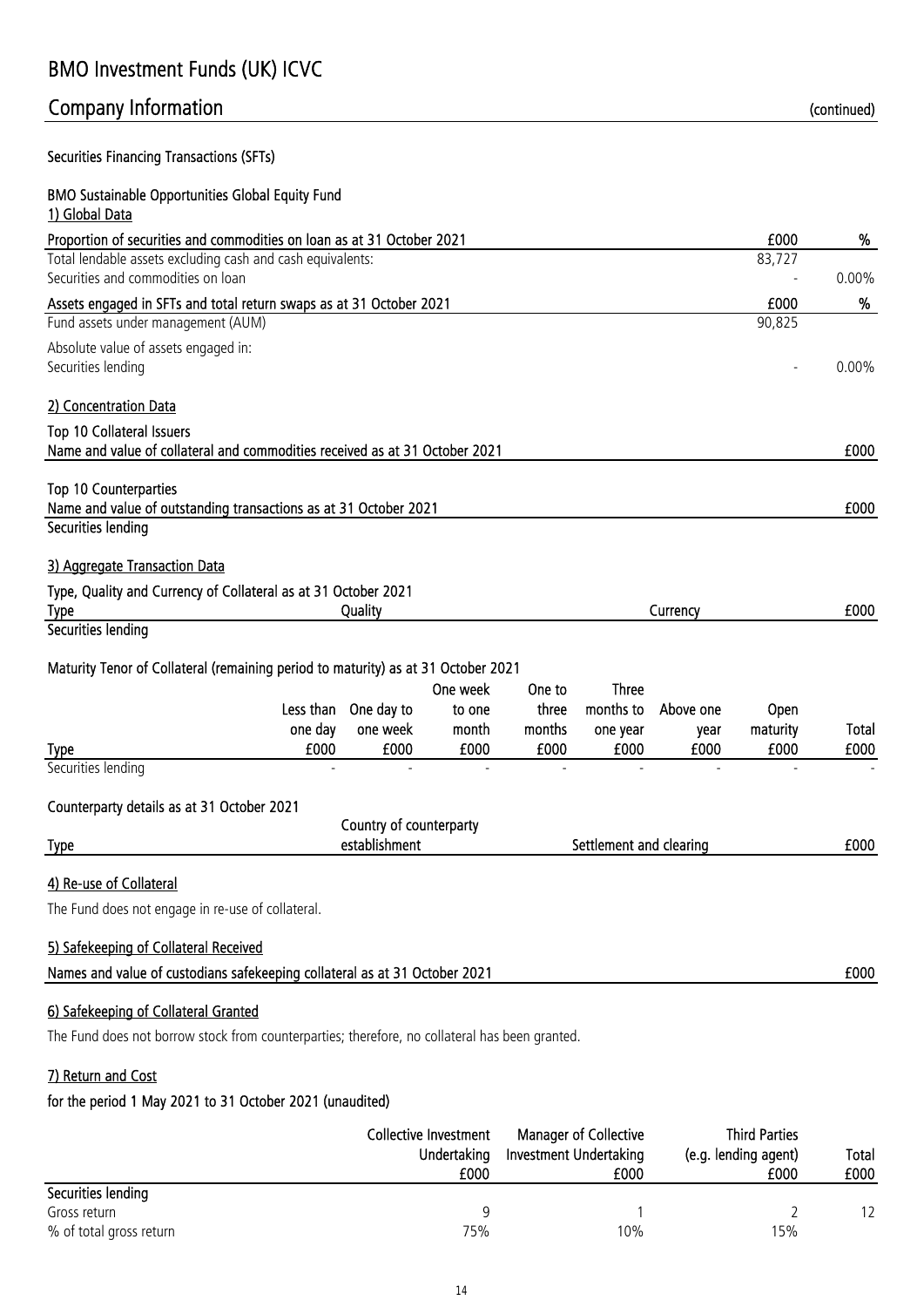# Company Information and the continued) continued continued and the continued of the continued of the continued

Securities Financing Transactions (SFTs)

| <b>BMO UK Equity Income Fund</b><br>1) Global Data                                                                                                                                                                                                            |                  |          |
|---------------------------------------------------------------------------------------------------------------------------------------------------------------------------------------------------------------------------------------------------------------|------------------|----------|
| Proportion of securities and commodities on loan as at 31 October 2021                                                                                                                                                                                        | £000             | %        |
| Total lendable assets excluding cash and cash equivalents:                                                                                                                                                                                                    | 43,887           |          |
| Securities and commodities on loan                                                                                                                                                                                                                            |                  | $0.00\%$ |
| Assets engaged in SFTs and total return swaps as at 31 October 2021                                                                                                                                                                                           | £000             | %        |
| Fund assets under management (AUM)                                                                                                                                                                                                                            | 46,711           |          |
| Absolute value of assets engaged in:<br>Securities lending                                                                                                                                                                                                    |                  | $0.00\%$ |
| 2) Concentration Data                                                                                                                                                                                                                                         |                  |          |
| <b>Top 10 Collateral Issuers</b>                                                                                                                                                                                                                              |                  |          |
| Name and value of collateral and commodities received as at 31 October 2021                                                                                                                                                                                   |                  | £000     |
| <b>Top 10 Counterparties</b><br>Name and value of outstanding transactions as at 31 October 2021                                                                                                                                                              |                  | £000     |
| Securities lending                                                                                                                                                                                                                                            |                  |          |
| 3) Aggregate Transaction Data                                                                                                                                                                                                                                 |                  |          |
| Type, Quality and Currency of Collateral as at 31 October 2021<br>Quality<br>Currency<br><b>Type</b>                                                                                                                                                          |                  | £000     |
| Securities lending                                                                                                                                                                                                                                            |                  |          |
| Maturity Tenor of Collateral (remaining period to maturity) as at 31 October 2021<br><b>Three</b><br>One week<br>One to<br>months to<br>Less than<br>One day to<br>three<br>Above one<br>to one<br>one day<br>one week<br>months<br>month<br>one year<br>year | Open<br>maturity | Total    |
| £000<br>£000<br>£000<br>£000<br>£000<br>£000<br><b>Type</b>                                                                                                                                                                                                   | £000             | £000     |
| Securities lending                                                                                                                                                                                                                                            |                  |          |
| Counterparty details as at 31 October 2021                                                                                                                                                                                                                    |                  |          |
| Country of counterparty                                                                                                                                                                                                                                       |                  |          |
| establishment<br>Settlement and clearing<br><b>Type</b>                                                                                                                                                                                                       |                  | £000     |
| 4) Re-use of Collateral                                                                                                                                                                                                                                       |                  |          |
| The Fund does not engage in re-use of collateral.                                                                                                                                                                                                             |                  |          |
| 5) Safekeeping of Collateral Received                                                                                                                                                                                                                         |                  |          |
| Names and value of custodians safekeeping collateral as at 31 October 2021                                                                                                                                                                                    |                  | £000     |
| 6) Safekeeping of Collateral Granted                                                                                                                                                                                                                          |                  |          |
| The Fund does not borrow stock from counterparties; therefore, no collateral has been granted.                                                                                                                                                                |                  |          |

### 7) Return and Cost

|                         | Collective Investment | <b>Manager of Collective</b> | <b>Third Parties</b> |       |  |
|-------------------------|-----------------------|------------------------------|----------------------|-------|--|
|                         | Undertaking           | Investment Undertaking       | (e.g. lending agent) | Total |  |
|                         | £000                  | £000                         | £000                 | £000  |  |
| Securities lending      |                       |                              |                      |       |  |
| Gross return            |                       | $\overline{\phantom{0}}$     |                      |       |  |
| % of total gross return | 75%                   | 10%                          | 15%                  |       |  |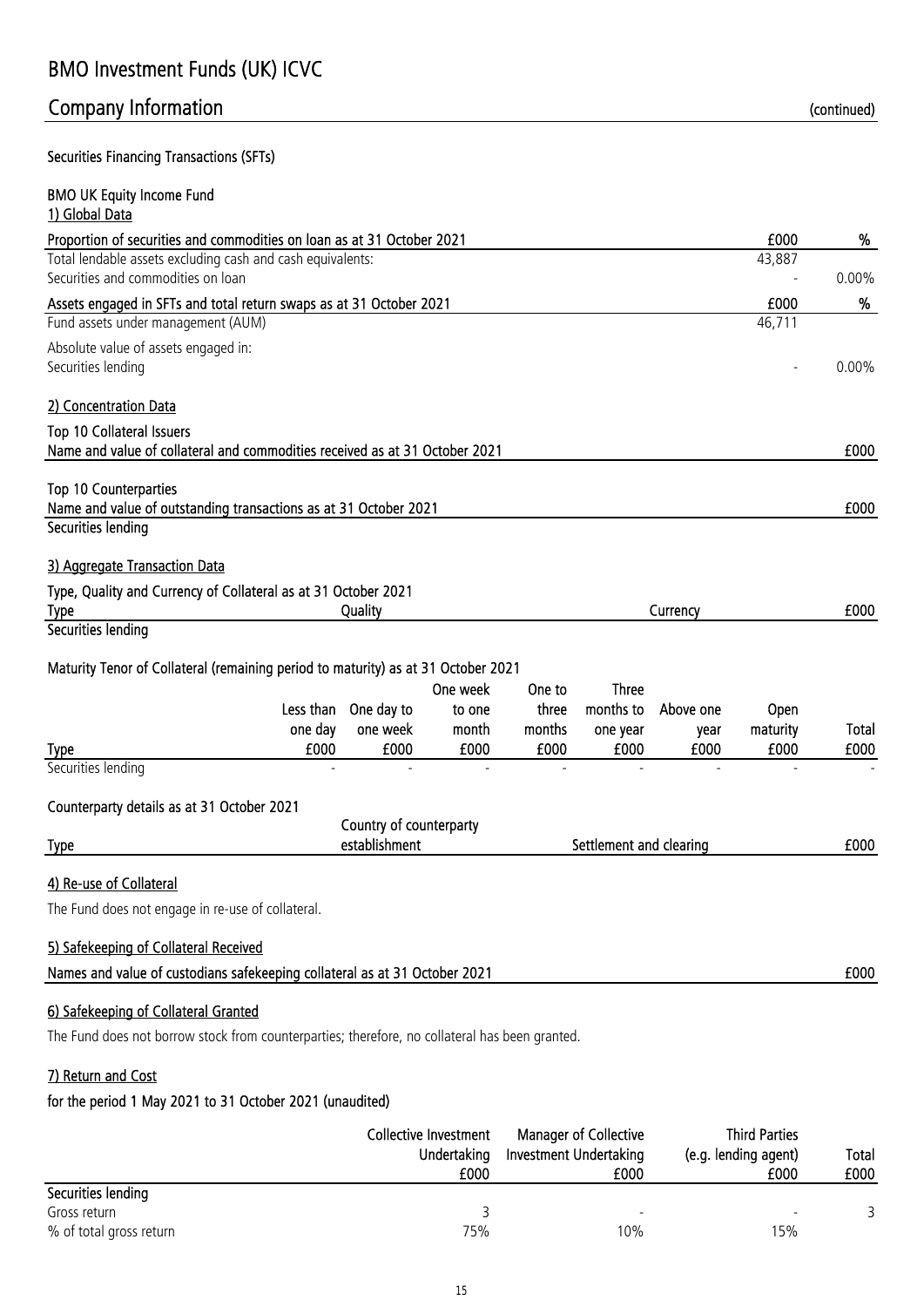### Securities Financing Transactions (SFTs)

| <b>BMO UK Mid-Cap Fund</b>                                                  |        |       |
|-----------------------------------------------------------------------------|--------|-------|
| 1) Global Data                                                              |        |       |
| Proportion of securities and commodities on loan as at 31 October 2021      | £000   | %     |
| Total lendable assets excluding cash and cash equivalents:                  | 20,225 |       |
| Securities and commodities on loan                                          | 122    | 0.60% |
| Assets engaged in SFTs and total return swaps as at 31 October 2021         | £000   | %     |
| Fund assets under management (AUM)                                          | 21,620 |       |
| Absolute value of assets engaged in:                                        |        |       |
| Securities lending                                                          | 122    | 0.56% |
| 2) Concentration Data                                                       |        |       |
| Top 10 Collateral Issuers                                                   |        |       |
| Name and value of collateral and commodities received as at 31 October 2021 |        | £000  |
| Government of United Kingdom                                                |        | 128   |
| Top 10 Counterparties                                                       |        |       |
| Name and value of outstanding transactions as at 31 October 2021            |        | £000  |
| Securities lending                                                          |        |       |
| <b>HSBC Bank</b>                                                            |        | 122   |

### 3) Aggregate Transaction Data

### Type, Quality and Currency of Collateral as at 31 October 2021

| <b>Type</b>           | Quality          | Currency | £000 |
|-----------------------|------------------|----------|------|
| Securities lending    |                  |          |      |
| <b>Bonds</b>          | Investment Grade | Sterling | 128  |
| Total collateral held |                  |          | 128  |
|                       |                  |          |      |

### Maturity Tenor of Collateral (remaining period to maturity) as at 31 October 2021

|                    |         | Less than One day to     | One week<br>to one       | One to<br>three | <b>Three</b><br>months to | Above one | Open                     |       |
|--------------------|---------|--------------------------|--------------------------|-----------------|---------------------------|-----------|--------------------------|-------|
|                    | one day | one week                 | month                    | months          | one year                  | vear      | maturity                 | Total |
| <b>Type</b>        | £000    | £000                     | £000                     | £000            | £000                      | £000      | £000                     | £000  |
| Securities lending |         | $\overline{\phantom{0}}$ |                          |                 | $\overline{\phantom{a}}$  | 128       | $\overline{\phantom{0}}$ | 128   |
|                    |         | $\overline{\phantom{0}}$ | $\overline{\phantom{a}}$ |                 | $\overline{\phantom{a}}$  | 128       |                          | 128   |

### Counterparty details as at 31 October 2021

|                       | Country of counterparty |                         |      |  |  |  |
|-----------------------|-------------------------|-------------------------|------|--|--|--|
| <b>Type</b>           | establishment           | Settlement and clearing | £000 |  |  |  |
| Securities lending    | United Kingdom          | Tri-party               | 128  |  |  |  |
| Total collateral held |                         |                         | 128  |  |  |  |

### Maturity Tenor of SFTs and Total Return Swaps (remaining period to maturity) as at 31 October 2021

| <b>Type</b>        | Less than<br>one day<br>£000 | One day to<br>one week<br>£000 | One week<br>to one<br>month<br>£000 | One to<br>three<br>months<br>£000 | <b>Three</b><br>months to<br>one year<br>£000 | Above one<br>vear<br>£000 | <b>Open</b><br>maturity<br>£000 | Total<br>£000 |
|--------------------|------------------------------|--------------------------------|-------------------------------------|-----------------------------------|-----------------------------------------------|---------------------------|---------------------------------|---------------|
| Securities lending |                              |                                | $\overline{\phantom{0}}$            | $\overline{\phantom{a}}$          | $\overline{\phantom{a}}$                      | $\overline{\phantom{a}}$  | 122                             | 122           |
|                    |                              | $\overline{\phantom{0}}$       | $\overline{\phantom{0}}$            | $\overline{\phantom{a}}$          | $\overline{\phantom{0}}$                      | $\overline{\phantom{a}}$  | 122                             | 122           |

### 4) Re-use of Collateral

The Fund does not engage in re-use of collateral.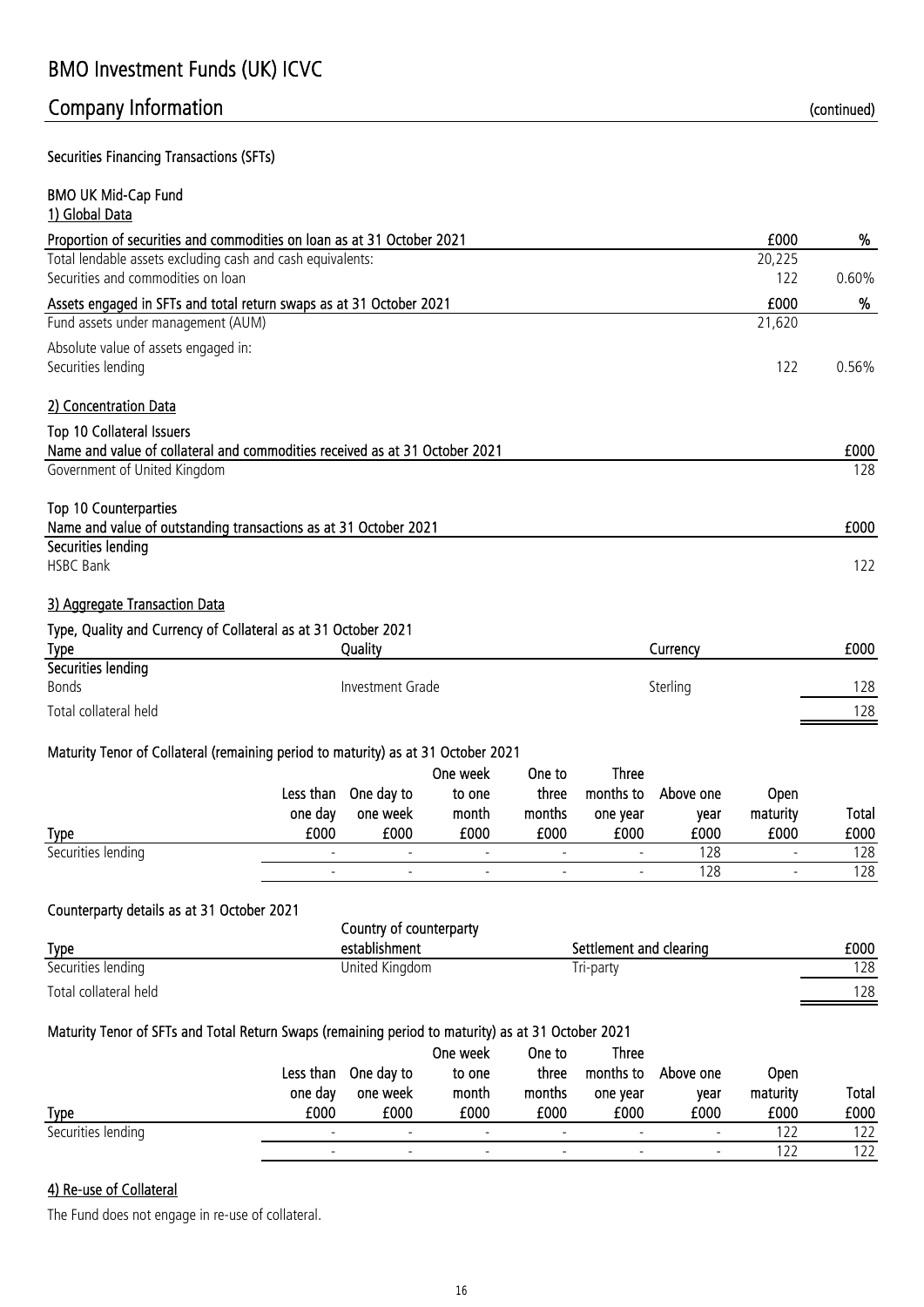# Company Information and the continued) continued continued and the continued of the continued of the continued

| 5) Safekeeping of Collateral Received                                      |      |
|----------------------------------------------------------------------------|------|
| Names and value of custodians safekeeping collateral as at 31 October 2021 | £000 |
| Crest                                                                      | 128. |
| Number of custodians safekeeping collateral                                |      |

### 6) Safekeeping of Collateral Granted

The Fund does not borrow stock from counterparties; therefore, no collateral has been granted.

## 7) Return and Cost

|                         | Collective Investment<br>Undertaking<br>£000 | <b>Manager of Collective</b><br>Investment Undertaking<br>£000 | <b>Third Parties</b><br>(e.g. lending agent)<br>£000 | Total<br>£000 |
|-------------------------|----------------------------------------------|----------------------------------------------------------------|------------------------------------------------------|---------------|
| Securities lending      |                                              |                                                                |                                                      |               |
| Gross return            |                                              |                                                                |                                                      | 4             |
| % of total gross return | 75%                                          | 10%                                                            | 15%                                                  |               |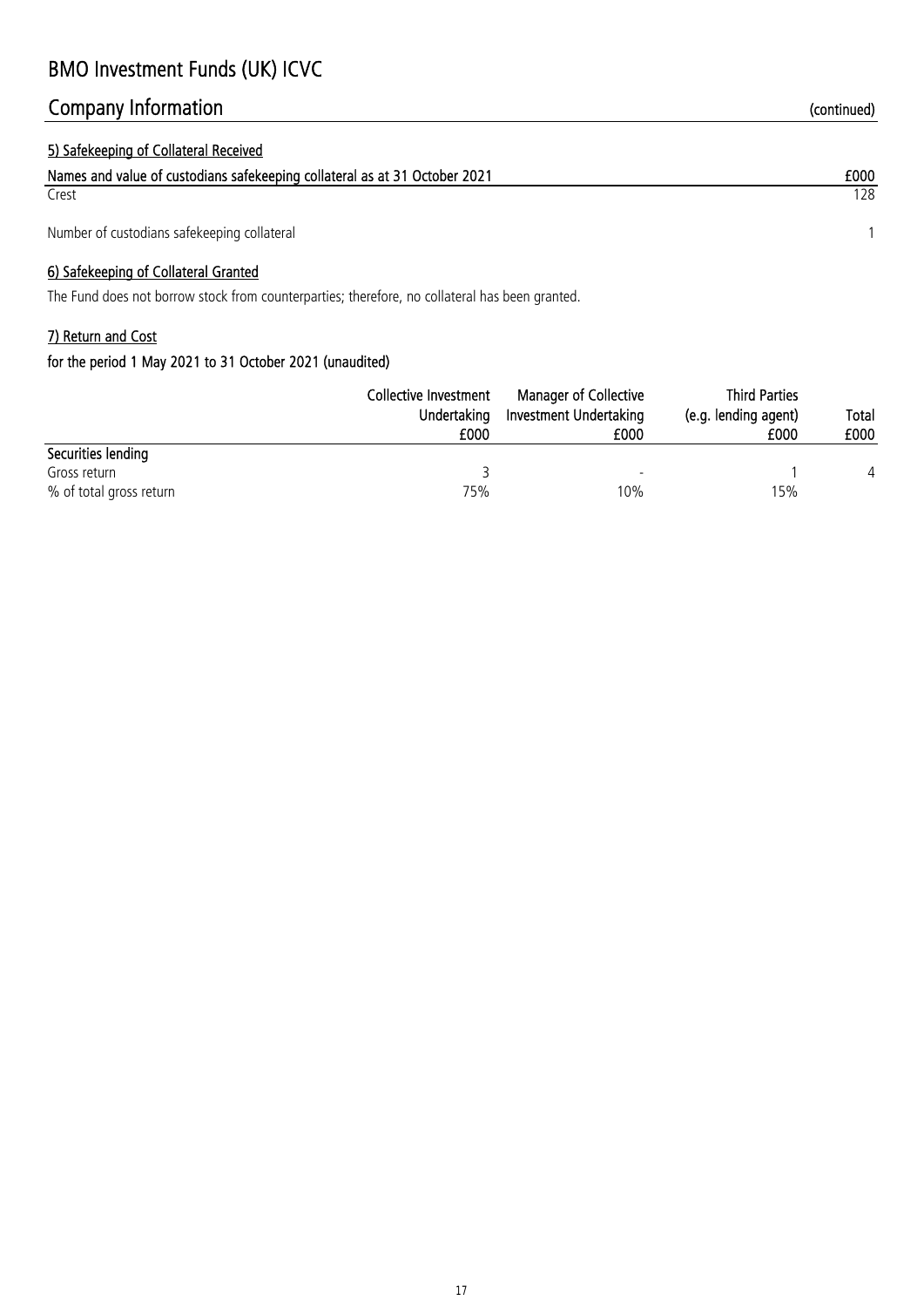# Certification of Financial Statements by Directors of the Authorised Corporate Director

This report contains the information required by the Statement of Recommended Practice (SORP) for Financial Statements of Authorised Funds issued in May 2014, the Open-Ended Investment Companies Regulations 2001 and the Collective Investment Schemes sourcebook, in the case of interim financial statements and was approved for publication on 17 December 2021.

Director On behalf of BMO Fund Management Limited Authorised Corporate Director 17 December 2021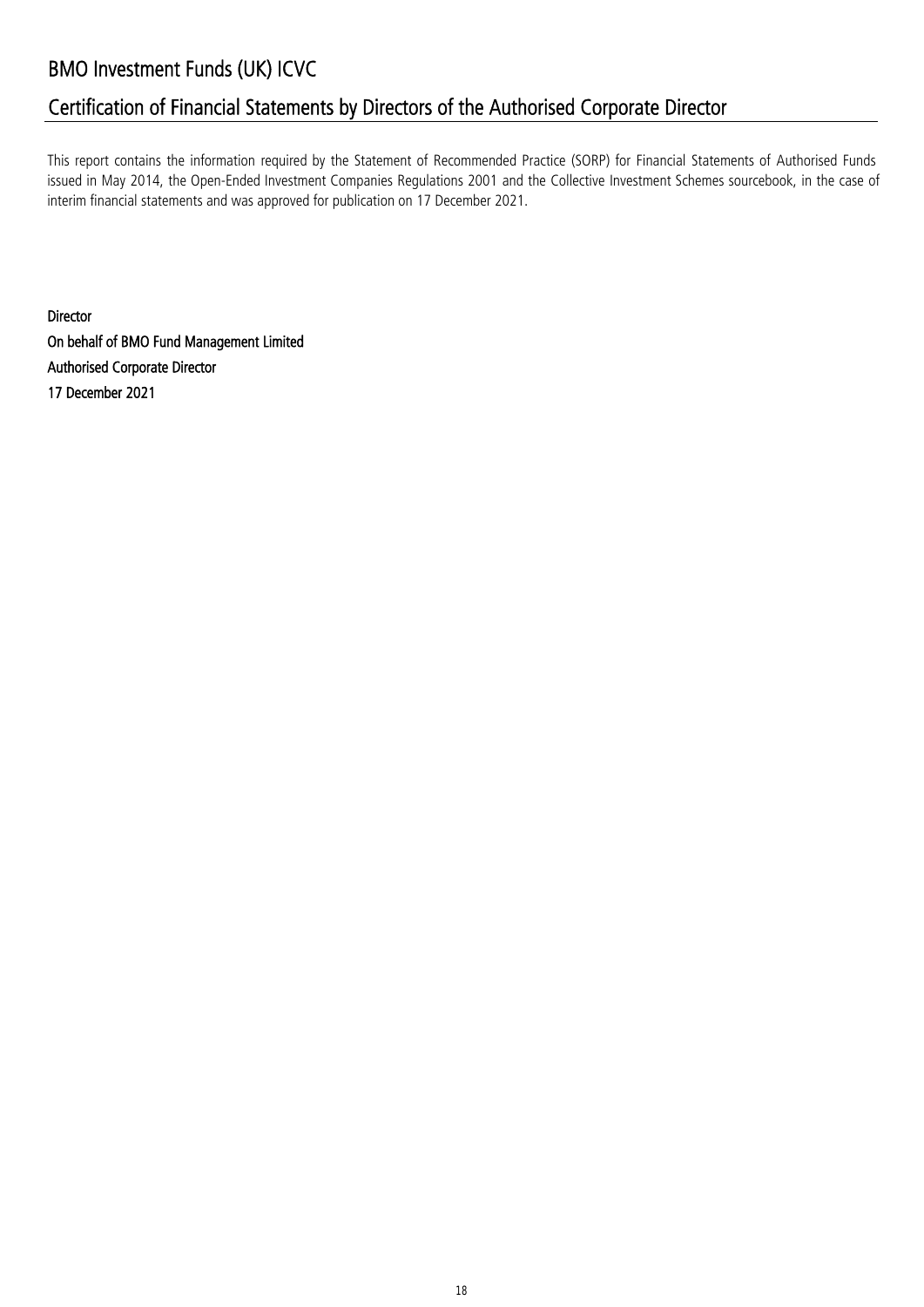# Notes to the Financial Statements applicable to all sub-funds

### Accounting Policies

The interim financial statements for each sub-fund have been prepared on the same basis as the audited financial statements for the year ended 30 April 2021. They are in accordance with the historical cost basis, as modified by the revaluation of investments, and the Statement of Recommended Practice (SORP) for Financial Statements of Authorised Funds issued by the Investment Management Association (IMA) in May 2014 (the IMA SORP 2014), and United Kingdom Generally Accepted Accounting Practice.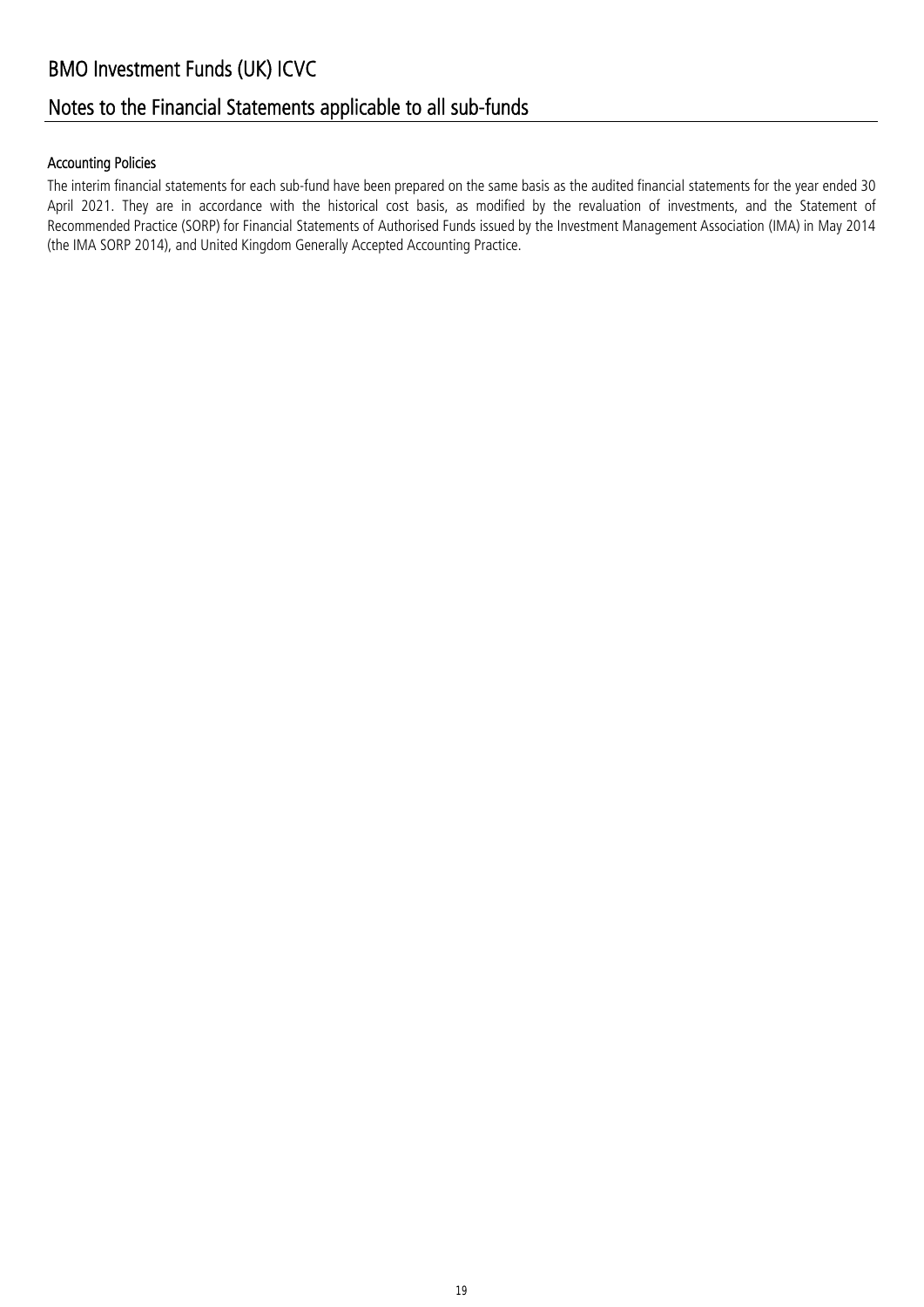# Authorised Corporate Director's Investment Report

for the period 1 May 2021 to 31 October 2021 (unaudited)

### Fund Objective

The Fund aims to provide an enhanced income return (being at least a 2% additional income yield against the FTSE 100 Index in normal market conditions, net of fees) together with some capital growth, on an annualised basis.

Capital in the Fund is at risk. There is no guarantee that the income target will be achieved over this or any time period.

The Fund combines a passive exposure to the FTSE 100 Index together with an actively managed derivatives strategy which is intended to provide extra income for the Fund.

The Fund will implement the equity element of the strategy by investing at least 95% of the Fund's assets in shares that are included in the FTSE 100 Index.

The Investment Manager will aim to replicate the performance of the Index by holding shares of all companies included in the Index in a similar proportion to their weighting in the Index.

Substantially all of the shares held will be UK equities (being shares of companies that are domiciled, incorporated or exercise a significant part of their business in the UK). The Fund may also hold a small proportion of non-UK equities in order to replicate the composition of the FTSE 100.

Where full replication of the Index is not reasonably possible (for example as a result of the number of securities or the illiquidity of certain securities within the Index), the Fund will hold an optimised portfolio to track the returns of the Index. This means that the Investment Manager will purchase the components of the Index that the Investment Manager believes provide a representative sample in order to replicate the overall performance of the Index. Consequently, the Fund may over certain periods only hold a certain sub-set of the Index.

At the same time, the Investment Manager operates an active derivatives strategy by selectively writing short dated call options over the Index or over individual securities with the aim of generating additional income for the Fund through the receipt of option premiums.

An index call option is a derivative instrument which gives the holder the right to receive the value of the underlying index (in this case, the Index) from the option writer (in this case, the Fund) in exchange for an agreed price on or by an agreed date in the future.

The call option strategy will be subject to the following parameters under normal market circumstances: (i) the Fund will write call options in respect of up to 60% of the value of the equity securities which it holds; (ii) the call options will be valid for up to three months; and (iii) the strike price of the call options will always be above the current market price at the inception of trade for the Index. Applying those parameters, the Investment Manager will select call option investments based on its estimate of the levels of volatility in UK equity markets, the value of the underlying equity securities and market risks.

The Fund may invest any cash that it receives as a result of its call option strategy in index futures in respect of the Index, to seek to replicate the performance of the Index and to minimise the adverse impact which holding cash may have on the Fund's performance.

The Fund may also hold deposits, commercial paper and short term commercial paper and invest in other regulated, open-ended collective investment schemes (including collective investment schemes operated by the ACD). The Fund may also use derivatives for the purposes of efficient portfolio management.

### Synthetic Risk and Reward Indicator

The Synthetic Risk and Reward Indicator ("SRRI"), is calculated in accordance with the Key Investor Information Regulations and is disclosed in a fund's KIIDs (Key Investor Information Documents). It is calculated from the last five years' performance data and shows the historic volatility of the Fund and is updated periodically. The SRRI is reported against standard bands ranging from 1 (lower risk/reward) to 7 (higher risk/reward). This classification is intended as a general indication of the overall level of risk of a fund in order to facilitate comparisons between funds.

The most recent value of the SRRI for the Fund was 6, published on 8 November 2021. From the most recent review it has been determined that this is still appropriate.

A fuller explanation of the SRRI and the risk and reward profile of the Fund is contained in the Fund's KIIDs.

| Fund manager | Christopher Childs |
|--------------|--------------------|
| Fund size    | f5.4 million       |
| Launch date  | 17 December 2020   |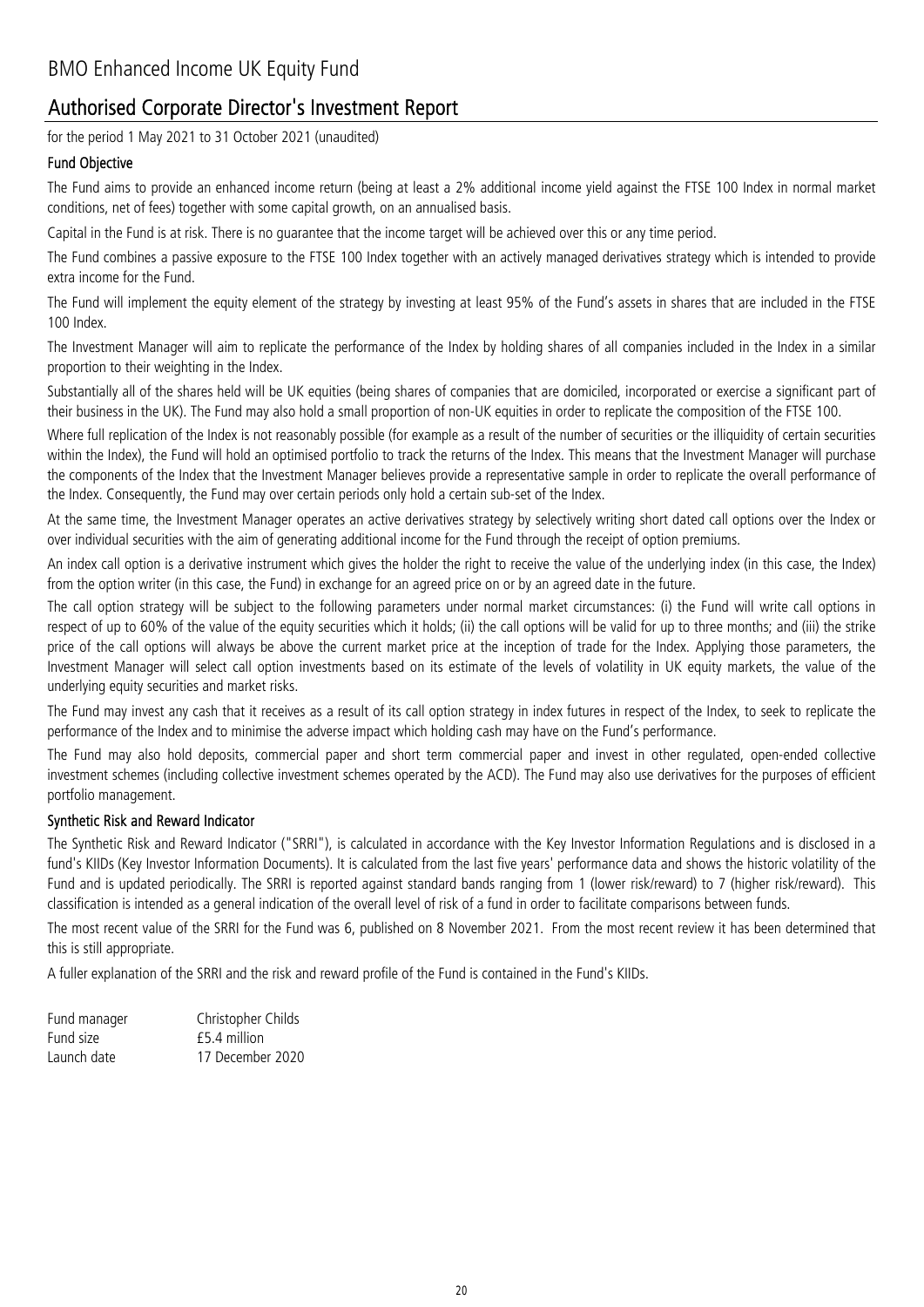# Authorised Corporate Director's Investment Report

for the period 1 May 2021 to 31 October 2021 (unaudited)

### Manager's Review

The UK economy grew by 5.5% in the second quarter, rebounding strongly from the first quarter's 1.4% contraction, boosted by a sharp recovery in consumer spending as the UK loosened coronavirus restrictions. While the UK's vaccination campaign made swift progress, the emergence of the Delta Covid-19 variant and a renewed rise in case levels prompted the government to push back the final phase of reopening to July. Business survey data suggested the pace of the UK's ongoing economic expansion slowed as the period progressed. However, monthly UK manufacturing and services survey data pointed to an acceleration in UK economic growth in October. Purchasing Managers' Index figures for October suggested the services sector experienced its strongest uptick since July as new business volumes increased. UK job vacancies hit a record high in the three months to August as the domestic labour market tightened. Inflation rose to 3.1% in September versus 1.5% in April. The Bank of England's chief economist warned UK headline inflation would likely rise to around 5% by early 2022 against higher energy prices and supply constraints.

The Fund pursues a call overwriting strategy using exchange-traded FTSE 100 index calls. Each month the Fund "writes" call options that are above the prevailing market level and which have a maturity of between one and three months. The premium received for writing the calls is then able to be distributed to Fund holders as part of the Fund's distribution policy. The Fund seeks to make distributions through the year that in aggregate equate to the natural dividend yield of the FTSE 100 plus 2-4%.

Whilst we are constructive on the prospects for the UK generally, the narrative is changing near term. Global economic growth is slowing, supplychain bottlenecks coupled with robust consumer demand are driving inflation expectations higher, government policy is becoming less accommodative, and we face the uncertainty of another winter with Covid-19. Despite corporates recording strong second-quarter results, typically meeting or exceeding expectations and maintaining or upgrading guidance, market expectations indicate that there is some risk to the downside. Nonetheless, growth expectations are encouraging into 2022 and beyond, business confidence is high despite the threat of inflation, and consumer confidence remains above pre-Covid levels.

### Performance Summary

Performance figures will be published after twelve-months trading in line with the regulations.

2 December 2021 BMO Fund Management Limited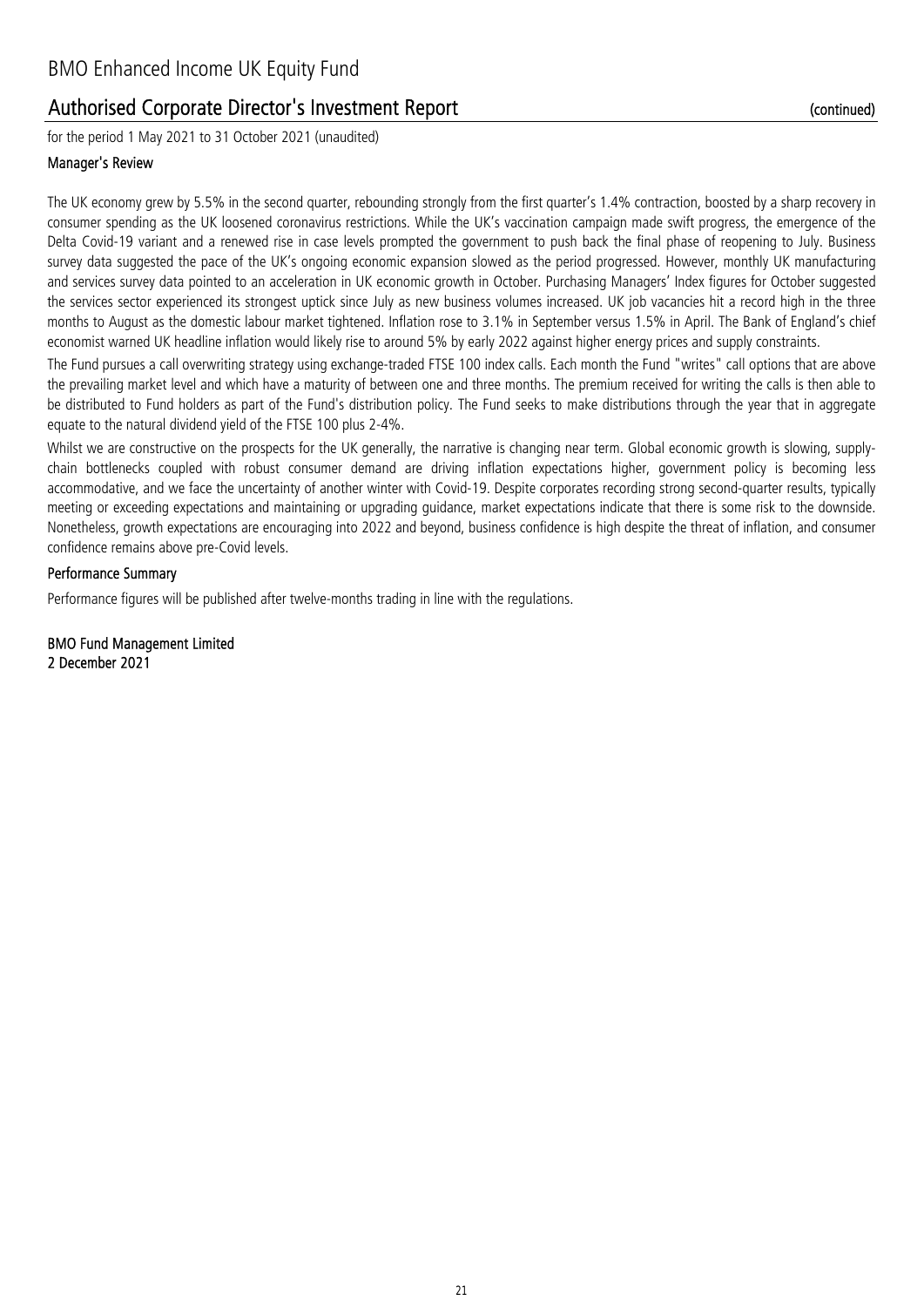|                                                                                                                                                    | Holdings                                   | Market<br>Value<br>£000     | Total<br><b>Net Assets</b><br>%      |
|----------------------------------------------------------------------------------------------------------------------------------------------------|--------------------------------------------|-----------------------------|--------------------------------------|
| BASIC MATERIALS (10.83%*)                                                                                                                          |                                            | 551                         | 10.20                                |
| Chemicals<br>Croda International<br>Johnson Matthey                                                                                                | 362<br>510                                 | 34<br>14                    | 0.63<br>0.26                         |
| Industrial Metals and Mining<br>Anglo American<br>Antofagasta<br><b>BHP</b><br>Evraz                                                               | 3,297<br>931<br>5,574<br>1,556             | 92<br>13<br>108<br>10       | 1.70<br>0.24<br>2.00<br>0.19         |
| Glencore<br>Rio Tinto                                                                                                                              | 35,531<br>2,912                            | 130<br>133                  | 2.41<br>2.46                         |
| Precious Metals and Mining<br>Fresnillo<br>Polymetal International                                                                                 | 498<br>958                                 | 4<br>13                     | 0.07<br>0.24                         |
| <b>CONSUMER DISCRETIONARY (10.97%*)</b><br><b>Consumer Services</b>                                                                                |                                            | 580                         | 10.73                                |
| Compass<br>Household Goods and Home Construction<br><b>Barratt Developments</b><br>Berkeley<br>Persimmon<br>Taylor Wimpey                          | 4,781<br>2,720<br>280<br>852<br>9,730      | 74<br>18<br>12<br>23<br>15  | 1.37<br>0.33<br>0.22<br>0.43<br>0.28 |
| Media<br>Informa<br><b>ITV</b><br>Pearson<br><b>RELX</b><br><b>WPP</b>                                                                             | 4,017<br>10,042<br>2,034<br>4,990<br>3,110 | 21<br>11<br>12<br>113<br>33 | 0.39<br>0.20<br>0.22<br>2.09<br>0.61 |
| <b>Personal Goods</b><br>Burberry                                                                                                                  | 1,079                                      | 21                          | 0.39                                 |
| <b>Retailers</b><br>B&M European Value Retail<br>JD Sports Fashion<br>Kingfisher<br>Next                                                           | 2,405<br>1,324<br>5,665<br>342             | 15<br>14<br>19<br>27        | 0.28<br>0.26<br>0.35<br>0.50         |
| <b>Travel and Leisure</b><br>Entain<br><b>Flutter Entertainment</b><br>InterContinental Hotels<br>International Consolidated Airlines<br>Whitbread | 1,565<br>445<br>490<br>10,019<br>543       | 32<br>61<br>25<br>16<br>18  | 0.59<br>1.13<br>0.46<br>0.30<br>0.33 |
| CONSUMER STAPLES (17.36%*)                                                                                                                         |                                            | 913                         | 16.90                                |
| <b>Beverages</b><br>Coca-Cola HBC<br>Diageo                                                                                                        | 527<br>6,157                               | 13<br>224                   | 0.24<br>4.15                         |
| <b>Food Producers</b><br>Associated British Foods                                                                                                  | 931                                        | 17                          | 0.31                                 |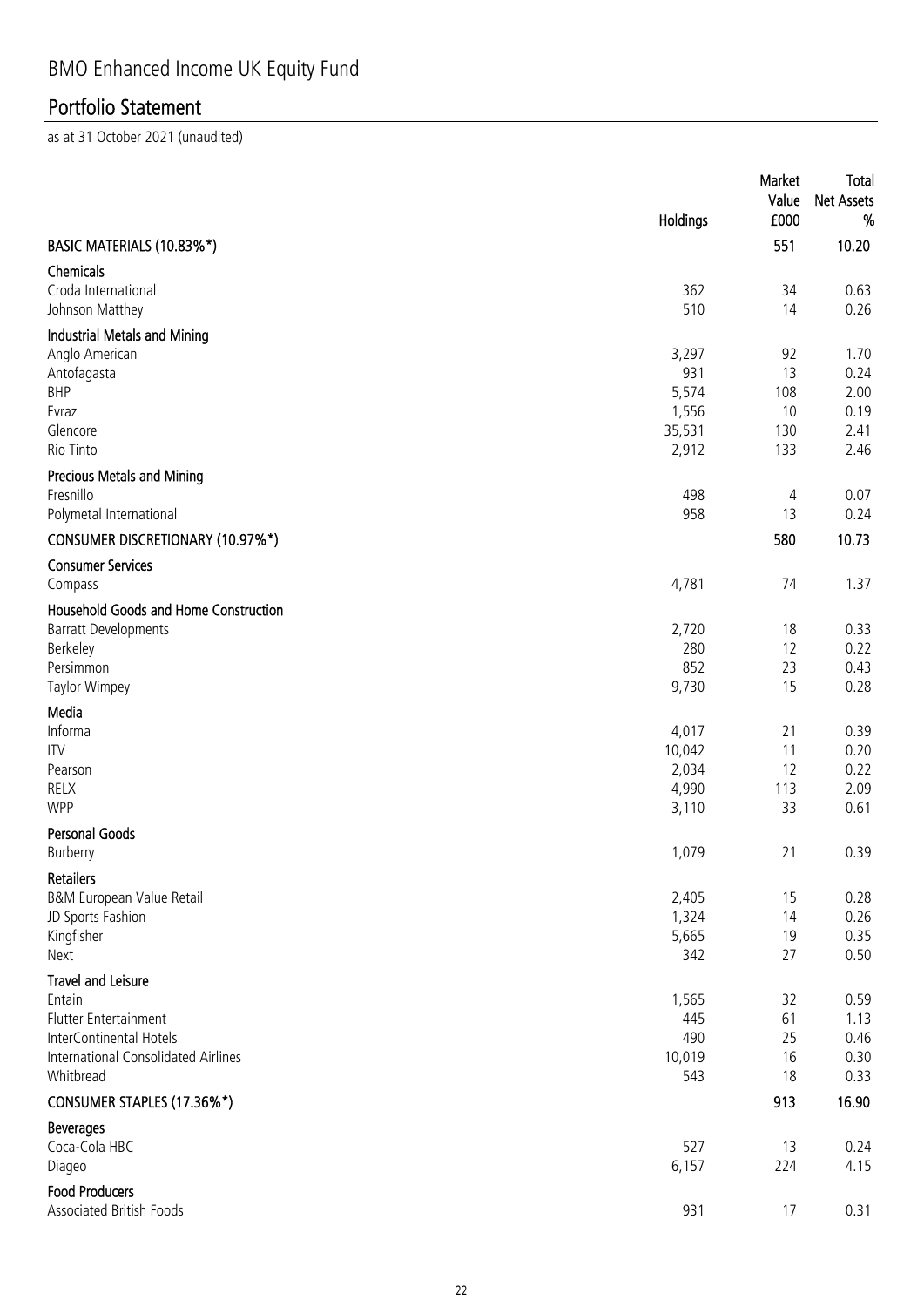|                                                    | Holdings          | Market<br>Value<br>£000 | Total<br>Net Assets<br>% |
|----------------------------------------------------|-------------------|-------------------------|--------------------------|
| Personal Care, Drug and Grocery Stores             |                   |                         |                          |
| J Sainsbury                                        | 4,645             | 14                      | 0.26                     |
| Ocado                                              | 1,305             | 24                      | 0.44                     |
| Reckitt Benckiser                                  | 1,699             | 101                     | 1.87                     |
| Tesco                                              | 20,468            | 55                      | 1.02                     |
| Unilever                                           | 6,915             | 270                     | 5.00                     |
| Tobacco                                            |                   |                         |                          |
| British American Tobacco<br><b>Imperial Brands</b> | 6,121<br>2,532    | 156<br>39               | 2.89<br>0.72             |
|                                                    |                   |                         |                          |
| ENERGY (8.30%*)                                    |                   | 540                     | 9.99                     |
| Oil, Gas and Coal                                  |                   |                         |                          |
| <b>BP</b>                                          | 53,374            | 187                     | 3.46                     |
| Royal Dutch Shell 'A'<br>Royal Dutch Shell 'B'     | 11,005<br>9,947   | 185<br>168              | 3.42<br>3.11             |
|                                                    |                   |                         |                          |
| <b>FINANCIALS (18.54%*)</b>                        |                   | 991                     | 18.35                    |
| <b>Banks</b>                                       |                   |                         |                          |
| <b>Barclays</b>                                    | 45,425            | 92                      | 1.70                     |
| <b>HSBC</b>                                        | 54,760            | 242                     | 4.48                     |
| Lloyds Banking<br>Natwest                          | 189,958<br>14,074 | 95<br>31                | 1.76<br>0.57             |
| <b>Standard Chartered</b>                          | 6,843             | 34                      | 0.63                     |
| <b>Closed End Investments</b>                      |                   |                         |                          |
| Pershing Square                                    | 434               | 13                      | 0.24                     |
| Scottish Mortgage Investment Trust                 | 3,814             | 57                      | 1.05                     |
| <b>Finance and Credit Services</b>                 |                   |                         |                          |
| London Stock Exchange                              | 973               | 69                      | 1.28                     |
| <b>Investment Banking and Brokerage Services</b>   |                   |                         |                          |
| 3i                                                 | 2,553             | 35                      | 0.65                     |
| Hargreaves Lansdown                                | 1,016             | 16                      | 0.30                     |
| Intermediate Capital                               | 750               | 16                      | 0.30                     |
| M&G                                                | 7,000             | 14                      | 0.26                     |
| Schroders                                          | 300               | 11                      | 0.20                     |
| St James's Place                                   | 1,430             | 23                      | 0.43                     |
| Standard Life Aberdeen                             | 5,765             | 15                      | 0.28                     |
| Life Insurance                                     |                   |                         |                          |
| Aviva<br>Jackson Financial                         | 10,508<br>218     | 41<br>4                 | 0.76<br>0.07             |
| Legal & General                                    | 15,900            | 46                      | 0.85                     |
| Phoenix                                            | 1,678             | 11                      | 0.20                     |
| Prudential                                         | 7,361             | 110                     | 2.04                     |
| Non-life Insurance                                 | 565               |                         |                          |
| Admiral                                            |                   | 16                      | 0.30                     |
| HEALTH CARE (9.43%*)                               |                   | 618                     | 11.44                    |
| <b>Medical Equipment and Services</b>              |                   |                         |                          |
| Smith & Nephew                                     | 2,358             | 30                      | 0.56                     |
| <b>Pharmaceuticals and Biotechnology</b>           |                   |                         |                          |
| AstraZeneca                                        | 4,150             | 377                     | 6.98                     |
| GlaxoSmithKline<br>Hikma Pharmaceuticals           | 13,248            | 200                     | 3.70                     |
|                                                    | 456               | 11                      | 0.20                     |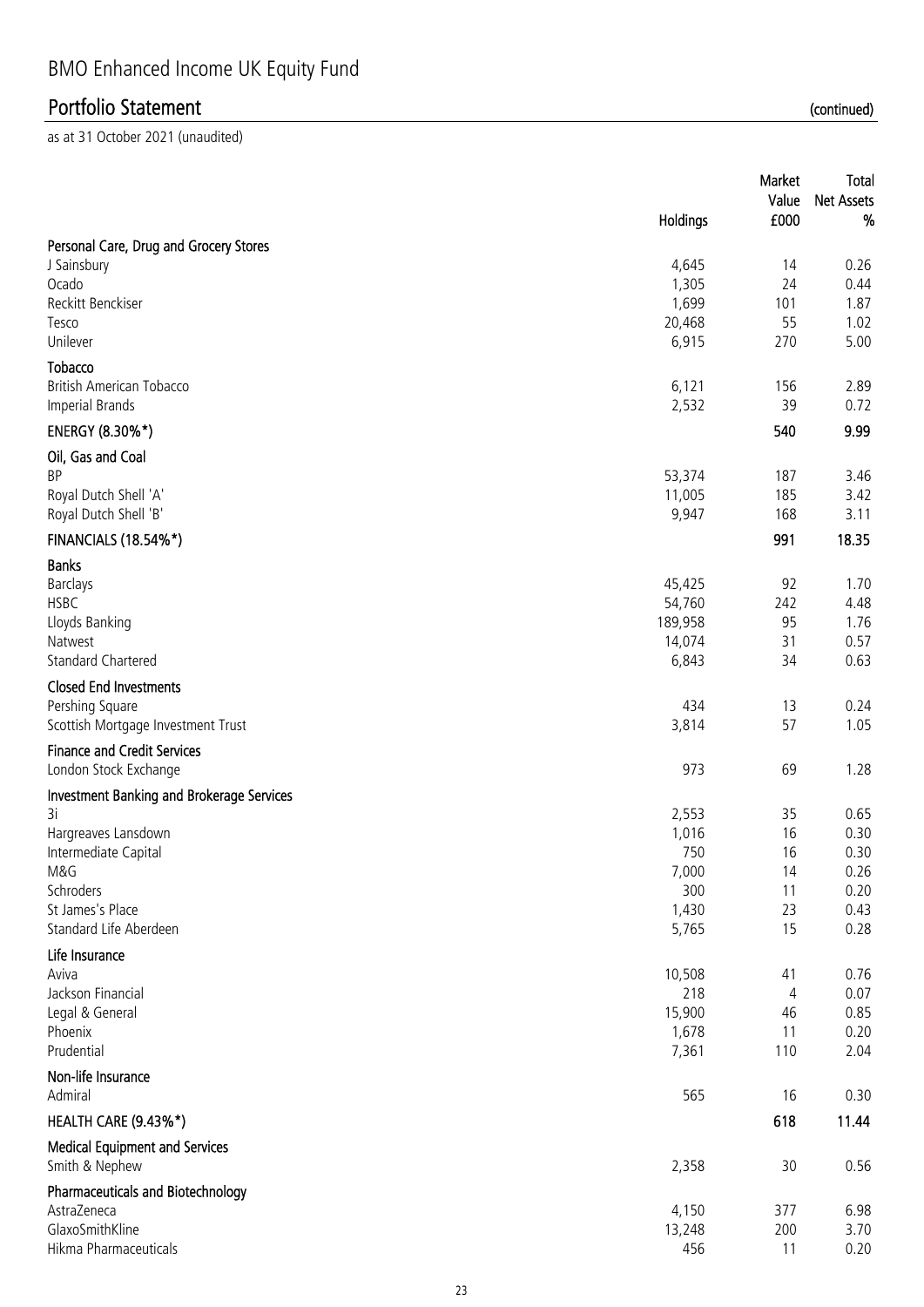|                                                                                                                  | Holdings                                        | Market<br>Value<br>£000          | <b>Total</b><br><b>Net Assets</b><br>%       |
|------------------------------------------------------------------------------------------------------------------|-------------------------------------------------|----------------------------------|----------------------------------------------|
| INDUSTRIALS (11.12%*)                                                                                            |                                                 | 646                              | 11.96                                        |
| Aerospace and Defense<br><b>BAE Systems</b><br>Meggitt<br>Rolls-Royce                                            | 8,654<br>2,098<br>22,463                        | 48<br>16<br>30                   | 0.89<br>0.30<br>0.56                         |
| <b>Construction and Materials</b><br>CRH                                                                         | 2,101                                           | 74                               | 1.37                                         |
| <b>Electronic and Electrical Equipment</b><br>Halma                                                              | 1,018                                           | 30                               | 0.56                                         |
| <b>General Industrials</b><br><b>Bunzl</b><br>DS Smith<br>Melrose Industries<br>Mondi<br>Smiths<br>Smurfit Kappa | 903<br>3,440<br>11,627<br>1,298<br>1,064<br>696 | 24<br>13<br>18<br>24<br>14<br>27 | 0.44<br>0.24<br>0.33<br>0.44<br>0.26<br>0.50 |
| <b>Industrial Engineering</b><br>Spirax-Sarco Engineering                                                        | 197                                             | 31                               | 0.57                                         |
| <b>Industrial Support Services</b><br>DCC<br>Experian<br>Ferguson<br>Intertek<br>Rentokil Initial                | 266<br>2,453<br>600<br>433<br>5,002             | 16<br>82<br>66<br>21<br>29       | 0.30<br>1.52<br>1.22<br>0.39<br>0.54         |
| <b>Industrial Transportation</b><br>Ashtead<br>Royal Mail                                                        | 1,200<br>2,473                                  | 73<br>10                         | 1.35<br>0.18                                 |
| <b>REAL ESTATE (1.43%*)</b>                                                                                      |                                                 | 83                               | 1.54                                         |
| Real Estate Investment and Services Development<br>Rightmove                                                     | 2,307                                           | 16                               | 0.30                                         |
| <b>Real Estate Investment Trusts</b><br><b>British Land</b><br><b>Land Securities</b><br>Segro                   | 2,492<br>1,920<br>3,211                         | 12<br>13<br>42                   | 0.22<br>0.24<br>0.78                         |
| TECHNOLOGY (1.47%*)                                                                                              |                                                 | 57                               | 1.06                                         |
| Software and Computer Services<br>Auto Trader<br>Avast<br>AVEVA<br>Sage                                          | 2,535<br>1,537<br>323<br>2,895                  | 15<br>9<br>12<br>21              | 0.28<br>0.17<br>0.22<br>0.39                 |
| TELECOMMUNICATIONS (2.62%*)                                                                                      |                                                 | 108                              | 2.00                                         |
| <b>Telecommunications Service Providers</b><br><b>BT</b><br>Vodafone                                             | 20,237<br>74,363                                | 28<br>80                         | 0.52<br>1.48                                 |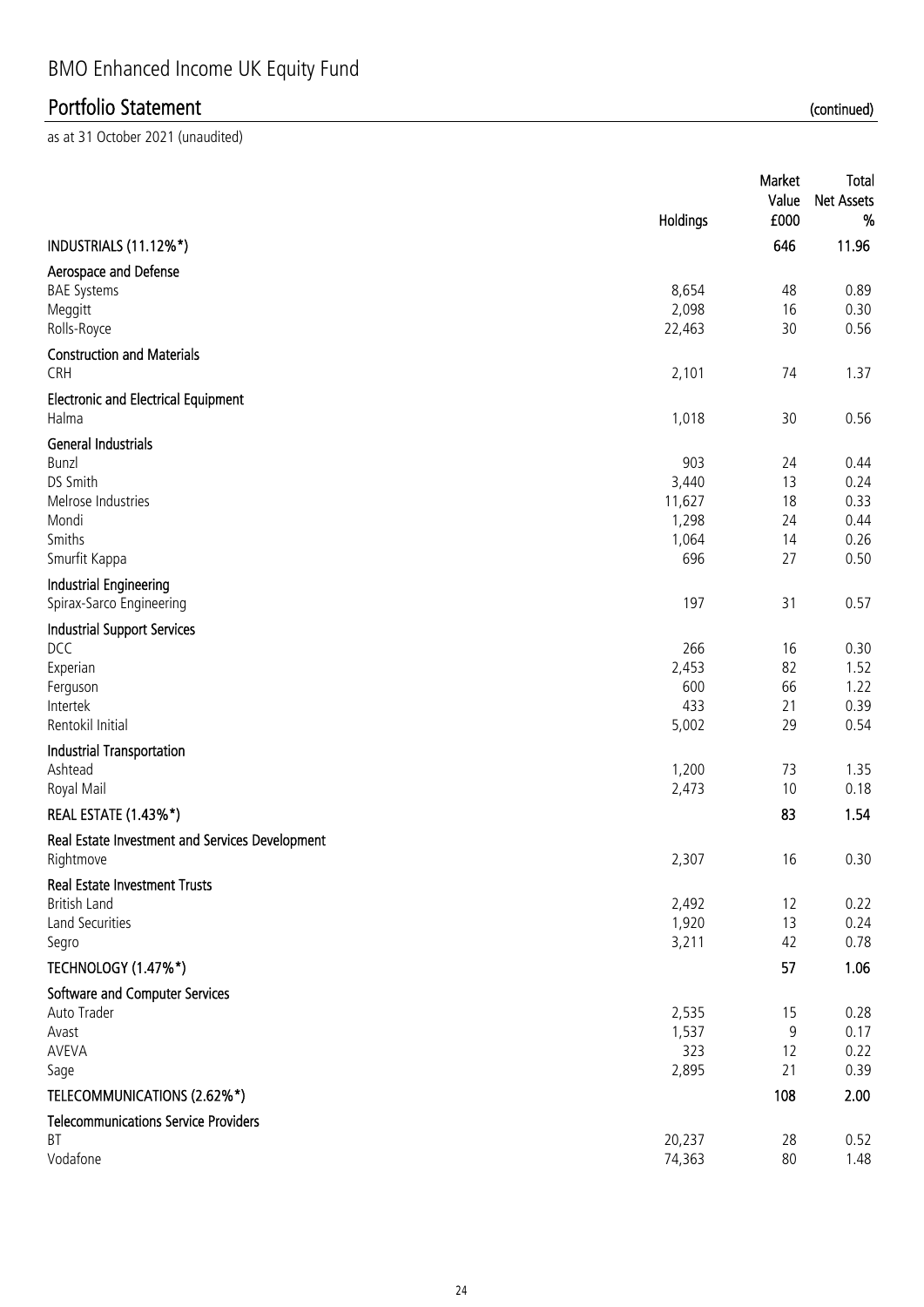as at 31 October 2021 (unaudited)

|                                                                                                                                                                                                                                   | Holdings     | Market<br>Value<br>£000 | Total<br><b>Net Assets</b><br>% |
|-----------------------------------------------------------------------------------------------------------------------------------------------------------------------------------------------------------------------------------|--------------|-------------------------|---------------------------------|
| UTILITIES (3.03%*)                                                                                                                                                                                                                |              | 172                     | 3.18                            |
| Electricity<br>SSE                                                                                                                                                                                                                | 2,802        | 46                      | 0.85                            |
| Gas, Water and Multi-utilities                                                                                                                                                                                                    |              |                         |                                 |
| National Grid<br>Severn Trent                                                                                                                                                                                                     | 9,513<br>674 | 89<br>18                | 1.65<br>0.33                    |
| <b>United Utilities</b>                                                                                                                                                                                                           | 1,839        | 19                      | 0.35                            |
| DERIVATIVES (-0.59%*)                                                                                                                                                                                                             |              | (20)                    | (0.37)                          |
| <b>Futures</b><br>FTSE 100 Index Futures December 2021                                                                                                                                                                            | 4            | 9                       | 0.17                            |
| Options                                                                                                                                                                                                                           |              |                         |                                 |
| FTSE 100 Index Option 7225 Call 19/11/2021<br>FTSE 100 Index Option 7500 Call 17/12/2021                                                                                                                                          | (30)<br>(15) | (26)<br>(3)             | (0.48)<br>(0.06)                |
| Portfolio of investments^                                                                                                                                                                                                         |              | 5,239                   | 96.98                           |
| Net other assets                                                                                                                                                                                                                  |              | 163                     | 3.02                            |
| Total net assets                                                                                                                                                                                                                  |              | 5,402                   | 100.00                          |
| $\bullet$ 11. The contract of the contract of the contract of the contract of the contract of the contract of the contract of the contract of the contract of the contract of the contract of the contract of the contract of the |              |                         |                                 |

All investments held are listed, unless otherwise stated.

\* Comparative figures shown in brackets relate to 30 April 2021.

 $\wedge$  Including derivative liabilities.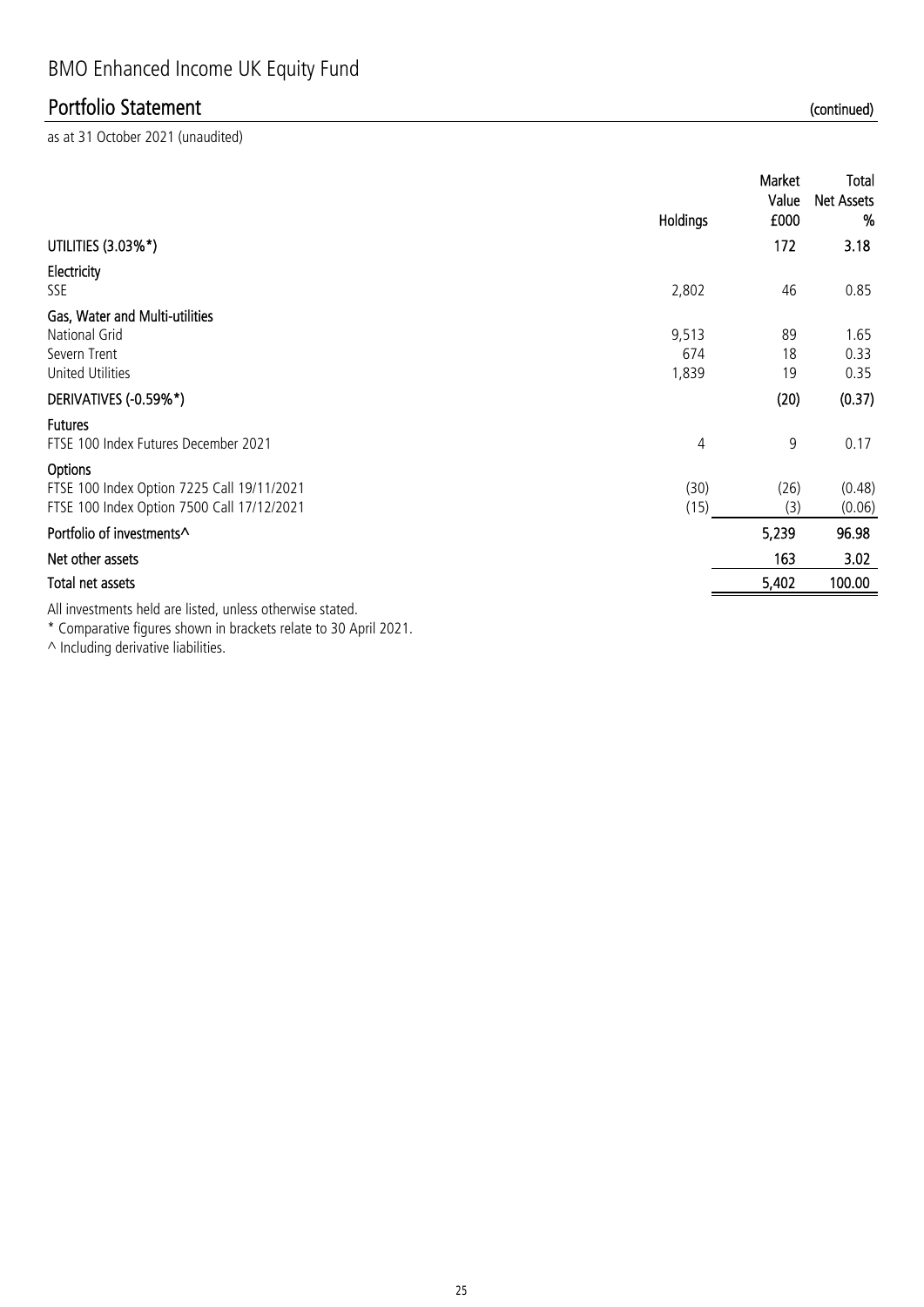# Material Portfolio Changes

for the period 1 May 2021 to 31 October 2021 (unaudited)

|                                       | Cost |                                       | <b>Proceeds</b> |
|---------------------------------------|------|---------------------------------------|-----------------|
| Major purchases                       | £000 | Major sales                           | £000            |
| FTSE 100 Index Futures September 2021 | 426  | FTSE 100 Index Futures June 2021      | 431             |
| FTSE 100 Index Futures December 2021  | 421  | FTSE 100 Index Futures September 2021 | 423             |
| AstraZeneca                           | 135  | AstraZeneca                           | 171             |
| FTSE 100 Index Futures June 2021      | 71   | FTSE 100 Index Futures December 2021  | 145             |
| Unilever                              | 65   | Unilever                              | 131             |
| Glencore                              | 50   | <b>HSBC</b>                           | 113             |
| Diageo                                | 46   | Diageo                                | 105             |
| <b>HSBC</b>                           | 43   | Royal Dutch Shell 'A'                 | 90              |
| GlaxoSmithKline                       | 40   | GlaxoSmithKline                       | 89              |
| <b>BP</b>                             | 39   | BP                                    | 88              |

Purchases and sales of Futures have been included at the value of their exposure.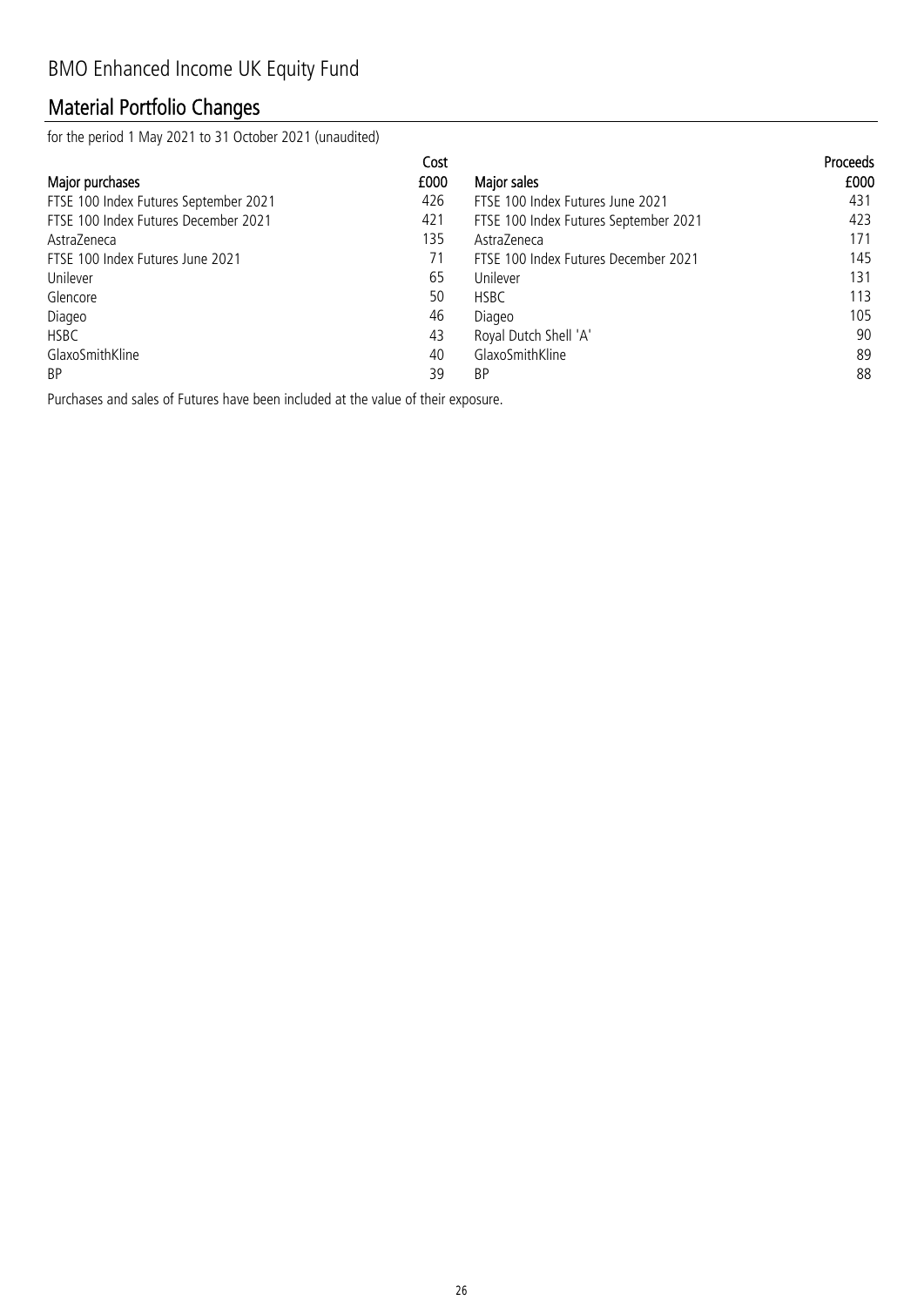# BMO Enhanced Income UK Equity Fund

# Comparative Tables

as at 31 October 2021 (unaudited)

|                                       | 31/10/21   | 30/04/21   |
|---------------------------------------|------------|------------|
| Share Class 2 - Income                |            |            |
| Closing net asset value (£'000)       |            |            |
| Closing number of shares              | 200        | 200        |
| Closing net asset value per share (p) | 56.97      | 53.34      |
| Operating charges                     | 0.25%      | 0.25%      |
|                                       | 31/10/21   | 30/04/21   |
| Share Class 3 - Income                |            |            |
| Closing net asset value (£'000)       | 5,402      | 6,679      |
| Closing number of shares              | 10,059,958 | 12,870,292 |
| Closing net asset value per share (p) | 53.69      | 51.89      |
| Operating charges                     | 0.20%      | 0.20%      |
|                                       | 31/10/21   | 30/04/21   |
| Share Class 4 - Income                |            |            |
| Closing net asset value (£'000)       |            |            |
| Closing number of shares              | 200        | 200        |
| Closing net asset value per share (p) | 57.08      | 53.36      |
| Operating charges                     | 0.00%      | $0.00\%$   |
|                                       |            |            |

The Fund was launched on 17 December 2020.

Net asset value of share class 2 Income and 4 Income as at 31 October 2021 and 30 April 2021 was less than £500.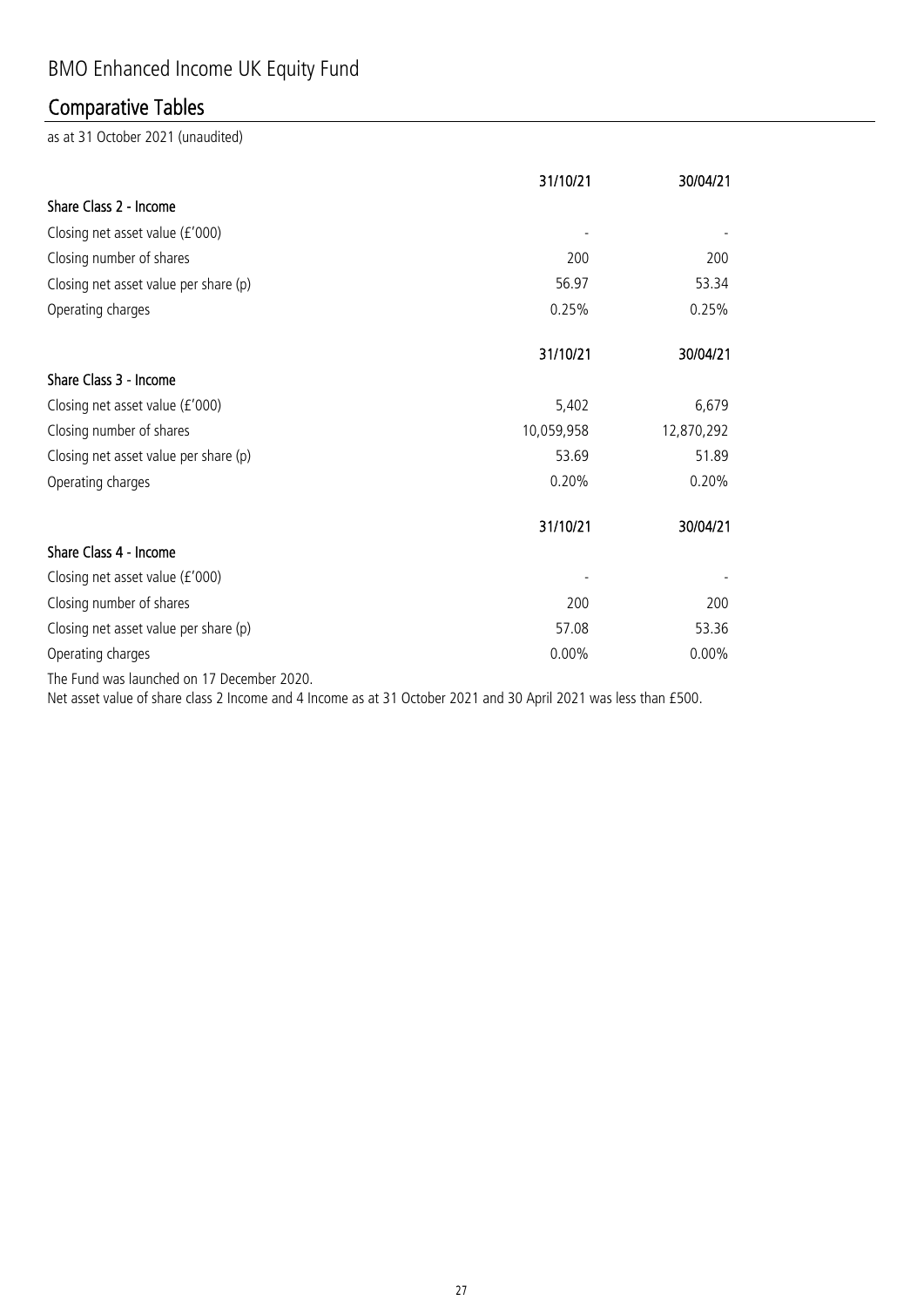# Statement of Total Return

for the period 1 May 2021 to 31 October 2021 (unaudited)

|                                                                              | 01/05/21 to 31/10/21 |       |
|------------------------------------------------------------------------------|----------------------|-------|
|                                                                              | £000                 | £000  |
| Income                                                                       |                      |       |
| Net capital gains                                                            |                      | 255   |
| Revenue                                                                      | 252                  |       |
| Expenses                                                                     | (2)                  |       |
| Interest payable and similar charges                                         |                      |       |
| Net revenue before taxation                                                  | 250                  |       |
| Taxation                                                                     | (25)                 |       |
| Net revenue after taxation                                                   |                      | 225   |
| Total return before distributions                                            |                      | 480   |
| <b>Distributions</b>                                                         |                      | (227) |
| Change in net assets attributable to shareholders from investment activities |                      | 253   |

# Statement of Change in Net Assets Attributable to Shareholders

for the period 1 May 2021 to 31 October 2021 (unaudited)

|                                                                              | 01/05/21 to 31/10/21 |          |
|------------------------------------------------------------------------------|----------------------|----------|
|                                                                              | £000                 | £000     |
| Opening net assets attributable to shareholders                              |                      | 6,679    |
| Amounts receivable on creation of shares                                     | 1.041                |          |
| Amounts payable on cancellation of shares                                    | (2, 577)             |          |
|                                                                              |                      | (1, 536) |
| Dilution adjustment                                                          |                      | 6        |
| Change in net assets attributable to shareholders from investment activities |                      | 253      |
| Closing net assets attributable to shareholders                              |                      | 5,402    |

Comparative information is provided for the Statement of Change in Net Assets Attributable to Shareholders. Since this information is for the prior interim period, the net assets at the end of that period do not correspond to the net assets at the start of the current period.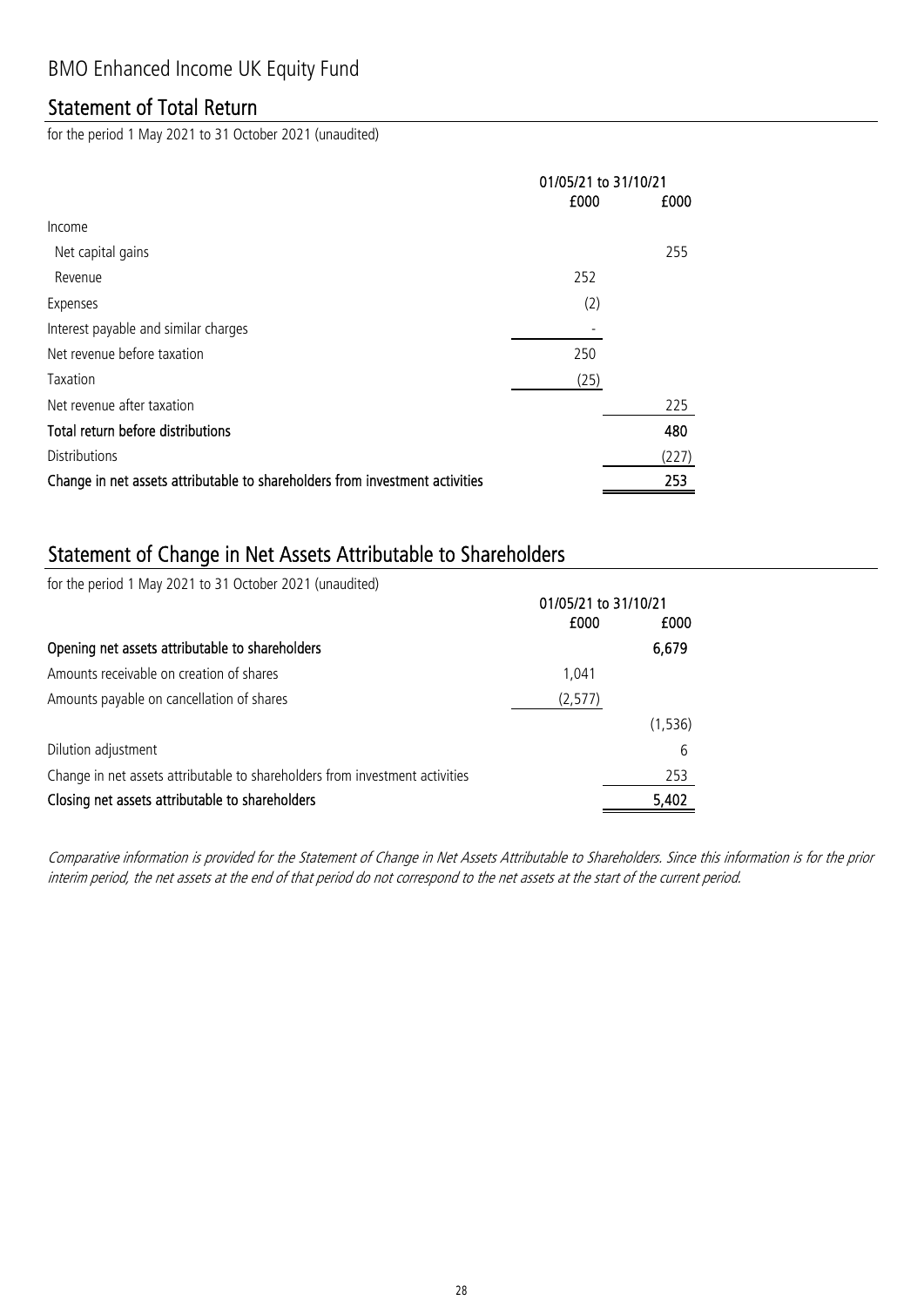# BMO Enhanced Income UK Equity Fund

# Balance Sheet

|                                         | 31/10/21<br>£000 | 30/04/21<br>£000 |
|-----------------------------------------|------------------|------------------|
| Assets                                  |                  |                  |
| Investments                             | 5,268            | 6,364            |
| Current assets                          |                  |                  |
| Debtors                                 | 33               | 73               |
| Cash and bank balances                  | 2,906            | 479              |
| <b>Total assets</b>                     | 8,207            | 6,916            |
| <b>Liabilities</b>                      |                  |                  |
| Investment liabilities                  | (29)             | (52)             |
| Creditors                               |                  |                  |
| Distribution payable                    | (86)             | (141)            |
| Other creditors                         | (2,690)          | (44)             |
| <b>Total liabilities</b>                | (2,805)          | (237)            |
| Net assets attributable to shareholders | 5,402            | 6,679            |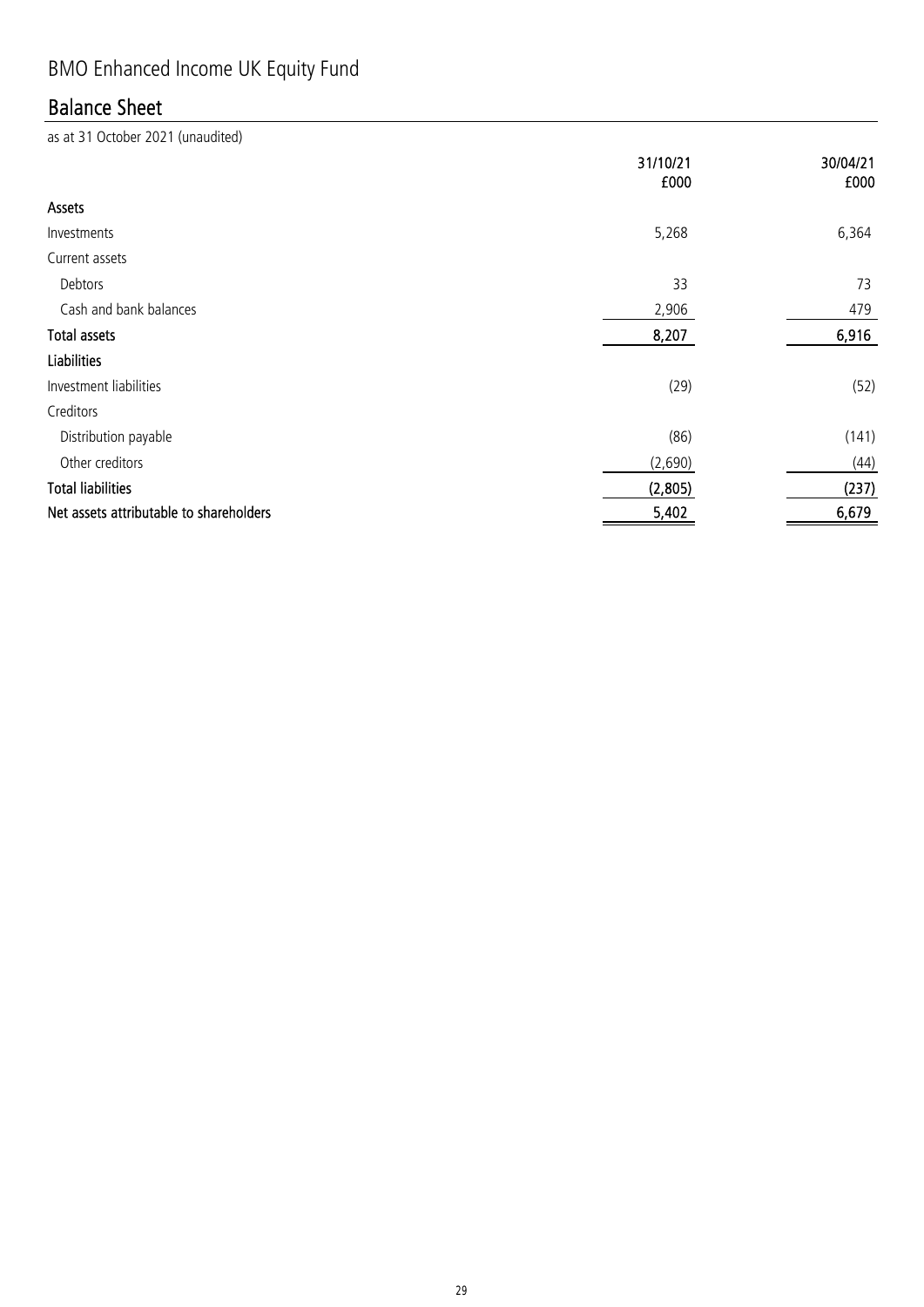# Authorised Corporate Director's Investment Report

for the period 1 May 2021 to 31 October 2021 (unaudited)

### Fund Objective

The Fund aims to achieve capital growth with some income, which tracks the performance of the FTSE All-Share Index.

The Fund will invest almost exclusively in shares that are included in the FTSE All-Share Index. The Fund is constrained by the Index and will hold an optimised portfolio to track the returns of the Index. This means that the investment manager will purchase the components of the Index that the investment manager believes provide a representative sample in order to replicate the overall performance of the Index.

To the extent that the Fund is not fully invested in shares which are included in the Index, the Fund may be invested in shares of companies which in the investment manager's opinion are reasonably expected to become part of the Index.

The Fund may also obtain an indirect exposure to these securities by investing in other transferable securities or collective investment schemes (which may include schemes managed by BMO Global Asset Management) as well as investing in cash and near cash, deposits and money market instruments.

The Fund may use derivatives only for the purposes of efficient portfolio management.

### Synthetic Risk and Reward Indicator

The Synthetic Risk and Reward Indicator ("SRRI"), is calculated in accordance with the Key Investor Information Regulations and is disclosed in a fund's KIIDs (Key Investor Information Documents). It is calculated from the last five years' performance data and shows the historic volatility of the Fund and is updated periodically. The SRRI is reported against standard bands ranging from 1 (lower risk/reward) to 7 (higher risk/reward). This classification is intended as a general indication of the overall level of risk of a fund in order to facilitate comparisons between funds.

The most recent value of the SRRI for the Fund was 6, published on 8 November 2021. From the most recent review it has been determined that this is still appropriate.

A fuller explanation of the SRRI and the risk and reward profile of the Fund is contained in the Fund's KIIDs.

| Fund manager | Christopher Childs |
|--------------|--------------------|
| Fund size    | £355.9 million     |
| Launch date  | 15 September 1988  |

### Manager's Review

The UK equity market rose over the six-month period. The UK economy grew by 5.5% in the second quarter, rebounding strongly from the first quarter's 1.4% contraction, boosted by a sharp recovery in consumer spending as the UK loosened coronavirus restrictions. While the UK's vaccination campaign made swift progress, the emergence of the Delta Covid-19 variant and a renewed rise in case levels prompted the government to push back the final phase of reopening to July. Business survey data suggested the pace of the UK's ongoing economic expansion slowed as the period progressed. However, monthly UK manufacturing and services survey data pointed to an acceleration in UK economic growth in October. Purchasing Managers' Index figures for October suggested the services sector experienced its strongest uptick since July as new business volumes increased. UK job vacancies hit a record high in the three months to August as the domestic labour market tightened. Inflation rose to 3.1% in September versus 1.5% in April. The Bank of England's chief economist warned UK headline inflation would likely rise to around 5% by early 2022 against higher energy prices and supply constraints.

The strategy remained focused on offering investors access to the fortunes of the UK stock market through a portfolio of investments designed to replicate the movements of the FTSE All-Share Index in a low cost and reliable manner.

Whilst we are constructive on the prospects for the UK generally, the narrative is changing near term. Global economic growth is slowing, supplychain bottlenecks coupled with robust consumer demand are driving inflation expectations higher, government policy is becoming less accommodative, and we face the uncertainty of another autumn/winter with Covid-19. Despite corporates printing strong second-quarter results, typically meeting or exceeding expectations and maintaining or upgrading guidance, market expectations indicate that there is some risk to the downside. Nonetheless, growth expectations are encouraging into 2022 and beyond, business confidence is high despite the threat of inflation, and consumer confidence remains above pre-coronavirus levels with household balance sheets in excellent shape. We are steadfast in our approach, investing in established businesses with demonstrable track records of value creation irrespective of the prevailing economic conditions.

### Performance Summary

Over the six-month period the BMO FTSE All-Share Tracker Fund returned 5.4%. By comparison, the FTSE All-Share TR returned 5.4%. All figures are in sterling, net of fees and on a total return basis. Please note, Fund performance reflects its 12:00 pricing point whereas the benchmark (FTSE All-Share TR) performance is calculated to the close of trading at 4:30pm.

2 December 2021 BMO Fund Management Limited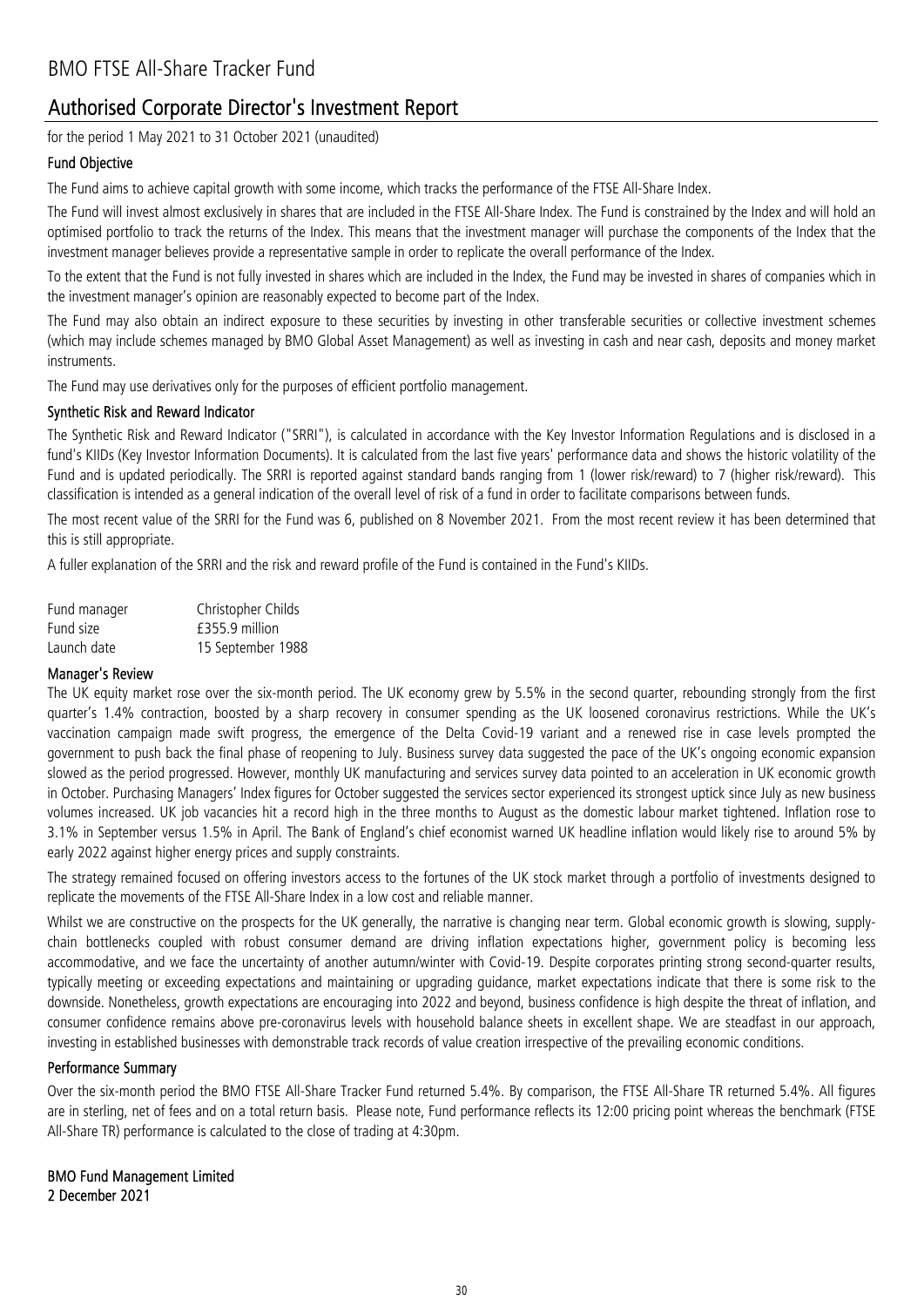|                                              | Holdings          | Market<br>Value<br>£000 | Total<br><b>Net Assets</b><br>% |
|----------------------------------------------|-------------------|-------------------------|---------------------------------|
| BASIC MATERIALS (9.62%*)                     |                   | 31,305                  | 8.80                            |
| <b>Chemicals</b><br>Croda International      |                   |                         | 0.51                            |
| Elementis                                    | 19,012<br>84,877  | 1,798<br>118            | 0.02                            |
| Johnson Matthey                              | 26,760            | 731                     | 0.21                            |
| RHI Magnesita                                | 4,286             | 144                     | 0.04                            |
| Synthomer                                    | 47,033            | 238                     | 0.07                            |
| Treatt                                       | 8,866             | 98                      | 0.03                            |
| Victrex                                      | 11,600            | 266                     | 0.07                            |
| <b>Industrial Materials</b>                  |                   |                         |                                 |
| Zotefoams                                    | 5,500             | 19                      | 0.01                            |
| <b>Industrial Metals and Mining</b>          |                   |                         |                                 |
| Anglo American                               | 173,479           | 4,827                   | 1.36                            |
| Antofagasta<br><b>BHP</b>                    | 48,845<br>293,337 | 696                     | 0.20                            |
|                                              | 26,297            | 5,676<br>210            | 1.59<br>0.06                    |
| Bodycote<br>Evraz                            | 81,491            | 506                     | 0.14                            |
| Ferrexpo                                     | 42,966            | 134                     | 0.04                            |
| Glencore                                     | 1,875,283         | 6,850                   | 1.92                            |
| Hill & Smith                                 | 11,218            | 205                     | 0.06                            |
| Kenmare Resources                            | 11,970            | 52                      | 0.01                            |
| Rio Tinto                                    | 153,319           | 6,992                   | 1.96                            |
| Trifast                                      | 22,690            | 30                      | 0.01                            |
| <b>Precious Metals and Mining</b>            |                   |                         |                                 |
| Centamin                                     | 160,141           | 150                     | 0.04                            |
| <b>Endeavour Mining</b>                      | 26,010            | 481                     | 0.14                            |
| Fresnillo                                    | 27,122            | 234                     | 0.07                            |
| Hochschild Mining                            | 42,899            | 61                      | 0.02                            |
| Petropavlovsk                                | 450,378           | 107                     | 0.03                            |
| Polymetal International                      | 50,318            | 682                     | 0.19                            |
| CONSUMER DISCRETIONARY (12.62%*)             |                   | 41,600                  | 11.69                           |
| Automobiles and Parts                        |                   |                         |                                 |
| Aston Martin Lagonda Global                  | 9,746             | 166                     | 0.05                            |
| TI Fluid Systems                             | 33,342            | 88                      | 0.02                            |
| <b>Consumer Services</b>                     |                   |                         |                                 |
| Compass                                      | 251,376           | 3,895                   | 1.09                            |
| Dignity                                      | 7,477             | 53                      | 0.01                            |
| HomeServe                                    | 38,658            | 331                     | 0.09                            |
| <b>RM</b>                                    | 13,542            | 27                      | 0.01                            |
| <b>Household Goods and Home Construction</b> |                   |                         |                                 |
| <b>Barratt Developments</b>                  | 142,420           | 944                     | 0.27                            |
| Bellway                                      | 17,340            | 574                     | 0.16                            |
| Berkeley                                     | 14,627            | 637                     | 0.18                            |
| Countryside Properties                       | 72,597            | 341                     | 0.10                            |
| Crest Nicholson                              | 36,278            | 129                     | 0.04                            |
| Headlam                                      | 12,424            | 56                      | 0.02                            |
| MJ Gleeson                                   | 6,872             | 52                      | 0.01                            |
| Persimmon                                    | 44,705            | 1,216                   | 0.34                            |
| Redrow                                       | 33,162            | 214                     | 0.06                            |
| <b>Taylor Wimpey</b>                         | 508,788           | 786                     | 0.22                            |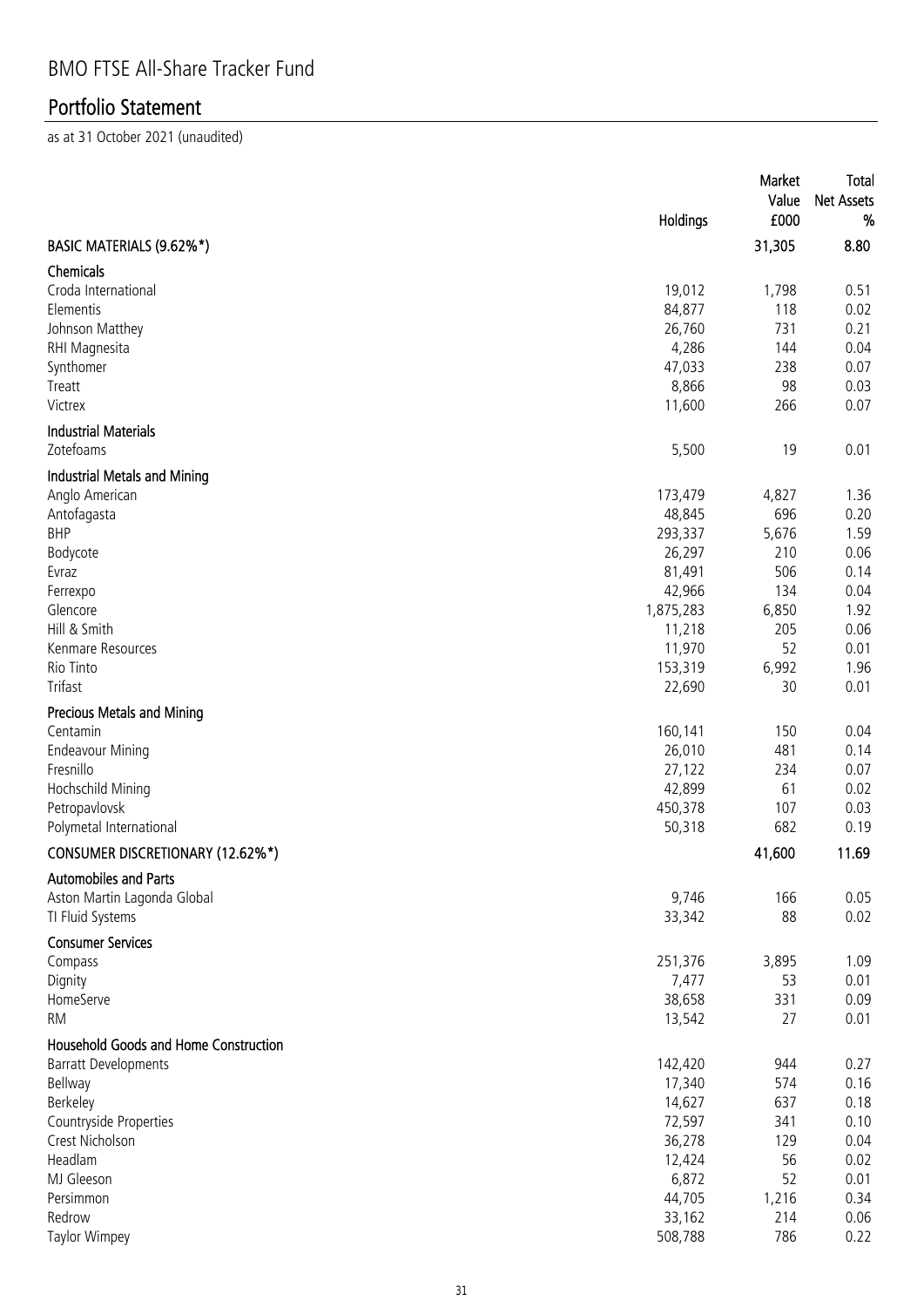| Vistry                                                    | Holdings<br>30,940 | Market<br>Value<br>£000<br>377 | Total<br><b>Net Assets</b><br>%<br>0.11 |
|-----------------------------------------------------------|--------------------|--------------------------------|-----------------------------------------|
|                                                           |                    |                                |                                         |
| Leisure Goods<br>Games Workshop<br>Photo-Me International | 4,611<br>39,636    | 445<br>26                      | 0.12<br>0.01                            |
| Media                                                     |                    |                                |                                         |
| 4imprint                                                  | 4,026              | 115                            | 0.03                                    |
| <b>Bloomsbury Publishing</b>                              | 12,855             | 47                             | 0.01                                    |
| Hyve                                                      | 37,764             | 41                             | 0.01                                    |
| Informa                                                   | 210,624            | 1,094                          | 0.31                                    |
| <b>ITV</b>                                                | 525,282            | 565                            | 0.16                                    |
| Pearson                                                   | 106,501            | 642                            | 0.18                                    |
| Reach                                                     | 41,470             | 131                            | 0.04                                    |
| RELX                                                      | 262,399            | 5,941                          | 1.67                                    |
| <b>WPP</b>                                                | 165,250            | 1,744                          | 0.49                                    |
| <b>Personal Goods</b>                                     |                    |                                |                                         |
| Burberry                                                  | 56,532             | 1,090                          | 0.31                                    |
| Dr. Martens                                               | 60,737             | 224                            | 0.06                                    |
| Superdry                                                  | 9,865              | 28                             | 0.01                                    |
| <b>Ted Baker</b>                                          | 18,813             | 25                             | 0.01                                    |
| Watches of Switzerland                                    | 33,635             | 381                            | 0.11                                    |
| <b>Retailers</b>                                          |                    |                                |                                         |
| AO World                                                  | 41,747             | 61                             | 0.02                                    |
| B&M European Value Retail                                 | 125,530            | 795                            | 0.22                                    |
| Card Factory                                              | 49,807             | 24                             | 0.01                                    |
| Currys                                                    | 146,656            | 178                            | 0.05                                    |
| <b>DFS Furniture</b>                                      | 36,380             | 99                             | 0.03                                    |
| Dunelm                                                    | 16,433             | 210                            | 0.06                                    |
| Frasers                                                   | 27,117             | 175                            | 0.05                                    |
| Halfords                                                  | 29,288             | 78                             | 0.02                                    |
| Howden Joinery                                            | 80,465             | 740                            | 0.21                                    |
| JD Sports Fashion                                         | 69,304             | 754                            | 0.21                                    |
| Kingfisher                                                | 297,304            | 996                            | 0.28                                    |
| Marks & Spencer                                           | 275,294            | 505                            | 0.14                                    |
| Moonpig                                                   | 20,760             | 69                             | 0.02                                    |
| Motorpoint                                                | 10,876             | 38                             | 0.01                                    |
| Next                                                      | 17,924             | 1,428                          | 0.40                                    |
| Pendragon                                                 | 198,454            | 36                             | 0.01                                    |
| Pets at Home                                              | 66,963             | 323                            | 0.09                                    |
| <b>Topps Tiles</b>                                        | 23,658             | 15                             |                                         |
| Vivo Energy                                               | 55,810             | 59                             | 0.02                                    |
| WH Smith                                                  | 18,197             | 284                            | 0.08                                    |
| Wickes                                                    | 41,594             | 89                             | 0.02                                    |
| <b>Travel and Leisure</b><br>888                          | 39,665             | 152                            | 0.04                                    |
| Carnival                                                  | 19,287             | 284                            | 0.08                                    |
| Cineworld                                                 | 147,872            | 91                             | 0.03                                    |
| Domino's Pizza                                            | 65,752             | 254                            | 0.07                                    |
| easyJet                                                   | 77,610             | 484                            | 0.14                                    |
| Entain                                                    | 82,206             | 1,684                          | 0.47                                    |
| Firstgroup                                                | 171,000            | 172                            | 0.05                                    |
| Flutter Entertainment                                     | 23,392             | 3,226                          | 0.91                                    |
| Fuller Smith & Turner 'A'                                 | 5,055              | 33                             | 0.01                                    |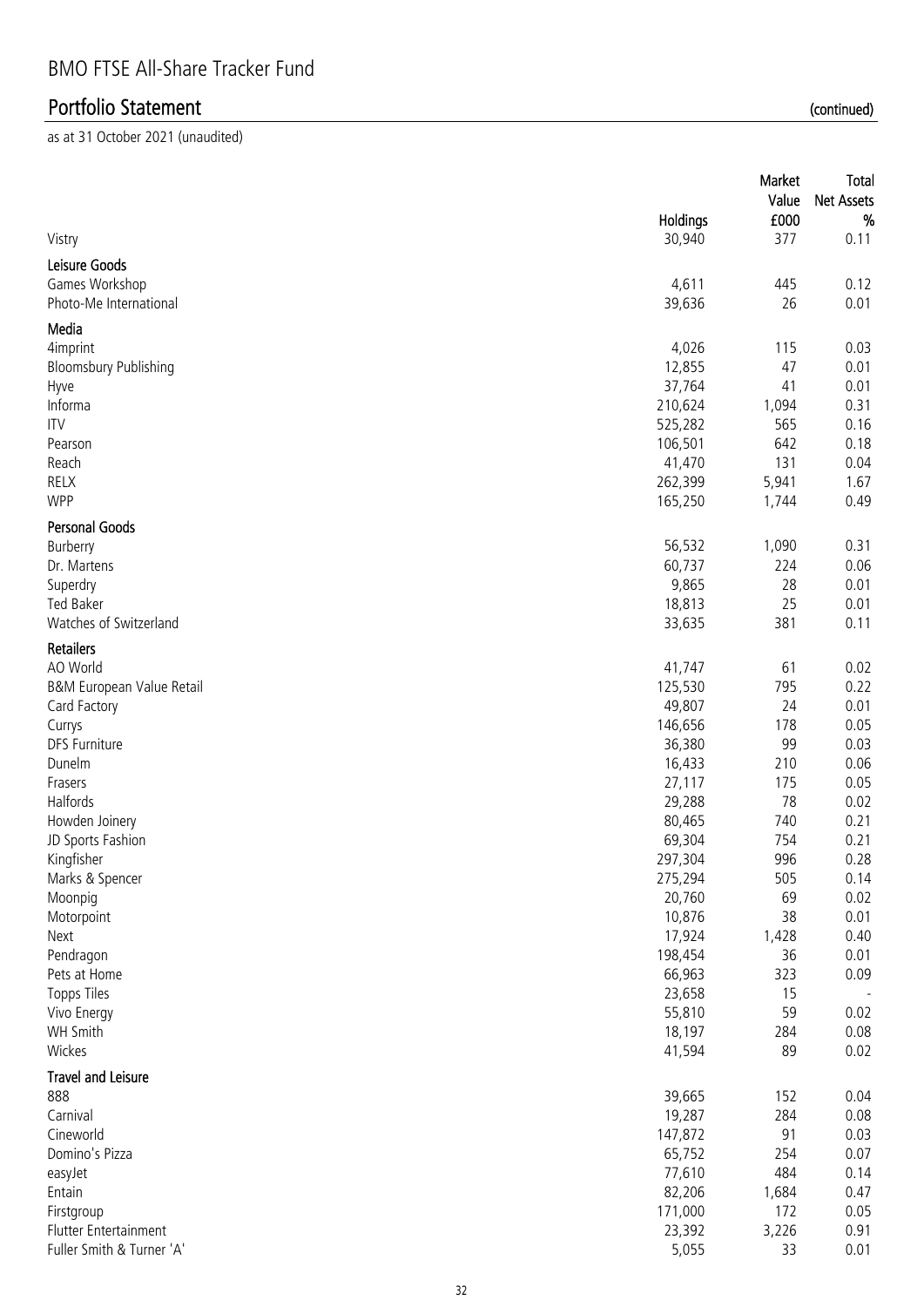|                                                       |                   | Market<br>Value | <b>Total</b><br><b>Net Assets</b> |
|-------------------------------------------------------|-------------------|-----------------|-----------------------------------|
| Go-Ahead                                              | Holdings<br>5,842 | £000<br>46      | %<br>0.01                         |
| Gym                                                   | 22,806            | 59              | 0.02                              |
| Hollywood Bowl                                        | 22,327            | 53              | 0.01                              |
| Hostelworld                                           | 18,912            | 13              | $\overline{\phantom{a}}$          |
| InterContinental Hotels                               | 25,725            | 1,317           | 0.37                              |
| International Consolidated Airlines                   | 525,612           | 860             | 0.24                              |
| J D Wetherspoon                                       | 12,435            | 127             | 0.04                              |
| Marston's                                             | 91,965            | 73              | 0.02                              |
| Mitchells & Butlers                                   | 35,949            | 91              | 0.03                              |
| National Express                                      | 76,518            | 175             | 0.05                              |
| On the Beach                                          | 20,849            | 62              | 0.02                              |
| Playtech                                              | 43,631            | 303             | 0.09                              |
| PPHE Hotel                                            | 3,236             | 45              | 0.01                              |
| Rank                                                  | 28,454            | 47              | 0.01                              |
| Restaurant                                            | 94,678            | 84              | 0.02                              |
| Saga                                                  | 15,231            | 48              | 0.01                              |
| SSP                                                   | 114,161           | 294             | 0.08                              |
| Stagecoach                                            | 47,370            | 38              | 0.01                              |
| Trainline                                             | 64,501            | 204             | 0.06                              |
| TUI                                                   | 152,041           | 372             | 0.10                              |
| Whitbread                                             | 28,417            | 929             | 0.26                              |
| Wizz Air                                              | 12,965            | 599             | 0.17                              |
| CONSUMER STAPLES (15.34%*)                            |                   | 50,239          | 14.12                             |
| <b>Beverages</b>                                      |                   |                 |                                   |
| AG Barr                                               | 12,624            | 63              | 0.02                              |
| <b>Britvic</b>                                        | 37,599            | 333             | 0.09                              |
| C&C                                                   | 55,324            | 143             | 0.04                              |
| Coca-Cola HBC                                         | 27,559            | 698             | 0.20                              |
| Diageo                                                | 324,059           | 11,770          | 3.31                              |
| <b>Stock Spirits</b>                                  | 29,398            | 110             | 0.03                              |
| <b>Food Producers</b>                                 |                   |                 |                                   |
| <b>Associated British Foods</b>                       | 48,943            | 875             | 0.24                              |
| Bakkavor                                              | 23,571            | 30              | 0.01                              |
| Cranswick                                             | 7,621             | 264             | 0.07                              |
| Devro                                                 | 26,617            | 57              | 0.02                              |
| Greencore<br>Hilton Food                              | 74,557<br>9,641   | 96              | 0.03<br>0.03                      |
| Premier Foods                                         | 106,054           | 112<br>116      | 0.03                              |
|                                                       | 66,023            | 428             | 0.12                              |
| Tate & Lyle<br>Personal Care, Drug and Grocery Stores |                   |                 |                                   |
| Greggs                                                | 14,114            | 431             | 0.12                              |
| J Sainsbury                                           | 232,988           | 698             | 0.20                              |
| McBride                                               | 31,968            | 21              |                                   |
| Ocado                                                 | 68,626            | 1,237           | 0.35                              |
| PZ Cussons                                            | 29,020            | 62              | 0.02                              |
| Reckitt Benckiser                                     | 89,376            | 5,296           | 1.49                              |
| Tesco                                                 | 1,076,893         | 2,907           | 0.82                              |
| Unilever                                              | 363,976           | 14,237          | 4.00                              |
| Tobacco                                               |                   |                 |                                   |
| <b>British American Tobacco</b>                       | 322,158           | 8,204           | 2.30                              |
| Imperial Brands                                       | 132,985           | 2,051           | 0.58                              |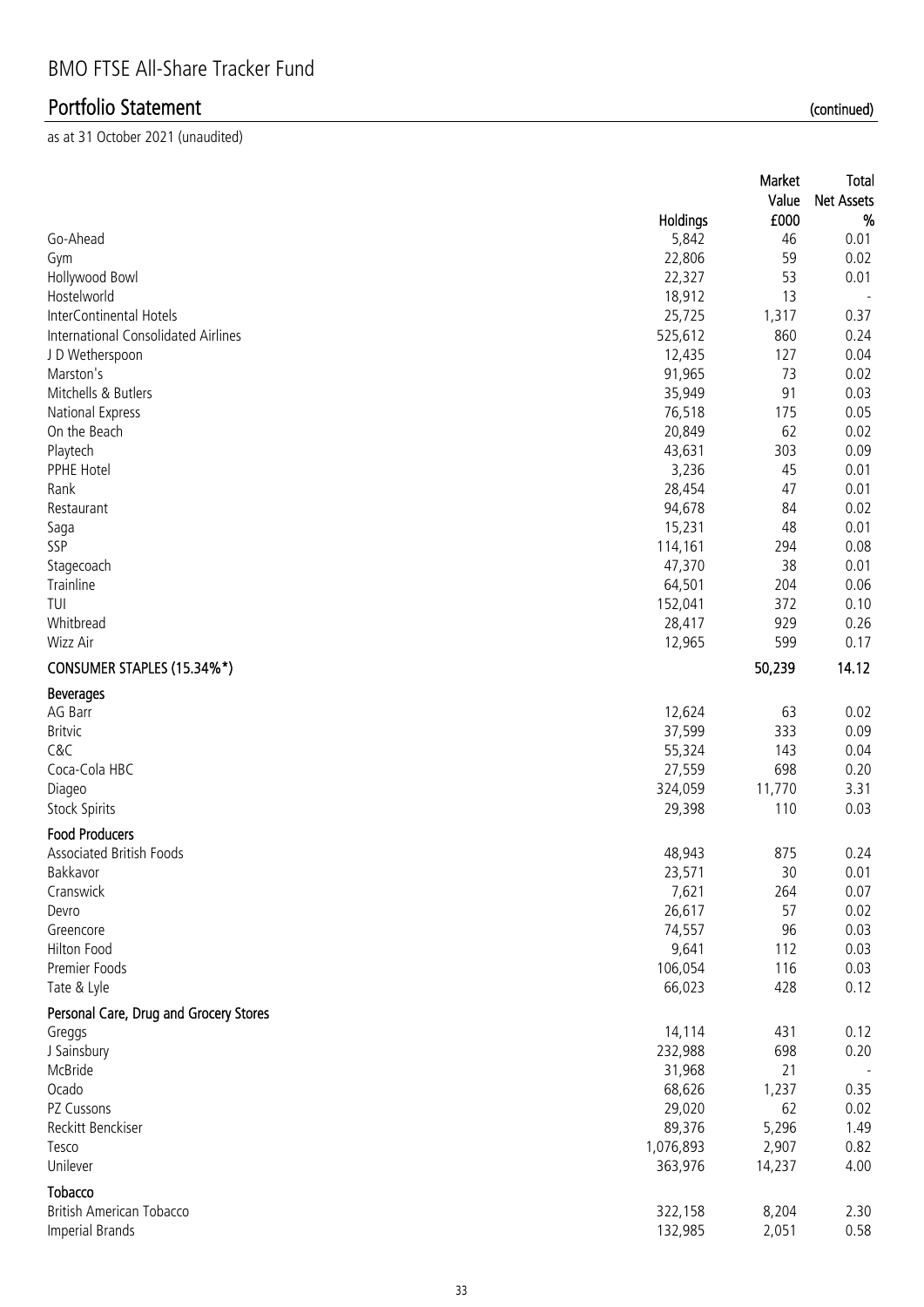|                                              | Holdings  | Market<br>Value<br>£000 | <b>Total</b><br><b>Net Assets</b><br>% |
|----------------------------------------------|-----------|-------------------------|----------------------------------------|
| ENERGY (7.23%*)                              |           | 29,367                  | 8.25                                   |
| Oil, Gas and Coal                            |           |                         |                                        |
| <b>BP</b>                                    | 2,808,319 | 9,835                   | 2.76                                   |
| Cairn Energy                                 | 73,405    | 134                     | 0.04                                   |
| Diversified Gas & Oil                        | 102,258   | 118                     | 0.03                                   |
| Energean                                     | 15,771    | 141                     | 0.04                                   |
| <b>EnQuest</b>                               | 243,113   | 59                      | 0.02                                   |
| Harbour Energy                               | 37,598    | 132                     | 0.04                                   |
| Hunting                                      | 21,474    | 36                      | 0.01                                   |
| John Wood                                    | 97,502    | 208                     | 0.06                                   |
| Petrofac                                     | 37,829    | 49                      | 0.01                                   |
| Petrofac 'New' **                            | 9,456     |                         |                                        |
| Pharos Energy                                | 51,788    | 10                      | $\overline{\phantom{a}}$               |
| Royal Dutch Shell 'A'                        | 579,099   | 9,732                   | 2.73                                   |
| Royal Dutch Shell 'B'                        | 523,366   | 8,818                   | 2.48                                   |
| Tullow Oil                                   | 206,298   | 95                      | 0.03                                   |
| <b>FINANCIALS (23.33%*)</b>                  |           | 80,004                  | 22.48                                  |
| <b>Banks</b>                                 |           |                         |                                        |
| Bank of Georgia                              | 5,675     | 86                      | 0.02                                   |
| <b>Barclays</b>                              | 2,387,378 | 4,828                   | 1.36                                   |
| Close Brothers                               | 20,921    | 301                     | 0.08                                   |
| <b>HSBC</b>                                  | 2,882,233 | 12,725                  | 3.58                                   |
| Investec                                     | 97,087    | 322                     | 0.09                                   |
| Lloyds Banking                               | 9,988,435 | 5,016                   | 1.41                                   |
| Metro Bank                                   | 25,791    | 27                      | 0.01                                   |
| Natwest                                      | 738,548   | 1,633                   | 0.46                                   |
| <b>Standard Chartered</b>                    | 359,124   | 1,777                   | 0.50                                   |
| TBC Bank                                     | 5,296     | 83                      | 0.02                                   |
| Virgin Money                                 | 174,911   | 355                     | 0.10                                   |
|                                              |           |                         |                                        |
| <b>Closed End Investments</b>                |           |                         |                                        |
| 3i Infrastructure                            | 84,081    | 278                     | 0.08                                   |
| Aberdeen Asian Income Fund                   | 28,857    | 65                      | 0.02                                   |
| Aberdeen Diversified Income and Growth Trust | 51,672    | 52                      | 0.01                                   |
| Aberdeen New Dawn Investment Trust           | 17,758    | 56                      | 0.02                                   |
| Aberdeen New India Investment Trust          | 9,743     | 59                      | 0.02                                   |
| Aberdeen Standard Asia Focus                 | 5,194     | 73                      | 0.02                                   |
| Aberdeen Standard Equity Income Trust        | 8,108     | 28                      | 0.01                                   |
| Aberforth Smaller Companies Trust            | 13,168    | 198                     | 0.06                                   |
| Abrdn UK Smaller Companies Growth Trust      | 14,949    | 110                     | 0.03                                   |
| Alcentra European Floating Rate Income Fund  | 1,228     |                         |                                        |
| Alliance Trust                               | 44,464    | 459                     | 0.13                                   |
| Allianz Technology Trust                     | 60,962    | 197                     | 0.06                                   |
| Apax Global Alpha                            | 38,810    | 82                      | 0.02                                   |
| Asia Dragon Trust                            | 19,663    | 98                      | 0.03                                   |
| Avi Global Trust                             | 14,946    | 158                     | 0.04                                   |
| Baillie Gifford China Growth Trust           | 8,180     | 32                      | 0.01                                   |
| Baillie Gifford European Growth Trust        | 55,472    | 86                      | 0.02                                   |
| Baillie Gifford Japan Trust                  | 13,952    | 140                     | 0.04                                   |
| Baillie Gifford Shin Nippon                  | 46,973    | 111                     | 0.03                                   |
| Baillie Gifford UK Growth Trust              | 24,289    | 55                      | 0.02                                   |
| Baillie Gifford US Growth Trust              | 46,312    | 156                     | 0.04                                   |
| Bankers Investment Trust                     | 191,000   | 218                     | 0.06                                   |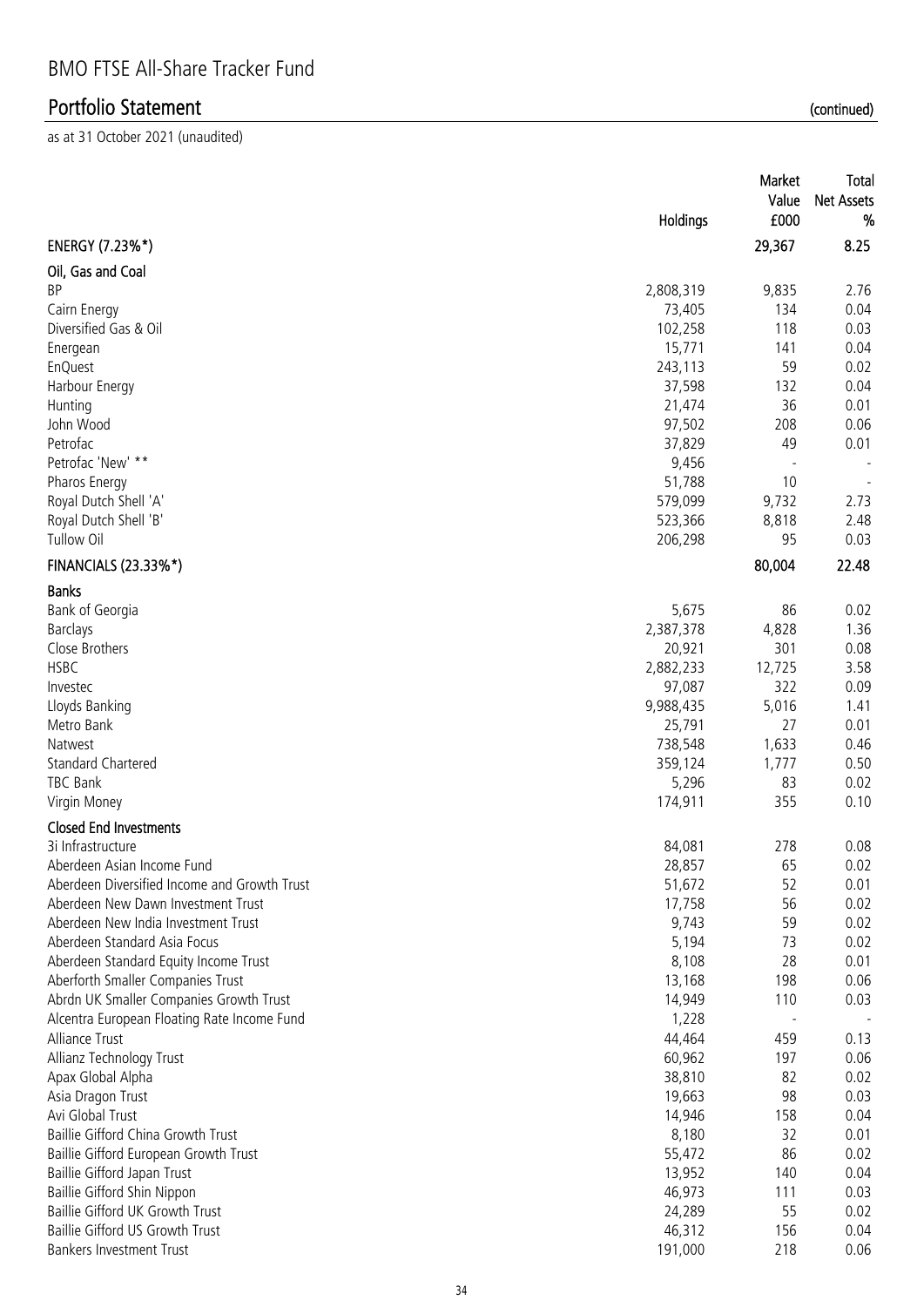|                                                                     |          | Market | <b>Total</b>      |
|---------------------------------------------------------------------|----------|--------|-------------------|
|                                                                     |          | Value  | <b>Net Assets</b> |
|                                                                     | Holdings | £000   | %                 |
| <b>BB Healthcare Trust</b>                                          | 76,796   | 153    | 0.04              |
| <b>BBGI Global Infrastructure</b>                                   | 93,804   | 162    | 0.05              |
| <b>BH Macro</b>                                                     | 4,096    | 146    | 0.04              |
| <b>Biotech Growth Trust</b>                                         | 6,391    | 77     | 0.02              |
| <b>BlackRock Frontiers Investment Trust</b>                         | 41,117   | 53     | 0.01              |
| BlackRock Greater Europe Investment Trust                           | 13,616   | 93     | 0.03              |
| BlackRock Latin American Investment Trust                           | 6,757    | 22     | 0.01              |
| <b>BlackRock Smaller Companies Trust</b>                            | 7,125    | 142    | 0.04              |
| <b>BlackRock Throgmorton Trust</b>                                  | 13,131   | 127    | 0.04              |
| <b>BlackRock World Mining Trust</b>                                 | 25,350   | 143    | 0.04              |
| Bluefield Solar Income Fund                                         | 75,091   | 92     | 0.03              |
| BMO Capital & Income Investment Trust +                             | 16,619   | 54     | 0.01              |
| BMO Global Smaller Companies +                                      | 85,700   | 143    | 0.04              |
| <b>Brunner Investment Trust</b>                                     | 4,909    | 50     | 0.01              |
| Caledonia Investments                                               | 4,840    | 176    | 0.05              |
| <b>Capital Gearing Trust</b>                                        | 1,963    | 99     | 0.03              |
| Chrysalis Investments                                               | 72,137   | 181    | 0.05              |
| City of London Investment Trust                                     | 62,770   | 244    | 0.07              |
| CQS New City High Yield Fund                                        | 71,135   | 39     | 0.01              |
| CVC Credit Partners European Opportunities                          | 14,478   | 15     |                   |
| Diverse Income Trust                                                | 51,341   | 58     | 0.02              |
| Dunedin Income Growth Investment Trust                              | 23,934   | 78     | 0.02              |
| Ecofin Global Utilities and Infrastructure Trust                    | 17,595   | 35     | 0.01              |
| Edinburgh Investment Trust                                          | 25,896   | 160    | 0.04              |
| Edinburgh Worldwide Investment Trust                                | 57,358   | 183    | 0.05              |
| Electra Private Equity                                              | 4,279    | 24     | 0.01              |
| EP Global Opportunities Trust                                       | 5,971    | 17     |                   |
| European Assets Trust Fund                                          | 55,793   | 78     | 0.02              |
| European Opportunities Trust                                        | 15,609   | 133    | 0.04              |
| F&C Investment Trust +                                              | 74,758   | 670    | 0.19              |
| <b>Fidelity Asian Values</b>                                        | 11,924   | 56     | 0.02              |
| Fidelity China Special Situations                                   | 51,439   | 165    | 0.05              |
| <b>Fidelity Emerging Markets</b>                                    | 13,437   | 111    | 0.03              |
| Fidelity European Trust                                             | 58,189   | 187    | 0.05              |
| Fidelity Japan Trust                                                | 22,125   | 54     | 0.01              |
| <b>Fidelity Special Values</b>                                      | 29,753   | 90     | 0.03              |
| Finsbury Growth & Income Trust                                      | 31,561   | 277    | 0.08              |
| Foresight Solar Fund                                                | 95,977   | 98     | 0.03              |
| Fundsmith Emerging Equities Trust                                   | 4,417    | 62     | 0.02              |
| GCP Asset Backed Income Fund                                        | 70,780   | 69     | 0.02              |
| GCP Infrastructure Investments                                      | 121,937  | 130    | 0.04              |
| Gore Street Energy Storage Fund                                     | 38,850   | 45     | 0.01              |
| Greencoat UK Wind                                                   | 278,157  | 397    | 0.11              |
| HarbourVest Global Private Equity                                   | 11,397   | 281    | 0.08              |
| Henderson Alternative Strategies Trust                              | 7,486    | 2      |                   |
| Henderson European Focus Trust                                      | 3,591    | 57     | 0.02              |
| Henderson EuroTrust                                                 | 3,548    | 53     | 0.01              |
| Henderson Far East Income                                           | 22,918   | 68     | 0.02              |
|                                                                     |          | 36     |                   |
| Henderson High Income Trust<br>Henderson International Income Trust | 21,838   | 53     | 0.01<br>0.01      |
|                                                                     | 31,875   |        |                   |
| Henderson Smaller Companies Investment Trust                        | 10,995   | 133    | 0.04              |
| Herald Investment Trust                                             | 9,140    | 215    | 0.06              |
| <b>HgCapital Trust</b>                                              | 57,584   | 222    | 0.06              |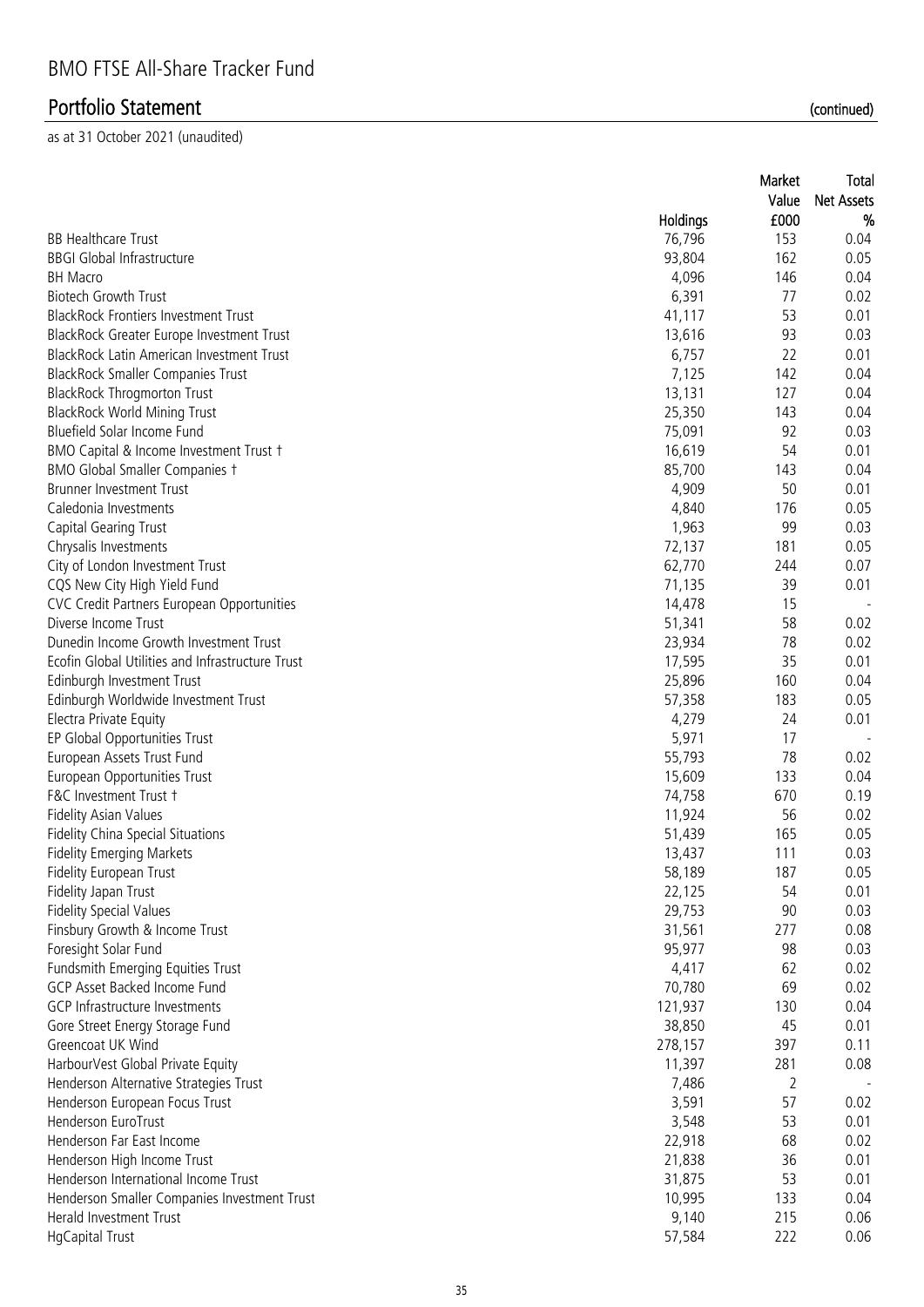|                                                   |          | Market<br>Value | Total<br><b>Net Assets</b> |
|---------------------------------------------------|----------|-----------------|----------------------------|
|                                                   | Holdings | £000            | %                          |
| <b>HICL Infrastructure</b>                        | 272,846  | 459             | 0.13                       |
| Hipgnosis Songs Fund                              | 155,874  | 193             | 0.05                       |
| ICG Enterprise Trust                              | 10,145   | 125             | 0.03                       |
| Impax Environmental Markets                       | 40,837   | 216             | 0.06                       |
| International Biotechnology Trust                 | 6,696    | 48              | 0.01                       |
| International Public Partnerships                 | 225,458  | 377             | 0.11                       |
| Invesco Asia Trust                                | 11,580   | 42              | 0.01                       |
| Invesco Bond Income Plus                          | 17,592   | 33              | 0.01                       |
| Invesco Select Trust                              | 10,949   | 21              | 0.01                       |
| Invesco UK Smaller Companies Investment Trust     | 5,476    | 32              | 0.01                       |
| <b>JLEN Environmental Assets</b>                  | 72,186   | 75              | 0.02                       |
| JPMorgan American Investment Trust                | 27,695   | 197             | 0.06                       |
| JPMorgan Asia Growth & Income                     | 15,010   | 66              | 0.02                       |
| JPMorgan China Growth & Income                    | 12,170   | 64              | 0.02                       |
| JPMorgan Claverhouse Investment Trust             | 9,433    | 71              | 0.02                       |
| JPMorgan Emerging Markets Investment Trust        | 168,589  | 218             | 0.06                       |
| JPMorgan European Discovery Trust                 | 23,770   | 130             | 0.04                       |
| JPMorgan European Investment Trust                | 11,996   | 44              | 0.01                       |
| JPMorgan Global Core Real Assets                  | 34,460   | 31              | 0.01                       |
| JPMorgan Global Emerging Markets Income Trust     | 46,069   | 65              | 0.02                       |
| JPMorgan Global Growth & Income Fund              | 23,066   | 101             | 0.03                       |
| JPMorgan Indian Investment Trust                  | 12,409   | 100             | 0.03                       |
| JPMorgan Japan Small Cap Growth & Income          | 9,098    | 46              | 0.01                       |
| JPMorgan Japanese Investment Trust Fund           | 22,684   | 151             | 0.04                       |
| JPMorgan Mid Cap Investment Trust Fund            | 3,591    | 47              | 0.01                       |
| JPMorgan Russian Securities                       | 6,762    | 58              | 0.02                       |
| JPMorgan UK Smaller Companies Investment Trust    | 12,258   | 47              | 0.01                       |
| Keystone Positive Change Investment Trust         | 10,425   | 35              | 0.01                       |
| KKV Secured Loan Fund                             | 61,647   | 8               | $\overline{\phantom{a}}$   |
| KKV Secured Loan Fund 'C'                         | 25,572   | 6               | $\overline{\phantom{a}}$   |
| Law Debenture                                     | 17,640   | 136             | 0.04                       |
| Lowland Investment                                | 4,281    | 56              | 0.02                       |
| Martin Currie Global Portfolio Trust              | 13,201   | 54              | 0.01                       |
| Mercantile Investment Trust                       | 111,292  | 295             | 0.08                       |
| Merchants Trust                                   | 18,475   | 101             | 0.03                       |
| Mid Wynd International Investment Trust           | 8,816    | 71              | 0.02                       |
| Monks Investment Trust                            | 33,053   | 457             | 0.13                       |
| Montanaro European Smaller Companies Trust        | 27,810   | 56              | 0.02                       |
| Montanaro UK Smaller Companies Investment Trust   | 25,508   | 43              | 0.01                       |
| Murray Income Trust                               | 16,595   | 149             | 0.04                       |
| Murray International Trust                        | 17,417   | 192             | 0.05                       |
| NB Global Monthly Income Fund                     | 41,458   | 37              | 0.01                       |
| NB Private Equity Partners Fund                   | 6,577    | 111             | 0.03                       |
| NextEnergy Solar Fund                             | 88,615   | 88              | 0.02                       |
| North American Income Trust                       | 23,155   | 66              | 0.02                       |
| North Atlantic Smaller Companies Investment Trust | 1,543    | 74              | 0.02                       |
| Octopus Renewables Infrastructure Trust           | 63,487   | 69              | 0.02                       |
| Pacific Assets Trust                              | 20,312   | 70              | 0.02                       |
| Pacific Horizon Investment Trust                  | 11,849   | 106             | 0.03                       |
| Pantheon International                            | 7,874    | 243             | 0.07                       |
|                                                   | 23,079   | 677             | 0.19                       |
| Pershing Square<br>Personal Assets                | 452      | 223             | 0.06                       |
|                                                   | 20,307   | 60              |                            |
| Polar Capital Global Healthcare Trust             |          |                 | 0.02                       |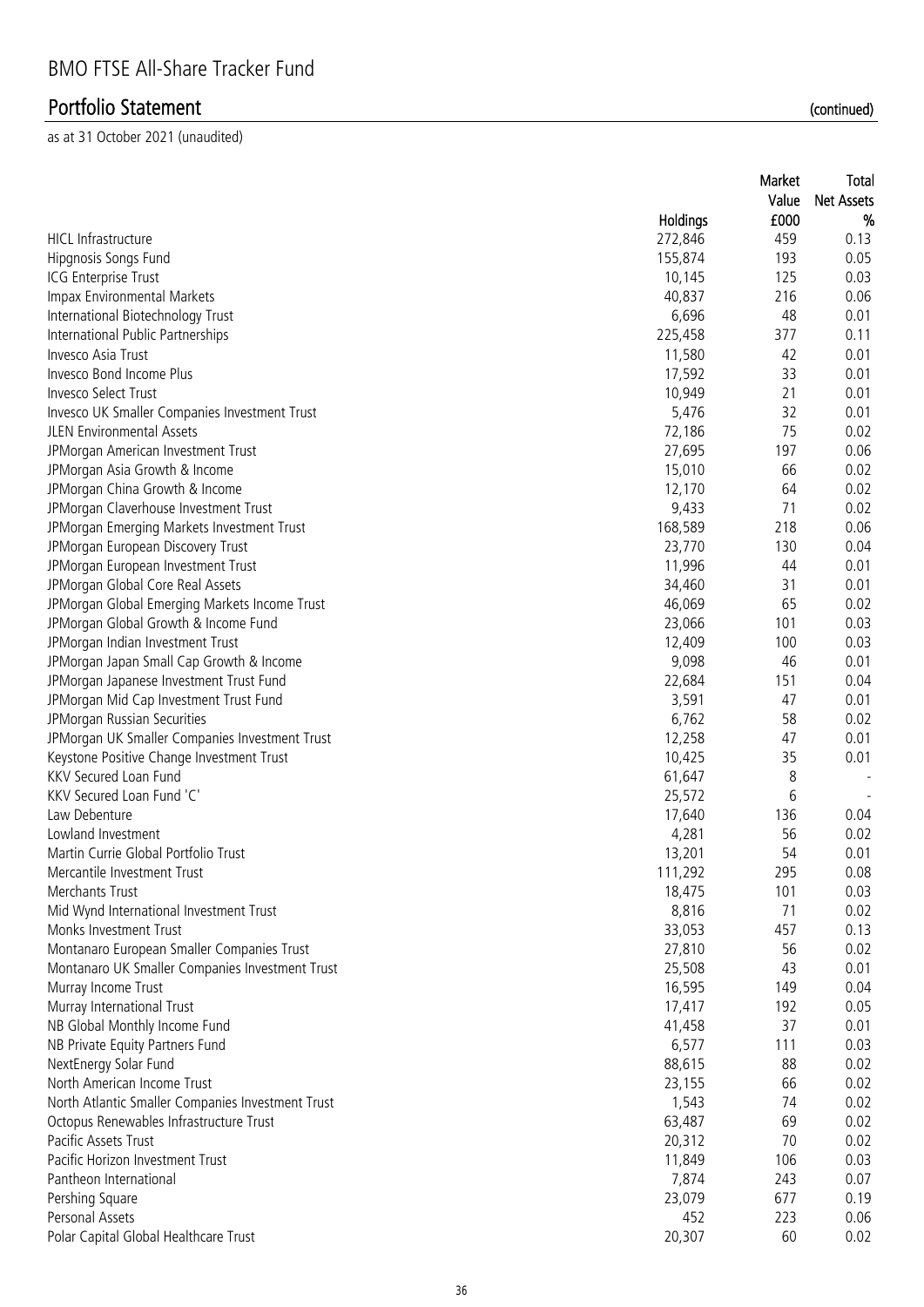| £000<br>%<br><b>Holdings</b><br>19,217<br>483<br>Polar Capital Technology Trust<br>0.14<br>Renewables Infrastructure<br>300,091<br>397<br>0.11<br><b>RIT Capital Partners</b><br>18,010<br>471<br>0.13<br>5,341<br>26<br>0.01<br>Riverstone Energy<br>91<br>29,934<br>0.03<br>Ruffer Investment<br>Schroder Asian Total Return Investment<br>16,241<br>80<br>0.02<br>Schroder AsiaPacific Fund<br>23,670<br>0.04<br>138<br>Schroder Income Growth Fund<br>11,200<br>34<br>0.01<br>Schroder Japan Growth Fund<br>20,908<br>46<br>0.01<br>Schroder Oriental Income Fund<br>0.03<br>40,104<br>104<br>Schroder UK Mid Cap Fund<br>38<br>0.01<br>5,628<br>Schroder UK Public Private<br>139,044<br>0.01<br>47<br>Scottish American Investment<br>25,809<br>0.04<br>132<br>9,494<br>77<br>0.02<br>Scottish Investment Trust<br>200,685<br>3,011<br>0.85<br>Scottish Mortgage Investment Trust<br>Scottish Oriental Smaller Companies Trust<br>4,677<br>53<br>0.01<br>Sdcl Energy Efficiency Income Trust<br>100,495<br>0.03<br>114<br>Securities Trust of Scotland<br>37<br>17,555<br>0.01<br>Sequoia Economic Infrastructure Income Fund<br>244,633<br>268<br>0.08<br>Smithson Investment Trust<br>21,265<br>0.11<br>409<br>Standard Life Private Equity Trust<br>12,179<br>59<br>0.02<br>67<br>69,315<br>0.02<br>Starwood European Real Estate Finance<br>Syncona Limited<br>68,779<br>0.04<br>137<br>Temple Bar Investment Trust<br>9,668<br>105<br>0.03<br>166,765<br>307<br>0.09<br>Templeton Emerging Markets Investment Trust<br>TR European Growth Trust +<br>0.03<br>7,539<br>108<br>0.06<br>TR Property Investment Trust +<br>46,341<br>226<br>0.01<br>Troy Income & Growth Trust<br>56,838<br>44<br>80,291<br>90<br>0.03<br>TwentyFour Income Fund<br>26,243<br>55<br>0.02<br>Utilico Emerging Markets Trust<br>Value and Indexed Property Income Trust<br>5,882<br>13<br>VH Global Sustainable Energy Opportunities<br>40,235<br>41<br>0.01<br>212<br>0.06<br>Vietnam Enterprise Investments<br>28,645<br>25,551<br>VinaCapital Vietnam Opportunity Fund<br>131<br>0.04<br>Witan Investment Trust<br>108,733<br>271<br>0.08<br>Worldwide Healthcare Trust<br>9,311<br>342<br>0.10<br><b>Finance and Credit Services</b><br>International Personal Finance<br>32,385<br>41<br>0.01<br>London Stock Exchange<br>51,234<br>3,637<br>1.02<br>OSB<br>54,937<br>277<br>0.08<br>Paragon Banking<br>37,201<br>204<br>0.06<br>Provident Financial<br>37,277<br>0.04<br>137<br>VPC Specialty Lending Investments<br>39,214<br>37<br>0.01<br><b>Investment Banking and Brokerage Services</b><br>3i<br>1,832<br>134,298<br>0.51<br>AJ Bell<br>42,988<br>176<br>0.05<br>65,396<br>221<br>0.06<br>Ashmore<br>42,281<br>0.04<br>Brewin Dolphin<br>159<br>36,430<br>0.05<br>Bridgepoint<br>181<br><b>CMC Markets</b><br>16,517<br>0.01<br>42<br>Draper Esprit<br>21,380<br>207<br>0.06<br>Foresight<br>8,670<br>38<br>0.01 |                 |       | Market<br>Value | Total<br><b>Net Assets</b> |
|-------------------------------------------------------------------------------------------------------------------------------------------------------------------------------------------------------------------------------------------------------------------------------------------------------------------------------------------------------------------------------------------------------------------------------------------------------------------------------------------------------------------------------------------------------------------------------------------------------------------------------------------------------------------------------------------------------------------------------------------------------------------------------------------------------------------------------------------------------------------------------------------------------------------------------------------------------------------------------------------------------------------------------------------------------------------------------------------------------------------------------------------------------------------------------------------------------------------------------------------------------------------------------------------------------------------------------------------------------------------------------------------------------------------------------------------------------------------------------------------------------------------------------------------------------------------------------------------------------------------------------------------------------------------------------------------------------------------------------------------------------------------------------------------------------------------------------------------------------------------------------------------------------------------------------------------------------------------------------------------------------------------------------------------------------------------------------------------------------------------------------------------------------------------------------------------------------------------------------------------------------------------------------------------------------------------------------------------------------------------------------------------------------------------------------------------------------------------------------------------------------------------------------------------------------------------------------------------------------------------------------------------------------------------------------------------------------------------------------------------------------------------------------------------------------------------------------------------------------------------------------------------------------------------|-----------------|-------|-----------------|----------------------------|
|                                                                                                                                                                                                                                                                                                                                                                                                                                                                                                                                                                                                                                                                                                                                                                                                                                                                                                                                                                                                                                                                                                                                                                                                                                                                                                                                                                                                                                                                                                                                                                                                                                                                                                                                                                                                                                                                                                                                                                                                                                                                                                                                                                                                                                                                                                                                                                                                                                                                                                                                                                                                                                                                                                                                                                                                                                                                                                                   |                 |       |                 |                            |
|                                                                                                                                                                                                                                                                                                                                                                                                                                                                                                                                                                                                                                                                                                                                                                                                                                                                                                                                                                                                                                                                                                                                                                                                                                                                                                                                                                                                                                                                                                                                                                                                                                                                                                                                                                                                                                                                                                                                                                                                                                                                                                                                                                                                                                                                                                                                                                                                                                                                                                                                                                                                                                                                                                                                                                                                                                                                                                                   |                 |       |                 |                            |
|                                                                                                                                                                                                                                                                                                                                                                                                                                                                                                                                                                                                                                                                                                                                                                                                                                                                                                                                                                                                                                                                                                                                                                                                                                                                                                                                                                                                                                                                                                                                                                                                                                                                                                                                                                                                                                                                                                                                                                                                                                                                                                                                                                                                                                                                                                                                                                                                                                                                                                                                                                                                                                                                                                                                                                                                                                                                                                                   |                 |       |                 |                            |
|                                                                                                                                                                                                                                                                                                                                                                                                                                                                                                                                                                                                                                                                                                                                                                                                                                                                                                                                                                                                                                                                                                                                                                                                                                                                                                                                                                                                                                                                                                                                                                                                                                                                                                                                                                                                                                                                                                                                                                                                                                                                                                                                                                                                                                                                                                                                                                                                                                                                                                                                                                                                                                                                                                                                                                                                                                                                                                                   |                 |       |                 |                            |
|                                                                                                                                                                                                                                                                                                                                                                                                                                                                                                                                                                                                                                                                                                                                                                                                                                                                                                                                                                                                                                                                                                                                                                                                                                                                                                                                                                                                                                                                                                                                                                                                                                                                                                                                                                                                                                                                                                                                                                                                                                                                                                                                                                                                                                                                                                                                                                                                                                                                                                                                                                                                                                                                                                                                                                                                                                                                                                                   |                 |       |                 |                            |
|                                                                                                                                                                                                                                                                                                                                                                                                                                                                                                                                                                                                                                                                                                                                                                                                                                                                                                                                                                                                                                                                                                                                                                                                                                                                                                                                                                                                                                                                                                                                                                                                                                                                                                                                                                                                                                                                                                                                                                                                                                                                                                                                                                                                                                                                                                                                                                                                                                                                                                                                                                                                                                                                                                                                                                                                                                                                                                                   |                 |       |                 |                            |
|                                                                                                                                                                                                                                                                                                                                                                                                                                                                                                                                                                                                                                                                                                                                                                                                                                                                                                                                                                                                                                                                                                                                                                                                                                                                                                                                                                                                                                                                                                                                                                                                                                                                                                                                                                                                                                                                                                                                                                                                                                                                                                                                                                                                                                                                                                                                                                                                                                                                                                                                                                                                                                                                                                                                                                                                                                                                                                                   |                 |       |                 |                            |
|                                                                                                                                                                                                                                                                                                                                                                                                                                                                                                                                                                                                                                                                                                                                                                                                                                                                                                                                                                                                                                                                                                                                                                                                                                                                                                                                                                                                                                                                                                                                                                                                                                                                                                                                                                                                                                                                                                                                                                                                                                                                                                                                                                                                                                                                                                                                                                                                                                                                                                                                                                                                                                                                                                                                                                                                                                                                                                                   |                 |       |                 |                            |
|                                                                                                                                                                                                                                                                                                                                                                                                                                                                                                                                                                                                                                                                                                                                                                                                                                                                                                                                                                                                                                                                                                                                                                                                                                                                                                                                                                                                                                                                                                                                                                                                                                                                                                                                                                                                                                                                                                                                                                                                                                                                                                                                                                                                                                                                                                                                                                                                                                                                                                                                                                                                                                                                                                                                                                                                                                                                                                                   |                 |       |                 |                            |
|                                                                                                                                                                                                                                                                                                                                                                                                                                                                                                                                                                                                                                                                                                                                                                                                                                                                                                                                                                                                                                                                                                                                                                                                                                                                                                                                                                                                                                                                                                                                                                                                                                                                                                                                                                                                                                                                                                                                                                                                                                                                                                                                                                                                                                                                                                                                                                                                                                                                                                                                                                                                                                                                                                                                                                                                                                                                                                                   |                 |       |                 |                            |
|                                                                                                                                                                                                                                                                                                                                                                                                                                                                                                                                                                                                                                                                                                                                                                                                                                                                                                                                                                                                                                                                                                                                                                                                                                                                                                                                                                                                                                                                                                                                                                                                                                                                                                                                                                                                                                                                                                                                                                                                                                                                                                                                                                                                                                                                                                                                                                                                                                                                                                                                                                                                                                                                                                                                                                                                                                                                                                                   |                 |       |                 |                            |
|                                                                                                                                                                                                                                                                                                                                                                                                                                                                                                                                                                                                                                                                                                                                                                                                                                                                                                                                                                                                                                                                                                                                                                                                                                                                                                                                                                                                                                                                                                                                                                                                                                                                                                                                                                                                                                                                                                                                                                                                                                                                                                                                                                                                                                                                                                                                                                                                                                                                                                                                                                                                                                                                                                                                                                                                                                                                                                                   |                 |       |                 |                            |
|                                                                                                                                                                                                                                                                                                                                                                                                                                                                                                                                                                                                                                                                                                                                                                                                                                                                                                                                                                                                                                                                                                                                                                                                                                                                                                                                                                                                                                                                                                                                                                                                                                                                                                                                                                                                                                                                                                                                                                                                                                                                                                                                                                                                                                                                                                                                                                                                                                                                                                                                                                                                                                                                                                                                                                                                                                                                                                                   |                 |       |                 |                            |
|                                                                                                                                                                                                                                                                                                                                                                                                                                                                                                                                                                                                                                                                                                                                                                                                                                                                                                                                                                                                                                                                                                                                                                                                                                                                                                                                                                                                                                                                                                                                                                                                                                                                                                                                                                                                                                                                                                                                                                                                                                                                                                                                                                                                                                                                                                                                                                                                                                                                                                                                                                                                                                                                                                                                                                                                                                                                                                                   |                 |       |                 |                            |
|                                                                                                                                                                                                                                                                                                                                                                                                                                                                                                                                                                                                                                                                                                                                                                                                                                                                                                                                                                                                                                                                                                                                                                                                                                                                                                                                                                                                                                                                                                                                                                                                                                                                                                                                                                                                                                                                                                                                                                                                                                                                                                                                                                                                                                                                                                                                                                                                                                                                                                                                                                                                                                                                                                                                                                                                                                                                                                                   |                 |       |                 |                            |
|                                                                                                                                                                                                                                                                                                                                                                                                                                                                                                                                                                                                                                                                                                                                                                                                                                                                                                                                                                                                                                                                                                                                                                                                                                                                                                                                                                                                                                                                                                                                                                                                                                                                                                                                                                                                                                                                                                                                                                                                                                                                                                                                                                                                                                                                                                                                                                                                                                                                                                                                                                                                                                                                                                                                                                                                                                                                                                                   |                 |       |                 |                            |
|                                                                                                                                                                                                                                                                                                                                                                                                                                                                                                                                                                                                                                                                                                                                                                                                                                                                                                                                                                                                                                                                                                                                                                                                                                                                                                                                                                                                                                                                                                                                                                                                                                                                                                                                                                                                                                                                                                                                                                                                                                                                                                                                                                                                                                                                                                                                                                                                                                                                                                                                                                                                                                                                                                                                                                                                                                                                                                                   |                 |       |                 |                            |
|                                                                                                                                                                                                                                                                                                                                                                                                                                                                                                                                                                                                                                                                                                                                                                                                                                                                                                                                                                                                                                                                                                                                                                                                                                                                                                                                                                                                                                                                                                                                                                                                                                                                                                                                                                                                                                                                                                                                                                                                                                                                                                                                                                                                                                                                                                                                                                                                                                                                                                                                                                                                                                                                                                                                                                                                                                                                                                                   |                 |       |                 |                            |
|                                                                                                                                                                                                                                                                                                                                                                                                                                                                                                                                                                                                                                                                                                                                                                                                                                                                                                                                                                                                                                                                                                                                                                                                                                                                                                                                                                                                                                                                                                                                                                                                                                                                                                                                                                                                                                                                                                                                                                                                                                                                                                                                                                                                                                                                                                                                                                                                                                                                                                                                                                                                                                                                                                                                                                                                                                                                                                                   |                 |       |                 |                            |
|                                                                                                                                                                                                                                                                                                                                                                                                                                                                                                                                                                                                                                                                                                                                                                                                                                                                                                                                                                                                                                                                                                                                                                                                                                                                                                                                                                                                                                                                                                                                                                                                                                                                                                                                                                                                                                                                                                                                                                                                                                                                                                                                                                                                                                                                                                                                                                                                                                                                                                                                                                                                                                                                                                                                                                                                                                                                                                                   |                 |       |                 |                            |
|                                                                                                                                                                                                                                                                                                                                                                                                                                                                                                                                                                                                                                                                                                                                                                                                                                                                                                                                                                                                                                                                                                                                                                                                                                                                                                                                                                                                                                                                                                                                                                                                                                                                                                                                                                                                                                                                                                                                                                                                                                                                                                                                                                                                                                                                                                                                                                                                                                                                                                                                                                                                                                                                                                                                                                                                                                                                                                                   |                 |       |                 |                            |
|                                                                                                                                                                                                                                                                                                                                                                                                                                                                                                                                                                                                                                                                                                                                                                                                                                                                                                                                                                                                                                                                                                                                                                                                                                                                                                                                                                                                                                                                                                                                                                                                                                                                                                                                                                                                                                                                                                                                                                                                                                                                                                                                                                                                                                                                                                                                                                                                                                                                                                                                                                                                                                                                                                                                                                                                                                                                                                                   |                 |       |                 |                            |
|                                                                                                                                                                                                                                                                                                                                                                                                                                                                                                                                                                                                                                                                                                                                                                                                                                                                                                                                                                                                                                                                                                                                                                                                                                                                                                                                                                                                                                                                                                                                                                                                                                                                                                                                                                                                                                                                                                                                                                                                                                                                                                                                                                                                                                                                                                                                                                                                                                                                                                                                                                                                                                                                                                                                                                                                                                                                                                                   |                 |       |                 |                            |
|                                                                                                                                                                                                                                                                                                                                                                                                                                                                                                                                                                                                                                                                                                                                                                                                                                                                                                                                                                                                                                                                                                                                                                                                                                                                                                                                                                                                                                                                                                                                                                                                                                                                                                                                                                                                                                                                                                                                                                                                                                                                                                                                                                                                                                                                                                                                                                                                                                                                                                                                                                                                                                                                                                                                                                                                                                                                                                                   |                 |       |                 |                            |
|                                                                                                                                                                                                                                                                                                                                                                                                                                                                                                                                                                                                                                                                                                                                                                                                                                                                                                                                                                                                                                                                                                                                                                                                                                                                                                                                                                                                                                                                                                                                                                                                                                                                                                                                                                                                                                                                                                                                                                                                                                                                                                                                                                                                                                                                                                                                                                                                                                                                                                                                                                                                                                                                                                                                                                                                                                                                                                                   |                 |       |                 |                            |
|                                                                                                                                                                                                                                                                                                                                                                                                                                                                                                                                                                                                                                                                                                                                                                                                                                                                                                                                                                                                                                                                                                                                                                                                                                                                                                                                                                                                                                                                                                                                                                                                                                                                                                                                                                                                                                                                                                                                                                                                                                                                                                                                                                                                                                                                                                                                                                                                                                                                                                                                                                                                                                                                                                                                                                                                                                                                                                                   |                 |       |                 |                            |
|                                                                                                                                                                                                                                                                                                                                                                                                                                                                                                                                                                                                                                                                                                                                                                                                                                                                                                                                                                                                                                                                                                                                                                                                                                                                                                                                                                                                                                                                                                                                                                                                                                                                                                                                                                                                                                                                                                                                                                                                                                                                                                                                                                                                                                                                                                                                                                                                                                                                                                                                                                                                                                                                                                                                                                                                                                                                                                                   |                 |       |                 |                            |
|                                                                                                                                                                                                                                                                                                                                                                                                                                                                                                                                                                                                                                                                                                                                                                                                                                                                                                                                                                                                                                                                                                                                                                                                                                                                                                                                                                                                                                                                                                                                                                                                                                                                                                                                                                                                                                                                                                                                                                                                                                                                                                                                                                                                                                                                                                                                                                                                                                                                                                                                                                                                                                                                                                                                                                                                                                                                                                                   |                 |       |                 |                            |
|                                                                                                                                                                                                                                                                                                                                                                                                                                                                                                                                                                                                                                                                                                                                                                                                                                                                                                                                                                                                                                                                                                                                                                                                                                                                                                                                                                                                                                                                                                                                                                                                                                                                                                                                                                                                                                                                                                                                                                                                                                                                                                                                                                                                                                                                                                                                                                                                                                                                                                                                                                                                                                                                                                                                                                                                                                                                                                                   |                 |       |                 |                            |
|                                                                                                                                                                                                                                                                                                                                                                                                                                                                                                                                                                                                                                                                                                                                                                                                                                                                                                                                                                                                                                                                                                                                                                                                                                                                                                                                                                                                                                                                                                                                                                                                                                                                                                                                                                                                                                                                                                                                                                                                                                                                                                                                                                                                                                                                                                                                                                                                                                                                                                                                                                                                                                                                                                                                                                                                                                                                                                                   |                 |       |                 |                            |
|                                                                                                                                                                                                                                                                                                                                                                                                                                                                                                                                                                                                                                                                                                                                                                                                                                                                                                                                                                                                                                                                                                                                                                                                                                                                                                                                                                                                                                                                                                                                                                                                                                                                                                                                                                                                                                                                                                                                                                                                                                                                                                                                                                                                                                                                                                                                                                                                                                                                                                                                                                                                                                                                                                                                                                                                                                                                                                                   |                 |       |                 |                            |
|                                                                                                                                                                                                                                                                                                                                                                                                                                                                                                                                                                                                                                                                                                                                                                                                                                                                                                                                                                                                                                                                                                                                                                                                                                                                                                                                                                                                                                                                                                                                                                                                                                                                                                                                                                                                                                                                                                                                                                                                                                                                                                                                                                                                                                                                                                                                                                                                                                                                                                                                                                                                                                                                                                                                                                                                                                                                                                                   |                 |       |                 |                            |
|                                                                                                                                                                                                                                                                                                                                                                                                                                                                                                                                                                                                                                                                                                                                                                                                                                                                                                                                                                                                                                                                                                                                                                                                                                                                                                                                                                                                                                                                                                                                                                                                                                                                                                                                                                                                                                                                                                                                                                                                                                                                                                                                                                                                                                                                                                                                                                                                                                                                                                                                                                                                                                                                                                                                                                                                                                                                                                                   |                 |       |                 |                            |
|                                                                                                                                                                                                                                                                                                                                                                                                                                                                                                                                                                                                                                                                                                                                                                                                                                                                                                                                                                                                                                                                                                                                                                                                                                                                                                                                                                                                                                                                                                                                                                                                                                                                                                                                                                                                                                                                                                                                                                                                                                                                                                                                                                                                                                                                                                                                                                                                                                                                                                                                                                                                                                                                                                                                                                                                                                                                                                                   |                 |       |                 |                            |
|                                                                                                                                                                                                                                                                                                                                                                                                                                                                                                                                                                                                                                                                                                                                                                                                                                                                                                                                                                                                                                                                                                                                                                                                                                                                                                                                                                                                                                                                                                                                                                                                                                                                                                                                                                                                                                                                                                                                                                                                                                                                                                                                                                                                                                                                                                                                                                                                                                                                                                                                                                                                                                                                                                                                                                                                                                                                                                                   |                 |       |                 |                            |
|                                                                                                                                                                                                                                                                                                                                                                                                                                                                                                                                                                                                                                                                                                                                                                                                                                                                                                                                                                                                                                                                                                                                                                                                                                                                                                                                                                                                                                                                                                                                                                                                                                                                                                                                                                                                                                                                                                                                                                                                                                                                                                                                                                                                                                                                                                                                                                                                                                                                                                                                                                                                                                                                                                                                                                                                                                                                                                                   |                 |       |                 |                            |
|                                                                                                                                                                                                                                                                                                                                                                                                                                                                                                                                                                                                                                                                                                                                                                                                                                                                                                                                                                                                                                                                                                                                                                                                                                                                                                                                                                                                                                                                                                                                                                                                                                                                                                                                                                                                                                                                                                                                                                                                                                                                                                                                                                                                                                                                                                                                                                                                                                                                                                                                                                                                                                                                                                                                                                                                                                                                                                                   |                 |       |                 |                            |
|                                                                                                                                                                                                                                                                                                                                                                                                                                                                                                                                                                                                                                                                                                                                                                                                                                                                                                                                                                                                                                                                                                                                                                                                                                                                                                                                                                                                                                                                                                                                                                                                                                                                                                                                                                                                                                                                                                                                                                                                                                                                                                                                                                                                                                                                                                                                                                                                                                                                                                                                                                                                                                                                                                                                                                                                                                                                                                                   |                 |       |                 |                            |
|                                                                                                                                                                                                                                                                                                                                                                                                                                                                                                                                                                                                                                                                                                                                                                                                                                                                                                                                                                                                                                                                                                                                                                                                                                                                                                                                                                                                                                                                                                                                                                                                                                                                                                                                                                                                                                                                                                                                                                                                                                                                                                                                                                                                                                                                                                                                                                                                                                                                                                                                                                                                                                                                                                                                                                                                                                                                                                                   |                 |       |                 |                            |
|                                                                                                                                                                                                                                                                                                                                                                                                                                                                                                                                                                                                                                                                                                                                                                                                                                                                                                                                                                                                                                                                                                                                                                                                                                                                                                                                                                                                                                                                                                                                                                                                                                                                                                                                                                                                                                                                                                                                                                                                                                                                                                                                                                                                                                                                                                                                                                                                                                                                                                                                                                                                                                                                                                                                                                                                                                                                                                                   |                 |       |                 |                            |
|                                                                                                                                                                                                                                                                                                                                                                                                                                                                                                                                                                                                                                                                                                                                                                                                                                                                                                                                                                                                                                                                                                                                                                                                                                                                                                                                                                                                                                                                                                                                                                                                                                                                                                                                                                                                                                                                                                                                                                                                                                                                                                                                                                                                                                                                                                                                                                                                                                                                                                                                                                                                                                                                                                                                                                                                                                                                                                                   |                 |       |                 |                            |
|                                                                                                                                                                                                                                                                                                                                                                                                                                                                                                                                                                                                                                                                                                                                                                                                                                                                                                                                                                                                                                                                                                                                                                                                                                                                                                                                                                                                                                                                                                                                                                                                                                                                                                                                                                                                                                                                                                                                                                                                                                                                                                                                                                                                                                                                                                                                                                                                                                                                                                                                                                                                                                                                                                                                                                                                                                                                                                                   |                 |       |                 |                            |
|                                                                                                                                                                                                                                                                                                                                                                                                                                                                                                                                                                                                                                                                                                                                                                                                                                                                                                                                                                                                                                                                                                                                                                                                                                                                                                                                                                                                                                                                                                                                                                                                                                                                                                                                                                                                                                                                                                                                                                                                                                                                                                                                                                                                                                                                                                                                                                                                                                                                                                                                                                                                                                                                                                                                                                                                                                                                                                                   |                 |       |                 |                            |
|                                                                                                                                                                                                                                                                                                                                                                                                                                                                                                                                                                                                                                                                                                                                                                                                                                                                                                                                                                                                                                                                                                                                                                                                                                                                                                                                                                                                                                                                                                                                                                                                                                                                                                                                                                                                                                                                                                                                                                                                                                                                                                                                                                                                                                                                                                                                                                                                                                                                                                                                                                                                                                                                                                                                                                                                                                                                                                                   |                 |       |                 |                            |
|                                                                                                                                                                                                                                                                                                                                                                                                                                                                                                                                                                                                                                                                                                                                                                                                                                                                                                                                                                                                                                                                                                                                                                                                                                                                                                                                                                                                                                                                                                                                                                                                                                                                                                                                                                                                                                                                                                                                                                                                                                                                                                                                                                                                                                                                                                                                                                                                                                                                                                                                                                                                                                                                                                                                                                                                                                                                                                                   |                 |       |                 |                            |
|                                                                                                                                                                                                                                                                                                                                                                                                                                                                                                                                                                                                                                                                                                                                                                                                                                                                                                                                                                                                                                                                                                                                                                                                                                                                                                                                                                                                                                                                                                                                                                                                                                                                                                                                                                                                                                                                                                                                                                                                                                                                                                                                                                                                                                                                                                                                                                                                                                                                                                                                                                                                                                                                                                                                                                                                                                                                                                                   |                 |       |                 |                            |
|                                                                                                                                                                                                                                                                                                                                                                                                                                                                                                                                                                                                                                                                                                                                                                                                                                                                                                                                                                                                                                                                                                                                                                                                                                                                                                                                                                                                                                                                                                                                                                                                                                                                                                                                                                                                                                                                                                                                                                                                                                                                                                                                                                                                                                                                                                                                                                                                                                                                                                                                                                                                                                                                                                                                                                                                                                                                                                                   |                 |       |                 |                            |
|                                                                                                                                                                                                                                                                                                                                                                                                                                                                                                                                                                                                                                                                                                                                                                                                                                                                                                                                                                                                                                                                                                                                                                                                                                                                                                                                                                                                                                                                                                                                                                                                                                                                                                                                                                                                                                                                                                                                                                                                                                                                                                                                                                                                                                                                                                                                                                                                                                                                                                                                                                                                                                                                                                                                                                                                                                                                                                                   |                 |       |                 |                            |
|                                                                                                                                                                                                                                                                                                                                                                                                                                                                                                                                                                                                                                                                                                                                                                                                                                                                                                                                                                                                                                                                                                                                                                                                                                                                                                                                                                                                                                                                                                                                                                                                                                                                                                                                                                                                                                                                                                                                                                                                                                                                                                                                                                                                                                                                                                                                                                                                                                                                                                                                                                                                                                                                                                                                                                                                                                                                                                                   |                 |       |                 |                            |
|                                                                                                                                                                                                                                                                                                                                                                                                                                                                                                                                                                                                                                                                                                                                                                                                                                                                                                                                                                                                                                                                                                                                                                                                                                                                                                                                                                                                                                                                                                                                                                                                                                                                                                                                                                                                                                                                                                                                                                                                                                                                                                                                                                                                                                                                                                                                                                                                                                                                                                                                                                                                                                                                                                                                                                                                                                                                                                                   |                 |       |                 |                            |
|                                                                                                                                                                                                                                                                                                                                                                                                                                                                                                                                                                                                                                                                                                                                                                                                                                                                                                                                                                                                                                                                                                                                                                                                                                                                                                                                                                                                                                                                                                                                                                                                                                                                                                                                                                                                                                                                                                                                                                                                                                                                                                                                                                                                                                                                                                                                                                                                                                                                                                                                                                                                                                                                                                                                                                                                                                                                                                                   |                 |       |                 |                            |
|                                                                                                                                                                                                                                                                                                                                                                                                                                                                                                                                                                                                                                                                                                                                                                                                                                                                                                                                                                                                                                                                                                                                                                                                                                                                                                                                                                                                                                                                                                                                                                                                                                                                                                                                                                                                                                                                                                                                                                                                                                                                                                                                                                                                                                                                                                                                                                                                                                                                                                                                                                                                                                                                                                                                                                                                                                                                                                                   |                 |       |                 |                            |
|                                                                                                                                                                                                                                                                                                                                                                                                                                                                                                                                                                                                                                                                                                                                                                                                                                                                                                                                                                                                                                                                                                                                                                                                                                                                                                                                                                                                                                                                                                                                                                                                                                                                                                                                                                                                                                                                                                                                                                                                                                                                                                                                                                                                                                                                                                                                                                                                                                                                                                                                                                                                                                                                                                                                                                                                                                                                                                                   | Georgia Capital | 6,857 | 41              | 0.01                       |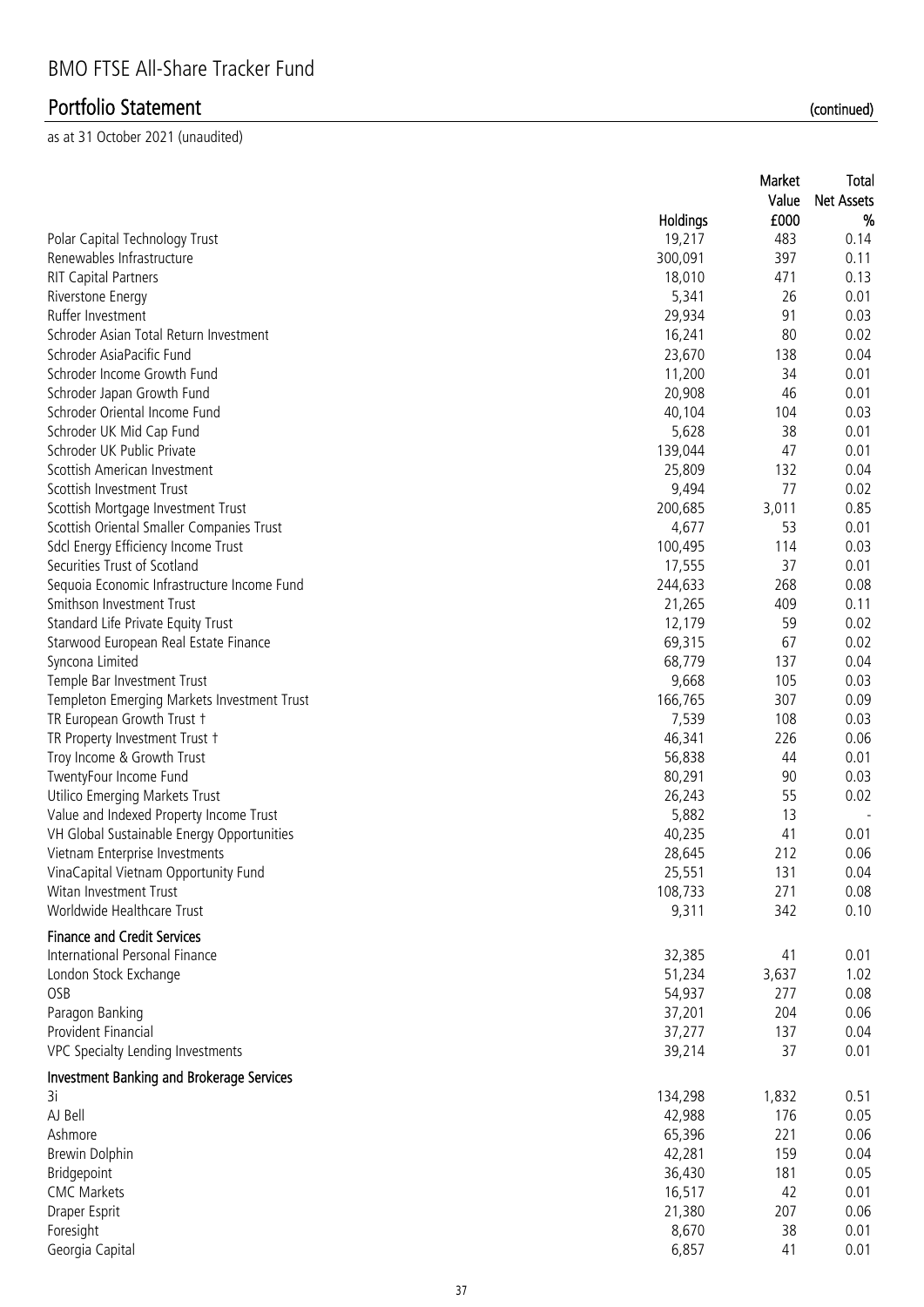| Value<br><b>Net Assets</b><br>%<br>Holdings<br>£000<br>53,381<br>820<br>0.23<br>Hargreaves Lansdown<br>51,514<br>409<br>0.11<br>IG<br>38,777<br>0.06<br>222<br>IntegraFin<br>39,246<br>0.24<br>Intermediate Capital<br>860<br>49,240<br>Investec Asset Management<br>128<br>0.04<br>IP<br>148,269<br>179<br>0.05<br><b>JTC</b><br>15,762<br>122<br>0.03<br>64,019<br>0.04<br>Jupiter Fund Management<br>160<br>8,618<br>0.05<br>Liontrust Asset Management<br>188<br>365,856<br>0.21<br>M&G<br>731<br>0.13<br>200,218<br>466<br>Man<br><b>Plus500</b><br>0.05<br>14,705<br>194<br>PureTech Health<br>0.02<br>22,772<br>81<br>238,351<br>0.10<br>Quilter<br>371<br>Rathbone Brothers<br>8,336<br>0.05<br>164<br>Real Estate Credit Investments<br>36,998<br>0.02<br>56<br>20,195<br>0.05<br>Sanne<br>182<br>Schroders<br>15,702<br>568<br>0.16<br>St James's Place<br>74,938<br>0.33<br>1,183<br>Standard Life Aberdeen<br>302,297<br>0.22<br>768<br>TP ICAP<br>115,309<br>0.05<br>179<br><b>XPS Pensions</b><br>28,735<br>39<br>0.01<br>Life Insurance<br>Aviva<br>551,570<br>2,177<br>0.61<br>23,268<br>Chesnara<br>66<br>0.02<br>151,671<br>139<br>0.04<br>Just<br>0.68<br>Legal & General<br>834,965<br>2,412<br>578<br>Phoenix<br>88,015<br>0.16<br>Prudential<br>387,130<br>5,786<br>1.63<br>Non-life Insurance<br>851<br>Admiral<br>0.24<br>29,668<br>83,989<br>327<br>0.09<br>Beazley<br>190,173<br>556<br>0.16<br>Direct Line Insurance<br>47,253<br>394<br>0.11<br>Hiscox<br>Lancashire<br>34,103<br>173<br>0.05<br>Sabre Insurance<br>35,233<br>69<br>0.02<br>Open End and Miscellaneous Investment Vehicles<br>Beta Global Emerging Markets Investment Trust **<br>11,600 |
|--------------------------------------------------------------------------------------------------------------------------------------------------------------------------------------------------------------------------------------------------------------------------------------------------------------------------------------------------------------------------------------------------------------------------------------------------------------------------------------------------------------------------------------------------------------------------------------------------------------------------------------------------------------------------------------------------------------------------------------------------------------------------------------------------------------------------------------------------------------------------------------------------------------------------------------------------------------------------------------------------------------------------------------------------------------------------------------------------------------------------------------------------------------------------------------------------------------------------------------------------------------------------------------------------------------------------------------------------------------------------------------------------------------------------------------------------------------------------------------------------------------------------------------------------------------------------------------------------------------------------------------------------------------------------------------|
|                                                                                                                                                                                                                                                                                                                                                                                                                                                                                                                                                                                                                                                                                                                                                                                                                                                                                                                                                                                                                                                                                                                                                                                                                                                                                                                                                                                                                                                                                                                                                                                                                                                                                      |
|                                                                                                                                                                                                                                                                                                                                                                                                                                                                                                                                                                                                                                                                                                                                                                                                                                                                                                                                                                                                                                                                                                                                                                                                                                                                                                                                                                                                                                                                                                                                                                                                                                                                                      |
|                                                                                                                                                                                                                                                                                                                                                                                                                                                                                                                                                                                                                                                                                                                                                                                                                                                                                                                                                                                                                                                                                                                                                                                                                                                                                                                                                                                                                                                                                                                                                                                                                                                                                      |
|                                                                                                                                                                                                                                                                                                                                                                                                                                                                                                                                                                                                                                                                                                                                                                                                                                                                                                                                                                                                                                                                                                                                                                                                                                                                                                                                                                                                                                                                                                                                                                                                                                                                                      |
|                                                                                                                                                                                                                                                                                                                                                                                                                                                                                                                                                                                                                                                                                                                                                                                                                                                                                                                                                                                                                                                                                                                                                                                                                                                                                                                                                                                                                                                                                                                                                                                                                                                                                      |
|                                                                                                                                                                                                                                                                                                                                                                                                                                                                                                                                                                                                                                                                                                                                                                                                                                                                                                                                                                                                                                                                                                                                                                                                                                                                                                                                                                                                                                                                                                                                                                                                                                                                                      |
|                                                                                                                                                                                                                                                                                                                                                                                                                                                                                                                                                                                                                                                                                                                                                                                                                                                                                                                                                                                                                                                                                                                                                                                                                                                                                                                                                                                                                                                                                                                                                                                                                                                                                      |
|                                                                                                                                                                                                                                                                                                                                                                                                                                                                                                                                                                                                                                                                                                                                                                                                                                                                                                                                                                                                                                                                                                                                                                                                                                                                                                                                                                                                                                                                                                                                                                                                                                                                                      |
|                                                                                                                                                                                                                                                                                                                                                                                                                                                                                                                                                                                                                                                                                                                                                                                                                                                                                                                                                                                                                                                                                                                                                                                                                                                                                                                                                                                                                                                                                                                                                                                                                                                                                      |
|                                                                                                                                                                                                                                                                                                                                                                                                                                                                                                                                                                                                                                                                                                                                                                                                                                                                                                                                                                                                                                                                                                                                                                                                                                                                                                                                                                                                                                                                                                                                                                                                                                                                                      |
|                                                                                                                                                                                                                                                                                                                                                                                                                                                                                                                                                                                                                                                                                                                                                                                                                                                                                                                                                                                                                                                                                                                                                                                                                                                                                                                                                                                                                                                                                                                                                                                                                                                                                      |
|                                                                                                                                                                                                                                                                                                                                                                                                                                                                                                                                                                                                                                                                                                                                                                                                                                                                                                                                                                                                                                                                                                                                                                                                                                                                                                                                                                                                                                                                                                                                                                                                                                                                                      |
|                                                                                                                                                                                                                                                                                                                                                                                                                                                                                                                                                                                                                                                                                                                                                                                                                                                                                                                                                                                                                                                                                                                                                                                                                                                                                                                                                                                                                                                                                                                                                                                                                                                                                      |
|                                                                                                                                                                                                                                                                                                                                                                                                                                                                                                                                                                                                                                                                                                                                                                                                                                                                                                                                                                                                                                                                                                                                                                                                                                                                                                                                                                                                                                                                                                                                                                                                                                                                                      |
|                                                                                                                                                                                                                                                                                                                                                                                                                                                                                                                                                                                                                                                                                                                                                                                                                                                                                                                                                                                                                                                                                                                                                                                                                                                                                                                                                                                                                                                                                                                                                                                                                                                                                      |
|                                                                                                                                                                                                                                                                                                                                                                                                                                                                                                                                                                                                                                                                                                                                                                                                                                                                                                                                                                                                                                                                                                                                                                                                                                                                                                                                                                                                                                                                                                                                                                                                                                                                                      |
|                                                                                                                                                                                                                                                                                                                                                                                                                                                                                                                                                                                                                                                                                                                                                                                                                                                                                                                                                                                                                                                                                                                                                                                                                                                                                                                                                                                                                                                                                                                                                                                                                                                                                      |
|                                                                                                                                                                                                                                                                                                                                                                                                                                                                                                                                                                                                                                                                                                                                                                                                                                                                                                                                                                                                                                                                                                                                                                                                                                                                                                                                                                                                                                                                                                                                                                                                                                                                                      |
|                                                                                                                                                                                                                                                                                                                                                                                                                                                                                                                                                                                                                                                                                                                                                                                                                                                                                                                                                                                                                                                                                                                                                                                                                                                                                                                                                                                                                                                                                                                                                                                                                                                                                      |
|                                                                                                                                                                                                                                                                                                                                                                                                                                                                                                                                                                                                                                                                                                                                                                                                                                                                                                                                                                                                                                                                                                                                                                                                                                                                                                                                                                                                                                                                                                                                                                                                                                                                                      |
|                                                                                                                                                                                                                                                                                                                                                                                                                                                                                                                                                                                                                                                                                                                                                                                                                                                                                                                                                                                                                                                                                                                                                                                                                                                                                                                                                                                                                                                                                                                                                                                                                                                                                      |
|                                                                                                                                                                                                                                                                                                                                                                                                                                                                                                                                                                                                                                                                                                                                                                                                                                                                                                                                                                                                                                                                                                                                                                                                                                                                                                                                                                                                                                                                                                                                                                                                                                                                                      |
|                                                                                                                                                                                                                                                                                                                                                                                                                                                                                                                                                                                                                                                                                                                                                                                                                                                                                                                                                                                                                                                                                                                                                                                                                                                                                                                                                                                                                                                                                                                                                                                                                                                                                      |
|                                                                                                                                                                                                                                                                                                                                                                                                                                                                                                                                                                                                                                                                                                                                                                                                                                                                                                                                                                                                                                                                                                                                                                                                                                                                                                                                                                                                                                                                                                                                                                                                                                                                                      |
|                                                                                                                                                                                                                                                                                                                                                                                                                                                                                                                                                                                                                                                                                                                                                                                                                                                                                                                                                                                                                                                                                                                                                                                                                                                                                                                                                                                                                                                                                                                                                                                                                                                                                      |
|                                                                                                                                                                                                                                                                                                                                                                                                                                                                                                                                                                                                                                                                                                                                                                                                                                                                                                                                                                                                                                                                                                                                                                                                                                                                                                                                                                                                                                                                                                                                                                                                                                                                                      |
|                                                                                                                                                                                                                                                                                                                                                                                                                                                                                                                                                                                                                                                                                                                                                                                                                                                                                                                                                                                                                                                                                                                                                                                                                                                                                                                                                                                                                                                                                                                                                                                                                                                                                      |
|                                                                                                                                                                                                                                                                                                                                                                                                                                                                                                                                                                                                                                                                                                                                                                                                                                                                                                                                                                                                                                                                                                                                                                                                                                                                                                                                                                                                                                                                                                                                                                                                                                                                                      |
|                                                                                                                                                                                                                                                                                                                                                                                                                                                                                                                                                                                                                                                                                                                                                                                                                                                                                                                                                                                                                                                                                                                                                                                                                                                                                                                                                                                                                                                                                                                                                                                                                                                                                      |
|                                                                                                                                                                                                                                                                                                                                                                                                                                                                                                                                                                                                                                                                                                                                                                                                                                                                                                                                                                                                                                                                                                                                                                                                                                                                                                                                                                                                                                                                                                                                                                                                                                                                                      |
|                                                                                                                                                                                                                                                                                                                                                                                                                                                                                                                                                                                                                                                                                                                                                                                                                                                                                                                                                                                                                                                                                                                                                                                                                                                                                                                                                                                                                                                                                                                                                                                                                                                                                      |
|                                                                                                                                                                                                                                                                                                                                                                                                                                                                                                                                                                                                                                                                                                                                                                                                                                                                                                                                                                                                                                                                                                                                                                                                                                                                                                                                                                                                                                                                                                                                                                                                                                                                                      |
|                                                                                                                                                                                                                                                                                                                                                                                                                                                                                                                                                                                                                                                                                                                                                                                                                                                                                                                                                                                                                                                                                                                                                                                                                                                                                                                                                                                                                                                                                                                                                                                                                                                                                      |
|                                                                                                                                                                                                                                                                                                                                                                                                                                                                                                                                                                                                                                                                                                                                                                                                                                                                                                                                                                                                                                                                                                                                                                                                                                                                                                                                                                                                                                                                                                                                                                                                                                                                                      |
|                                                                                                                                                                                                                                                                                                                                                                                                                                                                                                                                                                                                                                                                                                                                                                                                                                                                                                                                                                                                                                                                                                                                                                                                                                                                                                                                                                                                                                                                                                                                                                                                                                                                                      |
|                                                                                                                                                                                                                                                                                                                                                                                                                                                                                                                                                                                                                                                                                                                                                                                                                                                                                                                                                                                                                                                                                                                                                                                                                                                                                                                                                                                                                                                                                                                                                                                                                                                                                      |
|                                                                                                                                                                                                                                                                                                                                                                                                                                                                                                                                                                                                                                                                                                                                                                                                                                                                                                                                                                                                                                                                                                                                                                                                                                                                                                                                                                                                                                                                                                                                                                                                                                                                                      |
|                                                                                                                                                                                                                                                                                                                                                                                                                                                                                                                                                                                                                                                                                                                                                                                                                                                                                                                                                                                                                                                                                                                                                                                                                                                                                                                                                                                                                                                                                                                                                                                                                                                                                      |
|                                                                                                                                                                                                                                                                                                                                                                                                                                                                                                                                                                                                                                                                                                                                                                                                                                                                                                                                                                                                                                                                                                                                                                                                                                                                                                                                                                                                                                                                                                                                                                                                                                                                                      |
| HEALTH CARE (8.60%*)<br>35,053<br>9.85                                                                                                                                                                                                                                                                                                                                                                                                                                                                                                                                                                                                                                                                                                                                                                                                                                                                                                                                                                                                                                                                                                                                                                                                                                                                                                                                                                                                                                                                                                                                                                                                                                               |
|                                                                                                                                                                                                                                                                                                                                                                                                                                                                                                                                                                                                                                                                                                                                                                                                                                                                                                                                                                                                                                                                                                                                                                                                                                                                                                                                                                                                                                                                                                                                                                                                                                                                                      |
| <b>Health Care Providers</b><br>Medica                                                                                                                                                                                                                                                                                                                                                                                                                                                                                                                                                                                                                                                                                                                                                                                                                                                                                                                                                                                                                                                                                                                                                                                                                                                                                                                                                                                                                                                                                                                                                                                                                                               |
| 14,939<br>0.01<br>24                                                                                                                                                                                                                                                                                                                                                                                                                                                                                                                                                                                                                                                                                                                                                                                                                                                                                                                                                                                                                                                                                                                                                                                                                                                                                                                                                                                                                                                                                                                                                                                                                                                                 |
| 56,811<br>Mediclinic International<br>190<br>0.05                                                                                                                                                                                                                                                                                                                                                                                                                                                                                                                                                                                                                                                                                                                                                                                                                                                                                                                                                                                                                                                                                                                                                                                                                                                                                                                                                                                                                                                                                                                                                                                                                                    |
| NMC Health **<br>19,766<br>3                                                                                                                                                                                                                                                                                                                                                                                                                                                                                                                                                                                                                                                                                                                                                                                                                                                                                                                                                                                                                                                                                                                                                                                                                                                                                                                                                                                                                                                                                                                                                                                                                                                         |
| 41,296<br>Spire Healthcare<br>97<br>0.03                                                                                                                                                                                                                                                                                                                                                                                                                                                                                                                                                                                                                                                                                                                                                                                                                                                                                                                                                                                                                                                                                                                                                                                                                                                                                                                                                                                                                                                                                                                                                                                                                                             |
| <b>Medical Equipment and Services</b>                                                                                                                                                                                                                                                                                                                                                                                                                                                                                                                                                                                                                                                                                                                                                                                                                                                                                                                                                                                                                                                                                                                                                                                                                                                                                                                                                                                                                                                                                                                                                                                                                                                |
| ConvaTec<br>225,892<br>483<br>0.14                                                                                                                                                                                                                                                                                                                                                                                                                                                                                                                                                                                                                                                                                                                                                                                                                                                                                                                                                                                                                                                                                                                                                                                                                                                                                                                                                                                                                                                                                                                                                                                                                                                   |
| Smith & Nephew<br>0.44<br>123,845<br>1,554                                                                                                                                                                                                                                                                                                                                                                                                                                                                                                                                                                                                                                                                                                                                                                                                                                                                                                                                                                                                                                                                                                                                                                                                                                                                                                                                                                                                                                                                                                                                                                                                                                           |
| <b>Pharmaceuticals and Biotechnology</b>                                                                                                                                                                                                                                                                                                                                                                                                                                                                                                                                                                                                                                                                                                                                                                                                                                                                                                                                                                                                                                                                                                                                                                                                                                                                                                                                                                                                                                                                                                                                                                                                                                             |
| 5.56<br>AstraZeneca<br>217,739<br>19,799                                                                                                                                                                                                                                                                                                                                                                                                                                                                                                                                                                                                                                                                                                                                                                                                                                                                                                                                                                                                                                                                                                                                                                                                                                                                                                                                                                                                                                                                                                                                                                                                                                             |
| Dechra Pharmaceuticals<br>14,820<br>759<br>0.21                                                                                                                                                                                                                                                                                                                                                                                                                                                                                                                                                                                                                                                                                                                                                                                                                                                                                                                                                                                                                                                                                                                                                                                                                                                                                                                                                                                                                                                                                                                                                                                                                                      |
| 9,219<br>510<br>0.14<br>Genus                                                                                                                                                                                                                                                                                                                                                                                                                                                                                                                                                                                                                                                                                                                                                                                                                                                                                                                                                                                                                                                                                                                                                                                                                                                                                                                                                                                                                                                                                                                                                                                                                                                        |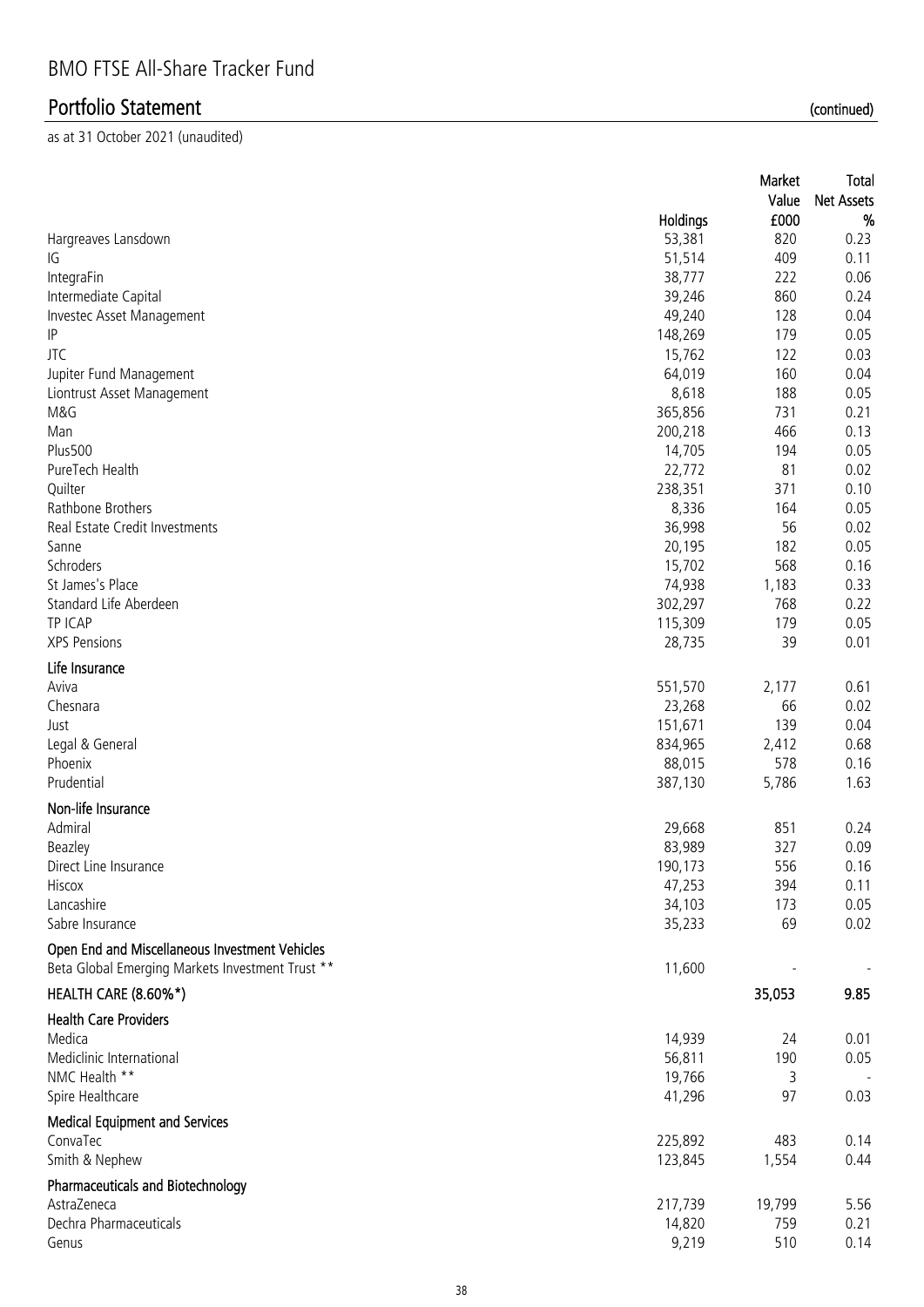|                                                            |           | Market<br>Value | Total<br><b>Net Assets</b> |
|------------------------------------------------------------|-----------|-----------------|----------------------------|
|                                                            | Holdings  | £000            | $\%$                       |
| GlaxoSmithKline                                            | 697,058   | 10,516          | 2.96                       |
| Hikma Pharmaceuticals                                      | 23,821    | 573             | 0.16                       |
| Indivior                                                   | 107,276   | 261             | 0.07                       |
| Oxford Biomedica                                           | 9,165     | 139             | 0.04                       |
| Vectura                                                    | 88,174    | 145             | 0.04                       |
| INDUSTRIALS (13.03%*)                                      |           | 45,755          | 12.86                      |
| Aerospace and Defense                                      |           |                 |                            |
| Avon Protection                                            | 4,238     | 82              | 0.02                       |
| <b>Babcock International</b>                               | 74,034    | 236             | 0.07                       |
| <b>BAE Systems</b>                                         | 454,775   | 2,509           | 0.71                       |
| Chemring                                                   | 41,226    | 120             | 0.03                       |
| Meggitt                                                    | 109,759   | 823             | 0.23                       |
| QinetiQ                                                    | 78,963    | 213             | 0.06                       |
| Rolls-Royce                                                | 1,184,902 | 1,562           | 0.44                       |
| Senior                                                     | 61,597    | 99              | 0.03                       |
| <b>Ultra Electronics</b>                                   | 9,866     | 320             | 0.09                       |
| <b>Construction and Materials</b><br><b>Balfour Beatty</b> | 93,477    | 237             | 0.07                       |
| CRH                                                        | 110,602   | 3,872           | 1.09                       |
| Forterra                                                   | 34,390    | 89              | 0.03                       |
| Galliford Try                                              | 18,013    | 36              | 0.01                       |
| Genuit                                                     | 31,655    | 210             | 0.06                       |
| Ibstock                                                    | 57,430    | 115             | 0.03                       |
| Keller                                                     | 10,703    | 98              | 0.03                       |
| Kier                                                       | 46,619    | 50              | 0.01                       |
| Marshalls                                                  | 27,948    | 198             | 0.06                       |
| Morgan Sindall                                             | 5,953     | 135             | 0.04                       |
| Ricardo                                                    | 8,900     | 37              | 0.01                       |
| Severfield                                                 | 49,874    | 36              | 0.01                       |
| SIG                                                        | 101,494   | 53              | 0.02                       |
| Tyman                                                      | 29,064    | 109             | 0.03                       |
| Volution                                                   | 28,109    | 139             | 0.04                       |
| <b>Electronic and Electrical Equipment</b>                 |           |                 |                            |
| Halma                                                      | 53,460    | 1,584           | 0.45                       |
| IMI                                                        | 37,775    | 617             | 0.17                       |
| Morgan Advanced Materials                                  | 42,295    | 146             | 0.04                       |
| Oxford Instruments                                         | 7,814     | 180             | 0.05                       |
| Porvair                                                    | 6,180     | 41              | 0.01                       |
| Renishaw                                                   | 4,804     | 241             | 0.07                       |
| Rotork                                                     | 122,471   | 434             | 0.12                       |
| Spectris                                                   | 16,249    | 612             | 0.17                       |
| XP Power                                                   | 2,245     | 117             | 0.03                       |
| General Industrials                                        |           |                 |                            |
| <b>Bunzl</b>                                               | 47,475    | 1,283           | 0.36                       |
| Coats                                                      | 209,794   | 135             | 0.04                       |
| DS Smith                                                   | 179,932   | 690             | 0.19                       |
| Goodwin                                                    | 574       | 21              | 0.01                       |
| Melrose Industries                                         | 610,035   | 963             | 0.27                       |
| Mondi                                                      | 68,263    | 1,246           | 0.35                       |
| Smiths                                                     | 55,718    | 755             | 0.21                       |
| Smurfit Kappa                                              | 36,598    | 1,403           | 0.39                       |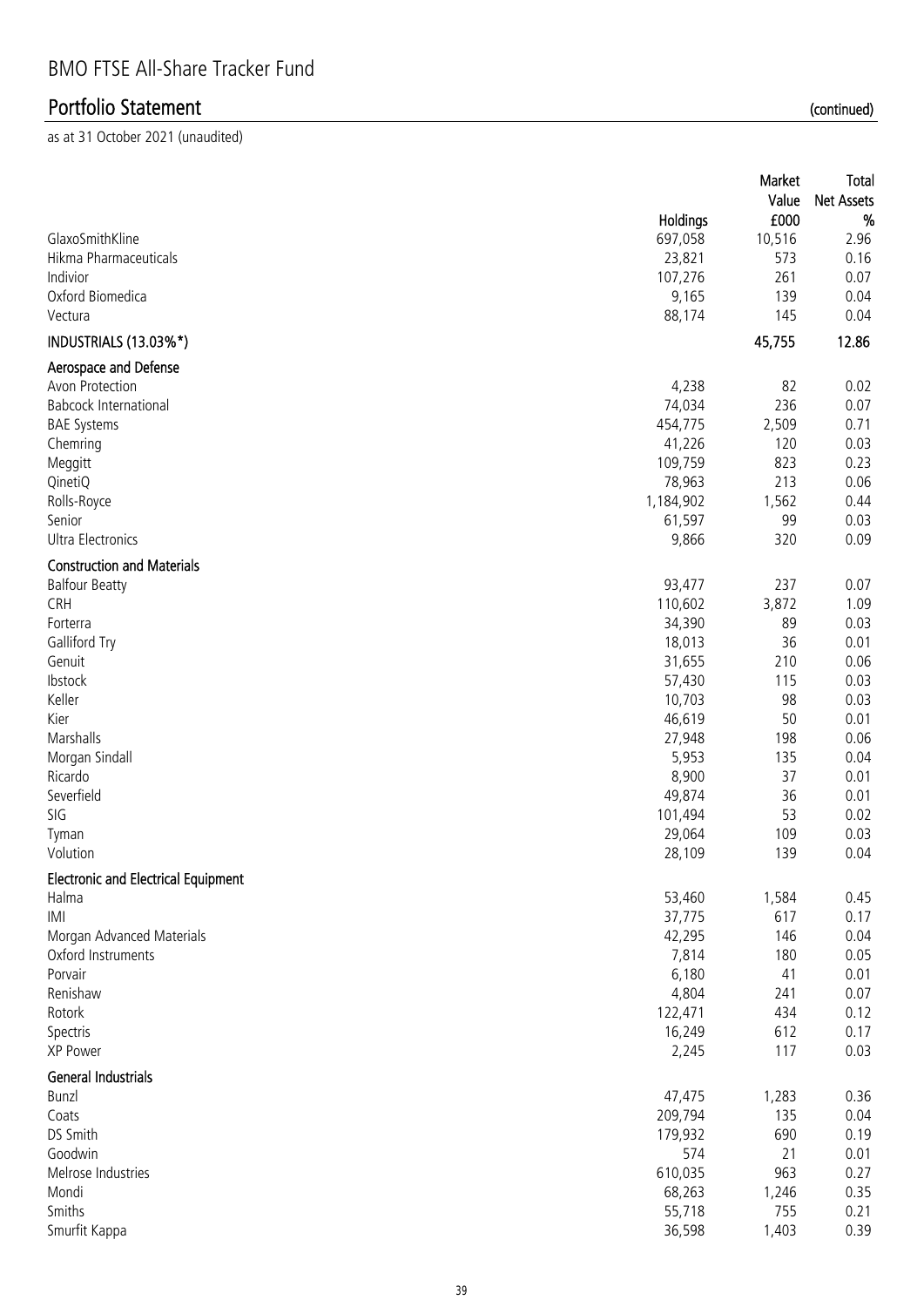|                                                 |                   | Market<br>Value | <b>Total</b><br>Net Assets |
|-------------------------------------------------|-------------------|-----------------|----------------------------|
|                                                 | Holdings          | £000            | %                          |
| <b>Industrial Engineering</b>                   |                   |                 |                            |
| Spirax-Sarco Engineering                        | 10,359            | 1,617           | 0.45                       |
| Vesuvius                                        | 31,673            | 150             | 0.04                       |
| Vitec                                           | 6,815             | 96              | 0.03                       |
| Weir                                            | 36,543            | 634             | 0.18                       |
| <b>Industrial Support Services</b>              |                   |                 |                            |
| Capita                                          | 243,393           | 115             | 0.03                       |
| Clipper Logistics                               | 11,786            | 84              | 0.02                       |
| Costain                                         | 41,839            | 22              | 0.01                       |
| DCC                                             | 13,884            | 848             | 0.24                       |
| De La Rue                                       | 28,811            | 48              | 0.01                       |
| Diploma                                         | 17,183            | 516             | 0.15                       |
| Electrocomponents                               | 66,353            | 746             | 0.21                       |
| Equiniti                                        | 47,069            | 84              | 0.02                       |
| Essentra                                        | 44,845            | 130             | 0.04                       |
| Euromoney Institutional Investor                | 15,661            | 164             | 0.05                       |
| Experian                                        | 129,021           | 4,318           | 1.21                       |
| FDM                                             | 12,374            | 149             | 0.04                       |
| Ferguson                                        | 31,580            | 3,472           | 0.98                       |
| Finablr **                                      | 24,544            | 3               |                            |
| Grafton                                         | 30,851            | 413             | 0.12                       |
| Hays                                            | 217,638           | 361             | 0.10                       |
| Inchcape                                        | 54,995            | 454             | 0.13                       |
| Intertek                                        | 22,747            | 1,113           | 0.31                       |
| IWG                                             | 101,704           | 315             | 0.09                       |
| Mears                                           | 18,196            | 36              | 0.01                       |
| Mitie                                           | 172,634           | 113             | 0.03                       |
| Network International                           | 68,162            | 220             | 0.06                       |
| Pagegroup                                       | 44,095            | 293             | 0.08                       |
| PayPoint                                        | 9,499             | 66              | 0.02                       |
| Rentokil Initial                                | 262,433           | 1,544           | 0.43                       |
| <b>Robert Walters</b>                           | 10,289            | 85              | 0.02                       |
| RPS                                             | 41,361            | 52              | 0.01                       |
| Serco                                           | 168,634           | 213             | 0.06                       |
| Speedy Hire<br>SThree                           | 79,001<br>19,249  | 50<br>113       | 0.01<br>0.03               |
| Travis Perkins                                  | 31,733            | 490             | 0.14                       |
|                                                 |                   |                 |                            |
| <b>Industrial Transportation</b>                |                   |                 |                            |
| Ashtead                                         | 63,071            | 3,862           | 1.09                       |
| Clarkson                                        | 3,259             | 130             | 0.04                       |
| Esken                                           | 82,194            | 11              |                            |
| James Fisher & Sons                             | 6,217             | 26              | 0.01                       |
| John Menzies                                    | 8,692             | 26              | 0.01                       |
| Redde Northgate                                 | 32,828            | 130             | 0.04                       |
| Royal Mail<br>Wincanton                         | 129,639<br>13,842 | 545<br>52       | 0.15<br>0.01               |
|                                                 |                   |                 |                            |
| REAL ESTATE (3.00%*)                            |                   | 11,107          | 3.11                       |
| Real Estate Investment and Services Development |                   |                 |                            |
| Aberdeen Standard European Logistics Income     | 46,611            | 52              | 0.01                       |
| CLS                                             | 24,577            | 55              | 0.02                       |
| Foxtons                                         | 48,992<br>93,683  | 23<br>289       | 0.01                       |
| Grainger                                        |                   |                 | 0.08                       |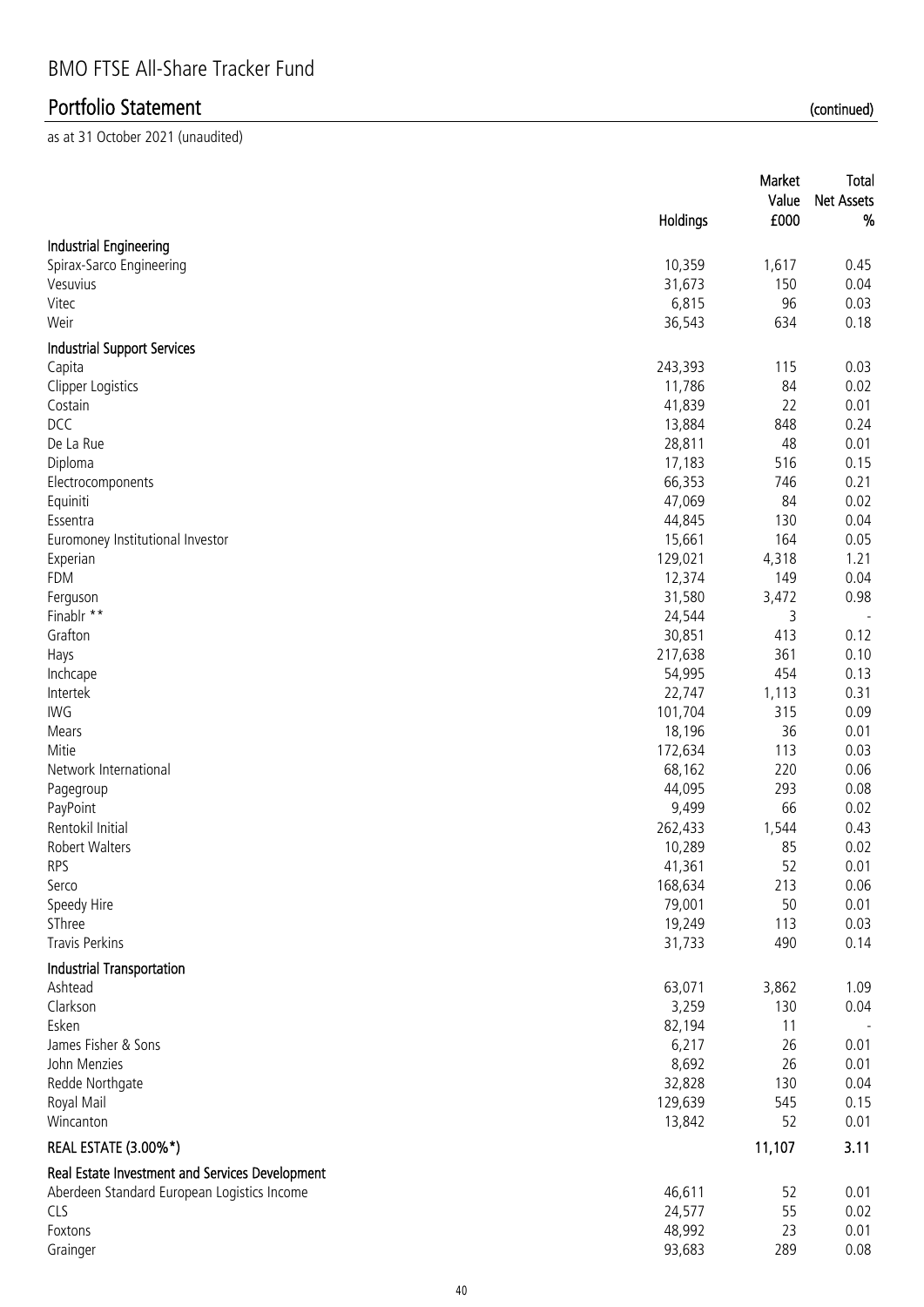|                                                |                 | Market                   | <b>Total</b>      |
|------------------------------------------------|-----------------|--------------------------|-------------------|
|                                                |                 | Value                    | <b>Net Assets</b> |
|                                                | <b>Holdings</b> | £000                     | %                 |
| Helical                                        | 16,107          | 74                       | 0.02              |
| Henry Boot                                     | 14,763          | 41                       | 0.01              |
| <b>LSL Property Services</b>                   | 12,791          | 57                       | 0.02              |
| Phoenix Spree Deutschland                      | 13,378          | 54                       | 0.02              |
| Raven Property                                 | 88,913          | 31                       | 0.01              |
| Rightmove                                      | 121,047         | 837                      | 0.24              |
| Savills                                        | 19,601          | 277                      | 0.08              |
| Sirius Real Estate                             | 139,808         | 188                      | 0.05              |
| <b>Tritax EuroBox</b>                          | 110,028         | 124                      | 0.03              |
| U &                                            | 23,885          | 21                       | 0.01              |
| <b>Real Estate Investment Trusts</b>           |                 |                          |                   |
| Assura                                         | 374,377         | 273                      | 0.08              |
| <b>Big Yellow</b>                              | 23,023          | 340                      | 0.10              |
| <b>BMO Commercial Property Trust +</b>         | 72,314          | 74                       | 0.02              |
| <b>British Land</b>                            | 130,704         | 646                      | 0.18              |
| Capital & Counties Properties                  | 108,208         | 178                      | 0.05              |
| Capital & Regional                             | 6,766           | 4                        |                   |
| Civitas Social Housing                         | 90,476          | 85                       | 0.02              |
| Custodian REIT                                 | 68,367          | 66                       | 0.02              |
| Derwent London                                 | 14,300          | 484                      | 0.14              |
| <b>Empiric Student Property</b>                | 95,546          | 85                       | 0.02              |
| <b>GCP Student Living</b>                      | 70,049          | 147                      | 0.04              |
| <b>Great Portland Estates</b>                  | 36,238          | 264                      | 0.07              |
| Hammerson                                      | 595,419         | 192                      | 0.05              |
| Home REIT                                      | 68,110          | 78                       | 0.02              |
| Impact Healthcare REIT                         | 38,022          | 45                       | 0.01              |
| Intu Properties **                             | 142,311         | $\overline{\phantom{a}}$ |                   |
| Land Securities                                | 100,666         | 692                      | 0.19              |
| LondonMetric Property                          | 125,418         | 328                      | 0.09              |
| LXI REIT                                       | 90,063          | 132                      | 0.04              |
| NewRiver REIT                                  | 46,571          | 36                       | 0.01              |
| Picton Property Income                         | 88,584          | 86                       | 0.02              |
| <b>Primary Health Properties</b>               | 193,580         | 297                      | 0.08              |
| PRS REIT                                       | 67,640          | 69                       | 0.02              |
| Regional REIT                                  | 59,746          | 52                       | 0.01              |
| Safestore                                      | 29,296          | 352                      | 0.10              |
| Schroder Real Estate Investment Trust          | 84,330          | 42                       | 0.01              |
| Segro                                          | 169,300         | 2,188                    | 0.62              |
| Shaftesbury                                    | 41,054          | 255                      | 0.07              |
| Standard Life Investment Property Income Trust | 68,504          | 50                       | 0.01              |
| Target Healthcare REIT                         | 73,896          | 88                       | 0.02              |
| Triple Point Social Housing REIT               | 61,200          | 60                       | 0.02              |
| Tritax Big Box REIT                            | 244,863         | 551                      | 0.15              |
| UK Commercial Property REIT                    | 119,722         | 91                       | 0.03              |
|                                                |                 |                          |                   |
| <b>UNITE</b>                                   | 45,023          | 490                      | 0.14              |
| Workspace                                      | 19,980          | 164                      | 0.05              |
| TECHNOLOGY (1.87%*)                            |                 | 5,819                    | 1.64              |
| Software and Computer Services                 |                 |                          |                   |
| Alfa Financial Software                        | 14,778          | 28                       | 0.01              |
| Aptitude Software                              | 8,771           | 55                       | 0.02              |
| Ascential                                      | 55,692          | 225                      | 0.06              |
| <b>Auction Technology</b>                      | 7,250           | 102                      | 0.03              |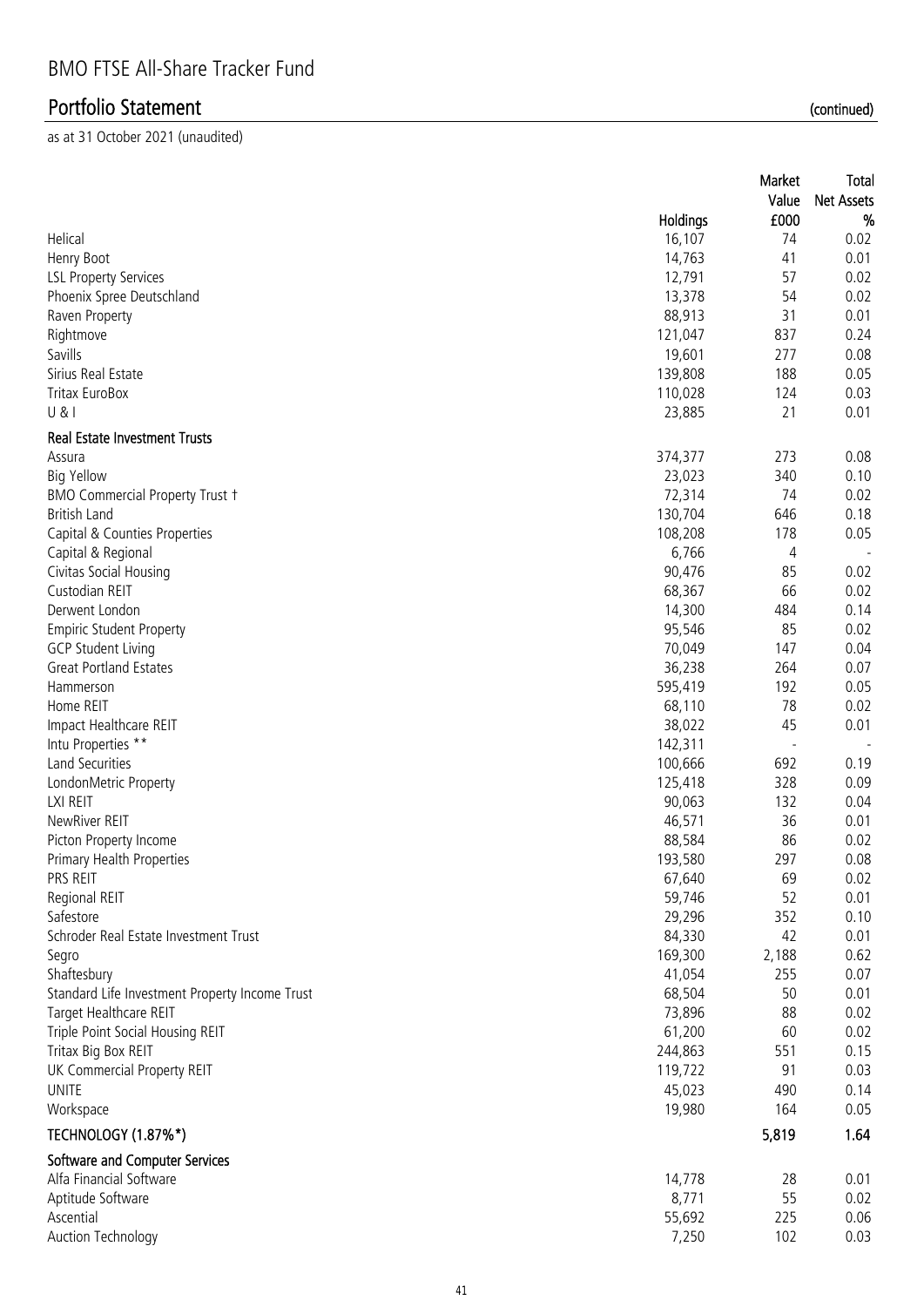|                                             |           | Market<br>Value          | Total<br><b>Net Assets</b> |
|---------------------------------------------|-----------|--------------------------|----------------------------|
|                                             | Holdings  | £000                     | %                          |
| Auto Trader                                 | 133,246   | 807                      | 0.23                       |
| Avast                                       | 78,313    | 438                      | 0.12                       |
| AVEVA                                       | 16,485    | 586                      | 0.16                       |
| <b>Baltic Classifieds</b>                   | 4,650     | 10                       |                            |
| <b>Bytes Technology</b>                     | 33,430    | 178                      | 0.05                       |
| Computacenter                               | 10,433    | 281                      | 0.08                       |
| Darktrace                                   | 25,970    | 208                      | 0.06                       |
| <b>Funding Circle</b>                       | 22,530    | 35                       | 0.01                       |
| Future                                      | 15,987    | 563                      | 0.16                       |
| Just Eat Takeaway.com                       | 3         | $\overline{\phantom{a}}$ |                            |
| Kainos                                      | 8,177     | 162                      | 0.05                       |
| Kin & Carta                                 | 25,725    | 69                       | 0.02                       |
| Micro Focus International                   | 48,242    | 172                      | 0.05                       |
| Moneysupermarket.com                        | 75,352    | 160                      | 0.04                       |
| <b>NCC</b>                                  | 38,916    | 97                       | 0.03                       |
| Sage                                        | 152,637   | 1,085                    | 0.30                       |
| Softcat                                     | 18,082    | 351                      | 0.10                       |
| <b>Technology Hardware and Equipment</b>    |           |                          |                            |
| DiscoverIE                                  | 13,278    | 139                      | 0.04                       |
| <b>TT Electronics</b>                       | 26,530    | 68                       | 0.02                       |
| TELECOMMUNICATIONS (2.36%*)                 |           | 6,418                    | 1.80                       |
| <b>Telecommunications Equipment</b>         |           |                          |                            |
| <b>BATM Advanced Communications</b>         | 52,011    | 43                       | 0.01                       |
| <b>Spirent Communications</b>               | 88,721    | 255                      | 0.07                       |
|                                             |           |                          |                            |
| <b>Telecommunications Service Providers</b> |           |                          |                            |
| Airtel Africa                               | 150,044   | 165                      | 0.05                       |
| BT                                          | 1,065,354 | 1,479                    | 0.41                       |
| <b>Helios Towers</b>                        | 87,713    | 135                      | 0.04                       |
| <b>Telecom Plus</b>                         | 9,269     | 116                      | 0.03                       |
| Vodafone                                    | 3,911,223 | 4,225                    | 1.19                       |
| UTILITIES (3.01%*)                          |           | 10,546                   | 2.96                       |
| Electricity                                 |           |                          |                            |
| ContourGlobal                               | 25,730    | 50                       | 0.01                       |
| <b>Drax</b>                                 | 58,355    | 310                      | 0.09                       |
| SSE                                         | 147,084   | 2,417                    | 0.68                       |
| Gas, Water and Multi-utilities              |           |                          |                            |
| Centrica                                    | 829,118   | 500                      | 0.14                       |
| National Grid                               | 501,062   | 4,687                    | 1.32                       |
| Pennon                                      | 39,689    | 463                      | 0.13                       |
| Severn Trent                                | 33,725    | 923                      | 0.26                       |
| <b>United Utilities</b>                     | 96,314    | 1,000                    | 0.28                       |
| <b>Waste and Disposal Servies</b>           |           |                          |                            |
| <b>Biffa</b>                                | 32,950    | 131                      | 0.03                       |
| Renewi                                      | 9,218     | 65                       | 0.02                       |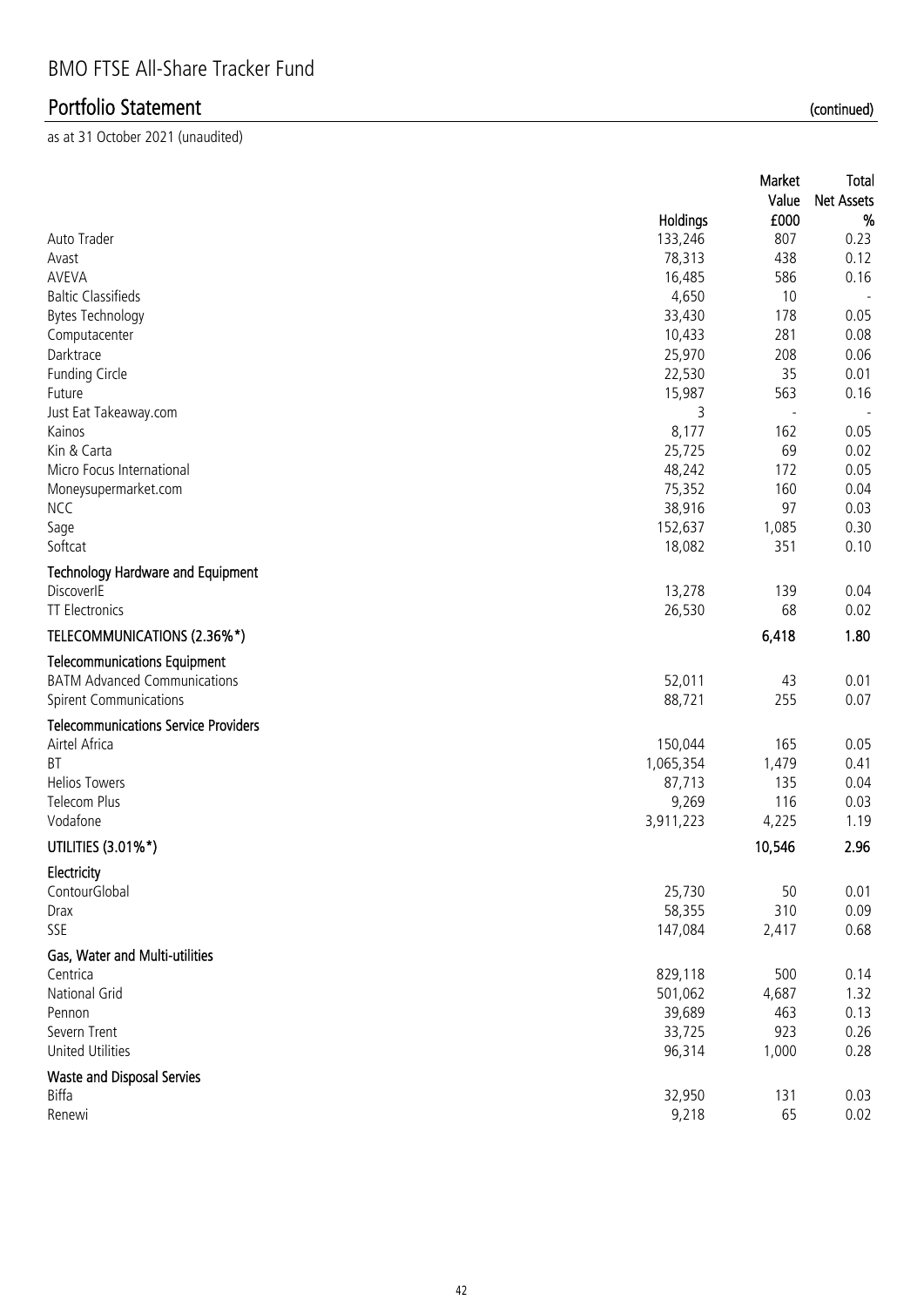as at 31 October 2021 (unaudited)

|                                                        | Holdings | Market<br>Value<br>£000 | Total<br><b>Net Assets</b><br>% |
|--------------------------------------------------------|----------|-------------------------|---------------------------------|
| DERIVATIVES (0.01%*)                                   |          | 275                     | 0.08                            |
| <b>Futures</b><br>FTSE 100 Index Futures December 2021 | 141      | 275                     | 0.08                            |
| Portfolio of investments                               |          | 347,488                 | 97.64                           |
| Net other assets                                       |          | 8,394                   | 2.36                            |
| Total net assets                                       |          | 355,882                 | 100.00                          |
|                                                        |          |                         |                                 |

All investments held are listed, unless otherwise stated.

\* Comparative figures shown in brackets relate to 30 April 2021.

\*\* Manually priced securities.

† This investment is a related party.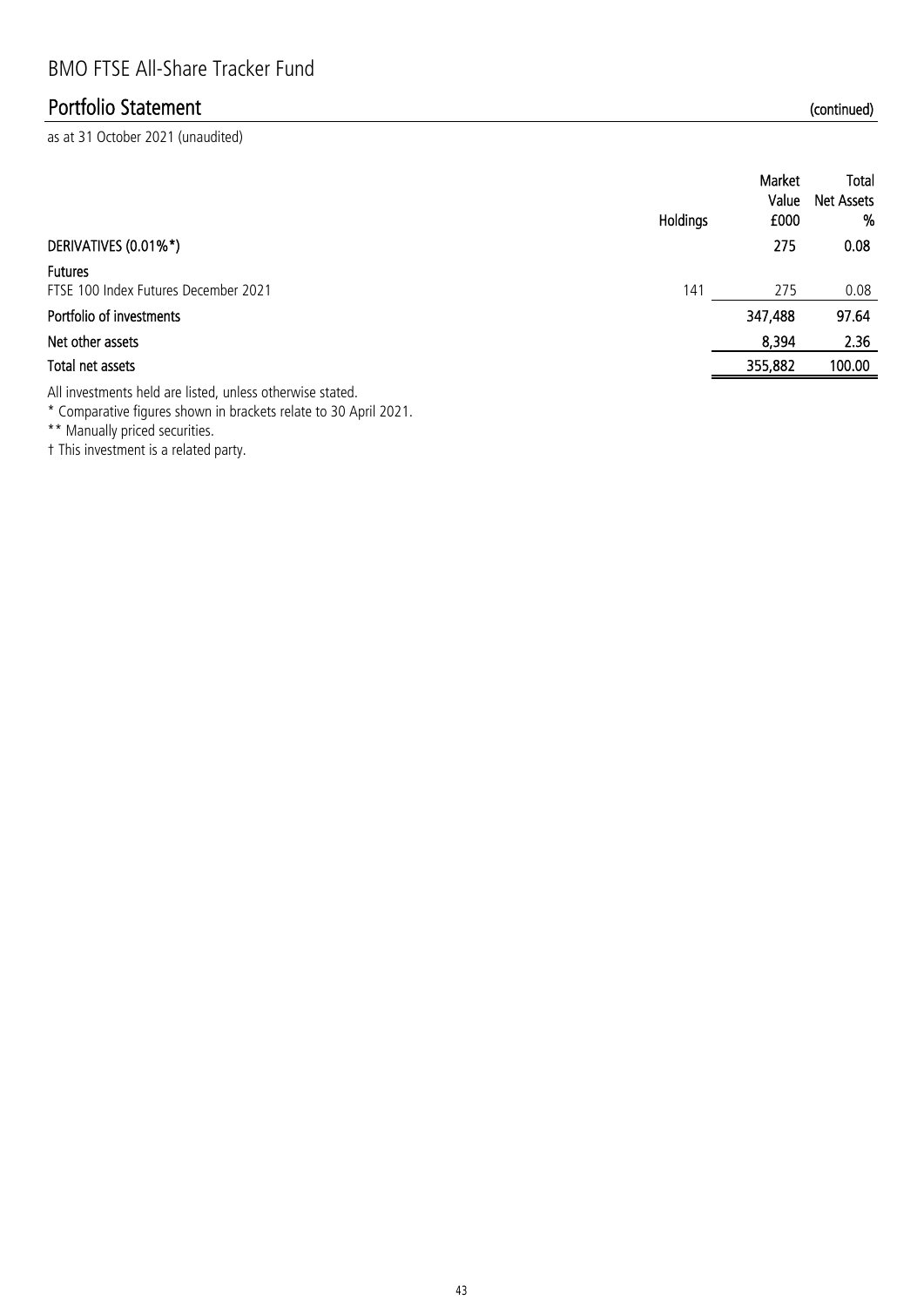# Material Portfolio Changes

for the period 1 May 2021 to 31 October 2021 (unaudited)

|                                       | Cost   |                                       | <b>Proceeds</b> |
|---------------------------------------|--------|---------------------------------------|-----------------|
| Major purchases                       | £000   | Major sales                           | £000            |
| FTSE 100 Index Futures September 2021 | 15,187 | FTSE 100 Index Futures September 2021 | 15,336          |
| FTSE 100 Index Futures December 2021  | 13,416 | FTSE 100 Index Futures June 2021      | 5,900           |
| FTSE 100 Index Futures June 2021      | 3,383  | FTSE 100 Index Futures December 2021  | 3,513           |
| AstraZeneca                           | 2,396  | Unilever                              | 3,116           |
| Glencore                              | 1.090  | AstraZeneca                           | 2,634           |
| Just Eat Takeaway.com                 | 578    | <b>HSBC</b>                           | 2,447           |
| <b>Endeavour Mining</b>               | 446    | Diageo                                | 2,173           |
| Unilever                              | 300    | GlaxoSmithKline                       | 1,884           |
| Prudential                            | 271    | Rio Tinto                             | 1,858           |
| Draper Esprit                         | 232    | Just Eat Takeaway.com                 | 1.793           |

Purchases and sales of Futures have been included at the value of their exposure.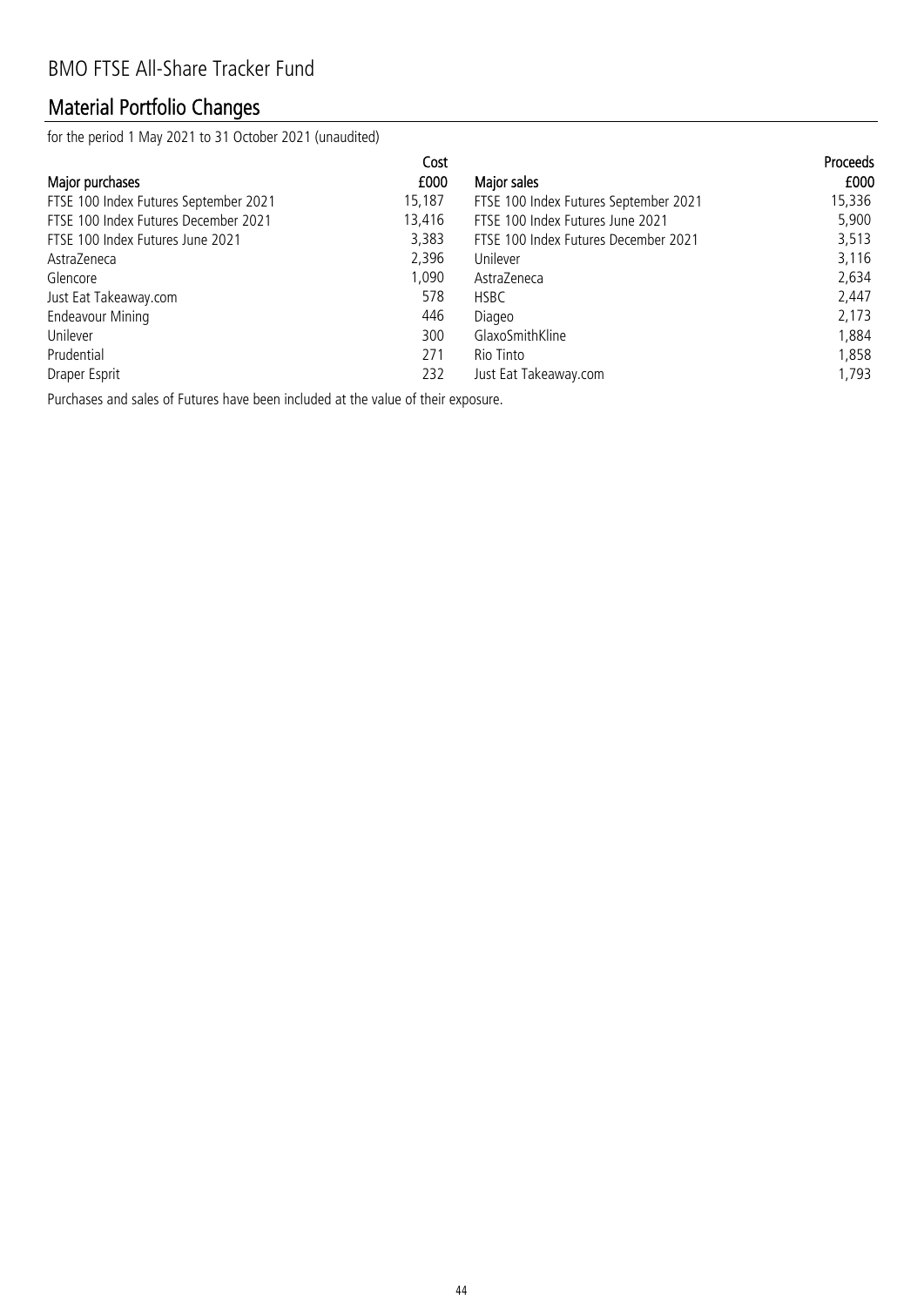## BMO FTSE All-Share Tracker Fund

# Comparative Tables

|                                       | 31/10/21   | 30/04/21   | 30/04/20   |
|---------------------------------------|------------|------------|------------|
| Share Class 1 - Accumulation          |            |            |            |
| Closing net asset value (£'000)       | 31,580     | 30,995     | 162,534    |
| Closing number of shares              | 4,169,729  | 4,307,412  | 28,326,493 |
| Closing net asset value per share (p) | 757.35     | 719.57     | 573.79     |
| Operating charges                     | 0.38%      | 0.36%      | 0.37%      |
|                                       | 31/10/21   | 30/04/21   | 30/04/20   |
| Share Class 1 - Income                |            |            |            |
| Closing net asset value (£'000)       | 4,920      | 4,897      | 23,972     |
| Closing number of shares              | 1,174,934  | 1,211,502  | 7,237,291  |
| Closing net asset value per share (p) | 418.75     | 404.19     | 331.23     |
| Operating charges                     | 0.55%      | 0.54%      | 0.55%      |
|                                       | 31/10/21   | 30/04/21   | 30/04/20   |
| Share Class 2 - Accumulation          |            |            |            |
| Closing net asset value (£'000)       | 226,581    | 218,739    | 38,550     |
| Closing number of shares              | 29,838,546 | 30,325,800 | 6,706,659  |
| Closing net asset value per share (p) | 759.36     | 721.30     | 574.80     |
| Operating charges                     | 0.32%      | 0.31%      | 0.31%      |
|                                       | 31/10/21   | 30/04/21   | 30/04/20   |
| Share Class 2 - Income                |            |            |            |
| Closing net asset value (£'000)       | 23,127     | 22,586     | 19,205     |
| Closing number of shares              | 5,552,191  | 5,617,809  | 5,829,807  |
| Closing net asset value per share (p) | 416.53     | 402.05     | 329.43     |
| Operating charges                     | 0.35%      | 0.34%      | 0.34%      |
|                                       | 31/10/21   | 30/04/21   | 30/04/20   |
| Share Class 3 - Income                |            |            |            |
| Closing net asset value (£'000)       | 10,888     | 11,251     | 11,528     |
| Closing number of shares              | 2,603,482  | 2,787,231  | 3,485,482  |
| Closing net asset value per share (p) | 418.20     | 403.65     | 330.73     |
| Operating charges                     | 0.26%      | 0.25%      | 0.22%      |
|                                       | 31/10/21   | 30/04/21   | 30/04/20   |
| Share Class 4 - Income                |            |            |            |
| Closing net asset value (£'000)       | 35,175     | 88,004     | 76,691     |
| Closing number of shares              | 8,314,449  | 21,551,593 | 22,922,053 |
| Closing net asset value per share (p) | 423.06     | 408.34     | 334.57     |
| Operating charges                     | 0.07%      | 0.06%      | 0.06%      |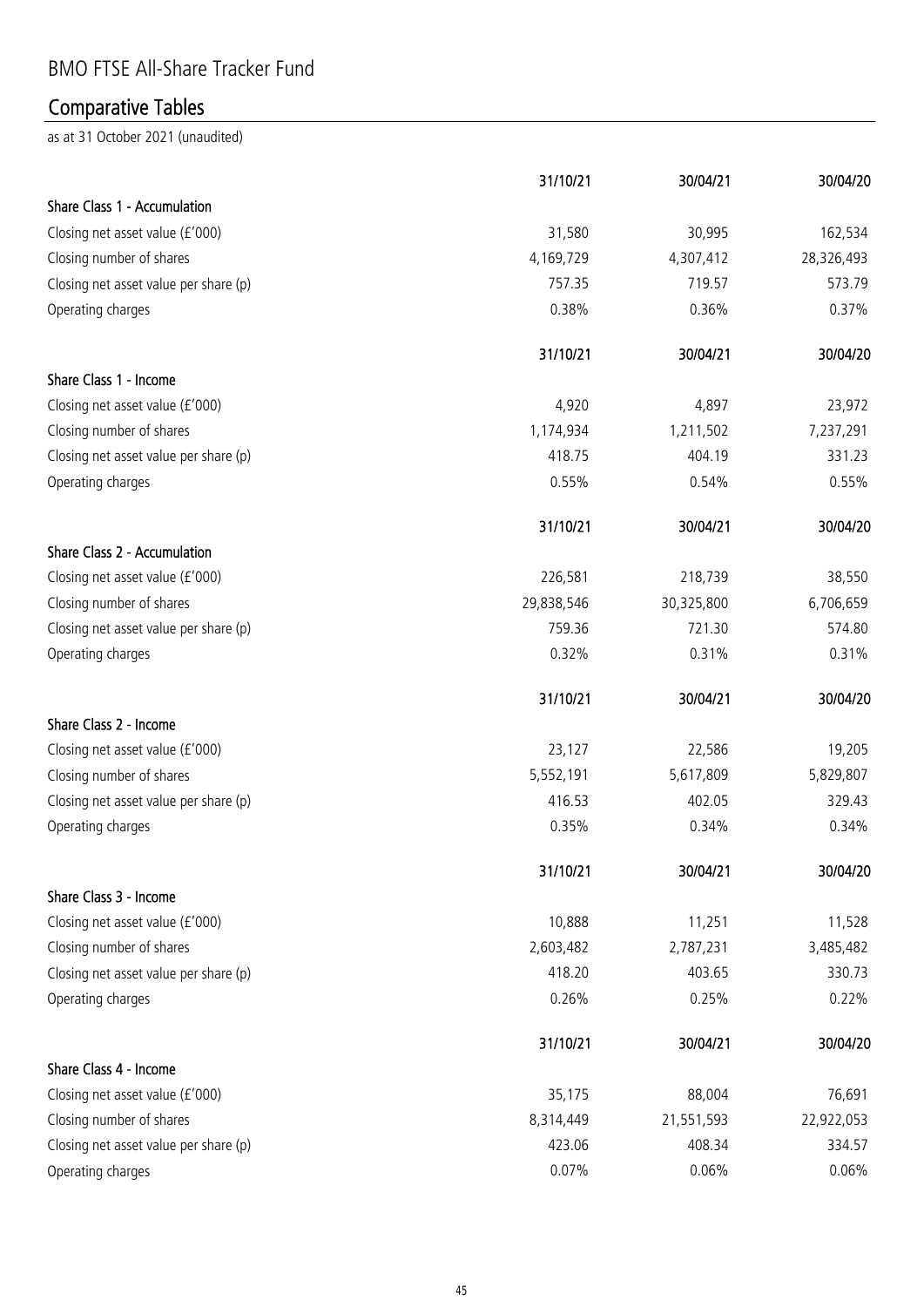## Comparative Tables (continued)

|                                                         | 31/10/21   | 30/04/21     |
|---------------------------------------------------------|------------|--------------|
| Share Class L - Income                                  |            |              |
| Closing net asset value (£'000)                         | 23,611     | 22,958       |
| Closing number of shares                                | 36,875,268 | 37, 146, 395 |
| Closing net asset value per share (p)                   | 64.03      | 61.81        |
| Operating charges                                       | 0.51%      | 0.55%        |
| Share Class L Income was launched on 25 September 2020. |            |              |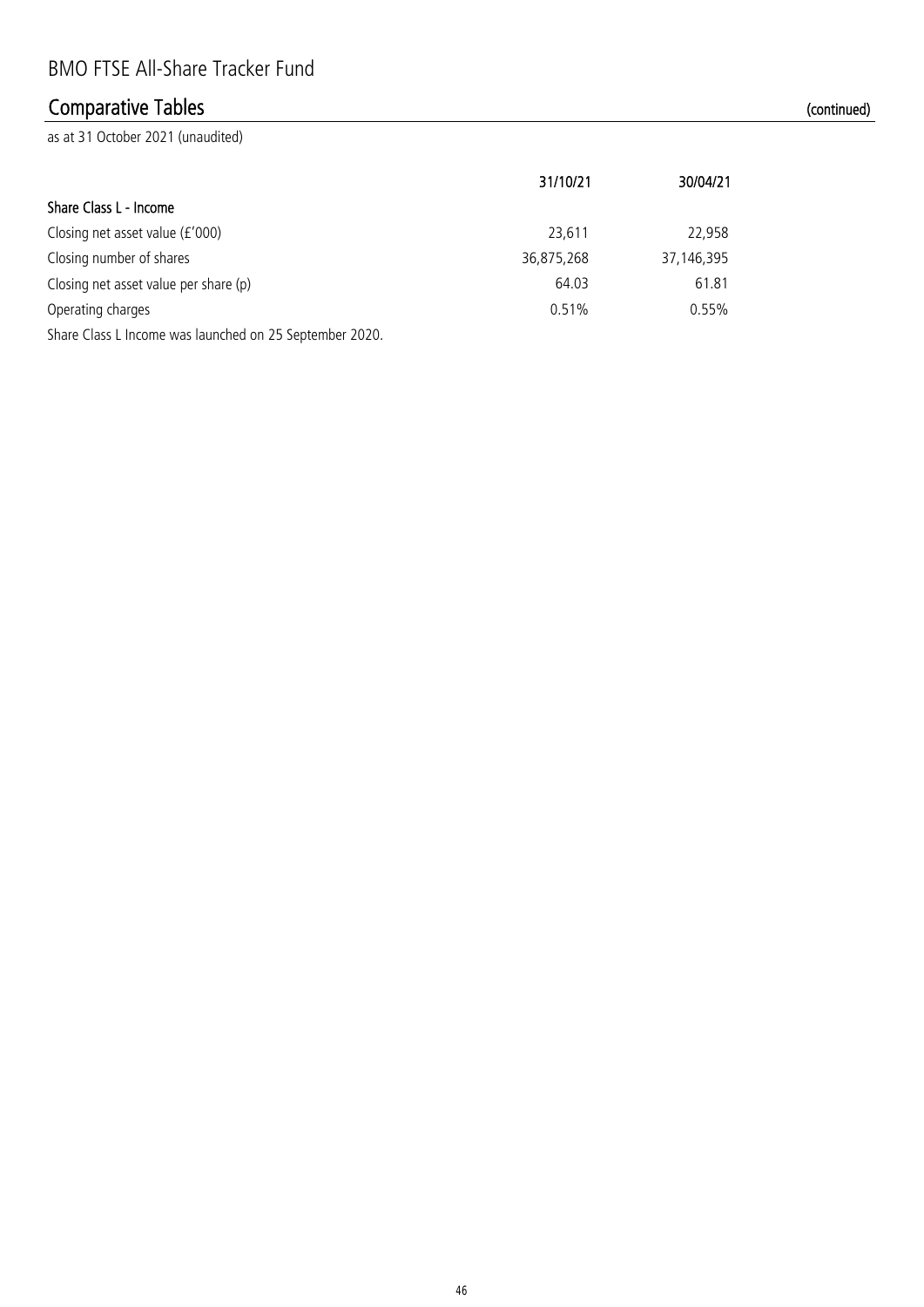#### BMO FTSE All-Share Tracker Fund

#### Statement of Total Return

for the period 1 May 2021 to 31 October 2021 (unaudited)

|                                                                              | 01/05/21 to 31/10/21 |          | 01/05/20 to 31/10/20 |           |
|------------------------------------------------------------------------------|----------------------|----------|----------------------|-----------|
|                                                                              | £000                 | £000     | £000                 | £000      |
| Income                                                                       |                      |          |                      |           |
| Net capital gains/(losses)                                                   |                      | 13,156   |                      | (11,608)  |
| Revenue                                                                      | 6,487                |          | 5,070                |           |
| Expenses                                                                     | (542)                |          | (499)                |           |
| Interest payable and similar charges                                         |                      |          |                      |           |
| Net revenue before taxation                                                  | 5,945                |          | 4,571                |           |
| Taxation                                                                     | (21)                 |          | (26)                 |           |
| Net revenue after taxation                                                   |                      | 5,924    |                      | 4,545     |
| Total return before distributions                                            |                      | 19,080   |                      | (7,063)   |
| <b>Distributions</b>                                                         |                      | (5, 923) |                      | (4, 362)  |
| Change in net assets attributable to shareholders from investment activities |                      | 13,157   |                      | (11, 425) |

### Statement of Change in Net Assets Attributable to Shareholders

for the period 1 May 2021 to 31 October 2021 (unaudited)

|                                                                              | 01/05/21 to 31/10/21 |           | 01/05/20 to 31/10/20 |           |
|------------------------------------------------------------------------------|----------------------|-----------|----------------------|-----------|
|                                                                              | £000                 | £000      | £000                 | £000      |
| Opening net assets attributable to shareholders                              |                      | 399,430   |                      | 332,480   |
| Amounts receivable on creation of shares                                     | 5,894                |           | 9.917                |           |
| Amounts payable on cancellation of shares                                    | (66, 726)            |           | (20, 500)            |           |
|                                                                              |                      | (60, 832) |                      | (10, 583) |
| Dilution adjustment                                                          |                      | 36        |                      |           |
| Change in net assets attributable to shareholders from investment activities |                      | 13,157    |                      | (11, 425) |
| Retained distribution on accumulation shares                                 |                      | 4,089     |                      | 2,744     |
| Unclaimed distributions                                                      |                      |           |                      |           |
| Closing net assets attributable to shareholders                              |                      | 355,882   |                      | 313,218   |

Comparative information is provided for the Statement of Change in Net Assets Attributable to Shareholders. Since this information is for the prior interim period, the net assets at the end of that period do not correspond to the net assets at the start of the current period.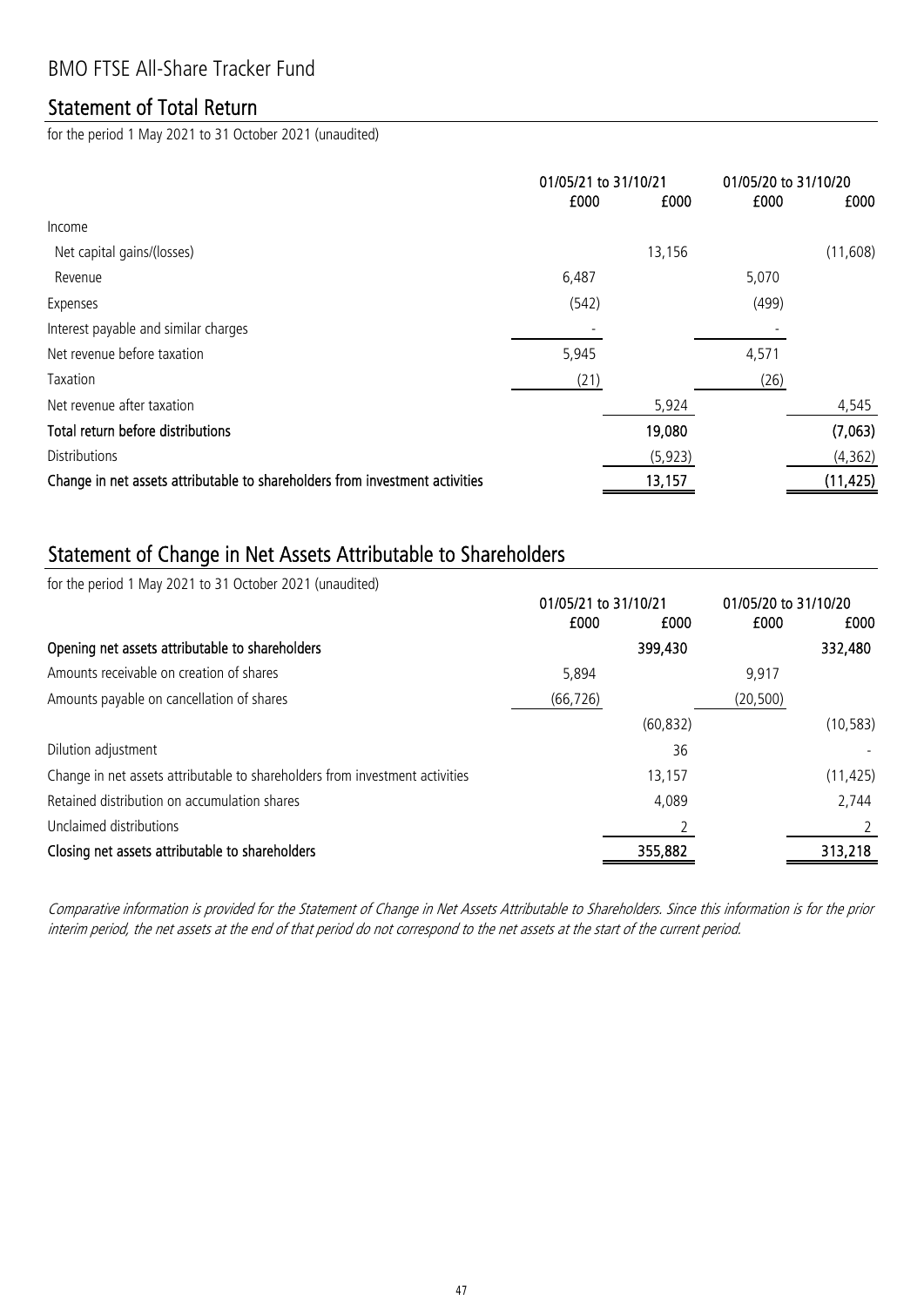## BMO FTSE All-Share Tracker Fund

## Balance Sheet

|                                         | 31/10/21<br>£000 | 30/04/21<br>£000 |
|-----------------------------------------|------------------|------------------|
| Assets                                  |                  |                  |
| Investments                             | 347,488          | 399,494          |
| Current assets                          |                  |                  |
| Debtors                                 | 622              | 2,391            |
| Cash and bank balances                  | 10,107           | 1,258            |
| <b>Total assets</b>                     | 358,217          | 403,143          |
| <b>Liabilities</b>                      |                  |                  |
| Creditors                               |                  |                  |
| Distribution payable                    | (1, 591)         | (2, 203)         |
| Other creditors                         | (744)            | (1, 510)         |
| <b>Total liabilities</b>                | (2, 335)         | (3, 713)         |
| Net assets attributable to shareholders | 355,882          | 399,430          |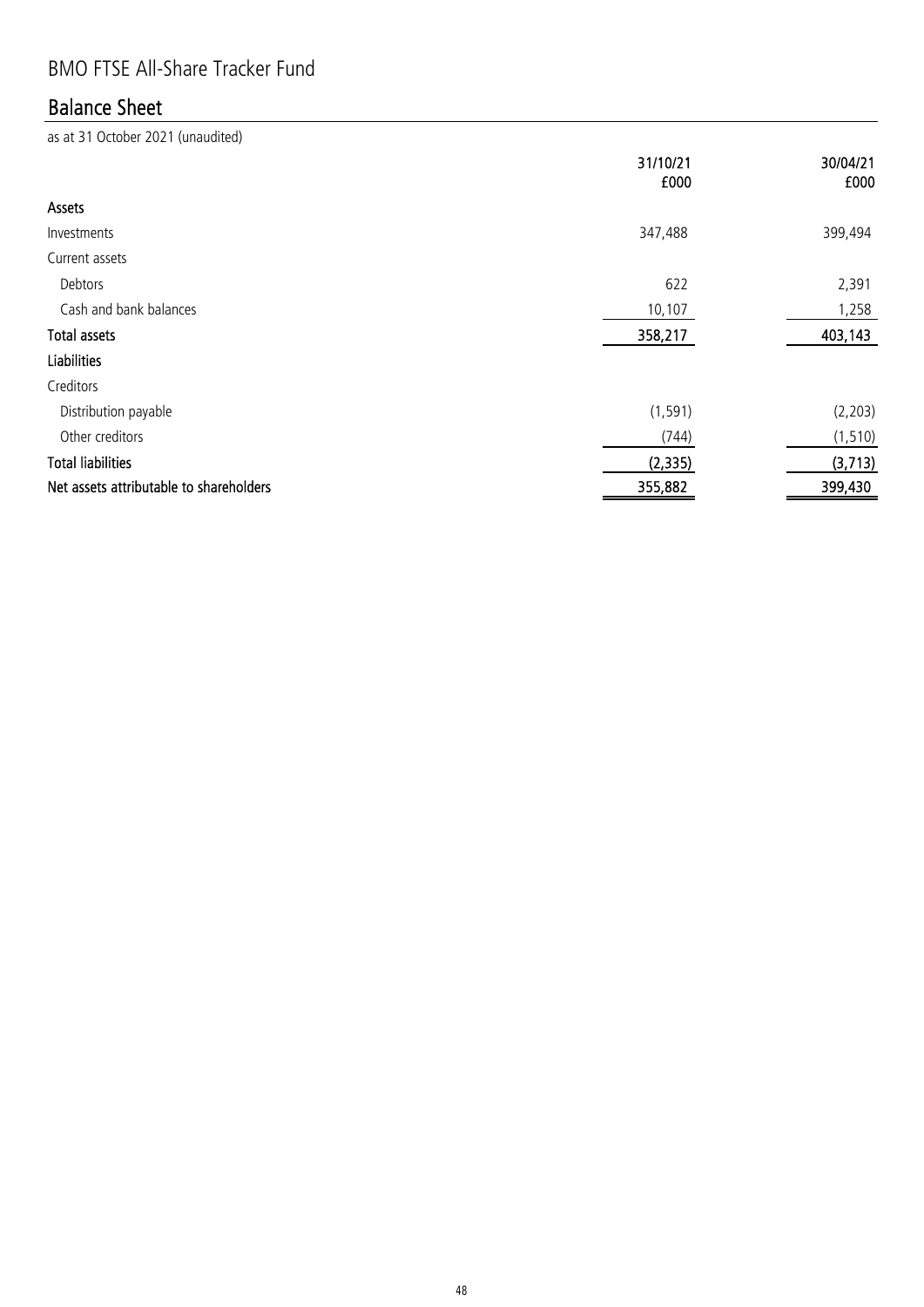#### Authorised Corporate Director's Investment Report

for the period 1 May 2021 to 31 October 2021 (unaudited)

#### Fund Objective

The Fund aims to achieve an income return, with some capital growth.

The Fund invests primarily in a diversified multi-sector spread of fixed income investments (securities that pay either a fixed or variable level of income on a periodic basis and generally repay a specified amount at a predetermined date). These may include investment grade and high yield bonds from multiple sectors including developed markets, emerging markets and asset-backed issues.

The bonds may be issued by companies or other entities including supranationals, sovereigns and governments. The issuers may be from anywhere in the world and issues may be denominated in any currency. Non-sterling exposure will normally be hedged back to sterling.

The investment manager selects the fixed income securities in which the Fund invests with the intention of achieving a wide degree of diversification across issuers and industries, and potentially across multiple investment sectors, while managing exposure to credit risk.

Investment grade bonds are considered by the investment manager to be those rated by independent ratings agencies such as S&P as BBB- or higher (or their equivalent), while high yield bonds are those with a rating of BB+ or lower (or their equivalent). For bonds which are not rated by an independent ratings agency the investment manager will apply a comparable quality rating to determine whether a corporate bond should be classified as investment grade or high yield.

To the extent that the Fund is not fully invested in bonds as indicated above, the Fund may also invest in other transferable securities, collective investment schemes (including those managed by BMO Global Asset Management), deposits, cash, near cash, money market instruments and warrants.

The Fund may use derivatives (an investment contract between the Fund and a counterparty the value of which is derived from one or more underlying equities) only for the purposes of efficient portfolio management.

#### Synthetic Risk and Reward Indicator

The Synthetic Risk and Reward Indicator ("SRRI"), is calculated in accordance with the Key Investor Information Regulations and is disclosed in a fund's KIIDs (Key Investor Information Documents). It is calculated from the last five years' performance data and shows the historic volatility of the Fund and is updated periodically. The SRRI is reported against standard bands ranging from 1 (lower risk/reward) to 7 (higher risk/reward). This classification is intended as a general indication of the overall level of risk of a fund in order to facilitate comparisons between funds.

The most recent value of the SRRI for the Fund was 3, published on 8 November 2021. From the most recent review it has been determined that this is still appropriate.

A fuller explanation of the SRRI and the risk and reward profile of the Fund is contained in the Fund's KIIDs.

| Fund manager | Rebecca Seabrook |
|--------------|------------------|
| Fund size    | £43.8 million    |
| Launch date  | 17 January 2000  |

#### Manager's Review

Both investment grade and high yield bond markets generated modest positive returns over the six months in review albeit markets weakened into period end. Both the US and eurozone were buoyed by economic reopening against their respective vaccination campaigns. However, coronavirus infections saw a resurgence as the period progressed due to the more contagious Delta variant. Central banks remained supportive, with the European Central Bank (ECB) adopted a new strategy to pursue a symmetric 2% inflation target over the medium term, replacing its previous goal to maintain inflation "below but close to 2%." However, the ECB announced that it was slowing down the pace of bond purchases through its emergency Covid-19 quantitative easing programme as financing conditions had improved. Separately, the US Federal Reserve signalled it could soon begin tapering quantitative easing and revealed that half of its policymakers were anticipating official US interest rates to rise in 2022. New issuance activity was buoyant against robust demand for corporate debt. Along with raising cash and refinancing debt, global issuers also sought to finance resurgent mergers and acquisitions activity.

#### **Activity**

The new issue market continued apace through the six months in review. Jaguar came to the market in the euro market with a new 7-year bond and we participated in that - while we remain cautious on the name, we think that there is upside from pent up demand given the ongoing semiconductor shortage as well as its deep cost cutting programme. We also added new issues in Cheniere and AKER in the Energy space on the back of a broadly favourable outlook for the sector and oil. In line with our preference to be involved in "Rising Star" names i.e. those which we think are likely to be able to migrate from high yield to investment grade, we added to our positions in Netflix, Kraft Heinz and Ashland. In investment grade we added Cellnex which is a wireless telecoms infrastructure business.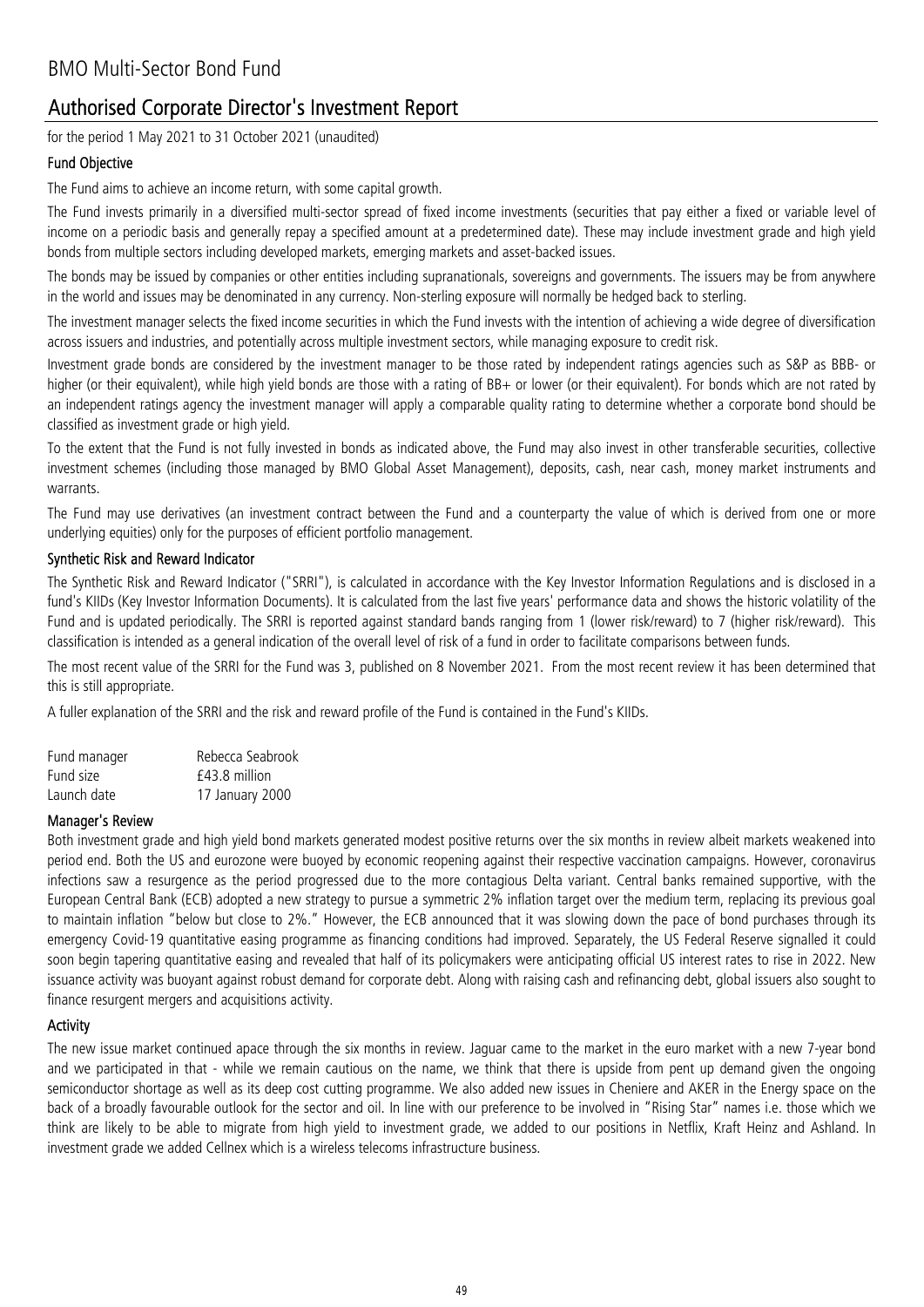#### Authorised Corporate Director's Investment Report

for the period 1 May 2021 to 31 October 2021 (unaudited)

#### **Outlook**

We continue to be broadly positive on the high yield market, but more cautious on investment grade. While we acknowledge the risks posed by higher inflation, global authorities appear committed to shielding the markets and economies from the worst of the pain caused by Covid-19 and the recent rise of the Delta variant. Some issues in the high yield market are still trading in distressed territory but looking forward, we expect default rates to be benign. The market remains strong, with issuance up and supply expectations for the full year having been consistently revised upwards. We view high yield as moderately better value than investment grade, though we remain cognisant of the fact that many bonds are priced to perfection. Against this backdrop, credit selection will continue to be of paramount importance.

#### Performance Summary

The BMO Multi-Sector Bond Fund returned 0.4% over the six-month period. By comparison, the IA £ Strategic Bond sector returned 0.76% (median). All figures are in sterling terms, net of fees and on a total return basis

Overall, our exposure to high yield bonds was a positive contributor to performance. On the downside, our holdings in Adler were a negative contributor to Fund performance; the name was hit by increased market concerns around financial mismanagement and governance.

2 December 2021 BMO Fund Management Limited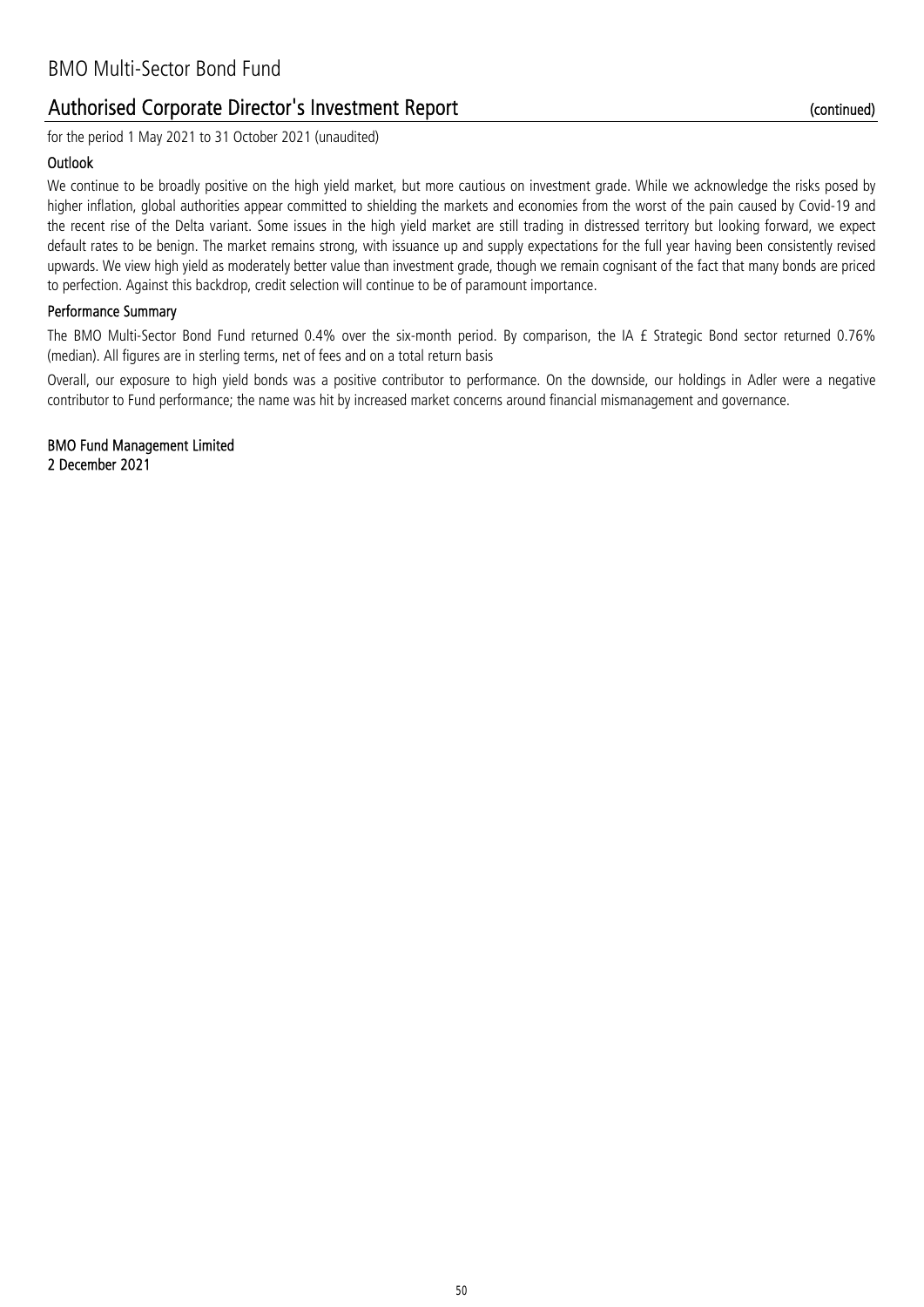|                                                         | Nominal<br><b>Values</b> | Market<br>Value<br>£000 | Total<br><b>Net Assets</b><br>% |
|---------------------------------------------------------|--------------------------|-------------------------|---------------------------------|
| EURO DENOMINATED BONDS (32.53%*)                        |                          | 15,060                  | 34.42                           |
| Corporate Bonds                                         |                          |                         |                                 |
| AbbVie 2.125% 01/06/2029                                | EUR120,000               | 112                     | 0.26                            |
| Abertis Infraestructuras 2.25% 29/03/2029               | EUR300,000               | 274                     | 0.63                            |
| Aker BP 1.125% 12/05/2029                               | EUR103,000               | 87                      | 0.20                            |
| Allianz 2.6% Perpetual                                  | EUR200,000               | 164                     | 0.37                            |
| Altice France 4% 15/02/2028                             | EUR100,000               | 79                      | 0.18                            |
| Altria 2.2% 15/06/2027                                  | EUR119,000               | 107                     | 0.24                            |
| American Tower 0.45% 15/01/2027                         | EUR255,000               | 213                     | 0.49                            |
| Anglo American Capital 1.625% 11/03/2026                | EUR110,000               | 97                      | 0.22                            |
| Anheuser-Busch InBev 3.7% 02/04/2040                    | EUR119,000               | 135                     | 0.31                            |
| Ardagh Packaging Finance / Ardagh USA 2.125% 15/08/2026 | EUR100,000               | 83                      | 0.19                            |
| Aroundtown 0.625% 09/07/2025                            | EUR100,000               | 85                      | 0.19                            |
| Asahi 0.541% 23/10/2028                                 | EUR100,000               | 84                      | 0.19                            |
| Ashland Services 2% 30/01/2028                          | EUR105,000               | 91                      | 0.21                            |
| Autostrade per l'Italia 2% 15/01/2030                   | EUR210,000               | 186                     | 0.43                            |
| Banco Santander 3.625% Perpetual                        | EUR200,000               | 159                     | 0.36                            |
| Banijay Entertainment 3.5% 01/03/2025                   | EUR200,000               | 169                     | 0.39                            |
| Barclays 1.125% 22/03/2031                              | EUR198,000               | 166                     | 0.38                            |
| Bayer Capital 1.5% 26/06/2026                           | EUR200,000               | 177                     | 0.40                            |
| Belden 3.875% 15/03/2028                                | EUR125,000               | 109                     | 0.25                            |
| Blackstone Property Partners Europe 2.2% 24/07/2025     | EUR346,000               | 308                     | 0.70                            |
| Blackstone Property Partners Europe 1.75% 12/03/2029    | EUR211,000               | 181                     | 0.41                            |
| BNP Paribas 1.625% 02/07/2031                           | EUR200,000               | 173                     | 0.40                            |
| Booking 0.5% 08/03/2028                                 | EUR200,000               | 169                     | 0.39                            |
| British Telecommunications 0.5% 12/09/2025              | EUR153,000               | 129                     | 0.29                            |
| Carnival 7.625% 01/03/2026                              | EUR115,000               | 104                     | 0.24                            |
| Catalent Pharma Solutions 2.375% 01/03/2028             | EUR100,000               | 84                      | 0.19                            |
| Cellnex Finance 1.5% 08/06/2028                         | EUR100,000               | 83                      | 0.19                            |
| Cellnex Finance 1.25% 15/01/2029                        | EUR100,000               | 81                      | 0.19                            |
| Cellnex Finance 2% 15/02/2033                           | EUR200,000               | 161                     | 0.37                            |
| Chemours 4% 15/05/2026                                  | EUR100,000               | 85                      | 0.19                            |
| Chubb INA 0.3% 15/12/2024                               | EUR156,000               | 132                     | 0.30                            |
| CMA CGM 7.5% 15/01/2026                                 | EUR100,000               | 93                      | 0.21                            |
| Credit Agricole Assurances 1.5% 06/10/2031              | EUR300,000               | 249                     | 0.57                            |
| Crown European 3.375% 15/05/2025                        | EUR130,000               | 117                     | 0.27                            |
| Digital Euro Finco 2.5% 16/01/2026                      | EUR305,000               | 278                     | 0.64                            |
| DS Smith 1.375% 26/07/2024                              | EUR337,000               | 293                     | 0.67                            |
| DS Smith 0.875% 12/09/2026                              | EUR243,000               | 208                     | 0.48                            |
| easyJet FinCo 1.875% 03/03/2028                         | EUR100,000               | 86                      | 0.20                            |
| eircom Finance 2.625% 15/02/2027                        | EUR215,000               | 179                     | 0.41                            |
| Emirates Telecommunications 0.375% 17/05/2028           | EUR100,000               | 85                      | 0.19                            |
| Energizer Gamma Acquisition 3.5% 30/06/2029             | EUR200,000               | 164                     | 0.37                            |
| Eni 2.75% Perpetual                                     | EUR134,000               | 113                     | 0.26                            |
| Expedia 2.5% 03/06/2022                                 | EUR100,000               | 85                      | 0.19                            |
| Faurecia 2.375% 15/06/2027                              | EUR145,000               | 122                     | 0.28                            |
| FCC Aqualia 2.629% 08/06/2027                           | EUR407,000               | 378                     | 0.86                            |
| Ferrari 1.5% 27/05/2025                                 | EUR300,000               | 262                     | 0.60                            |
| General Mills 0.45% 15/01/2026                          | EUR166,000               | 141                     | 0.32                            |
| Goldman Sachs 3.375% 27/03/2025                         | EUR62,000                | 58                      | 0.13                            |
| Grifols 1.625% 15/02/2025                               | EUR155,000               | 130                     | 0.30                            |
| Grupo Antolin-Irausa 3.5% 30/04/2028                    | EUR115,000               | 91                      | 0.21                            |
| IMA Industria Macchine Automatiche 3.75% 15/01/2028     | EUR200,000               | 168                     | 0.38                            |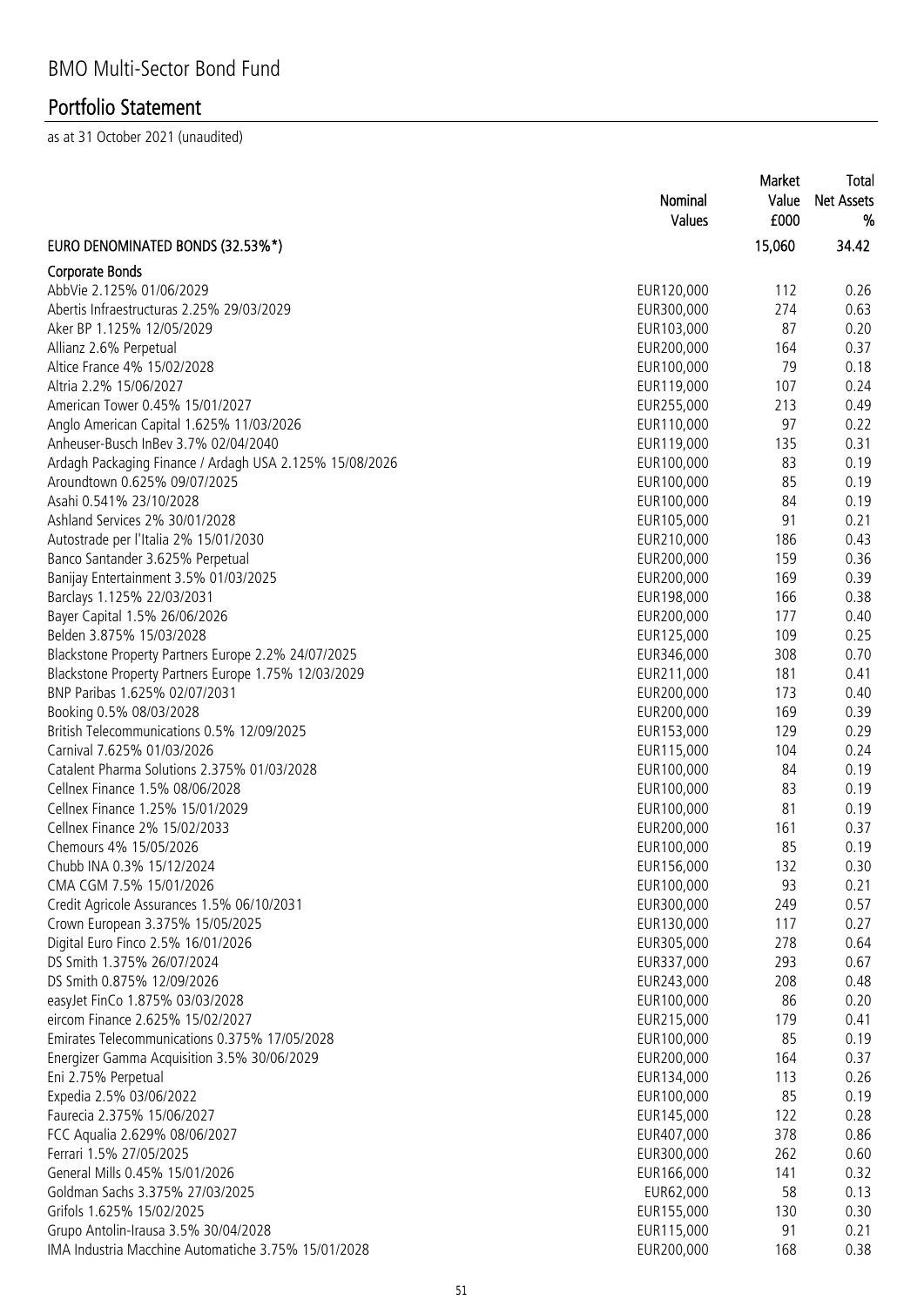|                                                        |            | Market | Total             |
|--------------------------------------------------------|------------|--------|-------------------|
|                                                        | Nominal    | Value  | <b>Net Assets</b> |
|                                                        | Values     | £000   | %                 |
| International Game Technology 2.375% 15/04/2028        | EUR115,000 | 96     | 0.22              |
| IQVIA 2.875% 15/09/2025                                | EUR175,000 | 149    | 0.34              |
| IQVIA 1.75% 15/03/2026                                 | EUR109,000 | 92     | 0.21              |
| IQVIA 2.25% 15/03/2029                                 | EUR139,000 | 116    | 0.27              |
| ISS Global 0.875% 18/06/2026                           | EUR100,000 | 85     | 0.19              |
| JAB 1.75% 25/06/2026                                   | EUR100,000 | 89     | 0.20              |
| JAB 2.5% 25/06/2029                                    | EUR100,000 | 93     | 0.21              |
| Jaguar Land Rover Automotive 4.5% 15/07/2028           | EUR100,000 | 84     | 0.19              |
| KBC 0.625% 07/12/2031                                  | EUR400,000 | 332    | 0.76              |
| Kleopatra Finco 4.25% 01/03/2026                       | EUR115,000 | 93     | 0.21              |
| Mizuho Financial 0.118% 06/09/2024                     | EUR294,000 | 248    | 0.57              |
| Nassa Topco 2.875% 06/04/2024                          | EUR100,000 | 86     | 0.20              |
| Netflix 4.625% 15/05/2029                              | EUR340,000 | 360    | 0.82              |
| Nexi 1.625% 30/04/2026                                 | EUR206,000 | 173    | 0.40              |
| Nobian Finance 3.625% 15/07/2026                       | EUR130,000 | 106    | 0.24              |
| Nomad Foods Bondco 2.5% 24/06/2028                     |            |        | 0.19              |
|                                                        | EUR100,000 | 84     |                   |
| Ol European 2.875% 15/02/2025                          | EUR135,000 | 114    | 0.26              |
| Olympus Water US 3.875% 01/10/2028                     | EUR105,000 | 88     | 0.20              |
| Ontex 3.5% 15/07/2026                                  | EUR100,000 | 81     | 0.19              |
| Phoenix 4.375% 24/01/2029                              | EUR333,000 | 328    | 0.75              |
| Picard 3.875% 01/07/2026                               | EUR166,000 | 140    | 0.32              |
| PPF Telecom 3.125% 27/03/2026                          | EUR235,000 | 211    | 0.48              |
| Renault 2.5% 01/04/2028                                | EUR100,000 | 84     | 0.19              |
| Ryanair 2.875% 15/09/2025                              | EUR110,000 | 100    | 0.23              |
| Ryanair 0.875% 25/05/2026                              | EUR100,000 | 85     | 0.19              |
| Schaeffler 2.75% 12/10/2025                            | EUR100,000 | 89     | 0.20              |
| Scientific Games International 5.5% 15/02/2026         | EUR200,000 | 174    | 0.40              |
| SoftBank 2.125% 06/07/2024                             | EUR160,000 | 134    | 0.31              |
| SoftBank 2.875% 06/01/2027                             | EUR165,000 | 135    | 0.31              |
| Stellantis 3.375% 07/07/2023                           | EUR231,000 | 205    | 0.47              |
| Stellantis 3.875% 05/01/2026                           | EUR115,000 | 110    | 0.25              |
| Stellantis 4.5% 07/07/2028                             | EUR136,000 | 141    | 0.32              |
| Syngenta Finance 3.375% 16/04/2026                     | EUR133,000 | 122    | 0.28              |
| Takeda Pharmaceutical 3% 21/11/2030                    | EUR200,000 | 199    | 0.46              |
| TDF Infrastructure 2.875% 19/10/2022                   | EUR300,000 | 258    | 0.59              |
| Telecom Italia 4% 11/04/2024                           | EUR132,000 | 118    | 0.27              |
| Telefonica Europe 5.875% Perpetual                     | EUR200,000 | 186    | 0.43              |
| Tesco Corporate Treasury Services 1.375% 24/10/2023    | EUR162,000 | 140    | 0.32              |
| Three Gorges Finance II Cayman Islands 1.3% 21/06/2024 | EUR167,000 | 144    | 0.33              |
| UPCB Finance VII 3.625% 15/06/2029                     | EUR120,000 | 103    | 0.24              |
| Upjohn Finance 1.362% 23/06/2027                       | EUR100,000 | 87     | 0.20              |
| Vantage Towers 0.375% 31/03/2027                       | EUR200,000 | 167    | 0.38              |
| Verisure 3.25% 15/02/2027                              | EUR100,000 | 84     | 0.19              |
| Vesteda Finance 2% 10/07/2026                          | EUR100,000 | 91     | 0.21              |
| Victoria 3.625% 24/08/2026                             | EUR200,000 | 170    | 0.39              |
| Volkswagen Bank 1.25% 15/12/2025                       | EUR139,000 | 121    | 0.28              |
| Volkswagen Leasing 0.625% 19/07/2029                   | EUR135,000 | 111    | 0.25              |
| Vonovia 0.01% 01/12/2025                               | EUR100,000 | 83     | 0.19              |
| ZF Finance 3% 21/09/2025                               | EUR200,000 | 177    | 0.40              |
| Ziggo 2.875% 15/01/2030                                | EUR200,000 | 168    | 0.38              |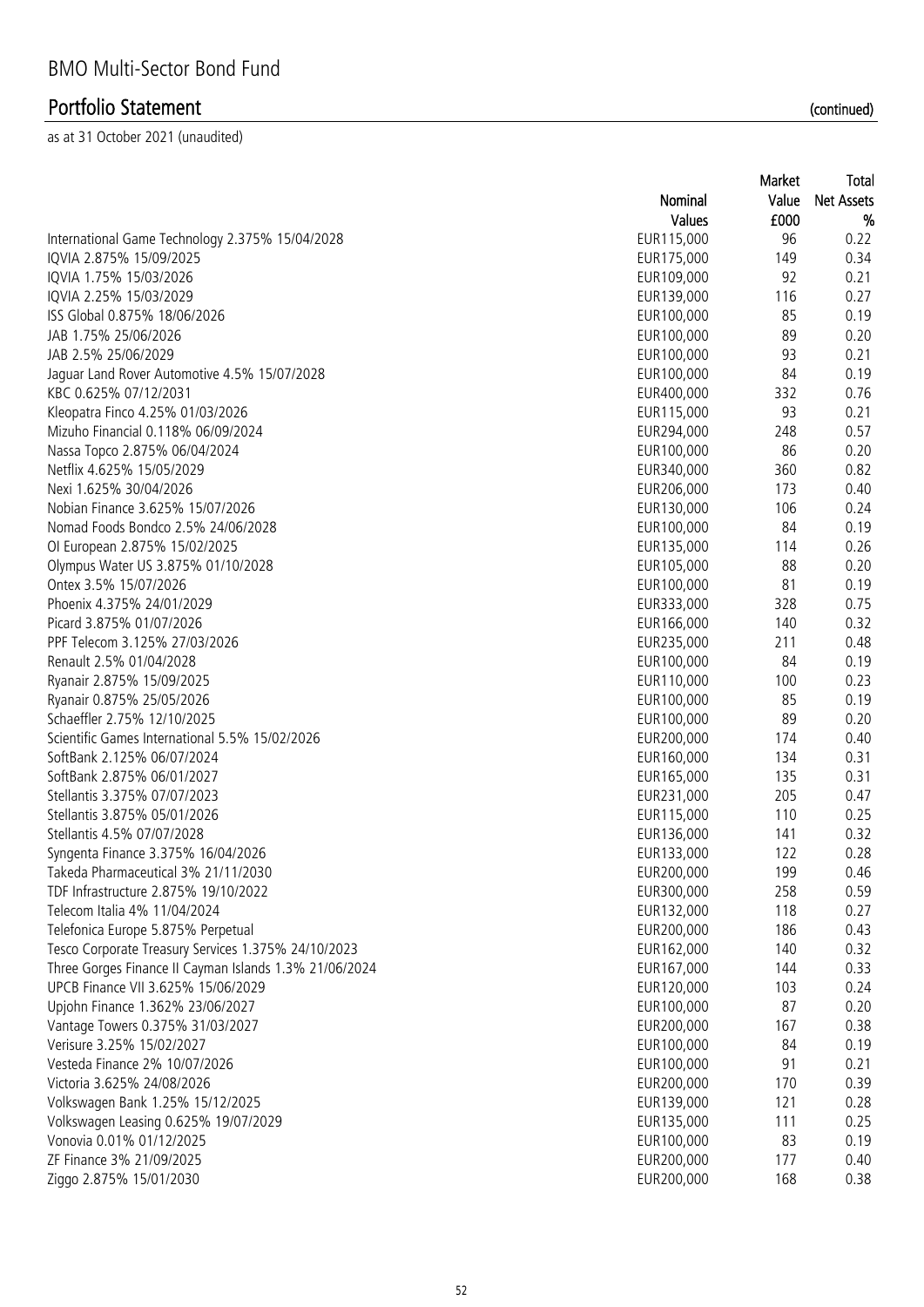|                                                           | Market     |        | Total             |  |
|-----------------------------------------------------------|------------|--------|-------------------|--|
|                                                           | Nominal    | Value  | <b>Net Assets</b> |  |
|                                                           | Values     | £000   | %                 |  |
| Government Bonds                                          |            |        |                   |  |
| Mexico Government International Bond 2.25% 12/08/2036     | EUR220,000 | 179    | 0.41              |  |
| Peruvian Government International Bond 1.25% 11/03/2033   | EUR120,000 | 98     | 0.22              |  |
| Romanian Government International Bond 2.625% 02/12/2040  | EUR60,000  | 46     | 0.11              |  |
| Romanian Government International Bond 2.75% 14/04/2041   | EUR175,000 | 136    | 0.31              |  |
| STERLING DENOMINATED BONDS (32.86%*)                      |            | 13,570 | 31.02             |  |
| Corporate Bonds                                           |            |        |                   |  |
| AA Bond 2.875% 31/01/2022                                 | GBP300,000 | 300    | 0.69              |  |
| Aroundtown 3.625% 10/04/2031                              | GBP184,000 | 201    | 0.46              |  |
| Australia & New Zealand Banking 1.809% 16/09/2031         | GBP143,000 | 140    | 0.32              |  |
| Aviva 4% 03/06/2055                                       | GBP100,000 | 109    | 0.25              |  |
| Banco Santander 2.25% 04/10/2032                          | GBP100,000 | 98     | 0.22              |  |
| Bank of America 1.667% 02/06/2029                         | GBP100,000 | 98     | 0.22              |  |
| Bank of Ireland 3.125% 19/09/2027                         | GBP105,000 | 106    | 0.24              |  |
| Banque Federative du Credit Mutuel 1.25% 05/12/2025       | GBP200,000 | 198    | 0.45              |  |
| Bellis Acquisition 3.25% 16/02/2026                       | GBP100,000 | 96     | 0.22              |  |
| BNP Paribas 3.375% 23/01/2026                             | GBP135,000 | 144    | 0.33              |  |
| BPCE 1% 22/12/2025                                        | GBP300,000 | 294    | 0.67              |  |
| Burberry 1.125% 21/09/2025                                | GBP100,000 | 98     | 0.22              |  |
| China Development Bank 1.25% 21/01/2023                   | GBP223,000 | 222    | 0.51              |  |
| Close Brothers Finance 2.75% 19/10/2026                   | GBP303,000 | 322    | 0.74              |  |
| Cooperatieve Rabobank UA 1.25% 14/01/2025                 | GBP100,000 | 99     | 0.23              |  |
| CPI Property 2.75% 22/01/2028                             | GBP100,000 | 101    | 0.23              |  |
| CPUK Finance 7.239% 28/02/2024                            | GBP355,000 | 401    | 0.92              |  |
| CPUK Finance 6.5% 28/08/2026                              | GBP100,000 | 104    | 0.24              |  |
| Deutsche Bank 1.875% 22/12/2028                           | GBP100,000 | 97     | 0.22              |  |
| Discovery Communications 2.5% 20/09/2024                  | GBP250,000 | 257    | 0.59              |  |
| DP World 4.25% 25/09/2030                                 | GBP345,000 | 383    | 0.87              |  |
| Eversholt Funding 2.742% 30/06/2040                       | GBP187,077 | 193    | 0.44              |  |
| First Abu Dhabi Bank 1.375% 19/02/2023                    | GBP153,000 | 153    | 0.35              |  |
| First Abu Dhabi Bank 1.125% 07/09/2026                    | GBP100,000 | 98     | 0.22              |  |
| Ford Motor Credit 2.748% 14/06/2024                       | GBP260,000 | 260    | 0.59              |  |
| Ford Motor Credit 4.535% 06/03/2025                       | GBP166,000 | 175    | 0.40              |  |
| GKN 5.375% 19/09/2022                                     | GBP300,000 | 310    | 0.71              |  |
| Go-Ahead 2.5% 06/07/2024                                  | GBP313,000 | 313    | 0.71              |  |
| Goldman Sachs 4.25% 29/01/2026                            | GBP250,000 | 276    | 0.63              |  |
| Hiscox 2% 14/12/2022                                      | GBP290,000 | 292    | 0.67              |  |
| HSBC 1.75% 24/07/2027                                     | GBP177,000 | 174    | 0.40              |  |
| Industrial & Commercial Bank of China 1.5% 31/07/2022     | GBP286,000 | 287    | 0.66              |  |
| Investec 1.875% 16/07/2028                                | GBP300,000 | 292    | 0.67              |  |
| Investec 2.625% 04/01/2032                                | GBP106,000 | 105    | 0.24              |  |
| Iron Mountain UK 3.875% 15/11/2025                        | GBP295,000 | 297    | 0.68              |  |
| Leeds Building Society 3.75% 25/04/2029                   | GBP168,000 | 178    | 0.41              |  |
| Legal & General 5.375% 27/10/2045                         | GBP335,000 | 375    | 0.86              |  |
| Legal & General 4.5% 01/11/2050                           | GBP100,000 | 111    | 0.25              |  |
| Lloyds Bank 7.625% 22/04/2025                             | GBP100,000 | 120    | 0.27              |  |
| Marks & Spencer 6% 12/06/2025                             | GBP100,000 | 110    | 0.25              |  |
| Marks & Spencer 3.75% 19/05/2026                          | GBP110,000 | 113    | 0.26              |  |
| Mitchells & Butlers Finance (FRN) 0.6446% 15/12/2028      | GBP216,495 | 204    | 0.47              |  |
| MPT Operating Partnership / MPT Finance 3.692% 05/06/2028 | GBP135,000 | 143    | 0.33              |  |
| National Express 2.5% 11/11/2023                          | GBP223,000 | 228    | 0.52              |  |
| National Express 4.25% Perpetual                          | GBP100,000 | 103    | 0.24              |  |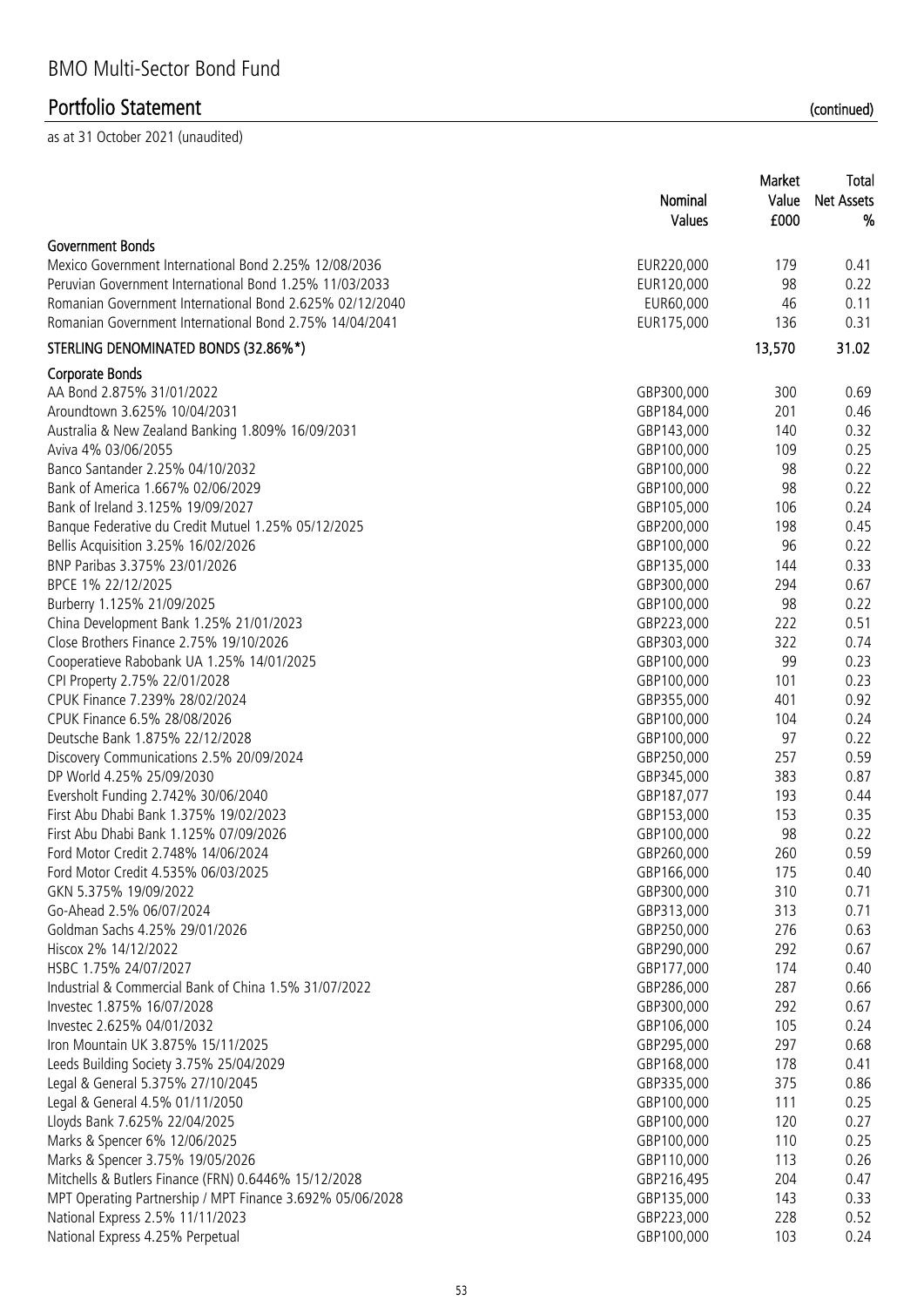|                                                                           |            | Market    | Total             |
|---------------------------------------------------------------------------|------------|-----------|-------------------|
|                                                                           | Nominal    | Value     | <b>Net Assets</b> |
|                                                                           | Values     | £000      | %                 |
| Nationwide Building Society 5.75% Perpetual                               | GBP200,000 | 218       | 0.50              |
| NatWest 2.105% 28/11/2031                                                 | GBP100,000 | 98        | 0.22              |
| OP Corporate Bank 1.375% 04/09/2026                                       | GBP302,000 | 299       | 0.68              |
| Orange 5.75% Perpetual                                                    | GBP175,000 | 185       | 0.42              |
| Pension Insurance 5.625% 20/09/2030                                       | GBP270,000 | 322       | 0.74              |
| Pinewood Finance 3.25% 30/09/2025                                         | GBP208,000 | 208       | 0.48              |
| Premiertel 6.175% 08/05/2032                                              | GBP248,370 | 291       | 0.66              |
| Quilter 4.478% 28/02/2028                                                 | GBP200,000 | 206       | 0.47              |
| RAC Bond 4.87% 06/05/2026                                                 | GBP125,000 | 137       | 0.31              |
| Santander UK 2.92% 08/05/2026                                             | GBP465,000 | 483       | 1.10              |
| Society of Lloyd's 4.75% 30/10/2024                                       | GBP222,000 | 240       | 0.55              |
| Telecom Italia 5.875% 19/05/2023                                          | GBP100,000 | 106       | 0.24              |
| UK Treasury 0.5% 22/07/2022                                               | GBP350,000 | 350       | 0.80              |
| Verizon Communications 1.125% 03/11/2028                                  | GBP383,000 | 366       | 0.84              |
| Verizon Communications 1.875% 03/11/2038                                  | GBP164,000 | 156       | 0.36              |
| Virgin Money 3.125% 22/06/2025                                            | GBP100,000 | 103       | 0.24              |
| Virgin Money 3.375% 24/04/2026                                            | GBP149,000 | 155       | 0.35              |
| Virgin Money 4% 25/09/2026                                                | GBP102,000 | 109       | 0.25              |
| Virgin Money 2.625% 19/08/2031                                            | GBP100,000 | 99        | 0.23              |
| Vmed O2 UK Financing I 4.5% 15/07/2031                                    | GBP165,000 | 165       | 0.38              |
| Volkswagen Financial Services 1.375% 14/09/2028                           | GBP200,000 | 193       | 0.44              |
| Yorkshire Building Society 3.375% 13/09/2028                              | GBP100,000 | 105       | 0.24              |
|                                                                           |            |           |                   |
| Mortgage-Backed Securities<br>Tesco Property Finance 2 6.0517% 13/10/2039 | GBP152,395 | 198       | 0.45              |
| US DOLLAR DENOMINATED BONDS (34.90%*)                                     |            | 14,736    | 33.69             |
| <b>Corporate Bonds</b>                                                    |            |           |                   |
| 1011778 BC ULC / New Red Finance 4% 15/10/2030                            | USD100,000 | 71        | 0.16              |
| 7-Eleven 0.95% 10/02/2026                                                 | USD36,000  | 26        | 0.06              |
| Adient Global 4.875% 15/08/2026                                           | USD200,000 | 149       | 0.34              |
| Africa Finance 3.125% 16/06/2025                                          | USD478,000 | 362       | 0.83              |
| Albertsons / Safeway / New Albertsons / Albertsons 3.5% 15/03/2029        | USD157,000 | 113       | 0.26              |
| Alibaba 3.4% 06/12/2027                                                   | USD250,000 | 193       | 0.44              |
| American Airlines 11.75% 15/07/2025                                       | USD120,000 | 108       | 0.25              |
| Antero Resources 5.375% 01/03/2030                                        | USD25,000  | 19        | 0.04              |
| AT&T 4.35% 01/03/2029                                                     | USD559,000 | 463       | 1.06              |
| Banco Santander Mexico 5.375% 17/04/2025                                  | USD150,000 | 121       | 0.28              |
| Barclays 4.836% 09/05/2028                                                | USD302,000 | 246       | 0.56              |
| Barry Callebaut Services 5.5% 15/06/2023                                  | USD510,000 | 395       | 0.90              |
| Bath & Body Works 6.95% 01/03/2033                                        | USD80,000  | 66        | 0.15              |
| Bayer US Finance II 4.25% 15/12/2025                                      | USD325,000 | 260       | 0.59              |
| Bharti Airtel 3.25% 03/06/2031                                            | USD200,000 | 146       | 0.33              |
| Bharti Airtel International Netherlands 5.125% 11/03/2023                 | USD200,000 | 153       | 0.35              |
| Bharti Airtel International Netherlands 5.35% 20/05/2024                  | USD400,000 | 316       | 0.72              |
| Boyd Gaming 4.75% 15/06/2031                                              | USD70,000  | 53        | 0.12              |
| Builders FirstSource 4.25% 01/02/2032                                     | USD125,000 | 92        | 0.21              |
| Carnival 5.75% 01/03/2027                                                 | USD80,000  | 59        | 0.14              |
|                                                                           |            |           |                   |
| CCO / CCO Capital 5.125% 01/05/2027                                       | USD145,000 | 110<br>88 | 0.25              |
| CCO / CCO Capital 4.5% 15/08/2030                                         | USD118,000 |           | 0.20              |
| Cemex 3.875% 11/07/2031                                                   | USD200,000 | 147       | 0.34              |
| Centene 4.625% 15/12/2029                                                 | USD90,000  | 71        | 0.16              |
| Centene 2.5% 01/03/2031                                                   | USD115,000 | 82        | 0.19              |
| Chemours 5.75% 15/11/2028                                                 | USD105,000 | 79        | 0.18              |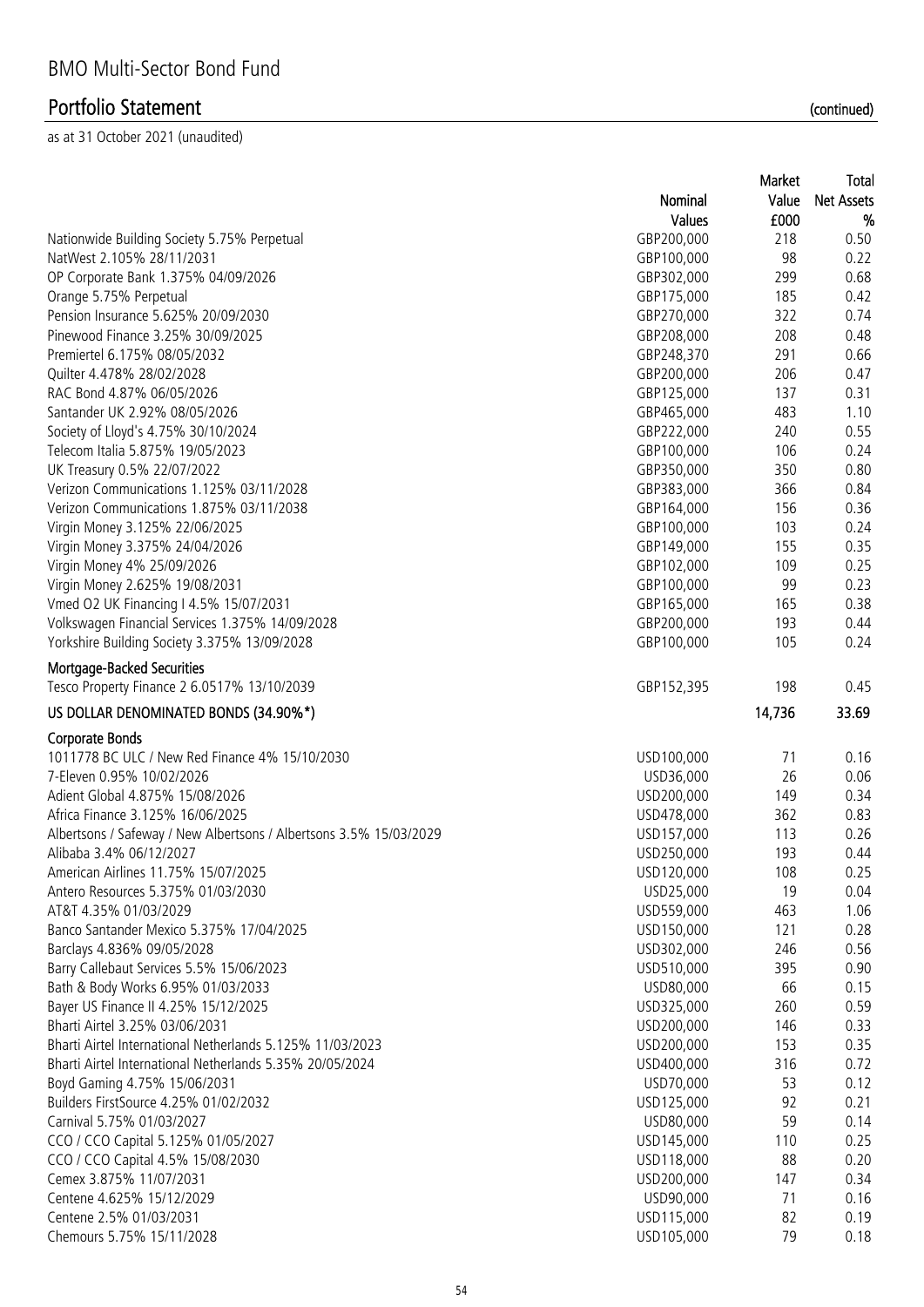|                                                               |            | Market | Total             |
|---------------------------------------------------------------|------------|--------|-------------------|
|                                                               | Nominal    | Value  | <b>Net Assets</b> |
|                                                               | Values     | £000   | %                 |
| Cheniere Corpus Christi 5.875% 31/03/2025                     | USD200,000 | 163    | 0.37              |
| Cheniere Energy 4.625% 15/10/2028                             | USD173,000 | 132    | 0.30              |
| Cheniere Energy Partners 3.25% 31/01/2032                     | USD130,000 | 94     | 0.22              |
| Clarios Global 6.75% 15/05/2025                               | USD22,000  | 17     | 0.04              |
| Connect Finco / Connect US Finco 6.75% 01/10/2026             | USD220,000 | 167    | 0.38              |
| Consolidated Communications 5% 01/10/2028                     | USD90,000  | 66     | 0.15              |
| Continental Resources 5.75% 15/01/2031                        | USD120,000 | 105    | 0.24              |
| Credit Suisse 4.5% Perpetual                                  | USD200,000 | 142    | 0.32              |
| CSC 5.5% 15/04/2027                                           | USD300,000 | 226    | 0.52              |
| Dell International / EMC 4.9% 01/10/2026                      | USD241,000 | 200    | 0.46              |
| Energy Transfer 7.6% 01/02/2024                               | USD130,000 | 105    | 0.24              |
| EQM Midstream Partners 4.75% 15/01/2031                       | USD38,000  | 29     | 0.07              |
| Freeport-McMoRan 5.4% 14/11/2034                              | USD135,000 | 120    | 0.27              |
| General Motors Financial 4.35% 09/04/2025                     | USD650,000 | 515    | 1.18              |
| GLP Capital / GLP Financing II 3.35% 01/09/2024               | USD199,000 | 152    | 0.35              |
| GLP Capital / GLP Financing II 5.3% 15/01/2029                | USD80,000  | 67     | 0.15              |
| Hidrovias International Finance 4.95% 08/02/2031              | USD200,000 | 138    | 0.32              |
| Hilton Domestic Operating 4% 01/05/2031                       | USD86,000  | 63     | 0.14              |
| HSBC 1.589% 24/05/2027                                        | USD232,000 | 166    | 0.38              |
| HSBC 4.7% Perpetual                                           | USD200,000 | 145    | 0.33              |
| Iliad 7% 15/10/2028                                           | USD200,000 | 150    | 0.34              |
| ING 4.7% 22/03/2028                                           | USD405,000 | 309    | 0.71              |
| Inversiones CMPC 3% 06/04/2031                                | USD200,000 | 141    | 0.32              |
| Iron Mountain 5% 15/07/2028                                   | USD25,000  | 19     | 0.04              |
| Iron Mountain 4.875% 15/09/2029                               | USD52,000  | 39     | 0.09              |
| Iron Mountain 5.625% 15/07/2032                               | USD25,000  | 19     | 0.04              |
| iStar 4.75% 01/10/2024                                        | USD100,000 | 77     | 0.18              |
| Itau Unibanco 3.875% 15/04/2031                               | USD264,000 | 185    | 0.42              |
| Jaguar Land Rover Automotive 5.875% 15/01/2028                | USD200,000 | 146    | 0.33              |
| JBS USA LUX / JBS USA Food / JBS USA Finance 5.5% 15/01/2030  | USD200,000 | 160    | 0.37              |
| JBS USA LUX / JBS USA Food / JBS USA Finance 3.75% 01/12/2031 | USD125,000 | 93     | 0.21              |
| KB Home 4% 15/06/2031                                         | USD165,000 | 122    | 0.28              |
| Kinross Gold 4.5% 15/07/2027                                  | USD200,000 | 164    | 0.37              |
| Kraft Heinz Foods 6.875% 26/01/2039                           | USD70,000  | 75     | 0.17              |
| Kraft Heinz Foods 5.5% 01/06/2050                             | USD114,000 | 111    | 0.25              |
| KT 1.375% 21/01/2027                                          | USD200,000 | 143    | 0.33              |
| Level 3 Financing 4.625% 15/09/2027                           | USD224,000 | 167    | 0.38              |
| Macy's Retail 5.875% 01/04/2029                               | USD81,000  | 63     | 0.14              |
| Macy's Retail 4.5% 15/12/2034                                 | USD70,000  | 50     | 0.11              |
| MARB BondCo 3.95% 29/01/2031                                  | USD200,000 | 139    | 0.32              |
| Mattel 6.2% 01/10/2040                                        | USD49,000  | 46     | 0.11              |
| Mattel 5.45% 01/11/2041                                       | USD60,000  | 52     | 0.12              |
| MGM China 4.75% 01/02/2027                                    | USD200,000 | 140    | 0.32              |
| MGM Resorts International 6.75% 01/05/2025                    | USD110,000 | 85     | 0.19              |
| MGM Resorts International 4.625% 01/09/2026                   | USD104,000 | 79     | 0.18              |
| Mylan 4.55% 15/04/2028                                        | USD286,000 | 236    | 0.54              |
|                                                               |            |        |                   |
| Natwest 4.519% 25/06/2024                                     | USD200,000 | 154    | 0.35              |
| NCR 5% 01/10/2028                                             | USD70,000  | 52     | 0.12              |
| NCR 5.25% 01/10/2030                                          | USD70,000  | 53     | 0.12              |
| Network i2i 3.975% Perpetual                                  | USD200,000 | 147    | 0.34              |
| Nielsen Finance 5.625% 01/10/2028                             | USD33,000  | 25     | 0.06              |
| Nielsen Finance 4.75% 15/07/2031                              | USD25,000  | 18     | 0.04              |
| NRG Energy 3.625% 15/02/2031                                  | USD215,000 | 153    | 0.35              |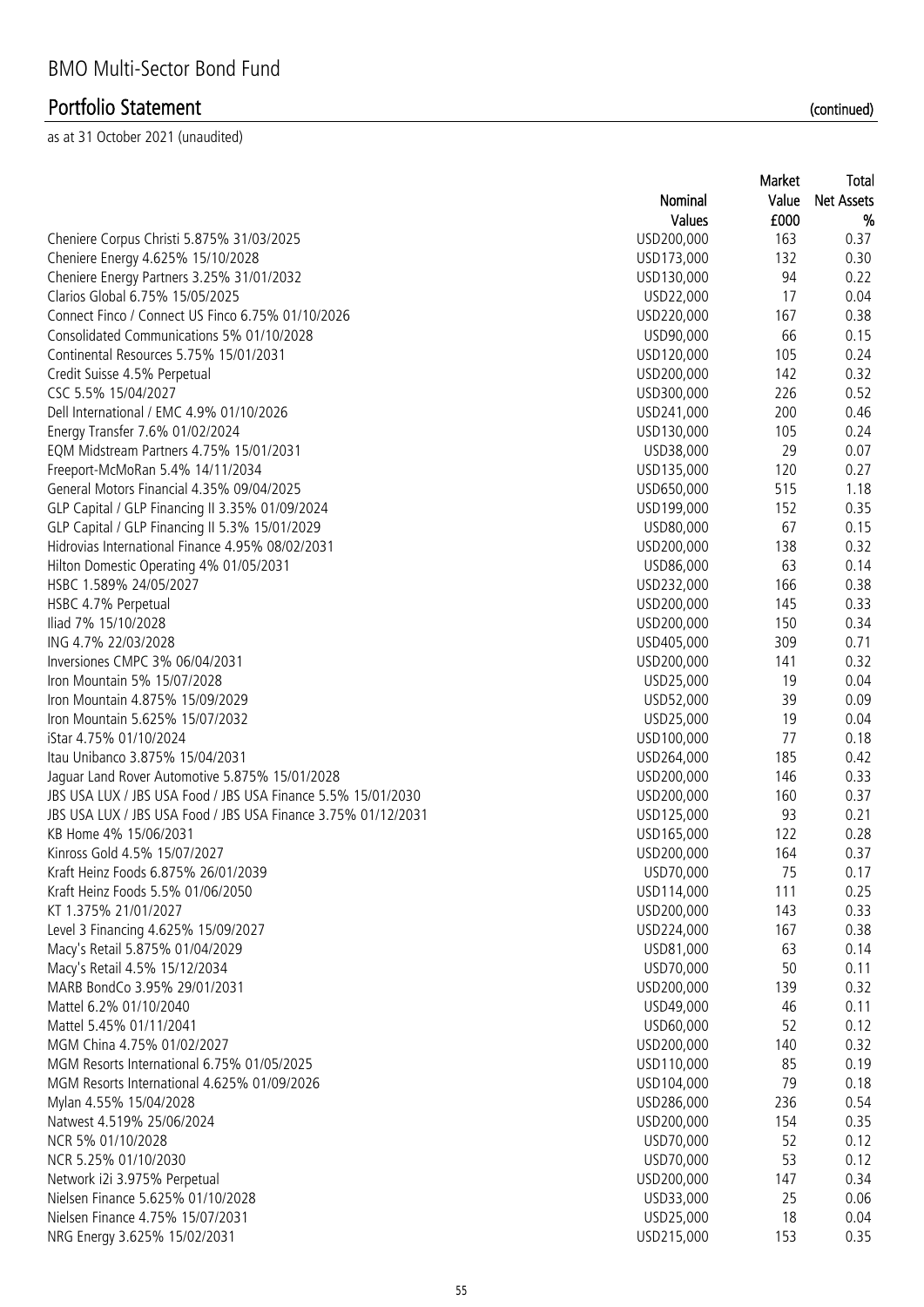as at 31 October 2021 (unaudited)

|                                                                               | Holdings     | Market | Total             |
|-------------------------------------------------------------------------------|--------------|--------|-------------------|
|                                                                               | or Nominal   | Value  | <b>Net Assets</b> |
|                                                                               | Values       | £000   | %                 |
| Occidental Petroleum 3% 15/02/2027                                            | USD150,000   | 109    | 0.25              |
| Occidental Petroleum 8.875% 15/07/2030                                        | USD62,000    | 61     | 0.14              |
| Occidental Petroleum 7.875% 15/09/2031                                        | USD55,000    | 54     | 0.12              |
| Organon & Co / Organon Foreign Debt Co-Issuer 5.125% 30/04/2031               | USD200,000   | 150    | 0.34              |
| Oriflame Investment 5.125% 04/05/2026                                         | USD200,000   | 144    | 0.33              |
| Oztel 6.625% 24/04/2028                                                       | USD200,000   | 161    | 0.37              |
| PetSmart / PetSmart Finance 4.75% 15/02/2028                                  | USD250,000   | 187    | 0.43              |
| QNB Finance 2.625% 12/05/2025                                                 | USD255,000   | 192    | 0.44              |
| QNB Finance 1.625% 22/09/2025                                                 | USD455,000   | 332    | 0.76              |
| Reliance Industries 5.4% 14/02/2022                                           | USD250,000   | 184    | 0.42              |
| Sirius XM Radio 4% 15/07/2028                                                 | USD78,000    | 57     | 0.13              |
| Smithfield Foods 3% 15/10/2030                                                | USD330,000   | 236    | 0.54              |
| Societe Generale 5% 17/01/2024                                                | USD531,000   | 416    | 0.95              |
| Spectrum Brands 3.875% 15/03/2031                                             | USD120,000   | 86     | 0.20              |
| Standard Chartered 4.75% Perpetual                                            | USD200,000   | 143    | 0.33              |
| Targa Resources Partners / Targa Resources Partners Finance 4.875% 01/02/2031 | USD117,000   | 92     | 0.21              |
| Tempur Sealy International 3.875% 15/10/2031                                  | USD125,000   | 90     | 0.21              |
| Tencent 3.28% 11/04/2024                                                      | USD258,000   | 197    | 0.45              |
| Tenet Healthcare 4.875% 01/01/2026                                            | USD265,000   | 198    | 0.45              |
| Tenet Healthcare 4.25% 01/06/2029                                             | USD160,000   | 118    | 0.27              |
| T-Mobile USA 3.75% 15/04/2027                                                 | USD274,000   | 217    | 0.50              |
| T-Mobile USA 2.55% 15/02/2031                                                 | USD305,000   | 220    | 0.50              |
| Toll Brothers Finance 4.875% 15/03/2027                                       | USD100,000   | 81     | 0.19              |
| United Airlines 4.375% 15/04/2026                                             | USD15,000    | 11     | 0.03              |
| United Airlines 4.625% 15/04/2029                                             | USD16,000    | 12     | 0.03              |
| Virgin Media Secured Finance 5.5% 15/05/2029                                  | USD200,000   | 154    | 0.35              |
| <b>Government Bonds</b>                                                       |              |        |                   |
| Egypt Government International Bond 8.875% 29/05/2050                         | USD331,000   | 227    | 0.52              |
| Oman Government International Bond 7% 25/01/2051                              | USD200,000   | 152    | 0.35              |
| Peruvian Government International Bond 2.392% 23/01/2026                      | USD58,000    | 43     | 0.10              |
|                                                                               |              |        |                   |
| DERIVATIVES (-0.41%*)                                                         |              | (283)  | (0.65)            |
| <b>Credit Default Swaps</b>                                                   |              |        |                   |
| CDX: Markit North American High Yield Credit Default Swap Index 5% 20/06/2025 | USD1,500,000 | (85)   | (0.19)            |
| iTraxx: Europe Crossover Credit Default Swap Index 5% 20/12/2026              | EUR1,700,000 | (164)  | (0.38)            |
| <b>Forward Currency Contracts</b>                                             |              |        |                   |
| Euro                                                                          |              |        |                   |
| Sold EUR8,797,419 for GBP7,408,263 Settlement 30/11/2021                      |              | (23)   | (0.06)            |
| Sold EUR8,797,419 for GBP7,408,934 Settlement 30/11/2021                      |              | (22)   | (0.05)            |
| <b>US Dollar</b>                                                              |              |        |                   |
| Sold USD10,140,442 for GBP7,348,472 Settlement 30/11/2021                     |              | (49)   | (0.11)            |
| Sold USD10,140,443 for GBP7,348,573 Settlement 30/11/2021                     |              | (49)   | (0.11)            |
|                                                                               |              |        |                   |
| <b>Futures</b>                                                                |              |        |                   |
| Euro-Bund Futures December 2021                                               | (9)          | 34     | 0.08              |
| US Treasury Note 10 Year Futures December 2021                                | (45)         | 75     | 0.17              |
| Portfolio of investments^                                                     |              | 43,083 | 98.48             |
| Net other assets                                                              |              | 667    | 1.52              |
| Total net assets                                                              |              | 43,750 | 100.00            |
| All investments held are listed, unless otherwise stated.                     |              |        |                   |

\* Comparative figures shown in brackets relate to 30 April 2021.

^ Including derivative liabilities.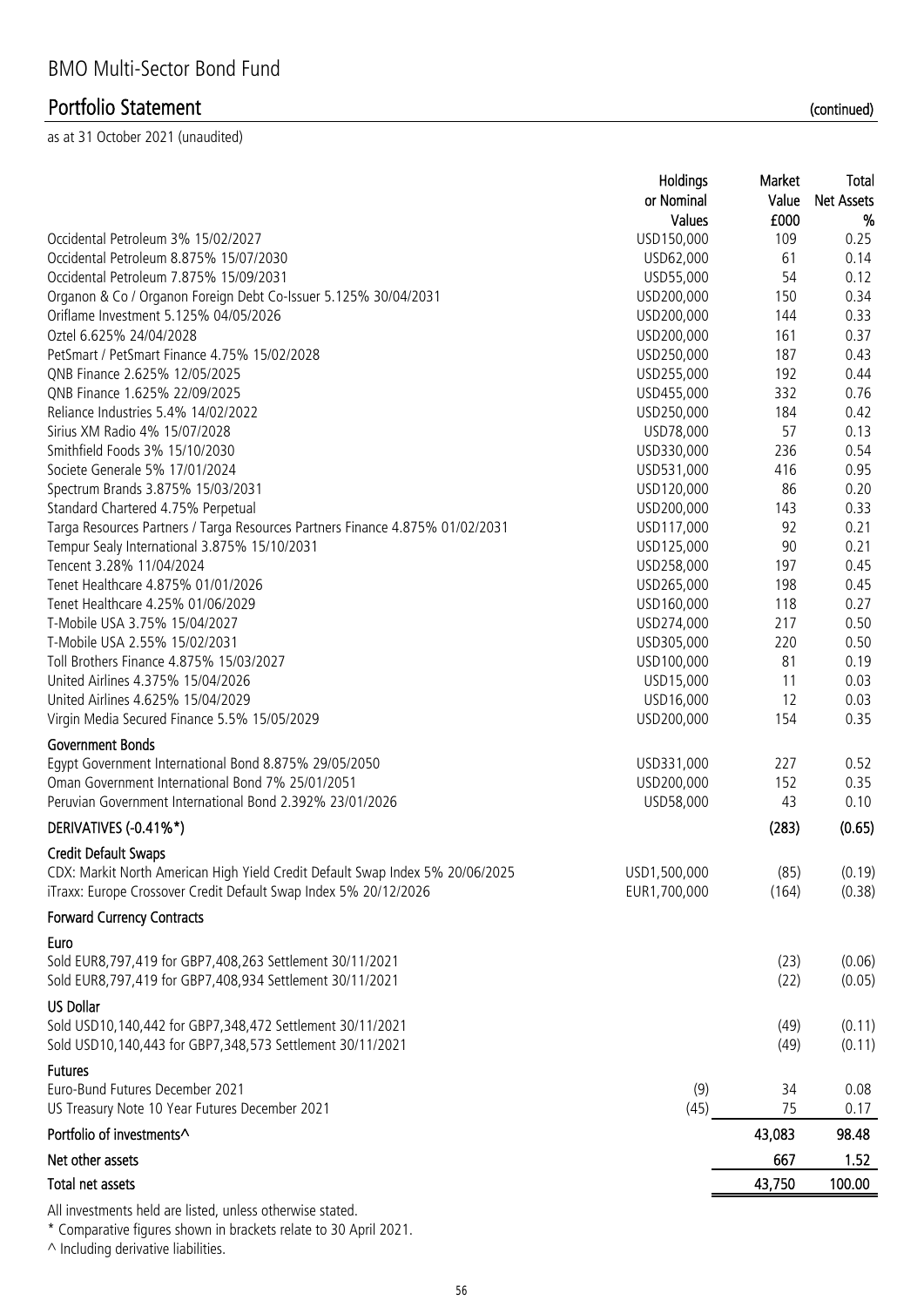# Material Portfolio Changes

for the period 1 May 2021 to 31 October 2021 (unaudited)

|                                                 | Cost  |                                                 | <b>Proceeds</b> |
|-------------------------------------------------|-------|-------------------------------------------------|-----------------|
| Major purchases                                 | £000  | Major sales                                     | £000            |
| Euro-Bund Futures September 2021                | 4,675 | Euro-Bund Futures September 2021                | 4,654           |
| US Treasury Note 10 Year Futures September 2021 | 3,303 | Euro-Bund Futures December 2021                 | 4,598           |
| US Treasury Note 10 Year Futures June 2021      | 3,284 | US Treasury Note 10 Year Futures December 2021  | 4,349           |
| Euro-Bund Futures December 2021                 | 3,212 | US Treasury Note 10 Year Futures September 2021 | 3,169           |
| UK Treasury 0.5% 22/07/2022                     | 351   | US Treasury Note 10 Year Futures June 2021      | 1,586           |
| KBC 0.625% 07/12/2031                           | 344   | RSA Insurance 1.625% 28/08/2024                 | 431             |
| OP Corporate Bank 1.375% 04/09/2026             | 301   | Carrier Global 2.722% 15/02/2030                | 381             |
| Investec 1.875% 16/07/2028                      | 299   | Investec 4.5% 05/05/2022                        | 362             |
| Credit Agricole Assurances 1.5% 06/10/2031      | 255   | Expedia 2.5% 03/06/2022                         | 330             |
| American Tower 0.45% 15/01/2027                 | 219   | Fisery 3% 01/07/2031                            | 299             |

Purchases and sales of Futures have been included at the value of their exposure.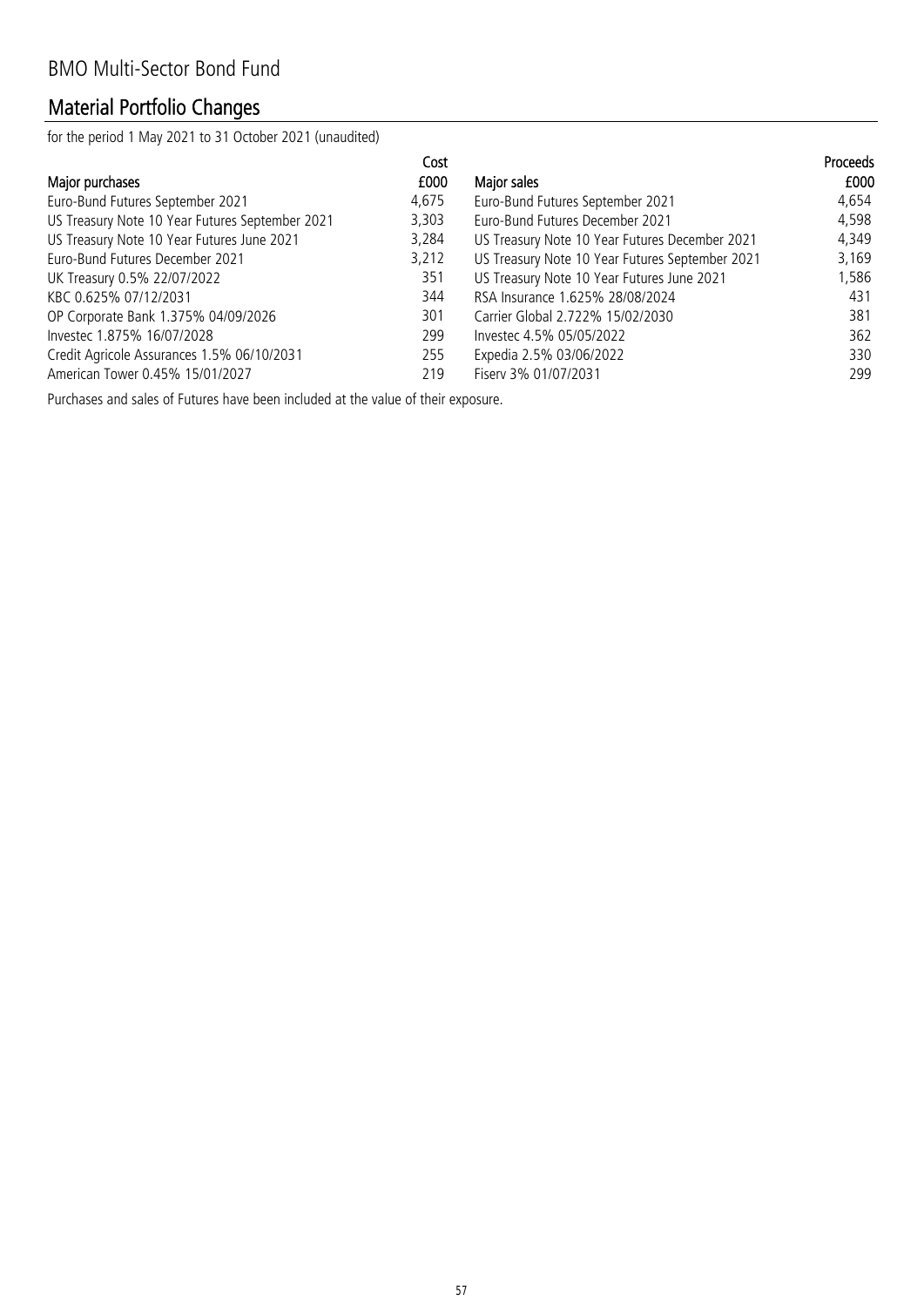## BMO Multi-Sector Bond Fund

# Comparative Tables

|                                                         | 31/10/21   | 30/04/21     | 30/04/20   |
|---------------------------------------------------------|------------|--------------|------------|
| Share Class 1 - Income                                  |            |              |            |
| Closing net asset value (£'000)                         | 9,408      | 9,843        | 29,932     |
| Closing number of shares                                | 19,063,392 | 19,784,506   | 63,771,463 |
| Closing net asset value per share (p)                   | 49.35      | 49.75        | 46.94      |
| Operating charges                                       | 1.39%      | 1.38%        | 1.36%      |
|                                                         | 31/10/21   | 30/04/21     | 30/04/20   |
| Share Class 2 - Income                                  |            |              |            |
| Closing net asset value (£'000)                         | 2,026      | 2,174        | 2,331      |
| Closing number of shares                                | 4,102,563  | 4,366,244    | 4,962,752  |
| Closing net asset value per share (p)                   | 49.39      | 49.79        | 46.97      |
| Operating charges                                       | 1.21%      | 1.14%        | 0.98%      |
|                                                         | 31/10/21   | 30/04/21     | 30/04/20   |
| Share Class 3 - Income                                  |            |              |            |
| Closing net asset value (£'000)                         | 214        | 215          | 216        |
| Closing number of shares                                | 471,240    | 471,240      | 501,071    |
| Closing net asset value per share (p)                   | 45.32      | 45.69        | 43.10      |
| Operating charges                                       | 0.00%      | $0.00\%$     | $0.00\%$   |
|                                                         | 31/10/21   | 30/04/21     | 30/04/20   |
| Share Class C - Income                                  |            |              |            |
| Closing net asset value (£'000)                         | 13,870     | 16,170       | 18,867     |
| Closing number of shares                                | 23,479,377 | 27, 153, 426 | 33,586,446 |
| Closing net asset value per share (p)                   | 59.07      | 59.55        | 56.18      |
| Operating charges                                       | 0.61%      | 0.61%        | 0.61%      |
|                                                         | 31/10/21   | 30/04/21     |            |
| Share Class L - Income                                  |            |              |            |
| Closing net asset value (£'000)                         | 18,232     | 18,911       |            |
| Closing number of shares                                | 36,228,757 | 37,276,809   |            |
| Closing net asset value per share (p)                   | 50.33      | 50.73        |            |
| Operating charges                                       | 0.94%      | 1.00%        |            |
| Share Class L Income was launched on 25 September 2020. |            |              |            |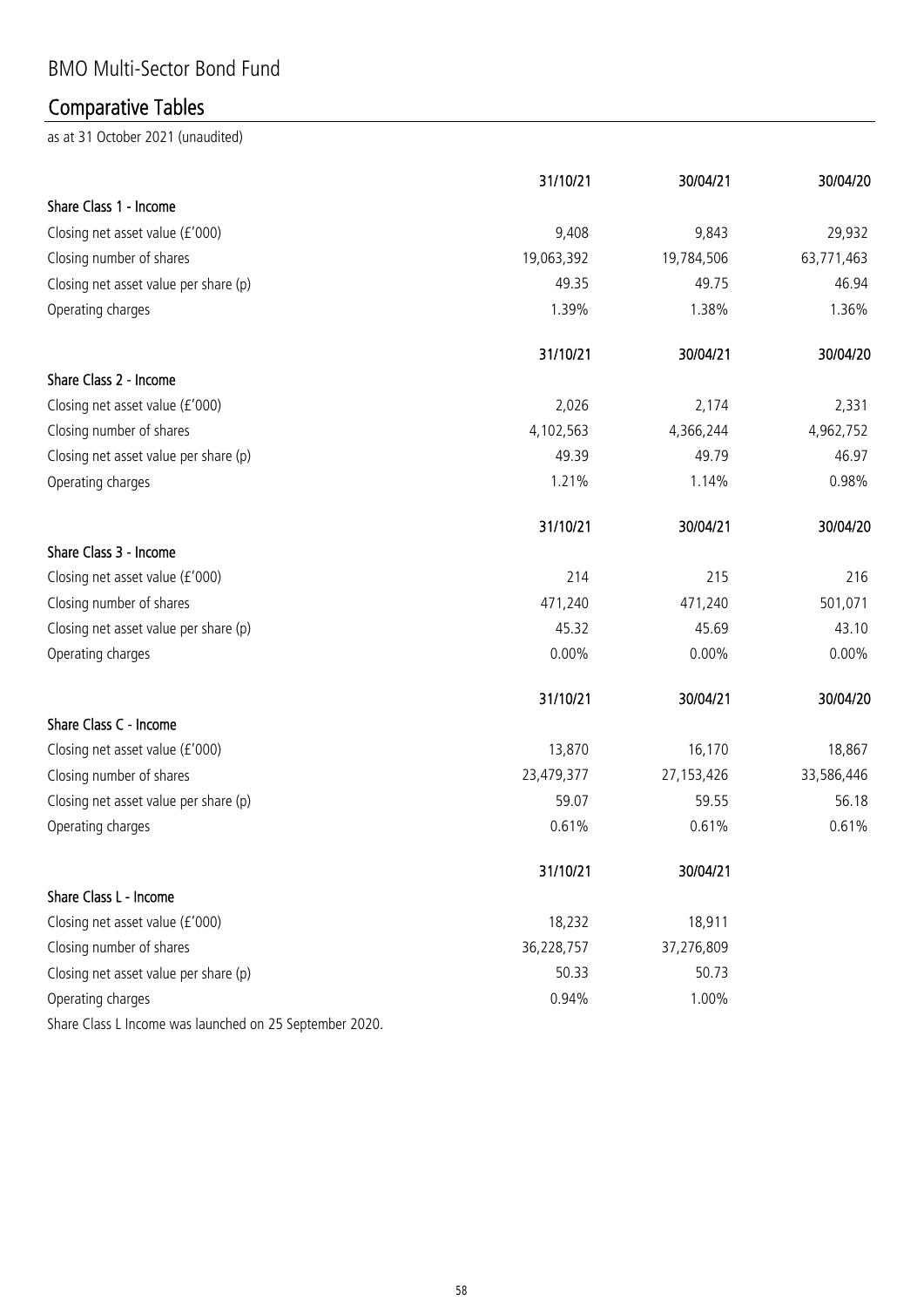#### Statement of Total Return

for the period 1 May 2021 to 31 October 2021 (unaudited)

|                                                                              | 01/05/21 to 31/10/21<br>£000<br>£000 |       | 01/05/20 to 31/10/20<br>£000<br>£000 |       |
|------------------------------------------------------------------------------|--------------------------------------|-------|--------------------------------------|-------|
| Income                                                                       |                                      |       |                                      |       |
| Net capital (losses)/gains                                                   |                                      | (342) |                                      | 2,354 |
| Revenue                                                                      | 722                                  |       | 820                                  |       |
| Expenses                                                                     | (245)                                |       | (310)                                |       |
| Interest payable and similar charges                                         |                                      |       |                                      |       |
| Net revenue before taxation                                                  | 477                                  |       | 510                                  |       |
| Taxation                                                                     |                                      |       |                                      |       |
| Net revenue after taxation                                                   |                                      | 477   |                                      | 510   |
| Total return before distributions                                            |                                      | 135   |                                      | 2,864 |
| <b>Distributions</b>                                                         |                                      | (477) |                                      | (457) |
| Change in net assets attributable to shareholders from investment activities |                                      | (342) |                                      | 2,407 |

#### Statement of Change in Net Assets Attributable to Shareholders

for the period 1 May 2021 to 31 October 2021 (unaudited)

|                                                                              | 01/05/21 to 31/10/21 |          | 01/05/20 to 31/10/20 |         |
|------------------------------------------------------------------------------|----------------------|----------|----------------------|---------|
|                                                                              | £000                 | £000     | £000                 | £000    |
| Opening net assets attributable to shareholders                              |                      | 47,313   |                      | 51,346  |
| Amounts receivable on creation of shares                                     | 699                  |          | 736                  |         |
| Amounts payable on cancellation of shares                                    | (3,923)              |          | (3, 426)             |         |
|                                                                              |                      | (3, 224) |                      | (2,690) |
| Change in net assets attributable to shareholders from investment activities |                      | (342)    |                      | 2,407   |
| Unclaimed distributions                                                      |                      |          |                      |         |
| Closing net assets attributable to shareholders                              |                      | 43,750   |                      | 51,064  |

Comparative information is provided for the Statement of Change in Net Assets Attributable to Shareholders. Since this information is for the prior interim period, the net assets at the end of that period do not correspond to the net assets at the start of the current period.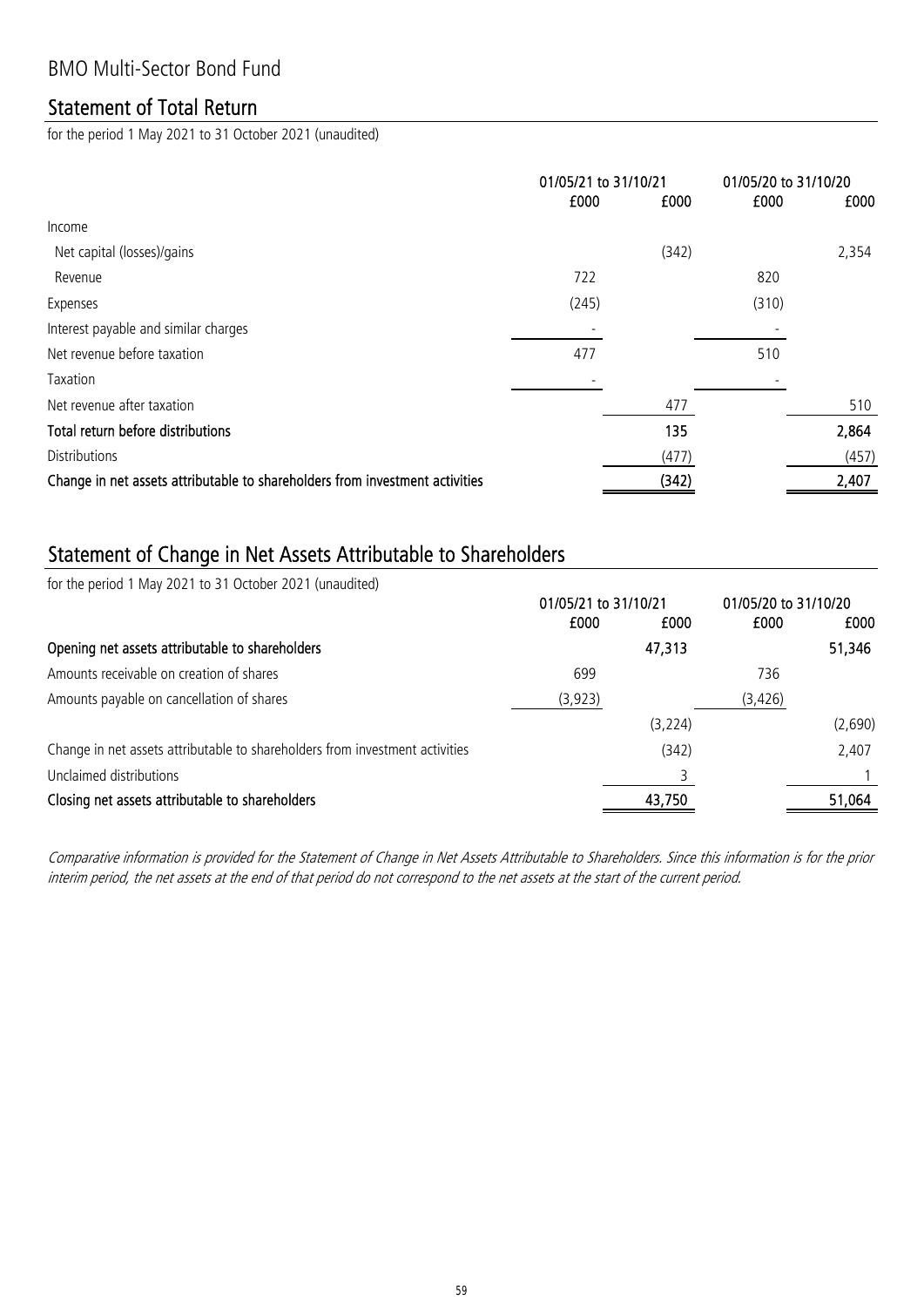## BMO Multi-Sector Bond Fund

## Balance Sheet

|                                         | 31/10/21<br>£000 | 30/04/21<br>£000 |
|-----------------------------------------|------------------|------------------|
| Assets                                  |                  |                  |
| Investments                             | 43,475           | 47,449           |
| Current assets                          |                  |                  |
| Debtors                                 | 441              | 542              |
| Cash and bank balances                  | 762              | 526              |
| <b>Total assets</b>                     | 44,678           | 48,517           |
| <b>Liabilities</b>                      |                  |                  |
| Investment liabilities                  | (392)            | (192)            |
| Creditors                               |                  |                  |
| Bank overdrafts                         | (124)            |                  |
| Distribution payable                    | (225)            | (314)            |
| Other creditors                         | (187)            | (698)            |
| <b>Total liabilities</b>                | (928)            | (1, 204)         |
| Net assets attributable to shareholders | 43,750           | 47,313           |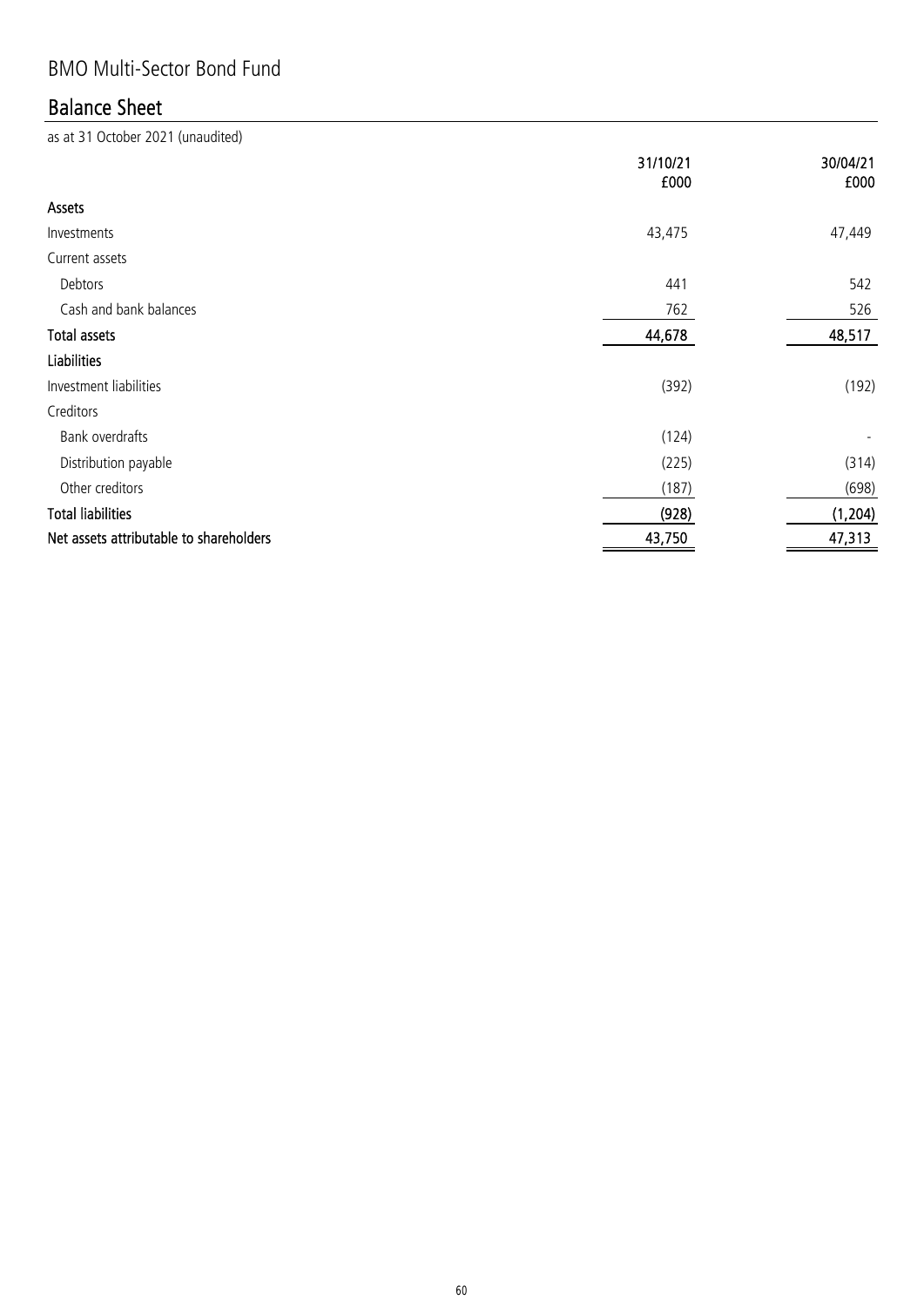#### Authorised Corporate Director's Investment Report

for the period 1 May 2021 to 31 October 2021 (unaudited)

#### Fund Objective

The Fund aims to achieve an income return, with some capital growth.

The Fund invests primarily in a diversified multi-sector spread of high yield investments (securities that pay either a fixed or variable level of income on a periodic basis and generally repay a specified amount at a predetermined date). These may include high yield bonds from multiple sectors including developed markets, emerging markets and assetbacked issues. The bonds may be issued by companies or other entities including supranationals, sovereigns and governments. The issuers may be from anywhere in the world and issues may be denominated in any currency. Nonsterling exposure will normally be hedged back to sterling.

The investment manager selects the high yield bonds in which the Fund invests with the intention of achieving a wide degree of diversification across issuers and industries, and potentially across multiple investment sectors, while managing exposure to credit risk.

High yield bonds are considered by the investment manager to be either those rated by independent ratings agencies such as S&P as BB+ or lower (or their equivalent) or those which are not rated by an independent ratings agency but which the investment manager believes to be of comparable quality.

To the extent that the Fund is not fully invested in high yield bonds, the Fund may also invest in other transferable securities (including investment grade bonds), collective investment schemes (including those managed by BMO Global Asset Management), deposits, cash, near cash, money market instruments and warrants.

The Fund may use derivatives (an investment contract between the Fund and a counterparty the value of which is derived from one or more underlying equities) only for the purposes of efficient portfolio management.

#### Synthetic Risk and Reward Indicator

The Synthetic Risk and Reward Indicator ("SRRI"), is calculated in accordance with the Key Investor Information Regulations and is disclosed in a fund's KIIDs (Key Investor Information Documents). It is calculated from the last five years' performance data and shows the historic volatility of the Fund and is updated periodically. The SRRI is reported against standard bands ranging from 1 (lower risk/reward) to 7 (higher risk/reward). This classification is intended as a general indication of the overall level of risk of a fund in order to facilitate comparisons between funds.

The most recent value of the SRRI for the Fund was 4, published on 8 November 2021. From the most recent review it has been determined that this is still appropriate.

A fuller explanation of the SRRI and the risk and reward profile of the Fund is contained in the Fund's KIIDs.

| Fund manager | Abigail Mardlin  |
|--------------|------------------|
| Fund size    | $f31.7$ million  |
| Launch date  | 20 November 2000 |

#### Manager's Review

Both investment grade and high yield bond markets generated modest positive returns over the six months in review. Both the US and eurozone were buoyed by economic reopening against their respective vaccination campaigns. However, coronavirus infections saw a resurgence as the period progressed due to the more contagious Delta variant. Central banks remained supportive, with the European Central Bank (ECB) adopted a new strategy to pursue a symmetric 2% inflation target over the medium term, replacing its previous goal to maintain inflation "below but close to 2%." However, the ECB announced that it was slowing down the pace of bond purchases through its emergency Covid-19 quantitative easing programme as financing conditions had improved. Separately, the US Federal Reserve signalled it could soon begin tapering quantitative easing and revealed that half of its policymakers were anticipating official US interest rates to rise in 2022. New issuance activity was buoyant against robust demand for corporate debt. Along with raising cash and refinancing debt, global issuers also sought to finance resurgent mergers and acquisitions activity.

#### **Activity**

The new issue market continued apace through the six months in review – overall, high yield issuance in 2022 has been much greater than the market had been expecting. Jaguar came to the euro market with a new 7-year bond and we participated in that - while we remain cautious on the name, we think that there is upside from pent up demand given the ongoing semiconductor shortage as well as its deep cost cutting programme. We also added new issues in Cheniere, Antero Resources and AKER in the Energy space on the back of a broadly favourable outlook for the sector and oil. In line with our preference to be involved in "Rising Star" names i.e. those which we think are likely to be able to migrate from high yield to investment grade, we added to our positions in Netflix, Kraft Heinz and Ashland. In investment grade we added Cellnex which is a wireless telecoms infrastructure business. In other secondary trading, we sold our position in subordinated Gatwick bonds as the bonds had performed well and we view the ongoing risks in airline travel as high.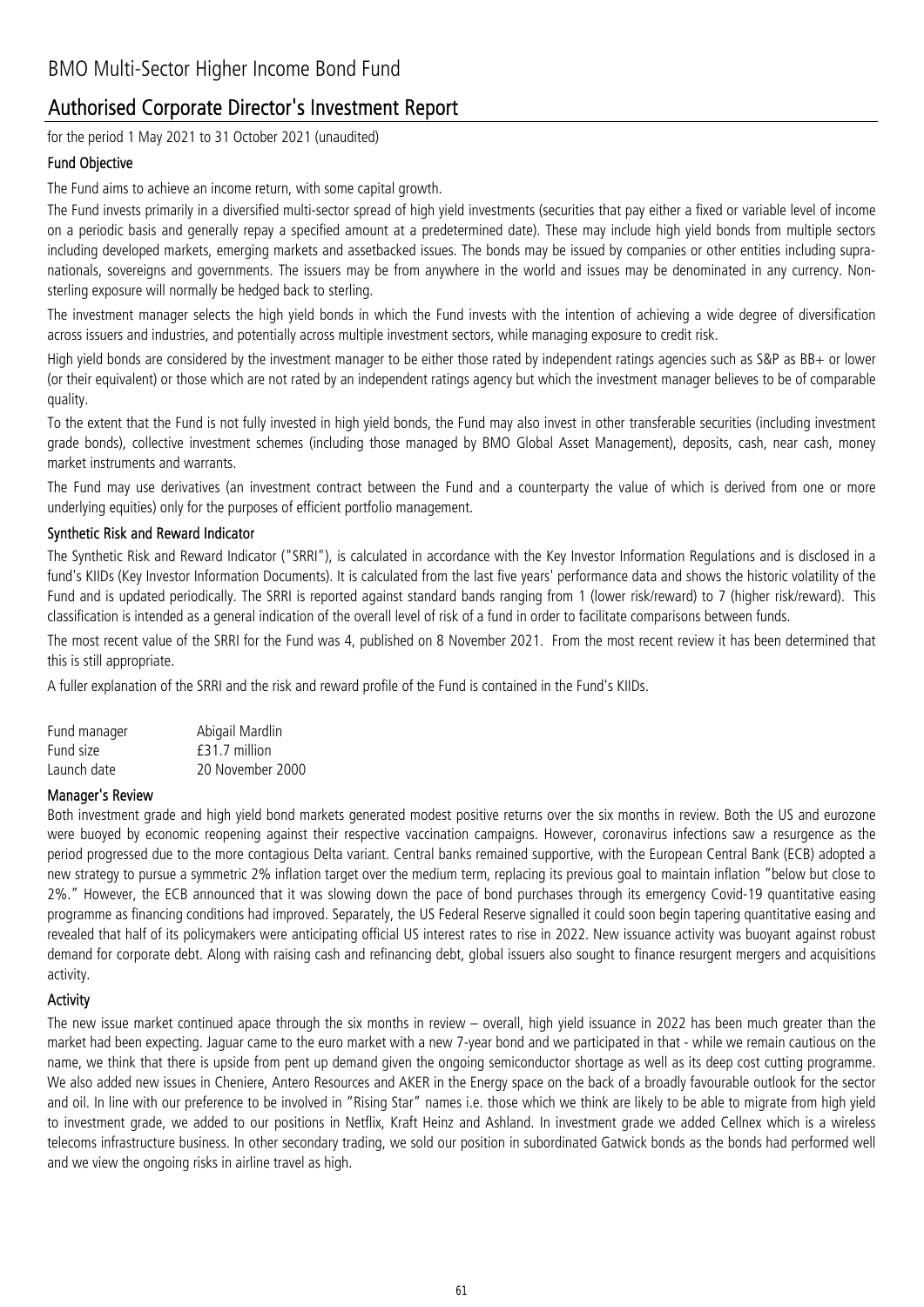#### Authorised Corporate Director's Investment Report

for the period 1 May 2021 to 31 October 2021 (unaudited)

#### **Outlook**

We continue to be broadly positive on the high yield market, albeit we think that there are an increasing number of risks and we expect greater dispersion in returns between issuers in 2022. While we acknowledge the risks posed by higher inflation, global authorities appear committed to shielding the markets and economies from the worst of the pain caused by Covid-19. Some issues in the high yield market are still trading in distressed territory but looking forward, we expect default rates to be benign and credit metrics to remain strong. The new issue market remains strong, with new debt issuance up and supply expectations for the full year having been consistently revised upwards. We view high yield as moderately better value than investment grade, though we remain cognisant of the fact that many bonds are priced to perfection. Against this backdrop, credit selection will continue to be of paramount importance.

#### Performance Summary

The BMO Multi-Sector Higher Income Bond Fund returned 1.2% (share class C Inc) over the six-month period, versus the IA GBP High Yield Median return of 1.12%. Performance is net of fees and in sterling terms.

The Fund's performance against its peer group was impacted by our holdings in Adler; the name was hit by increased market concerns around financial mismanagement and governance. Positions in Energy did well.

2 December 2021 BMO Fund Management Limited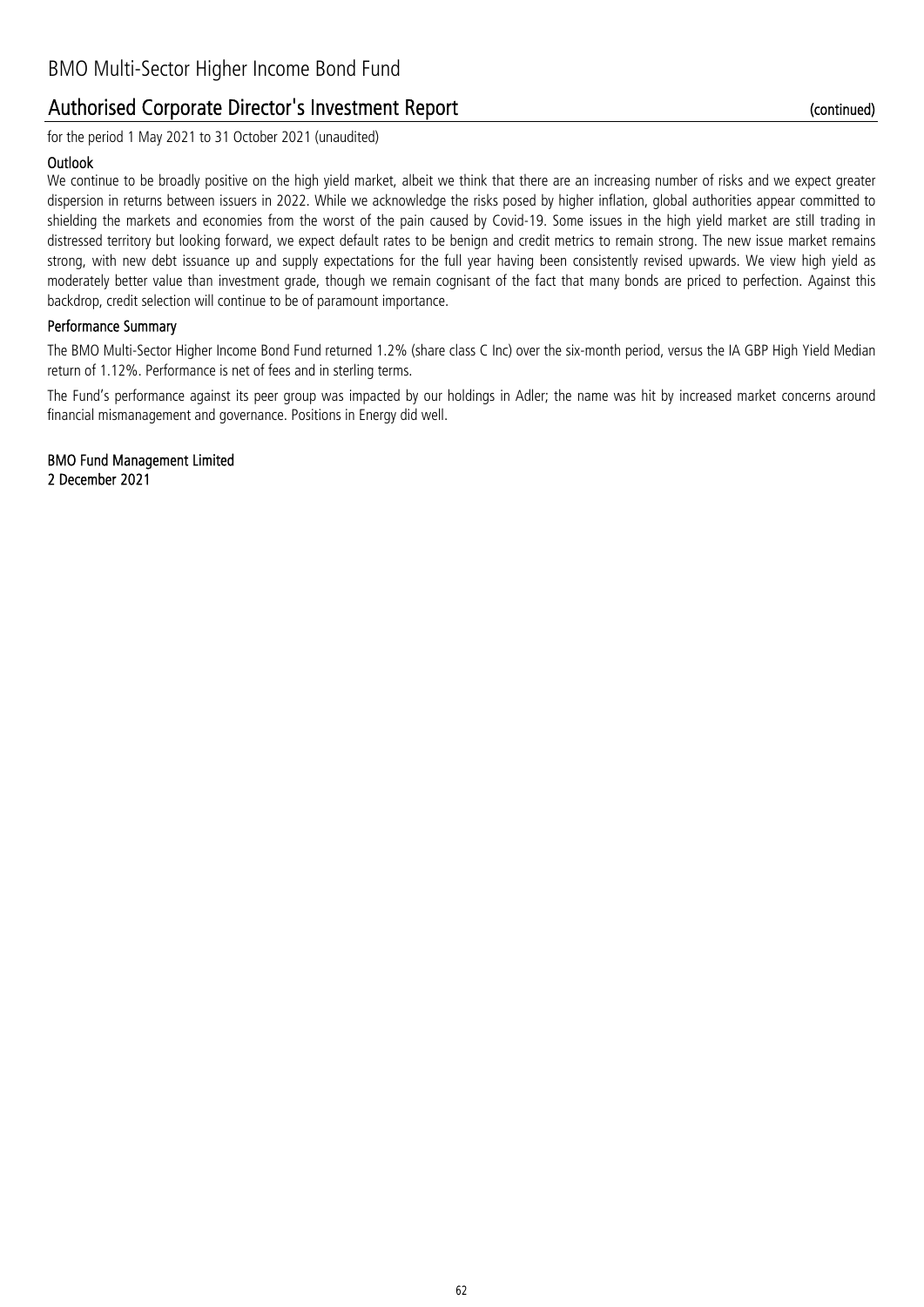|                                                                | Nominal<br>Values | Market<br>Value<br>£000 | Total<br><b>Net Assets</b><br>% |
|----------------------------------------------------------------|-------------------|-------------------------|---------------------------------|
| EURO DENOMINATED BONDS (42.49%*)                               |                   | 12,647                  | 39.87                           |
| <b>Corporate Bonds</b>                                         |                   |                         |                                 |
| Adler Pelzer 4.125% 01/04/2024                                 | EUR110,000        | 85                      | 0.27                            |
| Allianz 2.6% Perpetual                                         | EUR200,000        | 165                     | 0.52                            |
| Altice France 3.375% 15/01/2028                                | EUR100,000        | 81                      | 0.26                            |
| Anheuser-Busch InBev 3.7% 02/04/2040                           | EUR100,000        | 113                     | 0.36                            |
| ARD Finance 5% 30/06/2027                                      | EUR100,000        | 87                      | 0.27                            |
| Ashland Services 2% 30/01/2028                                 | EUR110,000        | 95                      | 0.30                            |
| Atlantia 1.625% 03/02/2025                                     | EUR185,000        | 160                     | 0.50                            |
| Atlantia 1.875% 12/02/2028                                     | EUR125,000        | 109                     | 0.34                            |
| Autostrade per l'Italia 1.625% 12/06/2023                      | EUR125,000        | 107                     | 0.34                            |
| Autostrade per l'Italia 2% 15/01/2030                          | EUR170,000        | 151                     | 0.48                            |
| Banco Santander 3.25% 04/04/2026                               | EUR200,000        | 187                     | 0.59                            |
| Banco Santander 3.625% Perpetual                               | EUR200,000        | 159                     | 0.50                            |
| Banijay Entertainment 3.5% 01/03/2025                          | EUR200,000        | 169                     | 0.53                            |
| Belden 3.875% 15/03/2028                                       | EUR235,000        | 205                     | 0.65                            |
| Blackstone Property Partners Europe 1.75% 12/03/2029           | EUR111,000        | 95                      | 0.30                            |
| Carnival 7.625% 01/03/2026                                     | EUR105,000        | 95                      | 0.30                            |
| Casino Guichard Perrachon 6.625% 15/01/2026                    | EUR115,000        | 97                      | 0.31                            |
| Catalent Pharma Solutions 2.375% 01/03/2028 (Berlin listing)   | EUR100,000        | 84                      | 0.26                            |
| Catalent Pharma Solutions 2.375% 01/03/2028 (Guernsey listing) | EUR100,000        | 84                      | 0.26                            |
| Cellnex Finance 1.5% 08/06/2028                                | EUR100,000        | 83                      | 0.26                            |
| Cellnex Finance 1.25% 15/01/2029                               | EUR100,000        | 81                      | 0.26                            |
| Cellnex Finance 2% 15/02/2033                                  | EUR100,000        | 80                      | 0.25                            |
| Chemours 4% 15/05/2026                                         | EUR210,000        | 179                     | 0.56                            |
| Cirsa Finance International 4.5% 15/03/2027                    | EUR100,000        | 83                      | 0.26                            |
| Clarios Global / Clarios US Finance 4.375% 15/05/2026          | EUR130,000        | 112                     | 0.35                            |
| Colfax 3.25% 15/05/2025                                        | EUR100,000        | 85                      | 0.27                            |
| Crown European 3.375% 15/05/2025                               | EUR290,000        | 261                     | 0.82                            |
| Dana Financing Luxembourg 3% 15/07/2029                        | EUR120,000        | 102                     | 0.32                            |
| easyJet FinCo 1.875% 03/03/2028                                | EUR100,000        | 86                      | 0.27                            |
| eG Global Finance 6.25% 30/10/2025                             | EUR100,000        | 86                      | 0.27                            |
| eircom Finance 3.5% 15/05/2026                                 | EUR150,000        | 128                     | 0.40                            |
| Elior 3.75% 15/07/2026                                         | EUR125,000        | 108                     | 0.34                            |
| Eni 2.75% Perpetual                                            | EUR100,000        | 84                      | 0.26                            |
| Faurecia 2.375% 15/06/2027 (Dublin listing)                    | EUR130,000        | 109                     | 0.34                            |
| Faurecia 2.375% 15/06/2027 (Frankfurt listing)                 | EUR100,000        | 84                      | 0.26                            |
| Ford Motor Credit 3.021% 06/03/2024                            | EUR100,000        | 88                      | 0.28                            |
| Ford Motor Credit 2.386% 17/02/2026                            | EUR125,000        | 109                     | 0.34                            |
| Grifols 1.625% 15/02/2025                                      | EUR110,000        | 92                      | 0.29                            |
| Grupo Antolin-Irausa 3.5% 30/04/2028                           | EUR125,000        | 98                      | 0.31                            |
| Hornbach Baumarkt 3.25% 25/10/2026                             | EUR100,000        | 91                      | 0.29                            |
| IHO Verwaltungs 3.75% 15/09/2026                               | EUR200,000        | 172                     | 0.54                            |
| IMA Industria Macchine Automatiche 3.75% 15/01/2028            | EUR205,000        | 172                     | 0.54                            |
| International Game Technology 3.5% 15/07/2024                  | EUR100,000        | 89                      | 0.28                            |
| International Game Technology 2.375% 15/04/2028                | EUR200,000        | 166                     | 0.52                            |
| IQVIA 2.875% 15/09/2025                                        | EUR245,000        | 208                     | 0.66                            |
| IQVIA 1.75% 15/03/2026                                         | EUR112,000        | 95                      | 0.30                            |
| IQVIA 2.25% 15/01/2028                                         | EUR100,000        | 84                      | 0.26                            |
| IQVIA 2.25% 15/03/2029                                         | EUR143,000        | 119                     | 0.38                            |
| Jaguar Land Rover Automotive 6.875% 15/11/2026                 | EUR100,000        | 94                      | 0.30                            |
| Jaguar Land Rover Automotive 4.5% 15/07/2028                   | EUR100,000        | 84                      | 0.26                            |
| Kleopatra Finco 4.25% 01/03/2026                               | EUR100,000        | 81                      | 0.26                            |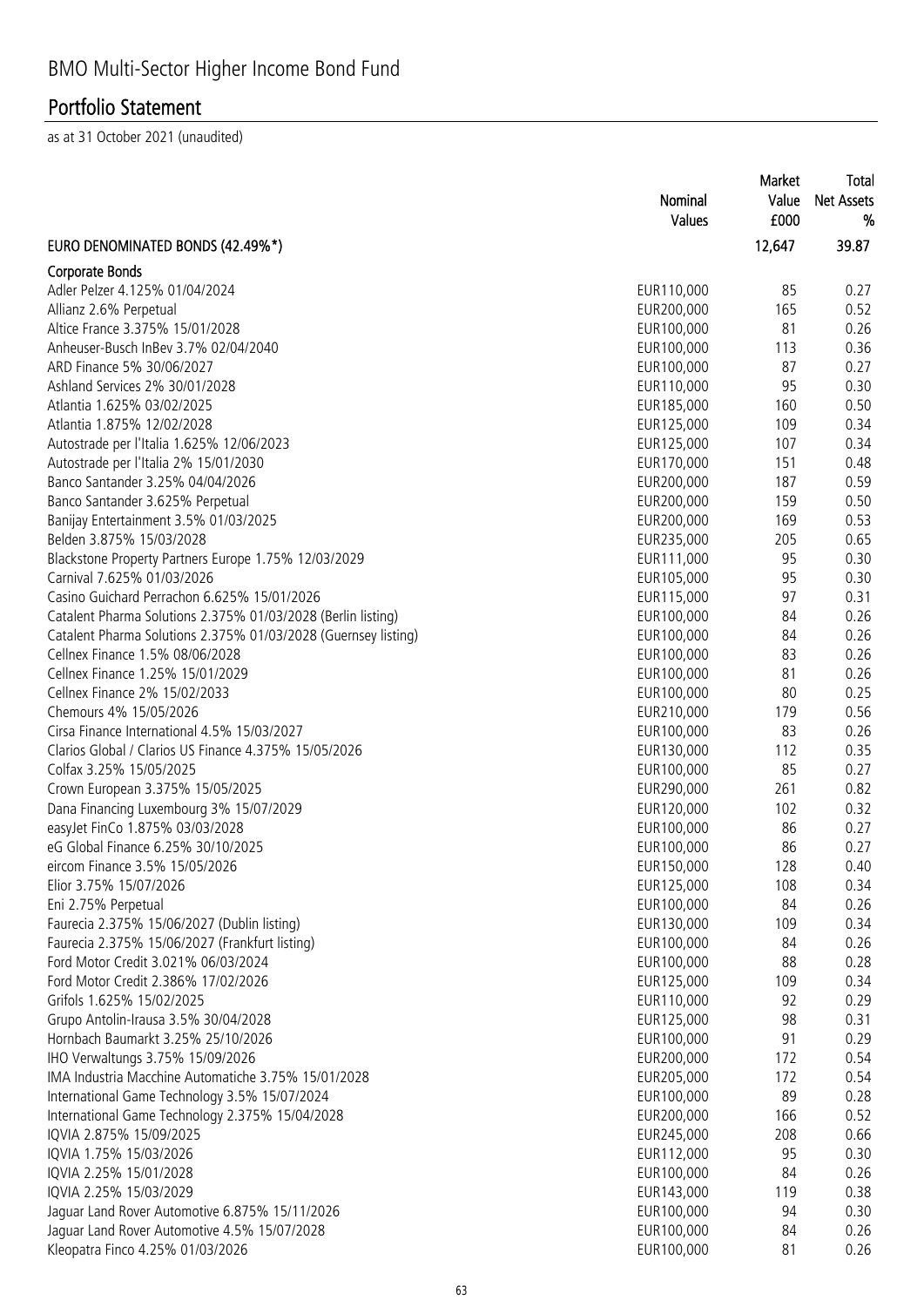as at 31 October 2021 (unaudited)

|                                                            |            | Market | τυιαι             |
|------------------------------------------------------------|------------|--------|-------------------|
|                                                            | Nominal    | Value  | <b>Net Assets</b> |
|                                                            | Values     | £000   | %                 |
| Kraton Polymers / Kraton Polymers Capital 5.25% 15/05/2026 | EUR100,000 | 87     | 0.27              |
| LKQ European 4.125% 01/04/2028                             | EUR100,000 | 90     | 0.28              |
| Loxam 2.875% 15/04/2026                                    | EUR100,000 | 83     | 0.26              |
| Matterhorn Telecom 3.125% 15/09/2026                       | EUR100,000 | 84     | 0.26              |
| Mauser Packaging Solutions 4.75% 15/04/2024                | EUR100,000 | 84     | 0.26              |
| Motion Bondco 4.5% 15/11/2027                              | EUR100,000 | 80     | 0.25              |
| Motion Finco 7% 15/05/2025                                 | EUR130,000 | 115    | 0.36              |
| MPT Operating Partnership / MPT Finance 3.325% 24/03/2025  | EUR100,000 | 91     | 0.29              |
| Nassa Topco 2.875% 06/04/2024                              | EUR150,000 | 129    | 0.41              |
| Netflix 3.625% 15/05/2027                                  | EUR300,000 | 291    | 0.92              |
| Netflix 4.625% 15/05/2029                                  | EUR150,000 | 159    | 0.50              |
| Nexi 1.75% 31/10/2024                                      | EUR140,000 | 120    | 0.38              |
| Nexi 1.625% 30/04/2026                                     | EUR223,000 | 187    | 0.59              |
| Nobian Finance 3.625% 15/07/2026                           | EUR175,000 | 143    | 0.45              |
| Nomad Foods Bondco 2.5% 24/06/2028                         | EUR100,000 | 84     | 0.26              |
| OCI 3.125% 01/11/2024                                      | EUR100,000 | 85     | 0.27              |
| Ol European 2.875% 15/02/2025                              | EUR105,000 | 89     | 0.28              |
| Olympus Water US 3.875% 01/10/2028                         | EUR150,000 | 126    | 0.40              |
| Ontex 3.5% 15/07/2026                                      | EUR100,000 | 81     | 0.26              |
| Parts Europe 6.5% 16/07/2025                               | EUR100,000 | 88     | 0.28              |
| Phoenix 4.375% 24/01/2029                                  | EUR211,000 | 208    | 0.66              |
| Picard 3.875% 01/07/2026                                   | EUR224,000 | 189    | 0.60              |
| PPF Telecom 3.125% 27/03/2026                              | EUR205,000 | 184    | 0.58              |
| Primo Water 3.875% 31/10/2028                              | EUR100,000 | 86     | 0.27              |
| Renault 2.5% 01/04/2028                                    | EUR200,000 | 169    | 0.53              |
| Ryanair 2.875% 15/09/2025                                  | EUR100,000 | 91     | 0.29              |
| Ryanair 0.875% 25/05/2026                                  | EUR100,000 | 85     | 0.27              |
| Saipem Finance International 3.375% 15/07/2026             | EUR150,000 | 128    | 0.40              |
| Schaeffler 2.75% 12/10/2025                                | EUR100,000 | 89     | 0.28              |
| Schaeffler 3.375% 12/10/2028                               | EUR100,000 | 93     | 0.29              |
| Scientific Games International 5.5% 15/02/2026             | EUR295,000 | 257    | 0.81              |
| SoftBank 2.125% 06/07/2024                                 | EUR160,000 | 134    | 0.42              |
| SoftBank 2.875% 06/01/2027                                 | EUR165,000 | 135    | 0.44              |
| Superior Industries International 6% 15/06/2025            | EUR110,000 | 92     | 0.29              |
| Syngenta Finance 3.375% 16/04/2026                         | EUR100,000 | 91     | 0.29              |
| Telecom Italia 4% 11/04/2024                               | EUR100,000 | 90     | 0.28              |
| Telecom Italia 2.875% 28/01/2026                           | EUR165,000 | 146    | 0.46              |
| Telefonica Europe 5.875% Perpetual                         | EUR200,000 | 187    | 0.59              |
| Tereos Finance Groupe I 4.125% 16/06/2023                  | EUR100,000 | 86     | 0.27              |
| Tereos Finance Groupe I 7.5% 30/10/2025                    | EUR100,000 | 91     | 0.29              |
| TK Elevator Holdco 6.625% 15/07/2028                       | EUR90,000  | 79     | 0.25              |
| TK Elevator Midco 4.375% 15/07/2027                        | EUR100,000 | 87     | 0.27              |
| United 4% 15/11/2027                                       | EUR210,000 | 173    | 0.55              |
| Verisure 3.875% 15/07/2026                                 | EUR100,000 | 86     | 0.27              |
| Verisure 3.25% 15/02/2027                                  | EUR100,000 | 84     | 0.26              |
| Verisure Midholding 5.25% 15/02/2029                       | EUR100,000 | 85     | 0.27              |
| Victoria 3.625% 24/08/2026                                 | EUR200,000 | 170    | 0.54              |
| Volkswagen Leasing 0.625% 19/07/2029                       | EUR115,000 | 95     | 0.30              |
| ZF Europe Finance 2.5% 23/10/2027                          | EUR100,000 | 85     | 0.27              |
| ZF Finance 3% 21/09/2025                                   | EUR100,000 | 88     | 0.28              |
| ZF Finance 2.25% 03/05/2028                                | EUR100,000 | 84     | 0.26              |
| ZF Finance 3.75% 21/09/2028                                | EUR100,000 | 91     | 0.29              |
|                                                            |            |        |                   |

Ziggo 2.875% 15/01/2030 **168** 0.53

(continued)

Total

Market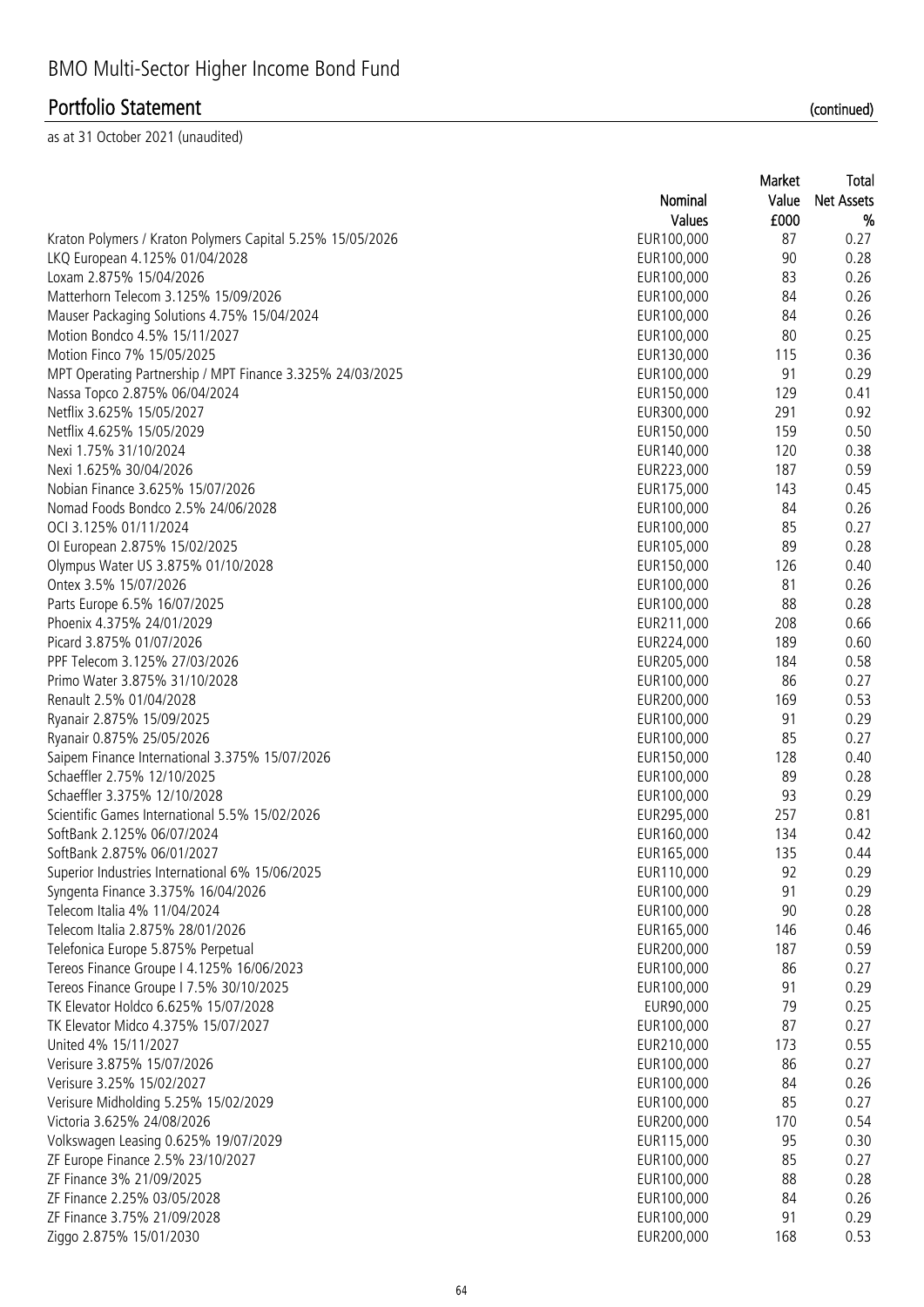|                                                                                      | Market     |        | Total             |
|--------------------------------------------------------------------------------------|------------|--------|-------------------|
|                                                                                      | Nominal    | Value  | <b>Net Assets</b> |
|                                                                                      | Values     | £000   | %                 |
| Ziggo Bond 3.375% 28/02/2030                                                         | EUR150,000 | 125    | 0.39              |
| <b>Government Bonds</b>                                                              |            |        |                   |
| Mexico Government International Bond 2.25% 12/08/2036                                | EUR100,000 | 82     | 0.26              |
| Peruvian Government International Bond 1.25% 11/03/2033                              | EUR100,000 | 81     | 0.27              |
| Romanian Government International Bond 2.625% 02/12/2040                             |            | 39     | 0.12              |
| Romanian Government International Bond 2.75% 14/04/2041                              | EUR50,000  | 97     |                   |
|                                                                                      | EUR125,000 |        | 0.31              |
| STERLING DENOMINATED BONDS (11.34%*)                                                 |            | 2,729  | 8.59              |
| <b>Corporate Bonds</b>                                                               |            |        |                   |
| Arqiva Broadcast Finance 6.75% 30/09/2023                                            | GBP124,000 | 126    | 0.39              |
| B&M European Value Retail 3.625% 15/07/2025                                          | GBP100,000 | 102    | 0.32              |
| Bellis Acquisition 3.25% 16/02/2026                                                  | GBP100,000 | 96     | 0.30              |
| CPUK Finance 6.5% 28/08/2026                                                         | GBP100,000 | 104    | 0.33              |
| CPUK Finance 4.5% 28/08/2027                                                         | GBP100,000 | 101    | 0.32              |
| DP World 4.25% 25/09/2030                                                            | GBP200,000 | 222    | 0.70              |
| Ford Motor Credit 2.748% 14/06/2024                                                  | GBP115,000 | 115    | 0.36              |
| Ford Motor Credit 4.535% 06/03/2025                                                  | GBP200,000 | 211    | 0.67              |
| GKN 5.375% 19/09/2022                                                                | GBP150,000 | 155    | 0.49              |
| Iron Mountain UK 3.875% 15/11/2025                                                   | GBP315,000 | 317    | 0.99              |
| Marks & Spencer 3.75% 19/05/2026                                                     | GBP105,000 | 108    | 0.34              |
| National Express 4.25% Perpetual                                                     | GBP100,000 | 102    | 0.32              |
| Pinewood Finance 3.25% 30/09/2025                                                    | GBP260,000 | 260    | 0.82              |
| Quilter 4.478% 28/02/2028                                                            | GBP200,000 | 206    | 0.65              |
|                                                                                      |            |        |                   |
| Sherwood Financing 6% 15/11/2026                                                     | GBP130,000 | 130    | 0.41              |
| Telecom Italia 5.875% 19/05/2023                                                     | GBP100,000 | 106    | 0.33              |
| Virgin Media Vendor Financing Notes III 4.875% 15/07/2028                            | GBP148,000 | 148    | 0.47              |
| Vmed O2 UK Financing I 4.5% 15/07/2031                                               | GBP120,000 | 120    | 0.38              |
| US DOLLAR DENOMINATED BONDS (45.54%*)                                                |            | 14,996 | 47.32             |
| Corporate Bonds                                                                      |            |        |                   |
| 1011778 BC / New Red Finance 4.375% 15/01/2028                                       | USD235,000 | 172    | 0.54              |
| 1011778 BC ULC / New Red Finance 4% 15/10/2030                                       | USD75,000  | 53     | 0.17              |
| Acadia Healthcare 5% 15/04/2029                                                      | USD160,000 | 119    | 0.38              |
| Adient Global 4.875% 15/08/2026                                                      | USD200,000 | 149    | 0.47              |
| Albertsons / Safeway / New Albertsons / Albertsons 3.5% 15/03/2029                   | USD100,000 | 72     | 0.23              |
| Alcoa Nederland 6.125% 15/05/2028                                                    | USD200,000 | 156    | 0.49              |
| Ally Financial 5.75% 20/11/2025                                                      | USD70,000  | 58     | 0.18              |
| Altice Financing 5.75% 15/08/2029                                                    | USD221,000 | 159    | 0.50              |
| Altice France 5.5% 15/10/2029                                                        | USD200,000 | 143    | 0.45              |
| American Airlines 3.75% 01/03/2025                                                   | USD55,000  | 37     | 0.12              |
| American Airlines 11.75% 15/07/2025                                                  | USD150,000 | 136    | 0.43              |
| American Airlines Pass Through Trust 4.95% 15/01/2023                                | USD36,451  | 27     | 0.09              |
| American Axle & Manufacturing 5% 01/10/2029                                          | USD100,000 | 70     | 0.22              |
| Antero Resources 8.375% 15/07/2026                                                   | USD78,000  | 64     | 0.20              |
|                                                                                      |            |        |                   |
| Antero Resources 5.375% 01/03/2030                                                   | USD35,000  | 27     | 0.09              |
| Ardagh Metal Packaging Finance USA / Ardagh Metal Packaging Finance 3.25% 01/09/2028 | USD200,000 | 142    | 0.45              |
| Ardagh Packaging Finance / Ardagh USA 5.25% 15/08/2027                               | USD250,000 | 182    | 0.57              |
| Bath & Body Works 6.625% 01/10/2030                                                  | USD115,000 | 94     | 0.30              |
| Bath & Body Works 6.95% 01/03/2033                                                   | USD75,000  | 62     | 0.20              |
| Bausch Health 6.125% 15/04/2025                                                      | USD81,000  | 60     | 0.19              |
| Bharti Airtel 3.25% 03/06/2031                                                       | USD200,000 | 146    | 0.46              |
| Boyd Gaming 4.75% 01/12/2027                                                         | USD75,000  | 56     | 0.18              |
| Boyd Gaming 4.75% 15/06/2031                                                         | USD125,000 | 94     | 0.29              |
| Buckeye Partners 3.95% 01/12/2026                                                    | USD170,000 | 127    | 0.40              |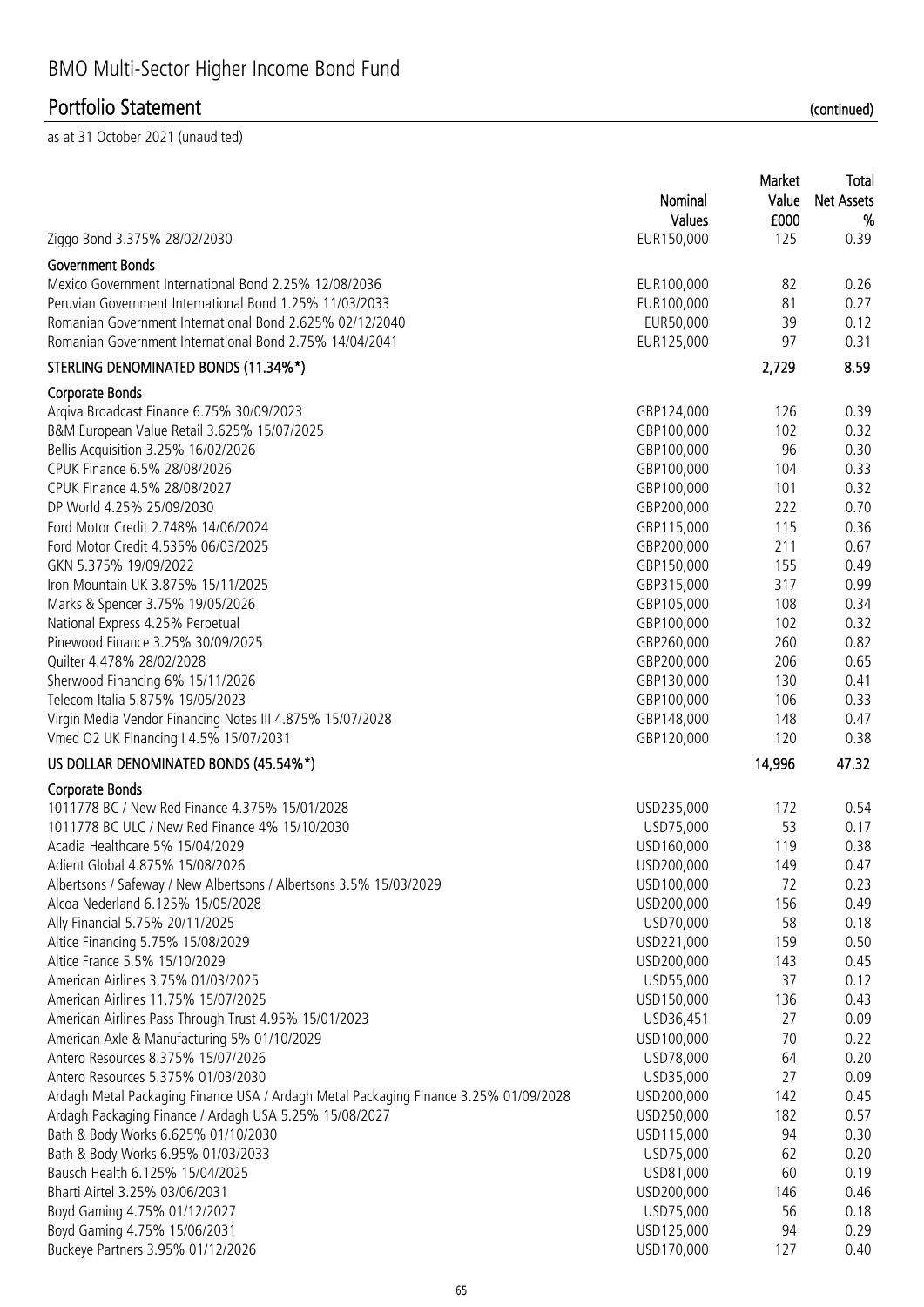|                                                                |            | Market | Total             |
|----------------------------------------------------------------|------------|--------|-------------------|
|                                                                | Nominal    | Value  | <b>Net Assets</b> |
|                                                                | Values     | £000   | %                 |
| Builders FirstSource 5% 01/03/2030                             | USD80,000  | 62     | 0.20              |
| Builders FirstSource 4.25% 01/02/2032                          | USD85,000  | 63     | 0.20              |
| Carnival 5.75% 01/03/2027                                      | USD130,000 | 97     | 0.31              |
| CCO / CCO Capital 5.125% 01/05/2027                            | USD220,000 | 166    | 0.52              |
| CCO / CCO Capital 4.75% 01/03/2030                             | USD69,000  | 52     | 0.16              |
| CCO / CCO Capital 4.5% 15/08/2030                              | USD127,000 | 94     | 0.30              |
| CCO / CCO Capital 4.5% 01/05/2032                              | USD73,000  | 54     | 0.17              |
| Cemex 5.2% 17/09/2030                                          | USD200,000 | 158    | 0.50              |
| Cemex 3.875% 11/07/2031                                        | USD200,000 | 146    | 0.46              |
| Centene 4.25% 15/12/2027                                       | USD19,000  | 15     | 0.05              |
| Centene 4.625% 15/12/2029                                      | USD171,000 | 135    | 0.43              |
| Centene 2.5% 01/03/2031                                        |            | 85     | 0.27              |
|                                                                | USD120,000 |        |                   |
| CF Industries 5.15% 15/03/2034                                 | USD50,000  | 44     | 0.14              |
| Chemours 5.75% 15/11/2028                                      | USD100,000 | 75     | 0.24              |
| Cheniere Energy 4.625% 15/10/2028                              | USD224,000 | 171    | 0.54              |
| Cheniere Energy Partners 4.5% 01/10/2029                       | USD160,000 | 125    | 0.39              |
| Cheniere Energy Partners 4% 01/03/2031                         | USD36,000  | 27     | 0.09              |
| Cheniere Energy Partners 3.25% 31/01/2032                      | USD55,000  | 40     | 0.13              |
| Clarios Global 6.75% 15/05/2025                                | USD22,000  | 17     | 0.05              |
| Colfax 6.375% 15/02/2026                                       | USD91,000  | 69     | 0.22              |
| Connect Finco / Connect US Finco 6.75% 01/10/2026              | USD200,000 | 151    | 0.48              |
| Consolidated Communications 5% 01/10/2028                      | USD130,000 | 96     | 0.30              |
| Continental Resources 4.375% 15/01/2028                        | USD40,000  | 32     | 0.10              |
| Continental Resources 5.75% 15/01/2031                         | USD145,000 | 127    | 0.40              |
| Continental Resources 4.9% 01/06/2044                          | USD40,000  | 33     | 0.10              |
| Credit Agricole 6.875% Perpetual                               | USD200,000 | 161    | 0.51              |
| Credit Suisse 6.25% Perpetual                                  | USD320,000 | 251    | 0.79              |
| CSC 5.5% 15/04/2027                                            | USD350,000 | 264    | 0.83              |
| Darling Ingredients 5.25% 15/04/2027                           | USD100,000 | 76     | 0.24              |
| DaVita 4.625% 01/06/2030                                       | USD30,000  | 22     | 0.07              |
| DaVita 3.75% 15/02/2031                                        | USD135,000 | 93     | 0.29              |
| DIRECTV / DIRECTV Financing 5.875% 15/08/2027                  | USD80,000  | 61     | 0.19              |
| Emergent BioSolutions 3.875% 15/08/2028                        | USD150,000 | 106    | 0.33              |
| EQM Midstream Partners 6.5% 01/07/2027                         | USD100,000 | 81     | 0.26              |
| EQM Midstream Partners 4.5% 15/01/2029                         | USD88,000  | 66     | 0.21              |
| EQM Midstream Partners 4.75% 15/01/2031                        | USD43,000  | 32     | 0.10              |
| EQT 3.125% 15/05/2026                                          | USD85,000  | 62     | 0.20              |
| EQT 7.5% 01/02/2030                                            | USD70,000  | 65     | 0.20              |
| Ford Motor 8.5% 21/04/2023                                     | USD80,000  | 64     | 0.20              |
| Ford Motor 9% 22/04/2025                                       | USD220,000 | 193    | 0.61              |
|                                                                |            |        |                   |
| Ford Motor 4.75% 15/01/2043                                    | USD50,000  | 40     | 0.13              |
| Freeport-McMoRan 4.125% 01/03/2028                             | USD145,000 | 109    | 0.34              |
| Freeport-McMoRan 4.375% 01/08/2028                             | USD25,000  | 19     | 0.06              |
| HCA 3.5% 01/09/2030                                            | USD195,000 | 150    | 0.47              |
| Hidrovias International Finance 4.95% 08/02/2031               | USD200,000 | 138    | 0.44              |
| Hilton Domestic Operating 4% 01/05/2031                        | USD100,000 | 73     | 0.23              |
| Hologic 3.25% 15/02/2029                                       | USD122,000 | 88     | 0.28              |
| Howmet Aerospace 6.75% 15/01/2028                              | USD70,000  | 62     | 0.20              |
| HSBC 1.589% 24/05/2027                                         | USD200,000 | 143    | 0.45              |
| Icahn Enterprises / Icahn Enterprises Finance 6.25% 15/05/2026 | USD189,000 | 144    | 0.45              |
| Iliad 7% 15/10/2028                                            | USD200,000 | 150    | 0.47              |
| Iron Mountain 4.875% 15/09/2029                                | USD31,000  | 23     | 0.07              |
| iStar 4.75% 01/10/2024                                         | USD112,000 | 86     | 0.27              |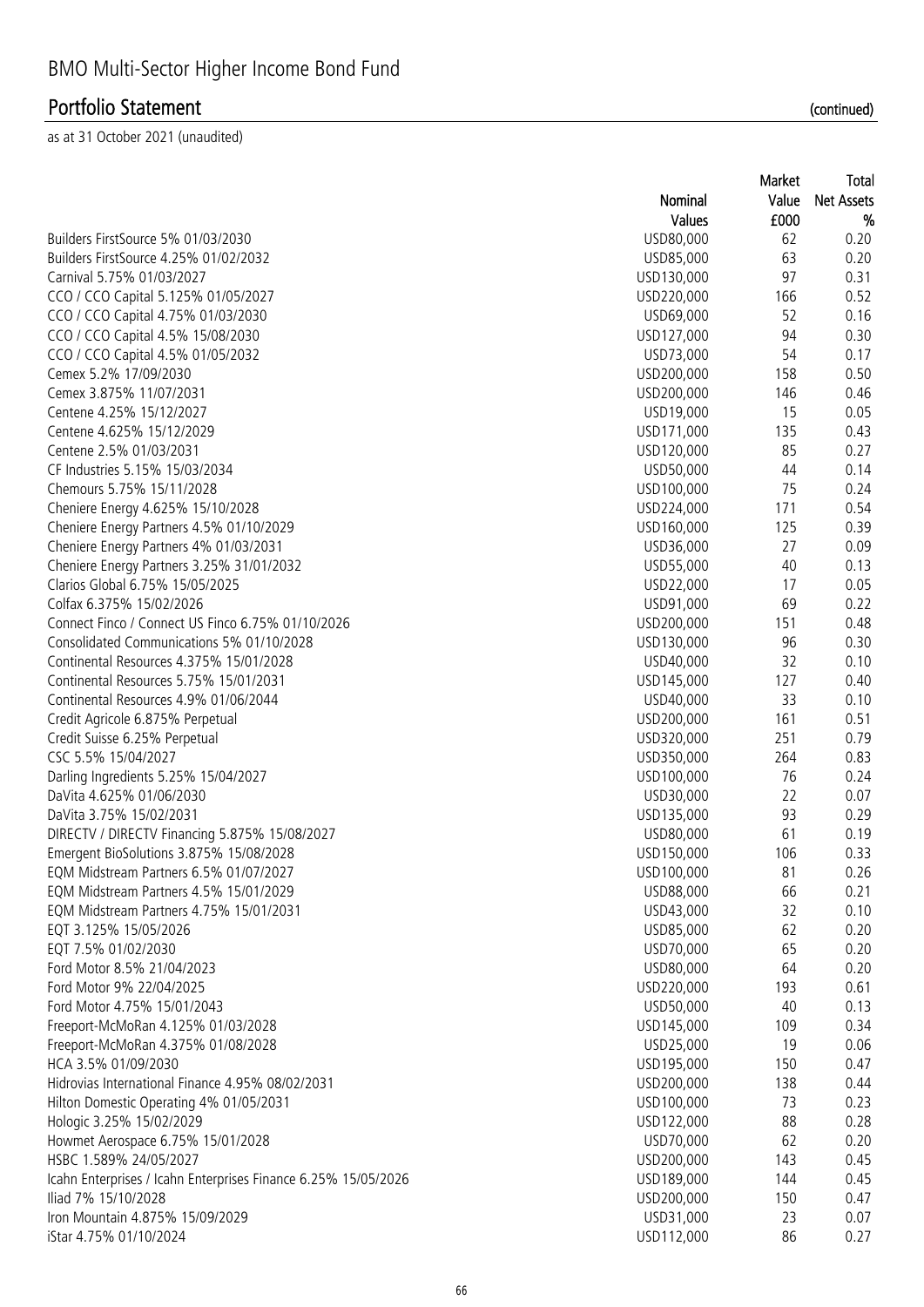|                                                                           |                          | Market   | <b>Total</b>      |
|---------------------------------------------------------------------------|--------------------------|----------|-------------------|
|                                                                           | Nominal                  | Value    | <b>Net Assets</b> |
|                                                                           | Values                   | £000     | %                 |
| iStar 5.5% 15/02/2026                                                     | USD115,000               | 87       | 0.27              |
| Itau Unibanco 3.875% 15/04/2031                                           | USD200,000               | 140      | 0.44              |
| JBS USA Food 7% 15/01/2026                                                | USD200,000               | 152      | 0.48              |
| JBS USA LUX / JBS USA Food / JBS USA Finance 5.5% 15/01/2030              | USD70,000                | 56       | 0.18              |
| JBS USA LUX / JBS USA Food / JBS USA Finance 3.75% 01/12/2031             | USD135,000               | 101      | 0.32              |
| KB Home 4% 15/06/2031                                                     | USD170,000               | 126      | 0.40              |
| Kraft Heinz Foods 4.25% 01/03/2031                                        | USD21,000                | 17       | 0.05              |
| Kraft Heinz Foods 6.875% 26/01/2039                                       | USD95,000                | 102      | 0.32              |
| Kraft Heinz Foods 4.875% 01/10/2049                                       | USD70,000                | 63       | 0.20              |
| Kraft Heinz Foods 5.5% 01/06/2050                                         | USD105,000               | 102      | 0.32              |
| L Brands 5.25% 01/02/2028                                                 | USD80,000                | 63       | 0.20              |
| Laredo Petroleum 9.5% 15/01/2025                                          | USD130,000               | 98       | 0.31              |
| Legacy LifePoint Health 6.75% 15/04/2025                                  | USD95,000                | 73       | 0.23              |
| Level 3 Financing 4.625% 15/09/2027                                       | USD156,000               | 117      | 0.37              |
| Level 3 Financing 4.25% 01/07/2028                                        | USD75,000                | 54       | 0.17              |
| Lumen Technologies 5.625% 01/04/2025                                      | USD100,000               | 78       | 0.25              |
| Macy's Retail 5.875% 01/04/2029                                           | USD214,000               | 166      | 0.52              |
| Macy's Retail 4.5% 15/12/2034                                             | USD95,000                | 68       | 0.21              |
| MARB BondCo 3.95% 29/01/2031                                              | USD210,000               | 146      | 0.46              |
| Marriott Ownership Resorts 4.75% 15/01/2028                               | USD98,000                | 73       | 0.23              |
| Mattel 6.2% 01/10/2040                                                    | USD128,000               | 119      | 0.38              |
| Mattel 5.45% 01/11/2041                                                   | USD33,000                | 28       | 0.09              |
| Meritor 4.5% 15/12/2028                                                   | USD92,000                | 67       | 0.21              |
| MGM China 4.75% 01/02/2027                                                | USD200,000               | 140      | 0.44              |
| MGM Growth Properties Operating Partnership / MGP Finance 4.5% 01/09/2026 | USD115,000               | 91       | 0.29              |
| MGM Resorts International 6.75% 01/05/2025                                | USD100,000               | 77       | 0.24              |
| MPT Operating Partnership / MPT Finance 4.625% 01/08/2029                 | USD110,000               | 85       | 0.27              |
| Murphy Oil 6.375% 15/07/2028                                              | USD79,000                | 61       | 0.19              |
| Murphy Oil 7.05% 01/05/2029                                               | USD100,000               | 82       | 0.26              |
| NCR 5% 01/10/2028                                                         | USD115,000               | 85       | 0.27              |
| NCR 5.25% 01/10/2030                                                      | USD115,000               | 86       | 0.27              |
| Nielsen Finance 5.625% 01/10/2028                                         | USD26,000                | 20       | 0.06              |
| Nielsen Finance 4.75% 15/07/2031                                          | USD135,000               | 96       | 0.30              |
| NRG Energy 3.625% 15/02/2031                                              | USD195,000               | 139      | 0.44              |
| Occidental Petroleum 8% 15/07/2025                                        |                          | 65       |                   |
| Occidental Petroleum 3% 15/02/2027                                        | USD75,000                |          | 0.20              |
| Occidental Petroleum 3.5% 15/08/2029                                      | USD190,000<br>USD130,000 | 139      | 0.44              |
|                                                                           |                          | 96<br>74 | 0.30              |
| Occidental Petroleum 8.875% 15/07/2030                                    | USD75,000<br>USD65,000   |          | 0.23              |
| Occidental Petroleum 7.875% 15/09/2031                                    |                          | 63       | 0.20              |
| Occidental Petroleum 4.4% 15/04/2046                                      | USD85,000                | 63       | 0.20              |
| OCI 4.625% 15/10/2025                                                     | USD179,000               | 136      | 0.43              |
| ON Semiconductor 3.875% 01/09/2028                                        | USD75,000                | 55       | 0.17              |
| Organon & Co / Organon Foreign Debt Co-Issuer 5.125% 30/04/2031           | USD200,000               | 151      | 0.48              |
| Oriflame Investment 5.125% 04/05/2026                                     | USD200,000               | 144      | 0.45              |
| Owens-Brockway Glass Container 5.375% 15/01/2025                          | USD90,000                | 69       | 0.22              |
| Oztel 6.625% 24/04/2028                                                   | USD200,000               | 161      | 0.50              |
| PetSmart / PetSmart Finance 7.75% 15/02/2029                              | USD250,000               | 197      | 0.62              |
| Rite Aid 7.5% 01/07/2025                                                  | USD160,000               | 117      | 0.37              |
| Rockies Express Pipeline 3.6% 15/05/2025                                  | USD80,000                | 61       | 0.19              |
| Rockies Express Pipeline 4.8% 15/05/2030                                  | USD80,000                | 62       | 0.20              |
| Sirius XM Radio 3.125% 01/09/2026                                         | USD60,000                | 44       | 0.14              |
| Sirius XM Radio 4% 15/07/2028                                             | USD103,000               | 76       | 0.24              |
| Sirius XM Radio 3.875% 01/09/2031                                         | USD133,000               | 93       | 0.29              |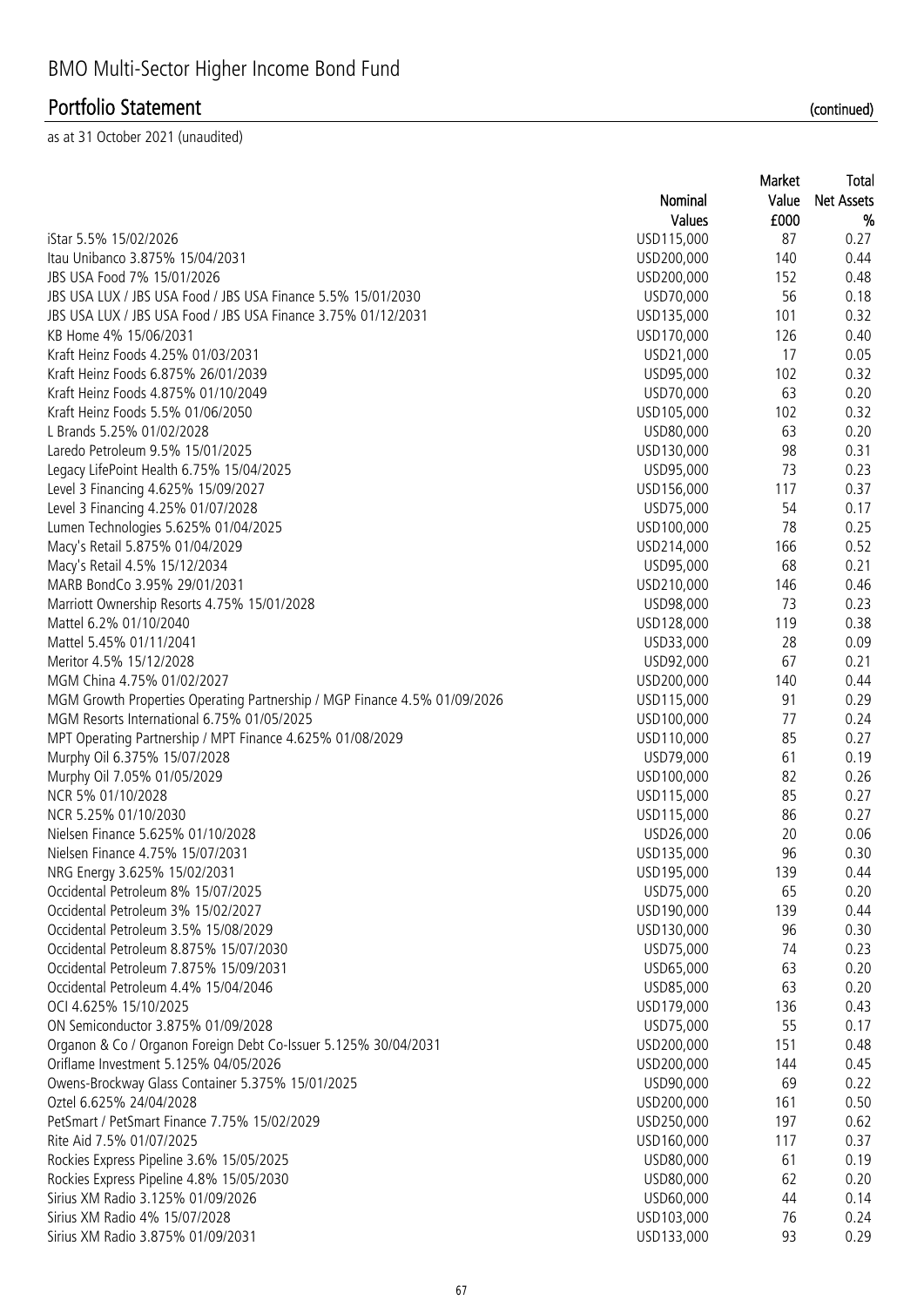as at 31 October 2021 (unaudited)

|                                                                               | Holdings      | Market | Total             |
|-------------------------------------------------------------------------------|---------------|--------|-------------------|
|                                                                               | or Nominal    | Value  | <b>Net Assets</b> |
|                                                                               | <b>Values</b> | £000   | %                 |
| Southwestern Energy 5.375% 15/03/2030                                         | USD90,000     | 69     | 0.22              |
| Spectrum Brands 3.875% 15/03/2031                                             | USD215,000    | 154    | 0.49              |
| Talos Production 12% 15/01/2026                                               | USD100,000    | 79     | 0.25              |
| Targa Resources Partners / Targa Resources Partners Finance 6.5% 15/07/2027   | USD100,000    | 78     | 0.25              |
| Targa Resources Partners / Targa Resources Partners Finance 4.875% 01/02/2031 | USD40,000     | 31     | 0.10              |
| TEGNA 5% 15/09/2029                                                           | USD135,000    | 100    | 0.32              |
| Tempur Sealy International 3.875% 15/10/2031                                  | USD220,000    | 158    | 0.50              |
| Tenet Healthcare 4.875% 01/01/2026                                            | USD270,000    | 202    | 0.64              |
| Tenet Healthcare 4.25% 01/06/2029                                             | USD175,000    | 129    | 0.41              |
| Tenneco 5% 15/07/2026                                                         | USD100,000    | 71     | 0.22              |
| T-Mobile USA 2.625% 15/04/2026                                                | USD85,000     | 63     | 0.20              |
| Toll Brothers Finance 4.35% 15/02/2028                                        | USD100,000    | 80     | 0.25              |
| TopBuild 3.625% 15/03/2029                                                    | USD235,000    | 172    | 0.54              |
| Transocean Proteus 6.25% 01/12/2024                                           | USD85,250     | 63     | 0.20              |
| Travel + Leisure 6% 01/04/2027                                                | USD70,000     | 56     | 0.18              |
| United Airlines 4.375% 15/04/2026                                             | USD20,000     | 15     | 0.05              |
| United Airlines 4.625% 15/04/2029                                             | USD166,000    | 125    | 0.39              |
| United Rentals North America 5.5% 15/05/2027                                  | USD225,000    | 172    | 0.54              |
| WESCO Distribution 7.125% 15/06/2025                                          | USD20,000     | 16     | 0.05              |
| WESCO Distribution 7.25% 15/06/2028                                           | USD80,000     | 64     | 0.20              |
| Wynn Macau 5.5% 01/10/2027                                                    | USD200,000    | 135    | 0.43              |
| Yum! Brands 4.75% 15/01/2030                                                  | USD110,000    | 86     | 0.27              |
| Ziggo Bond Finance 6% 15/01/2027                                              | USD210,000    | 158    | 0.50              |
| <b>Government Bonds</b>                                                       |               |        |                   |
| Egypt Government International Bond 8.875% 29/05/2050                         | USD200,000    | 137    | 0.43              |
| Oman Government International Bond 7% 25/01/2051                              | USD200,000    | 152    | 0.48              |
| US Treasury Note 1.5% 15/02/2030                                              | USD200,000    | 146    | 0.46              |
| DERIVATIVES (-0.44%*)                                                         |               | (284)  | (0.90)            |
|                                                                               |               |        |                   |
| <b>Credit Default Swaps</b>                                                   |               |        |                   |
| CDX: Markit North American High Yield Credit Default Swap Index 5% 20/06/2025 | USD900,000    | (51)   | (0.16)            |
| iTraxx: Europe Crossover Credit Default Swap Index 5% 20/12/2026              | EUR1,400,000  | (135)  | (0.43)            |
| <b>Futures</b>                                                                |               |        |                   |
| Euro-Bund Futures December 2021                                               | (13)          | 19     | 0.06              |
| US Treasury 10 Year Note Futures December 2021                                | (5)           | 21     | 0.07              |
| <b>Forward Currency Contracts</b>                                             |               |        |                   |
| Euro                                                                          |               |        |                   |
| Sold EUR7,342,681 for GBP6,183,235 Settlement 30/11/2021                      |               | (19)   | (0.06)            |
| Sold EUR7,342,681 for GBP6,183,795 Settlement 30/11/2021                      |               | (19)   | (0.06)            |
| <b>US Dollar</b>                                                              |               |        |                   |
| Sold USD10,363,183 for GBP7,509,988 Settlement 30/11/2021                     |               | (50)   | (0.16)            |
| Sold USD10,363,182 for GBP7,509,884 Settlement 30/11/2021                     |               | (50)   |                   |
|                                                                               |               |        | (0.16)            |
| Portfolio of investments^                                                     |               | 30,088 | 94.88             |
| Net other assets                                                              |               | 1,622  | 5.12              |
| Total net assets                                                              |               | 31,710 | 100.00            |

All investments are approved securities as defined in the Collective Investment Schemes sourcebook unless otherwise stated.

\* Comparative figures shown in brackets relate to 30 April 2021.

 $\wedge$  Including derivative liabilities.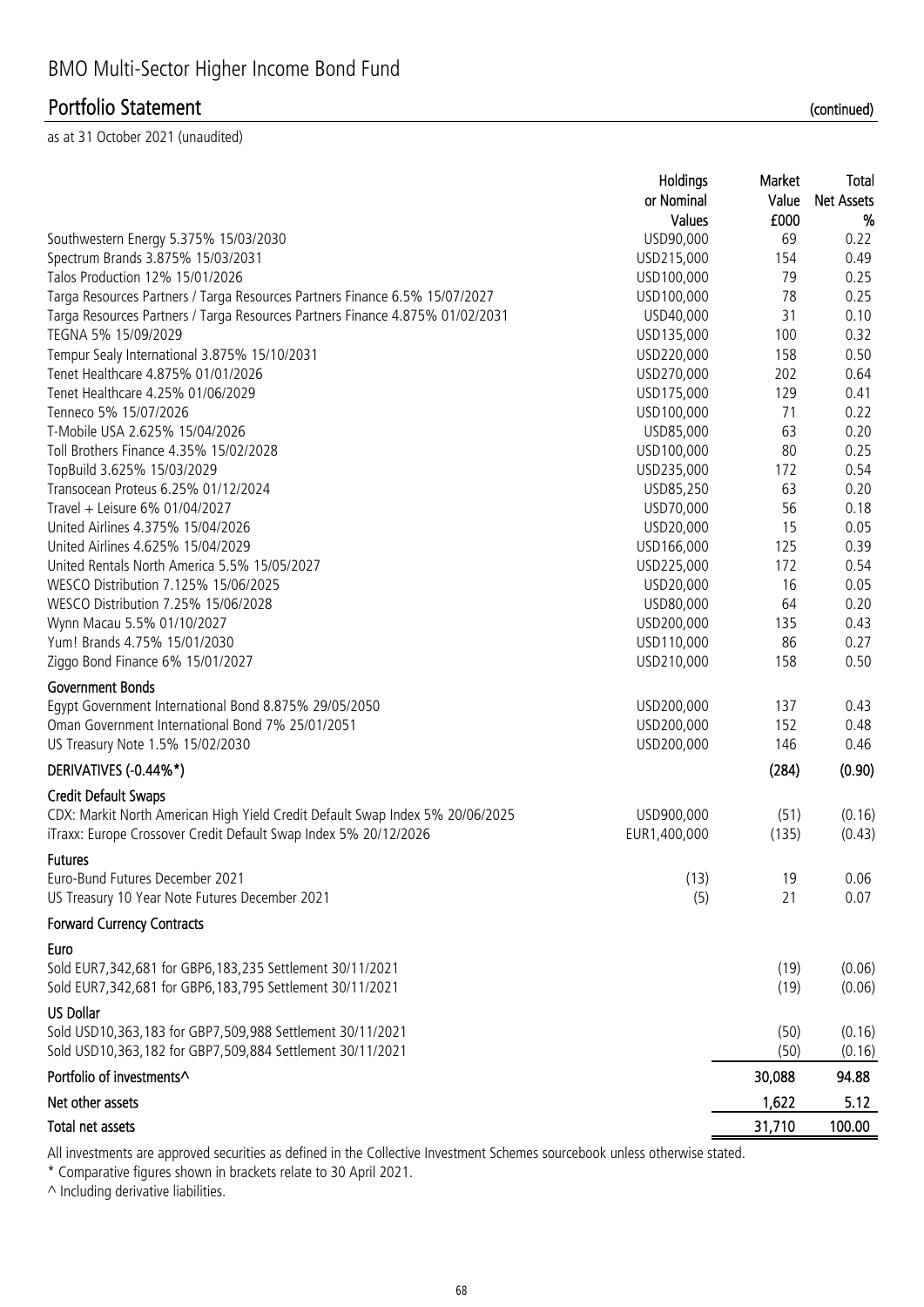## Material Portfolio Changes

for the period 1 May 2021 to 31 October 2021 (unaudited)

|                                                 | Cost  |                                                 | Proceeds |
|-------------------------------------------------|-------|-------------------------------------------------|----------|
| Major purchases                                 | £000  | Major sales                                     | £000     |
| Euro-Bund Futures September 2021                | 2,564 | Euro-Bund Futures September 2021                | 2,554    |
| Euro-Bund Futures December 2021                 | 1.750 | Euro-Bund Futures December 2021                 | 2,522    |
| US Treasury 10 Year Note Futures September 2021 | 1,263 | US Treasury 10 Year Note Futures December 2021  | 1,257    |
| American Axle & Manufacturing 5% 01/10/2029     | 318   | US Treasury 10 Year Note Futures September 2021 | 1,212    |
| Vmed O2 UK Financing I 4.5% 15/07/2031          | 220   | American Axle & Manufacturing 5% 01/10/2029     | 245      |
| Picard 3.875% 01/07/2026                        | 192   | CMA CGM 5.25% 15/01/2025                        | 215      |
| SoftBank 3.375% 06/07/2029                      | 180   | Boparan Finance 7.625% 30/11/2025               | 186      |
| Energizer Gamma Acquisition 3.5% 30/06/2029     | 172   | Altice France 8% 15/05/2027                     | 186      |
| Allianz 2.6% Perpetual                          | 172   | Saipem Finance International 3.75% 08/09/2023   | 180      |
| Banco Santander 3.625% Perpetual                | 171   | Tenet Healthcare 4.625% 15/07/2024              | 177      |

Purchases and sales of Futures have been included at the value of their exposure.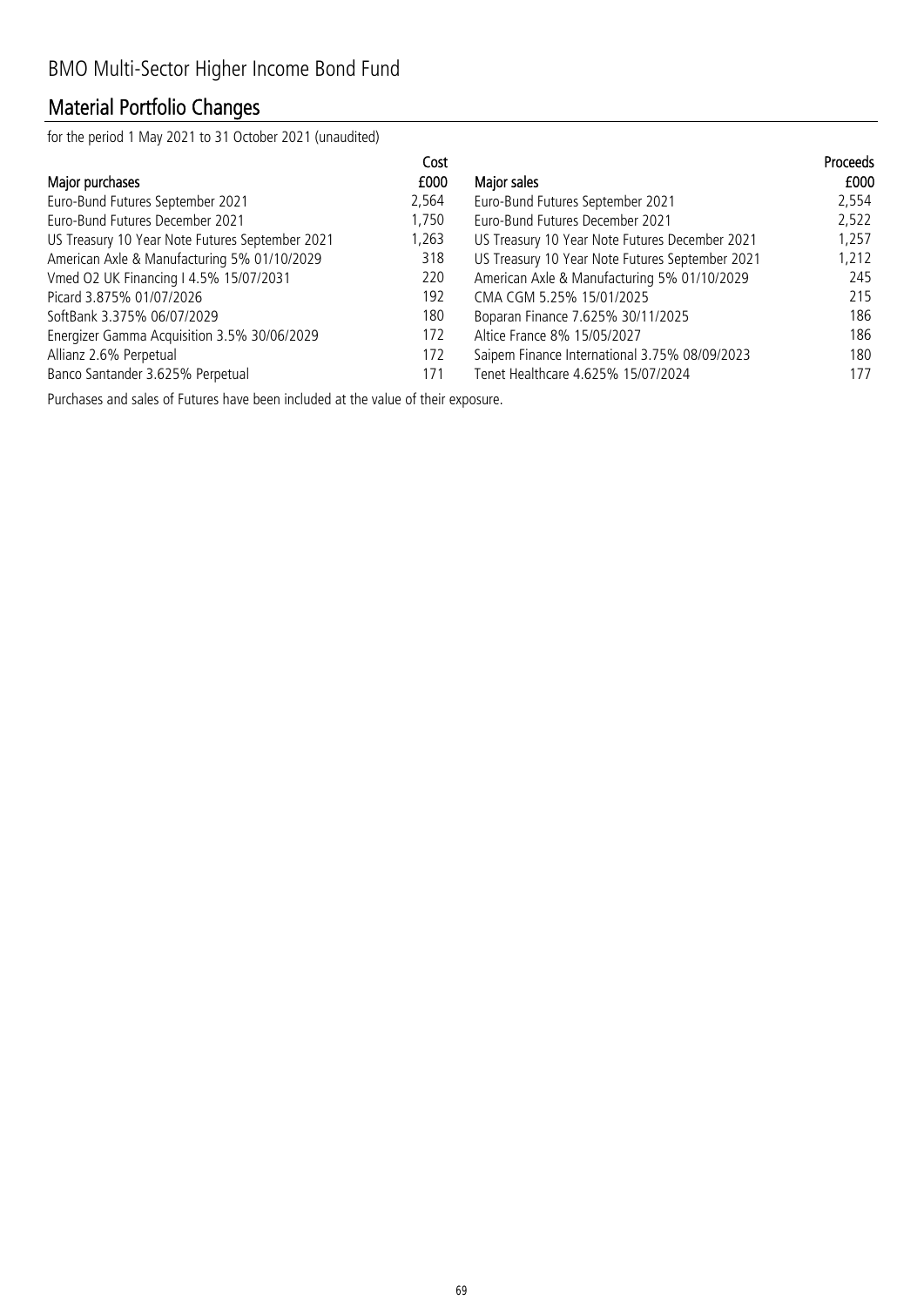# BMO Multi-Sector Higher Income Bond Fund

# Comparative Tables

|                                                         | 31/10/21   | 30/04/21   | 30/04/20   |
|---------------------------------------------------------|------------|------------|------------|
| Share Class 1 - Income                                  |            |            |            |
| Closing net asset value (£'000)                         | 8,029      | 8,526      | 14,417     |
| Closing number of shares                                | 16,283,451 | 17,204,984 | 31,452,431 |
| Closing net asset value per share (p)                   | 49.31      | 49.55      | 45.84      |
| Operating charges                                       | 1.62%      | 1.64%      | 1.58%      |
|                                                         | 31/10/21   | 30/04/21   | 30/04/20   |
| Share Class C - Income                                  |            |            |            |
| Closing net asset value (£'000)                         | 17,534     | 16,035     | 13,818     |
| Closing number of shares                                | 32,359,077 | 29,444,163 | 27,429,572 |
| Closing net asset value per share (p)                   | 54.19      | 54.46      | 50.38      |
| Operating charges                                       | 0.56%      | 0.56%      | 0.56%      |
|                                                         | 31/10/21   | 30/04/21   |            |
| Share Class L - Income                                  |            |            |            |
| Closing net asset value (£'000)                         | 6,147      | 6,287      |            |
| Closing number of shares                                | 11,931,443 | 12,143,933 |            |
| Closing net asset value per share (p)                   | 51.51      | 51.77      |            |
| Operating charges                                       | 1.22%      | 1.32%      |            |
| Share Class L Income was launched on 25 September 2020. |            |            |            |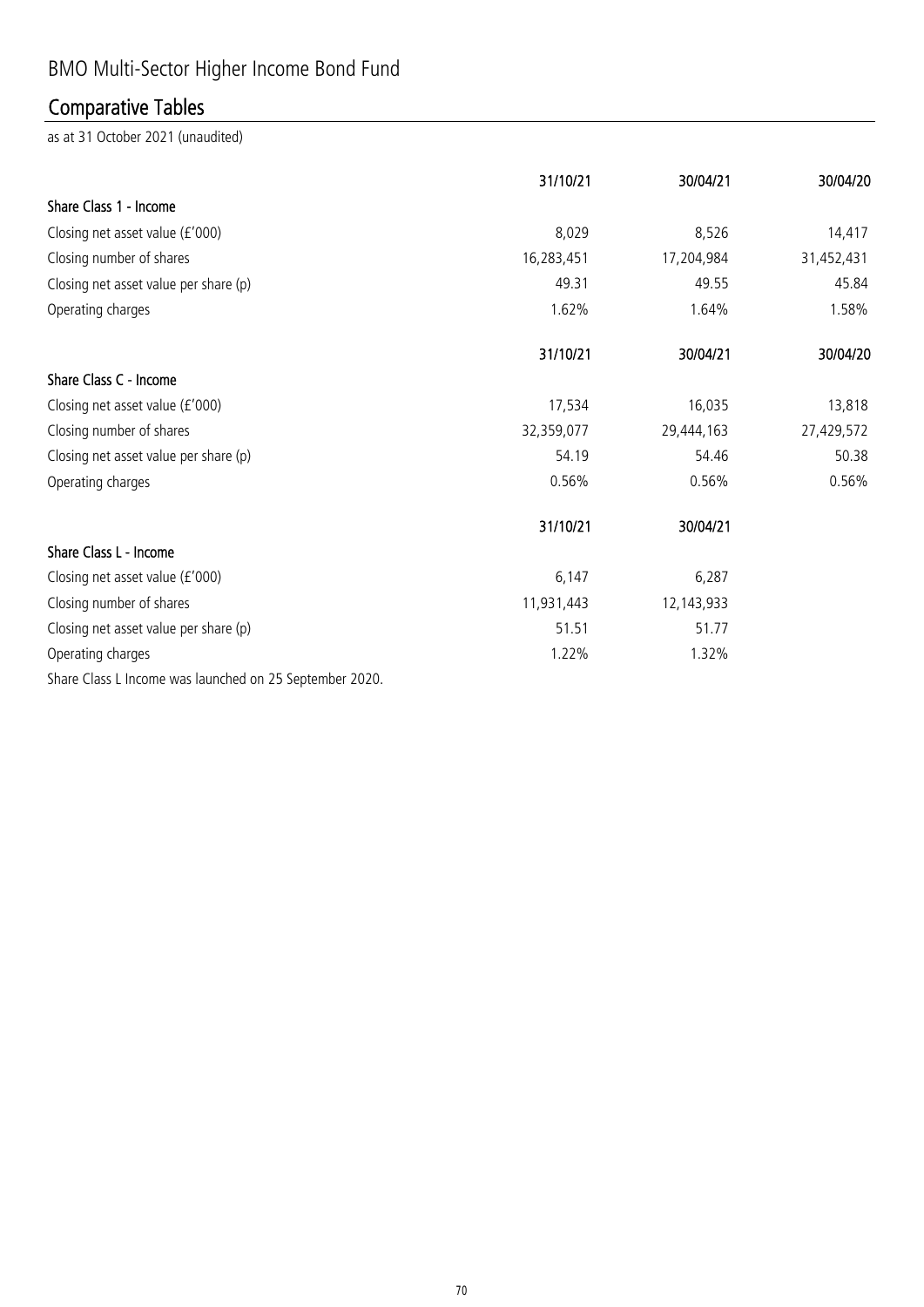### Statement of Total Return

for the period 1 May 2021 to 31 October 2021 (unaudited)

|                                                                              | 01/05/21 to 31/10/21 |       | 01/05/20 to 31/10/20 |       |
|------------------------------------------------------------------------------|----------------------|-------|----------------------|-------|
|                                                                              | £000                 | £000  | £000                 | £000  |
| Income                                                                       |                      |       |                      |       |
| Net capital (losses)/gains                                                   |                      | (168) |                      | 1,298 |
| Revenue                                                                      | 630                  |       | 568                  |       |
| Expenses                                                                     | (171)                |       | (182)                |       |
| Interest payable and similar charges                                         |                      |       |                      |       |
| Net revenue before taxation                                                  | 459                  |       | 386                  |       |
| Taxation                                                                     |                      |       |                      |       |
| Net revenue after taxation                                                   |                      | 459   |                      | 386   |
| Total return before distributions                                            |                      | 291   |                      | 1,684 |
| <b>Distributions</b>                                                         |                      | (459) |                      | (367) |
| Change in net assets attributable to shareholders from investment activities |                      | (168) |                      | 1,317 |

### Statement of Change in Net Assets Attributable to Shareholders

for the period 1 May 2021 to 31 October 2021 (unaudited)

|                                                                              | 01/05/21 to 31/10/21 |        | 01/05/20 to 31/10/20 |          |
|------------------------------------------------------------------------------|----------------------|--------|----------------------|----------|
|                                                                              | £000                 | £000   | £000                 | £000     |
| Opening net assets attributable to shareholders                              |                      | 30,848 |                      | 28,235   |
| Amounts receivable on creation of shares                                     | 2,468                |        | 1.964                |          |
| Amounts payable on cancellation of shares                                    | (1, 439)             |        | (3,083)              |          |
|                                                                              |                      | 1.029  |                      | (1, 119) |
| Dilution adjustment                                                          |                      |        |                      |          |
| Change in net assets attributable to shareholders from investment activities |                      | (168)  |                      | 1,317    |
| Unclaimed distributions                                                      |                      |        |                      |          |
| Closing net assets attributable to shareholders                              |                      | 31,710 |                      | 28,440   |

Comparative information is provided for the Statement of Change in Net Assets Attributable to Shareholders. Since this information is for the prior interim period, the net assets at the end of that period do not correspond to the net assets at the start of the current period.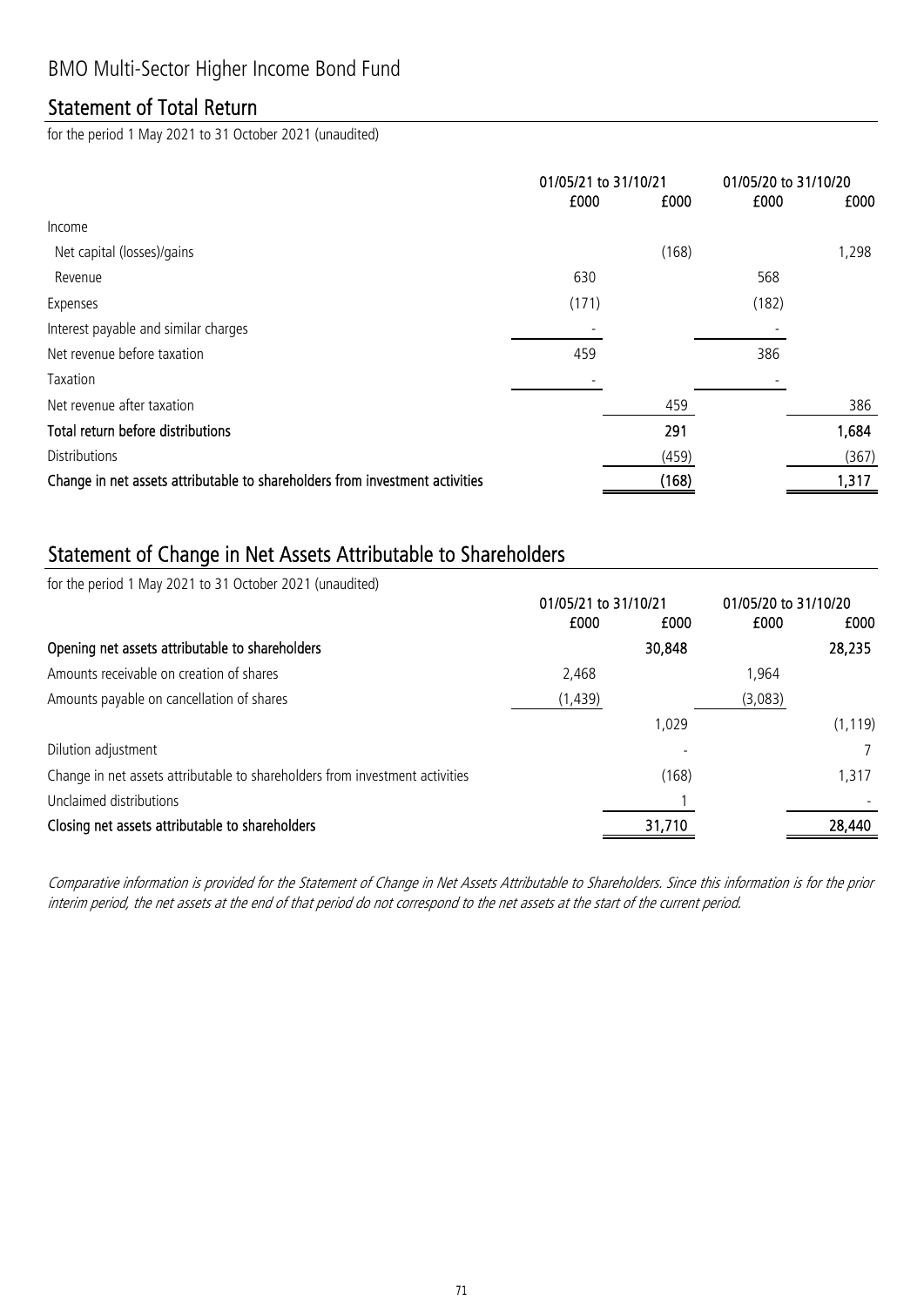# BMO Multi-Sector Higher Income Bond Fund

## Balance Sheet

|                                         | 31/10/21<br>£000 | 30/04/21<br>£000 |
|-----------------------------------------|------------------|------------------|
| Assets                                  |                  |                  |
| Investments                             | 30,412           | 30,653           |
| Current assets                          |                  |                  |
| Debtors                                 | 425              | 489              |
| Cash and bank balances                  | 1,818            | 477              |
| <b>Total assets</b>                     | 32,655           | 31,619           |
| <b>Liabilities</b>                      |                  |                  |
| Investment liabilities                  | (324)            | (136)            |
| Creditors                               |                  |                  |
| Bank overdrafts                         | (44)             |                  |
| Distribution payable                    | (232)            | (296)            |
| Other creditors                         | (345)            | (339)            |
| <b>Total liabilities</b>                | (945)            | (771)            |
| Net assets attributable to shareholders | 31,710           | 30,848           |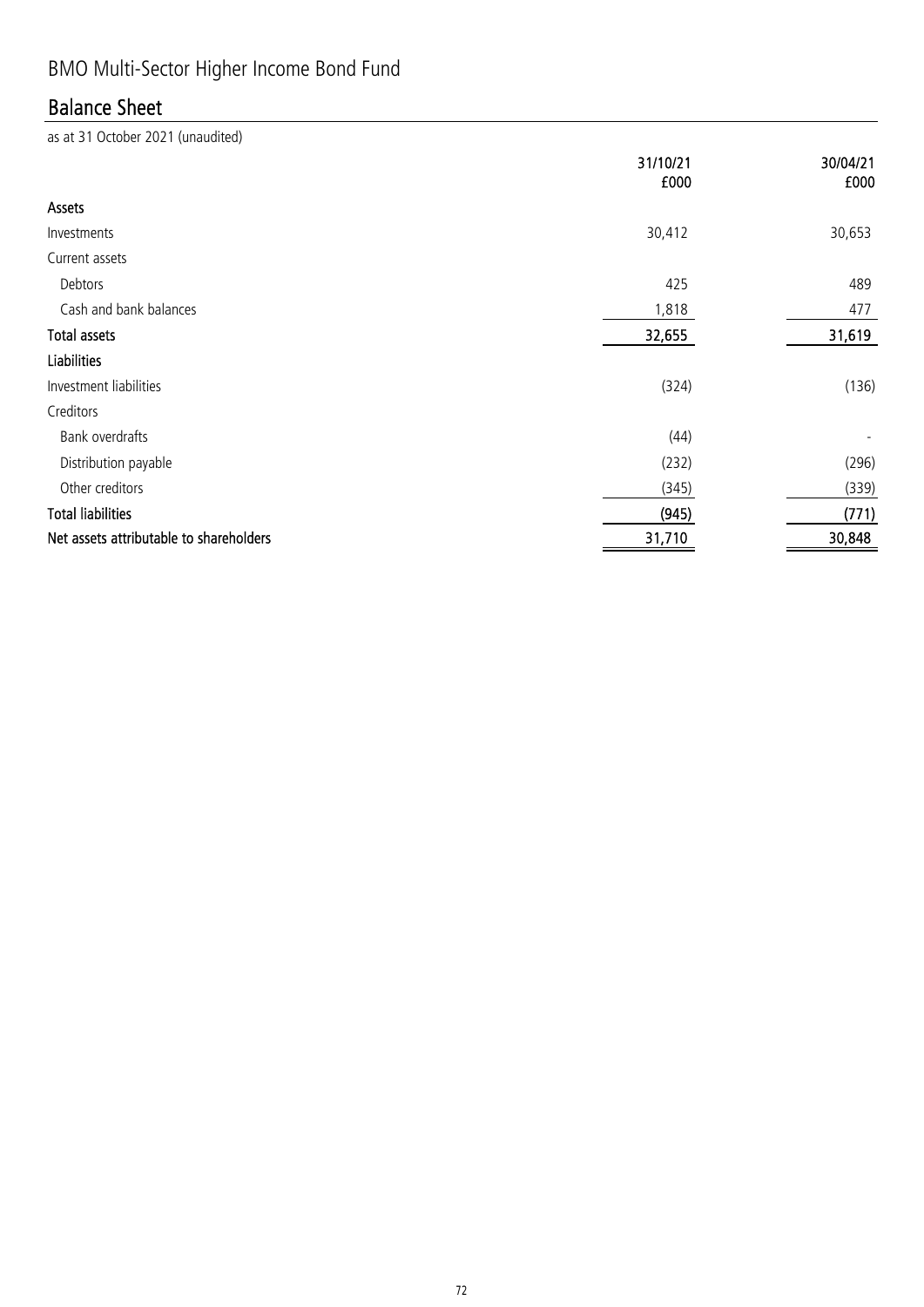### Authorised Corporate Director's Investment Report

for the period 1 May 2021 to 31 October 2021 (unaudited)

#### Fund Objective

The Fund aims to achieve a combination of capital growth and income.

The Fund invests primarily in equities of North American companies. These are companies which are listed, quoted or traded in the US or Canada or which have their headquarters or a significant part of their activities in the US or Canada but which are quoted on a regulated market outside of the US or Canada.

The Fund may be invested, at the investment manager's discretion, in any combination of US and/or Canadian equities at any one time and in any industry sector.

To the extent that the Fund is not fully invested in equities of North American companies, the Fund may also invest in other transferable securities, collective investment schemes (which may include schemes managed by BMO Global Asset Management), deposits, cash, near cash, money market instruments and warrants.

The Fund may use derivatives for efficient portfolio management only.

#### Synthetic Risk and Reward Indicator

The Synthetic Risk and Reward Indicator ("SRRI"), is calculated in accordance with the Key Investor Information Regulations and is disclosed in a fund's KIIDs (Key Investor Information Documents). It is calculated from the last five years' performance data and shows the historic volatility of the Fund and is updated periodically. The SRRI is reported against standard bands ranging from 1 (lower risk/reward) to 7 (higher risk/reward). This classification is intended as a general indication of the overall level of risk of a fund in order to facilitate comparisons between funds.

The most recent value of the SRRI for the Fund was 6, published on 8 November 2021. From the most recent review it has been determined that this is still appropriate.

A fuller explanation of the SRRI and the risk and reward profile of the Fund is contained in the Fund's KIIDs.

| Fund manager | Christopher Childs |
|--------------|--------------------|
| Fund size    | £81.0 million      |
| Launch date  | 15 October 1984    |

#### Manager's Review

Over the six months the US equity market delivered further gains with the S&P 500 reaching new highs. US stocks found support from accommodative monetary policy, fiscal stimulus and optimism around the US Covid-19 vaccination campaign. The S&P 500 reached record highs, trading above 4,600 points by period-end. The US economy grew by an annualised 2% in the third quarter, a sharp slowdown from the 6.7% growth pace of the prior quarter against a resurgence in Covid-19 cases, supply bottlenecks and waning fiscal stimulus. However, business survey data suggested US growth picked up in October led by a significant increase in services sector activity. US inflation rose to 5.4% in September versus 4.2% in April against higher energy, rent and food costs. US residential heating costs were expected to rise significantly in the winter. The Federal Reserve signalled it would likely begin tapering quantitative easing in November. A House of Representatives vote to approve a \$1tn infrastructure spending programme was held up by wrangling over the Democrats' \$3.5tn reconciliation bill, which proposes additional spending on welfare, education and climate change mitigation. In October, the Senate agreed to extend the debt ceiling, removing the prospect of a US government bond default until at least early December.

The BMO North American Equity Fund is managed using a purely systematic approach, seeking exposure to our customised and unique 'True ERP' (Equity Risk Premia) factor. With this model, we aim to identify attractively valued, growing companies with good quality financial statements. We use our 'True Styles' methodology to capture the essence of the style and construct the portfolios through our proprietary construction tool. During the period, the portfolio was rebalanced a number of times in accordance with our disciplined process.

While fears around Chinese property developer Evergrande have partially distracted investors from ongoing positive surprises on the earnings front, rising rates during September have additionally spurred a rotation from growth to value, with financials and energy stocks also in demand. In addition, uncertainty has resurfaced about just how transitory the current inflationary pick-up will be, whilst a number of companies have referenced supply chain disruptions as impacting their operations. Meanwhile, regulatory and tax risk in the US has been rising relative to other regions. We remain cautious about elevated valuations in speculative growth companies. However, we maintain the view that short-term challenges around market leadership and margin pressures are not sufficient to derail the bull market by themselves.

#### Performance Summary

Over the six-month period the BMO North American Equity Fund returned 10.9%. By comparison, the FTSE North America TR GDP returned 11.9%. All figures are in sterling, net of fees and on a total return basis. Please note, Fund performance reflects its 12:00 pricing point whereas the benchmark (FTSE North America TR GDP) performance is calculated to the close of trading that day.

2 December 2021 BMO Fund Management Limited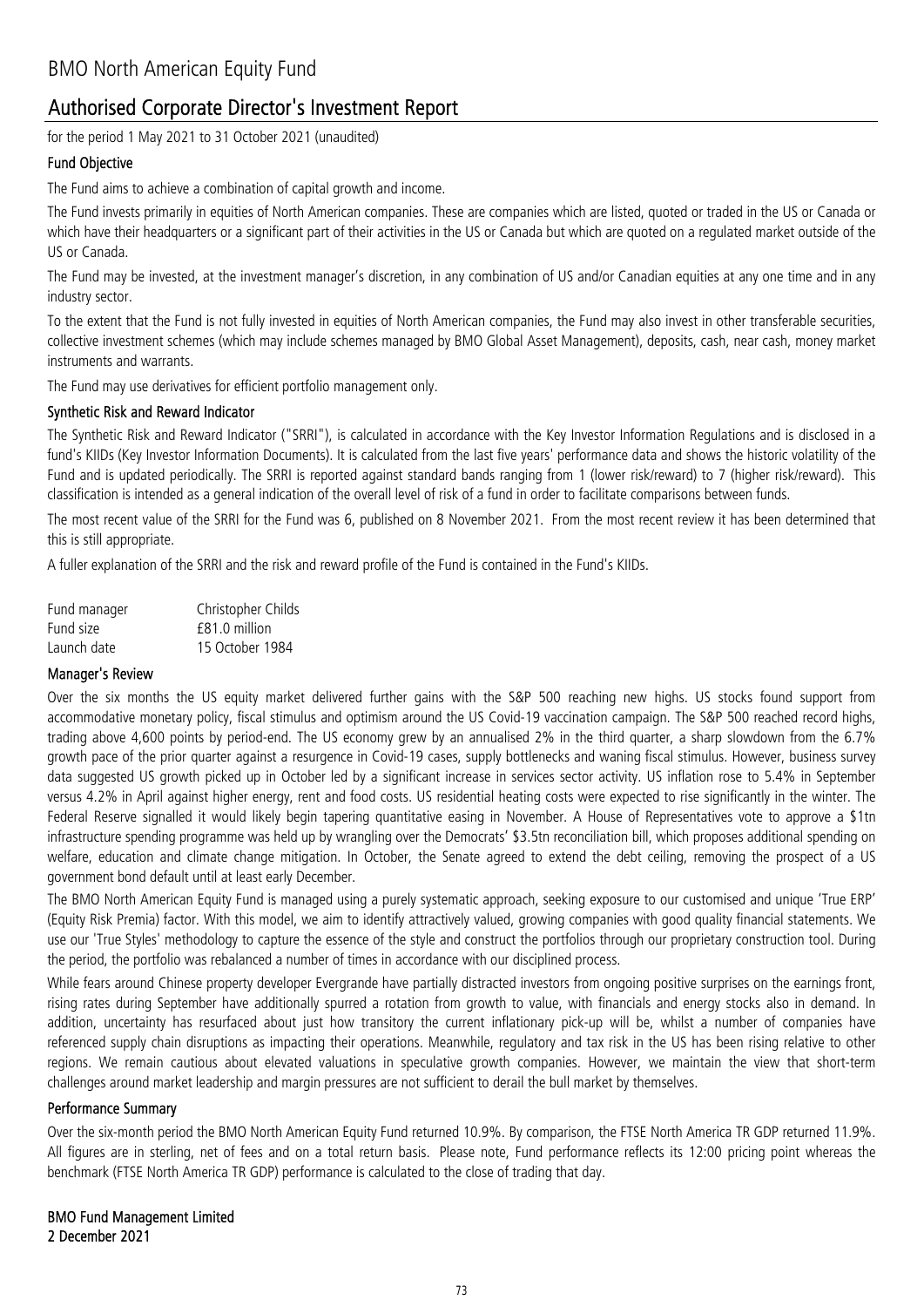|                                             | Holdings | Market<br>Value<br>£000 | Total<br><b>Net Assets</b><br>% |
|---------------------------------------------|----------|-------------------------|---------------------------------|
| BASIC MATERIALS (1.68%*)                    |          | 1,496                   | 1.86                            |
| Chemicals<br>Air Products & Chemicals       | 1,284    | 281                     | 0.35                            |
| CF Industries                               | 2,700    | 112                     | 0.14                            |
| Eastman Chemical                            | 1,450    | 110                     | 0.14                            |
| Linde                                       | 1,437    | 335                     | 0.41                            |
| <b>Industrial Materials</b>                 |          |                         |                                 |
| Avery Dennison                              | 600      | 95                      | 0.12                            |
| International Paper                         | 8,075    | 292                     | 0.36                            |
| Sylvamo                                     | 734      | 15                      | 0.02                            |
| Industrial Metals and Mining                |          |                         |                                 |
| Newmont                                     | 6,495    | 256                     | 0.32                            |
| <b>CONSUMER DISCRETIONARY (17.06%*)</b>     |          | 10,486                  | 12.94                           |
| <b>Automobiles and Parts</b>                |          |                         |                                 |
| Ford Motor                                  | 61,834   | 770                     | 0.95                            |
| <b>Genuine Parts</b>                        | 700      | 67                      | 0.08                            |
| Magna International                         | 11,672   | 691                     | 0.85                            |
| Tesla                                       | 346      | 281                     | 0.35                            |
| <b>Consumer Services</b><br>Copart          | 458      | 52                      | 0.06                            |
| Household Goods and Home Construction       |          |                         |                                 |
| Lennar                                      | 6,066    | 442                     | 0.55                            |
| PulteGroup                                  | 7,051    | 247                     | 0.31                            |
| Whirlpool                                   | 711      | 109                     | 0.13                            |
| Leisure goods<br><b>Activision Blizzard</b> | 2,900    | 165                     | 0.20                            |
| Media                                       |          |                         |                                 |
| Netflix                                     | 287      | 145                     | 0.18                            |
| Personal goods                              |          |                         |                                 |
| Estee Lauder                                | 1,500    | 355                     | 0.44                            |
| <b>Retailers</b>                            |          |                         |                                 |
| Amazon.com                                  | 508      | 1,250                   | 1.54                            |
| Best Buy                                    | 9,908    | 884                     | 1.09                            |
| Costco Wholesale                            | 2,538    | 910                     | 1.12                            |
| Home Depot                                  | 7,697    | 2,087                   | 2.58                            |
| Target                                      | 5,261    | 996                     | 1.23                            |
| <b>Travel and Leisure</b>                   |          |                         |                                 |
| Chipotle Mexican Grill                      | 200      | 259                     | 0.32                            |
| Darden Restaurants                          | 5,478    | 576                     | 0.71                            |
| Yum China                                   | 4,804    | 200                     | 0.25                            |
| CONSUMER STAPLES (2.91%*)                   |          | 3,775                   | 4.66                            |
| <b>Beverages</b>                            |          |                         |                                 |
| Coca-Cola                                   | 5,800    | 238                     | 0.29                            |
| Monster Beverage                            | 5,180    | 321                     | 0.40                            |
| PepsiCo                                     | 6,020    | 710                     | 0.88                            |
|                                             |          |                         |                                 |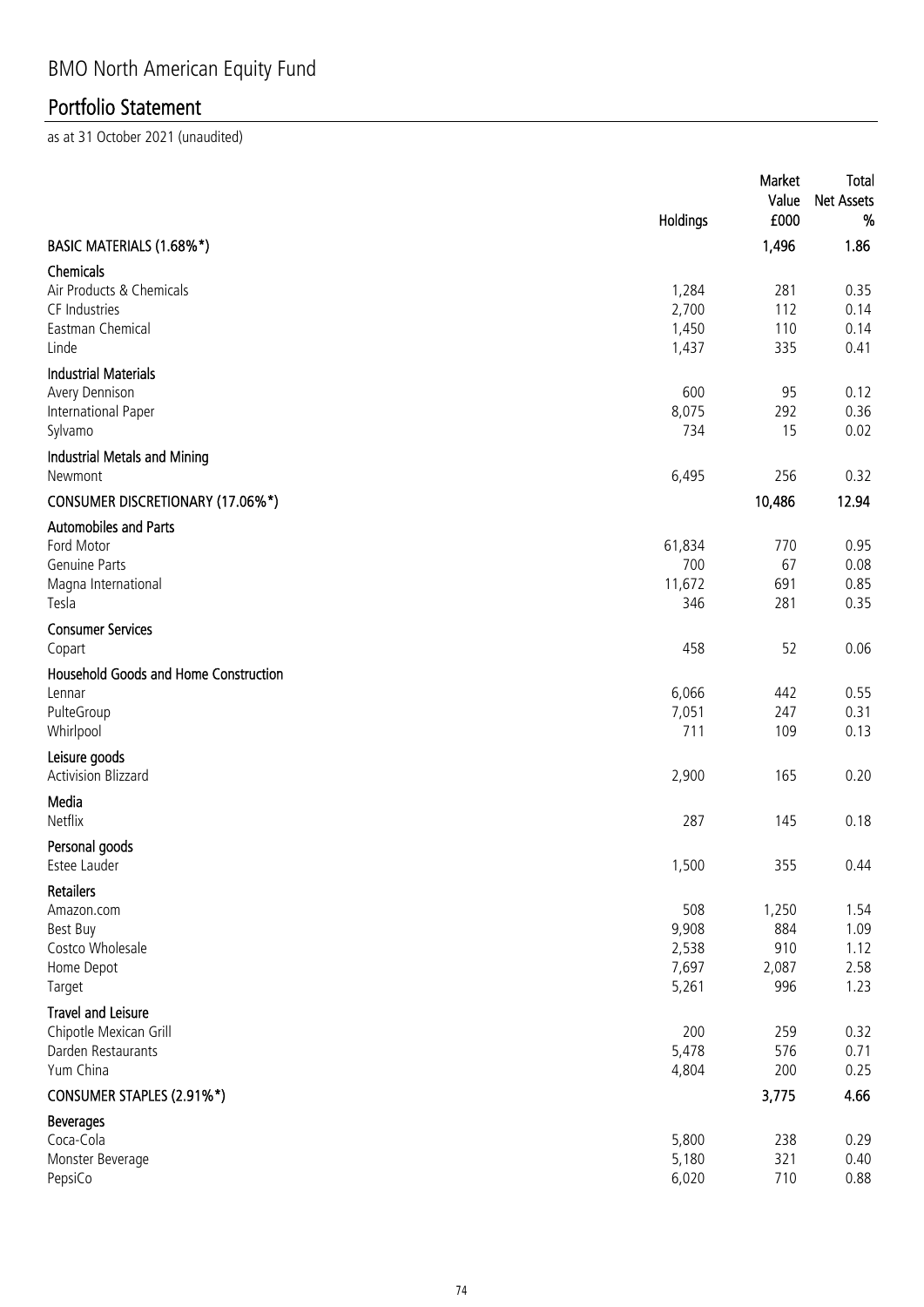|                                                  | Holdings        | Market<br>Value<br>£000 | Total<br><b>Net Assets</b><br>% |
|--------------------------------------------------|-----------------|-------------------------|---------------------------------|
| <b>Food Procucers</b>                            |                 |                         |                                 |
| Hershey                                          | 1,100           | 141                     | 0.17                            |
| J M Smucker                                      | 1,508           | 135                     | 0.17                            |
| Mondelez International                           | 12,771          | 566                     | 0.70                            |
| Tyson Foods                                      | 2,958           | 173                     | 0.21                            |
| Personal Care, Drug and Grocery Stores           |                 |                         |                                 |
| Loblaw                                           | 2,700           | 148                     | 0.18                            |
| Colgate-Palmolive                                | 10,054          | 559                     | 0.69                            |
| Tobacco                                          |                 |                         |                                 |
| Altria                                           | 24,357          | 784                     | 0.97                            |
| ENERGY (3.13%*)                                  |                 | 2,256                   | 2.80                            |
| <b>Alternative Energy</b>                        |                 |                         |                                 |
| <b>Enphase Energy</b>                            | 2,590           | 437                     | 0.54                            |
| Oil, Gas and Coal                                |                 |                         |                                 |
| Canadian Natural Resources                       | 38,595          | 1,195                   | 1.48                            |
| Chevron                                          | 1,932           | 161                     | 0.20                            |
| Halliburton                                      | 3,398           | 62                      | 0.08                            |
| Kinder Morgan                                    | 26,300          | 321                     | 0.40                            |
| Pembina Pipeline                                 | 3,300           | 80                      | 0.10                            |
| <b>FINANCIALS (13.52%*)</b>                      |                 | 10,781                  | 13.31                           |
| <b>Banks</b>                                     |                 |                         |                                 |
| Canadian Imperial Bank of Commerce               | 2,900           | 256                     | 0.32                            |
| Fifth Third Bancorp                              | 2,142           | 68                      | 0.08                            |
| Royal Bank of Canada                             | 2,859           | 217                     | 0.27                            |
| <b>Financial services</b>                        |                 |                         |                                 |
| Capital One Financial                            | 4,199           | 463                     | 0.57                            |
| <b>Investment Banking and Brokerage Services</b> |                 |                         |                                 |
| Berkshire Hathaway                               | 17,685          | 3,701                   | 4.57                            |
| Equitable                                        | 5,995           | 147                     | 0.18                            |
| Goldman Sachs                                    | 1,157           | 349                     | 0.43                            |
| <b>KKR</b>                                       | 4,159           | 242                     | 0.30                            |
| Morgan Stanley<br>Voya Financial                 | 41,312<br>1,549 | 3,098<br>79             | 3.83<br>0.10                    |
|                                                  |                 |                         |                                 |
| Life Insurance<br>Aflac                          | 3,730           |                         |                                 |
| Manulife Financial                               | 16,224          | 146<br>230              | 0.18<br>0.28                    |
| MetLife                                          | 14,354          | 658                     | 0.81                            |
|                                                  |                 |                         |                                 |
| Non-life Insurance<br>Allstate                   | 5,165           | 466                     | 0.58                            |
| Arch Capital                                     | 11,242          | 343                     | 0.42                            |
| Progressive                                      | 4,591           | 318                     | 0.39                            |
| <b>HEALTH CARE (11.89%*)</b>                     |                 | 9,737                   | 12.01                           |
|                                                  |                 |                         |                                 |
| <b>Health Care Providers</b><br>Cerner           | 7,625           | 413                     | 0.51                            |
| Humana                                           | 1,688           | 570                     | 0.70                            |
| <b>IQVIA</b>                                     | 400             | 76                      | 0.09                            |
| UnitedHealth                                     | 3,601           | 1,210                   | 1.49                            |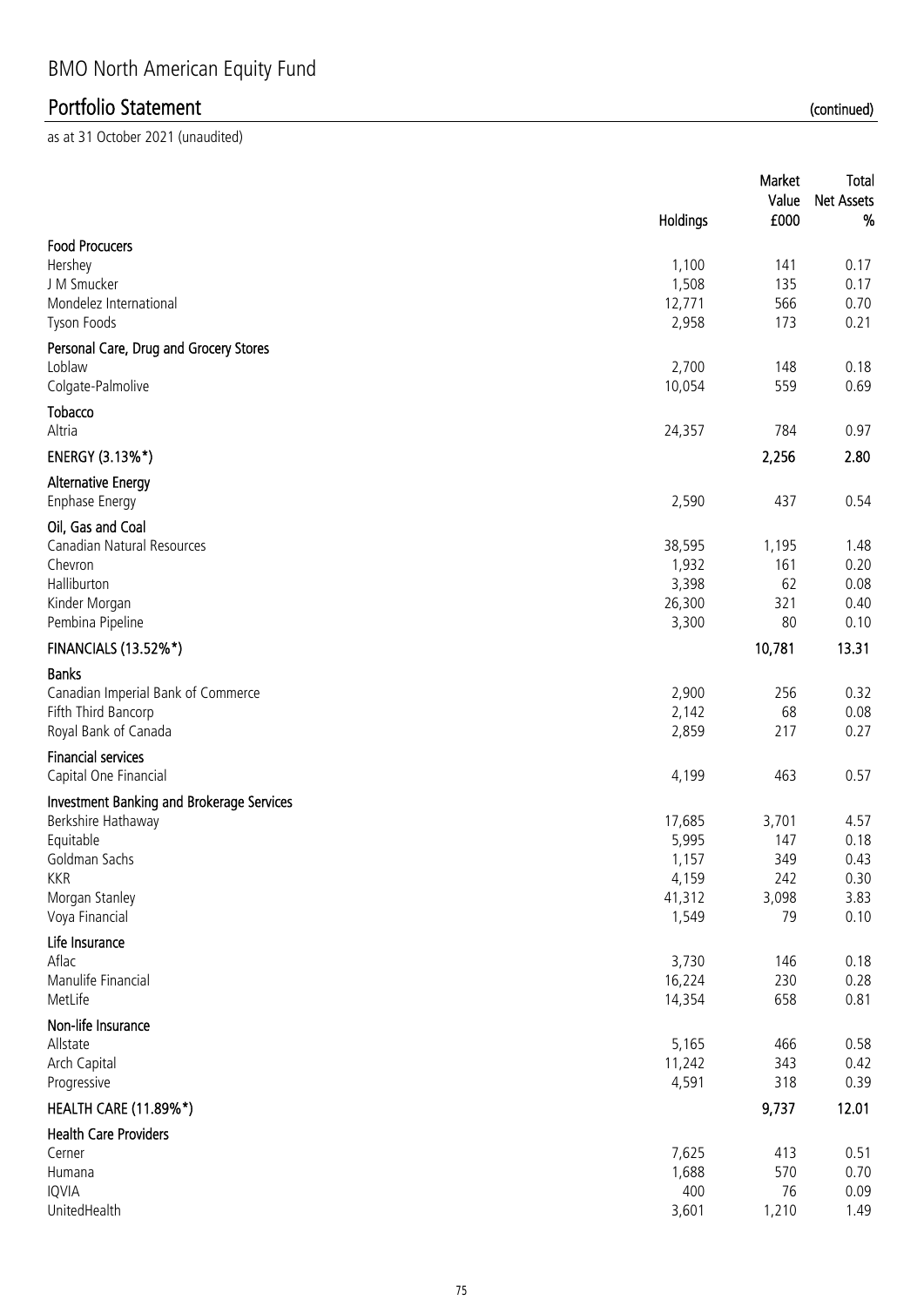|                                                           |                | Market     | Total             |
|-----------------------------------------------------------|----------------|------------|-------------------|
|                                                           |                | Value      | <b>Net Assets</b> |
|                                                           | Holdings       | £000       | %                 |
| <b>Medical Equipment and Services</b>                     |                |            |                   |
| Abbott Laboratories                                       | 5,652          | 531        | 0.66              |
| <b>IDEXX Laboratories</b>                                 | 505            | 245        | 0.30              |
| Insulet                                                   | 400            | 90         | 0.11              |
| <b>STERIS</b>                                             | 829            | 141        | 0.17              |
| <b>Pharmaceuticals and Biotechnology</b>                  |                |            |                   |
| AbbVie                                                    | 6,431          | 538        | 0.66              |
| Amgen                                                     | 6,036          | 911        | 1.13              |
| Bristol-Myers Squibb                                      | 40,641         | 1,731      | 2.14              |
| Charles River Laboratories International                  | 600            | 196        | 0.24              |
| Eli Lilly                                                 | 8,843          | 1,643      | 2.03              |
| Johnson & Johnson                                         | 12,141         | 1,442      | 1.78              |
| INDUSTRIALS (11.15%*)                                     |                | 9,534      | 11.79             |
| <b>Construction and Materials</b>                         |                |            |                   |
| Carrier Global                                            | 3,614          | 138        | 0.17              |
| Jacobs Engineering                                        | 1,100          | 113        | 0.14              |
| Mohawk Industries                                         | 900            | 116        | 0.14              |
| <b>Electronic and Electrical Equipment</b>                |                |            |                   |
| Allegion                                                  | 1,200          | 112        | 0.14              |
| Sensata Technologies                                      | 1,557          | 63         | 0.08              |
| Trimble                                                   | 1,900          | 121        | 0.15              |
| <b>General Industrials</b>                                |                |            |                   |
| 3M                                                        | 3,463          | 451        | 0.56              |
| Westrock                                                  | 2,200          | 77         | 0.10              |
| <b>Industrial Engineering</b>                             |                |            |                   |
| Caterpillar                                               | 3,460          | 515        | 0.64              |
| Cummins                                                   | 4,448          | 778        | 0.96              |
| Deere                                                     | 3,575          | 892        | 1.10              |
| <b>Industrial Support Services</b>                        |                |            |                   |
| Accenture                                                 | 12,946         | 3,388      | 4.18              |
| Cintas                                                    | 1,974          | 624        | 0.77              |
| PayPal                                                    | 699            | 119        | 0.15              |
| Square<br><b>WW Grainger</b>                              | 1,180<br>400   | 219<br>135 | 0.27<br>0.17      |
|                                                           |                |            |                   |
| Industrial Transportation                                 |                |            |                   |
| <b>CSX</b>                                                | 12,139         | 320<br>287 | 0.40              |
| Old Dominion Freight Line<br><b>United Parcel Service</b> | 1,151<br>400   | 62         | 0.35<br>0.08      |
| <b>United Rentals</b>                                     | 3,630          | 1,004      | 1.24              |
|                                                           |                |            | 1.97              |
| <b>REAL ESTATE (2.68%*)</b>                               |                | 1,591      |                   |
| <b>Real Estate Investment Trusts</b>                      |                |            |                   |
| Alexandria Real Estate Equities                           | 939            | 140        | 0.17              |
| American Tower<br>Crown Castle International              | 2,603          | 535        | 0.66              |
| Duke Realty                                               | 2,000<br>2,296 | 263<br>94  | 0.32<br>0.12      |
| <b>Invitation Homes</b>                                   | 3,788          | 114        | 0.14              |
| Prologis                                                  | 887            | 94         | 0.12              |
| <b>SBA Communications</b>                                 | 926            | 233        | 0.29              |
| <b>VEREIT</b>                                             | 3,225          | 118        | 0.15              |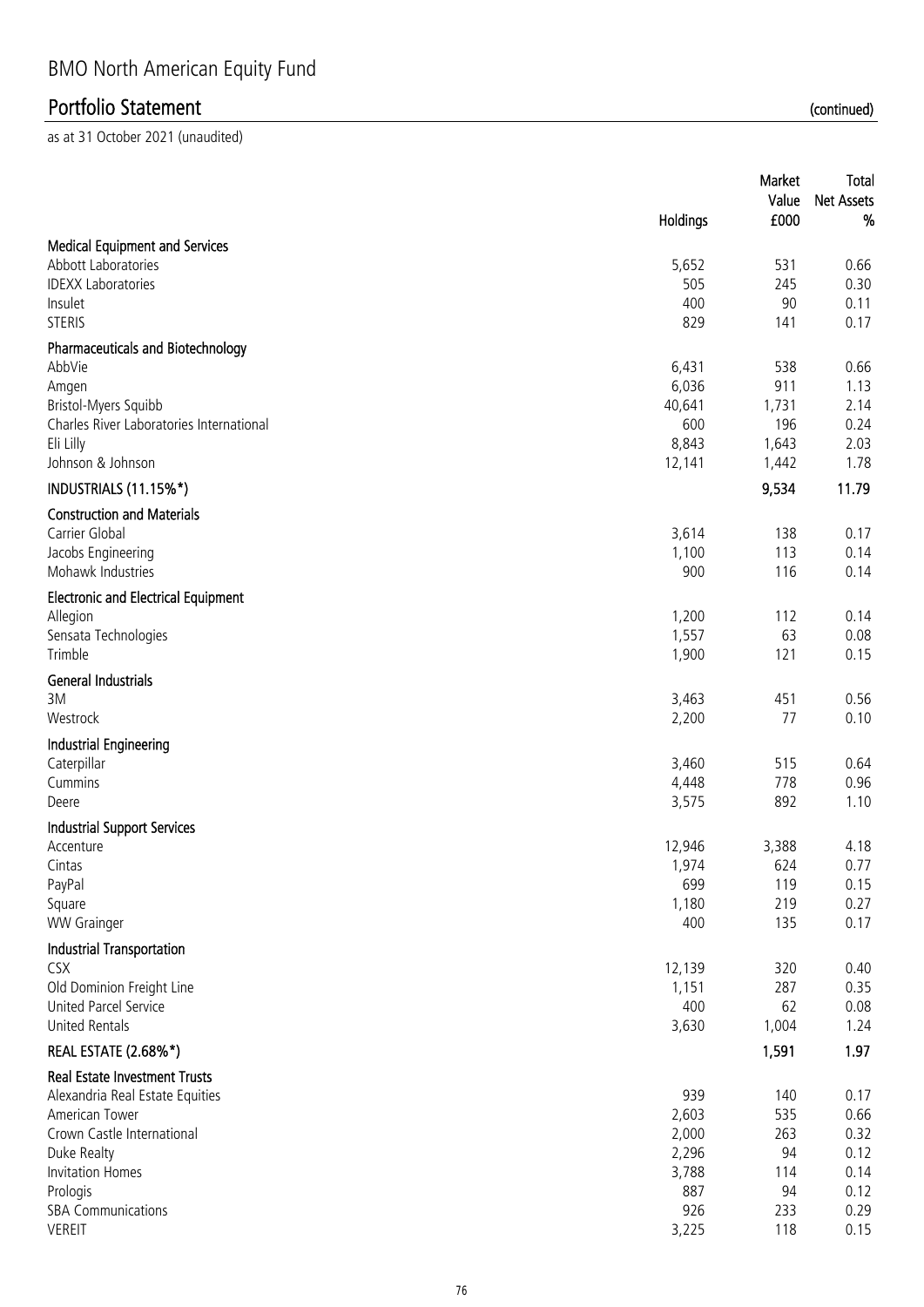|                                                      | Holdings       | Market<br>Value<br>£000 | <b>Total</b><br><b>Net Assets</b><br>% |
|------------------------------------------------------|----------------|-------------------------|----------------------------------------|
| <b>TECHNOLOGY (31.68%*)</b>                          |                | 27,907                  | 34.44                                  |
| Software and Computer Services                       |                |                         |                                        |
| Akamai Technologies                                  | 3,300          | 254                     | 0.31                                   |
| Alphabet 'A'                                         | 1,887          | 4,074                   | 5.03                                   |
| Alphabet 'C'                                         | 1,433          | 3,100                   | 3.83                                   |
| Amdocs                                               | 6,229          | 354                     | 0.44                                   |
| Cadence Design Systems                               | 8,691          | 1,097                   | 1.35                                   |
| Check Point Software Technologies                    | 568            | 50                      | 0.06                                   |
| Cloudflare                                           | 4,761          | 676                     | 0.83                                   |
| <b>Cognizant Technology Solutions</b>                | 7,890          | 449                     | 0.55                                   |
| <b>Constellation Software</b>                        | 100            | 128                     | 0.16                                   |
| Crowdstrike                                          | 2,299          | 473                     | 0.58                                   |
| Dell Technologies                                    | 700            | 56                      | 0.07                                   |
| <b>EPAM Systems</b>                                  | 400            | 196                     | 0.24                                   |
| Fortinet                                             | 1,400          | 344                     | 0.42                                   |
| IAC                                                  | 1,300          | 145                     | 0.18                                   |
| Leidos                                               | 900            | 66                      | 0.08                                   |
| Meta Platforms                                       | 4,398          | 1,038                   | 1.28                                   |
| Microsoft                                            | 8,374          | 2,026                   | 2.50                                   |
| Pinterest                                            | 10,900         | 355                     | 0.44                                   |
| salesforce.com                                       | 1,609          | 352                     | 0.43                                   |
| ServiceNow                                           | 3,049          | 1,552                   | 1.92                                   |
| SS&C Technologies                                    | 1,900          | 110                     | 0.14                                   |
| VMware<br>Workday                                    | 1,200<br>1,021 | 133<br>216              | 0.16<br>0.27                           |
| Zendesk                                              | 1,700          | 126                     | 0.16                                   |
| Zoom Video Communications                            | 500            | 100                     | 0.13                                   |
|                                                      |                |                         |                                        |
| <b>Technology Hardware and Equipment</b>             |                |                         | 4.93                                   |
| Apple<br><b>Arrow Electronics</b>                    | 36,543         | 3,992                   | 0.28                                   |
| Broadcom                                             | 2,695<br>7,860 | 228<br>3,048            | 3.76                                   |
| Intel                                                | 53,990         | 1,930                   | 2.38                                   |
| Lam Research                                         | 1,320          | 543                     | 0.67                                   |
| Qorvo                                                | 4,747          | 582                     | 0.72                                   |
| Seagate Technology                                   | 1,753          | 114                     | 0.14                                   |
|                                                      |                |                         |                                        |
| TELECOMMUNICATIONS (0.61%*)                          |                | 879                     | 1.09                                   |
| <b>Telecommunications Equipment</b><br>Cisco Systems | 9,988          | 408                     | 0.50                                   |
| <b>Telecommunications Service Providers</b>          |                |                         |                                        |
| <b>Charter Communications</b>                        | 200            | 98                      | 0.13                                   |
| Comcast                                              | 4,646          | 174                     | 0.21                                   |
| <b>TELUS</b>                                         | 11,899         | 199                     | 0.25                                   |
| UTILITIES (3.76%*)                                   |                | 2,434                   | 3.02                                   |
| Electricity                                          |                |                         |                                        |
| AES                                                  | 8,700          | 159                     | 0.20                                   |
| Fortis                                               | 3,400          | 110                     | 0.14                                   |
| NextEra Energy                                       | 7,830          | 487                     | 0.60                                   |
| NRG Energy                                           | 6,405          | 186                     | 0.23                                   |
| Vistra                                               | 47,341         | 677                     | 0.84                                   |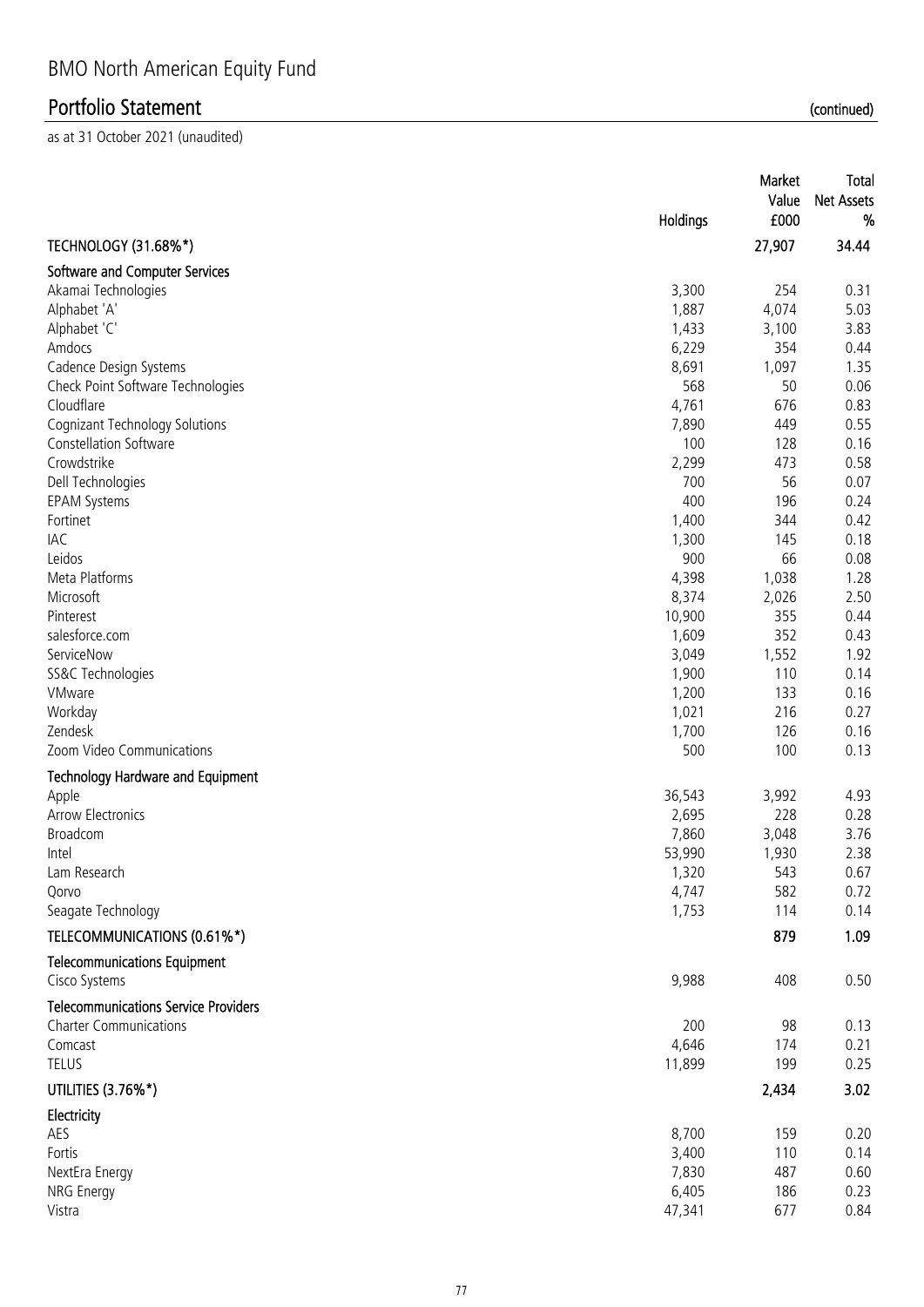as at 31 October 2021 (unaudited)

|                                                        |          | Market<br>Value | Total<br>Net Assets |
|--------------------------------------------------------|----------|-----------------|---------------------|
|                                                        | Holdings | £000            | %                   |
| Gas, Water and Multi-utilities<br>Sempra Energy        | 600      | 57              | 0.07                |
| <b>Waste and Disposal Services</b><br>Waste Management | 6,483    | 758             | 0.94                |
| Portfolio of investments                               |          | 80,876          | 99.89               |
| Net other assets                                       |          | 86              | 0.11                |
| Total net assets                                       |          | 80,962          | 100.00              |
|                                                        |          |                 |                     |

All investments held are listed, unless otherwise stated.

\* Comparative figures shown in brackets relate to 30 April 2021.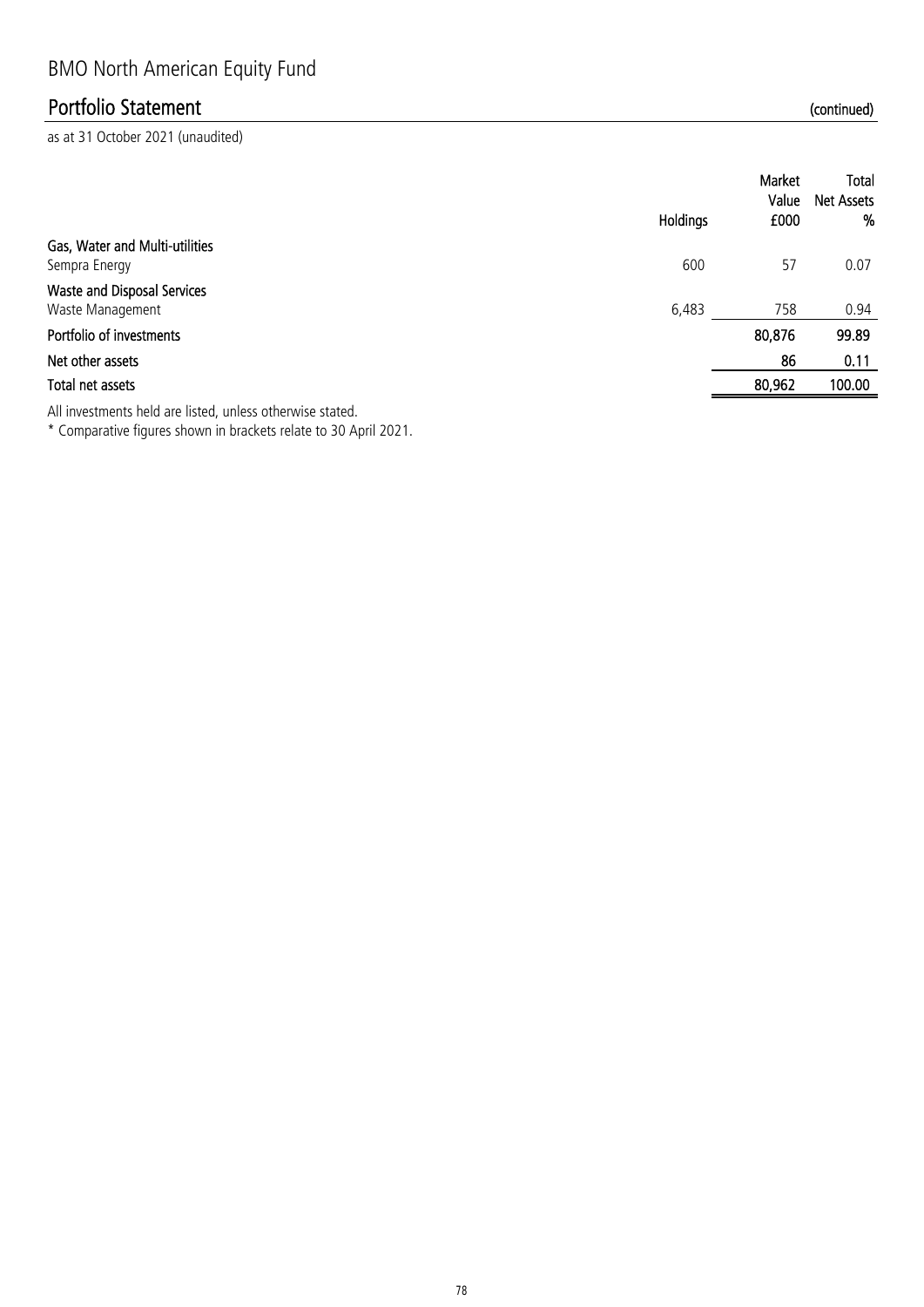## Material Portfolio Changes

for the period 1 May 2021 to 31 October 2021 (unaudited)

|                      | Cost  |                           | <b>Proceeds</b> |
|----------------------|-------|---------------------------|-----------------|
| Major purchases      | £000  | Major sales               | £000            |
| Berkshire Hathaway   | 2,288 | Moderna                   | 2,318           |
| Intel                | 1,814 | Citigroup                 | 2,270           |
| Moderna              | 1,718 | Walmart                   | 2,097           |
| Bristol-Myers Squibb | 722   | Home Depot                | 1,734           |
| PepsiCo              | 690   | American Tower #          | 979             |
| Lam Research         | 633   | Meta Platforms            | 960             |
| Caterpillar          | 626   | Tesla                     | 875             |
| Target               | 617   | Zoom Video Communications | 872             |
| Colgate-Palmolive    | 609   | ServiceNow                | 838             |
| Darden Restaurants   | 569   | Kroger                    | 833             |

# Real Estate Investment Trust.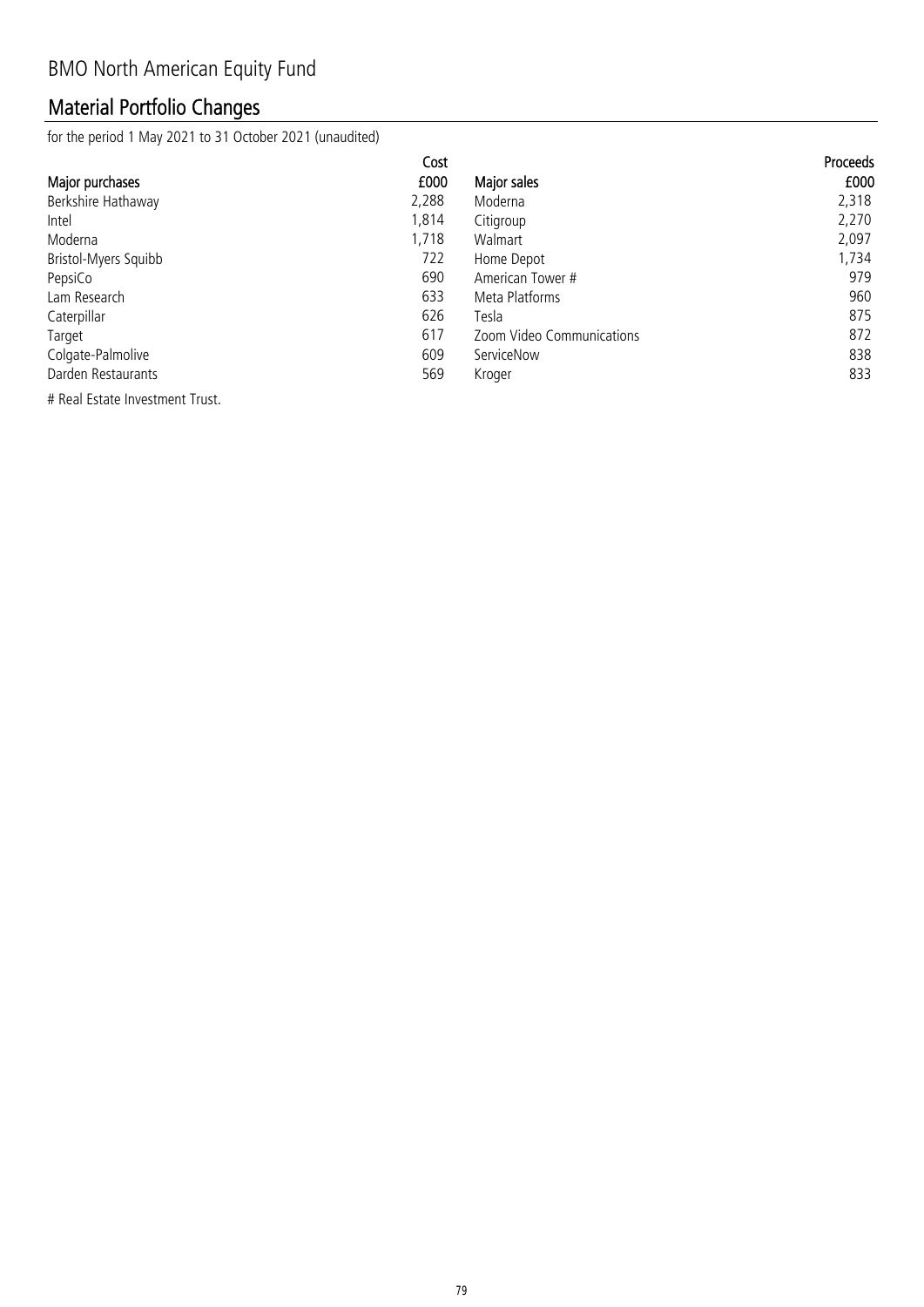# BMO North American Equity Fund

## Comparative Tables

|                                                        | 31/10/21  | 30/04/21  | 30/04/20  |
|--------------------------------------------------------|-----------|-----------|-----------|
| Share Class 1 - Accumulation                           |           |           |           |
| Closing net asset value (£'000)                        | 5,062     | 4,619     | 12,840    |
| Closing number of shares                               | 619,806   | 632,209   | 2,280,263 |
| Closing net asset value per share (p)                  | 816.78    | 730.68    | 563.08    |
| Operating charges                                      | 1.76%     | 1.82%     | 1.84%     |
|                                                        | 31/10/21  | 30/04/21  | 30/04/20  |
| Share Class 2 - Accumulation                           |           |           |           |
| Closing net asset value (£'000)                        | 34,912    | 33,378    | 30,616    |
| Closing number of shares                               | 3,522,919 | 3,780,630 | 4,540,411 |
| Closing net asset value per share (p)                  | 991.01    | 882.86    | 674.29    |
| Operating charges                                      | 0.93%     | 0.93%     | 0.86%     |
|                                                        | 31/10/21  | 30/04/21  | 30/04/20  |
| Share Class 3 - Accumulation                           |           |           |           |
| Closing net asset value (£'000)                        | 1,822     | 1,662     | 9,780     |
| Closing number of shares                               | 170,989   | 175,350   | 1,355,711 |
| Closing net asset value per share (p)                  | 1,065.35  | 947.96    | 721.37    |
| Operating charges                                      | 0.69%     | 0.55%     | 0.53%     |
|                                                        | 31/10/21  | 30/04/21  | 30/04/20  |
| Share Class 4 - Accumulation                           |           |           |           |
| Closing net asset value (£'000)                        | 15,502    | 15,240    | 12,360    |
| Closing number of shares                               | 1,354,997 | 1,501,465 | 1,606,969 |
| Closing net asset value per share (p)                  | 1,144.03  | 1,015.03  | 769.17    |
| Operating charges                                      | 0.12%     | 0.14%     | 0.13%     |
|                                                        | 31/10/21  | 30/04/21  | 30/04/20  |
| Share Class 4 - Income                                 |           |           |           |
| Closing net asset value (£'000)                        | 23,664    | 22,093    | 17,986    |
| Closing number of shares                               | 2,746,566 | 2,890,058 | 3,066,446 |
| Closing net asset value per share (p)                  | 861.59    | 764.44    | 586.55    |
| Operating charges                                      | 0.12%     | 0.15%     | 0.13%     |
|                                                        |           | 30/04/21  | 30/04/20  |
| <b>Share Class T - Accumulation</b>                    |           |           |           |
| Closing net asset value (£'000)                        |           |           | 11,287    |
| Closing number of shares                               |           |           | 213,893   |
| Closing net asset value per share (p)                  |           |           | 5,276.99  |
| Operating charges                                      |           | 0.31%     | 0.31%     |
| Share Class T Accumulation was closed on 30 July 2020. |           |           |           |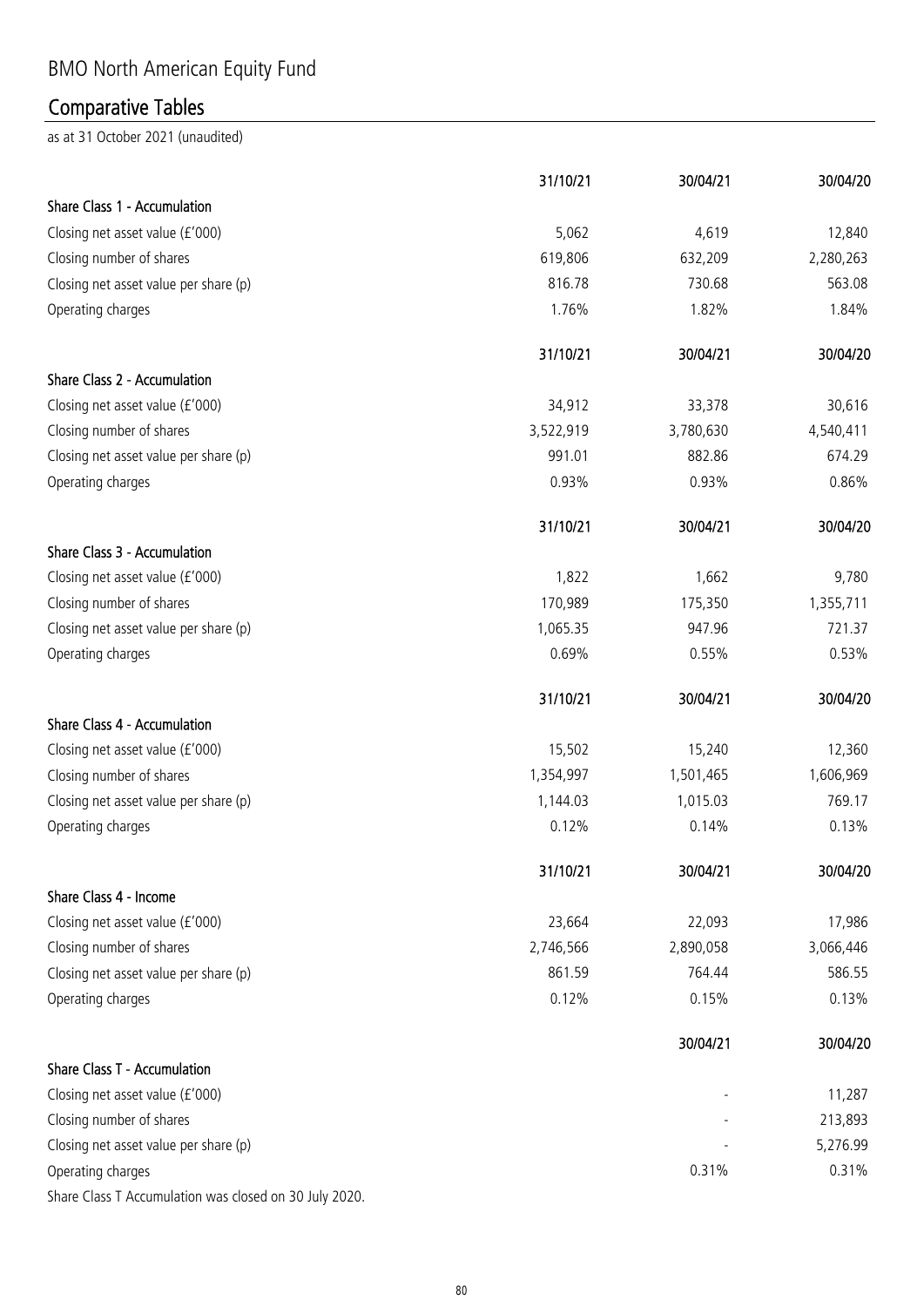### Statement of Total Return

for the period 1 May 2021 to 31 October 2021 (unaudited)

|                                                                              | 01/05/21 to 31/10/21 |       | 01/05/20 to 31/10/20 |       |
|------------------------------------------------------------------------------|----------------------|-------|----------------------|-------|
|                                                                              | £000                 | £000  | £000                 | £000  |
| Income                                                                       |                      |       |                      |       |
| Net capital gains                                                            |                      | 8,914 |                      | 8,141 |
| Revenue                                                                      | 607                  |       | 929                  |       |
| Expenses                                                                     | (225)                |       | (296)                |       |
| Interest payable and similar charges                                         |                      |       | (1)                  |       |
| Net revenue before taxation                                                  | 382                  |       | 632                  |       |
| Taxation                                                                     | (89)                 |       | (136)                |       |
| Net revenue after taxation                                                   |                      | 293   |                      | 496   |
| Total return before equalisation                                             |                      | 9,207 |                      | 8,637 |
| Equalisation                                                                 |                      | (10)  |                      | (70)  |
| Change in net assets attributable to shareholders from investment activities |                      | 9,197 |                      | 8,567 |

### Statement of Change in Net Assets Attributable to Shareholders

for the period 1 May 2021 to 31 October 2021 (unaudited)

|                                                                              | 01/05/21 to 31/10/21 |          | 01/05/20 to 31/10/20 |           |
|------------------------------------------------------------------------------|----------------------|----------|----------------------|-----------|
|                                                                              | £000                 | £000     | £000                 | £000      |
| Opening net assets attributable to shareholders                              |                      | 76,992   |                      | 94,869    |
| Amounts receivable on creation of shares                                     | 2,388                |          | 3.722                |           |
| Amounts payable on cancellation of shares                                    | (7,615)              |          | (24, 563)            |           |
|                                                                              |                      | (5, 227) |                      | (20, 841) |
| Dilution adjustment                                                          |                      |          |                      | 9         |
| Change in net assets attributable to shareholders from investment activities |                      | 9,197    |                      | 8,567     |
| Closing net assets attributable to shareholders                              |                      | 80,962   |                      | 82,604    |

Comparative information is provided for the Statement of Change in Net Assets Attributable to Shareholders. Since this information is for the prior interim period, the net assets at the end of that period do not correspond to the net assets at the start of the current period.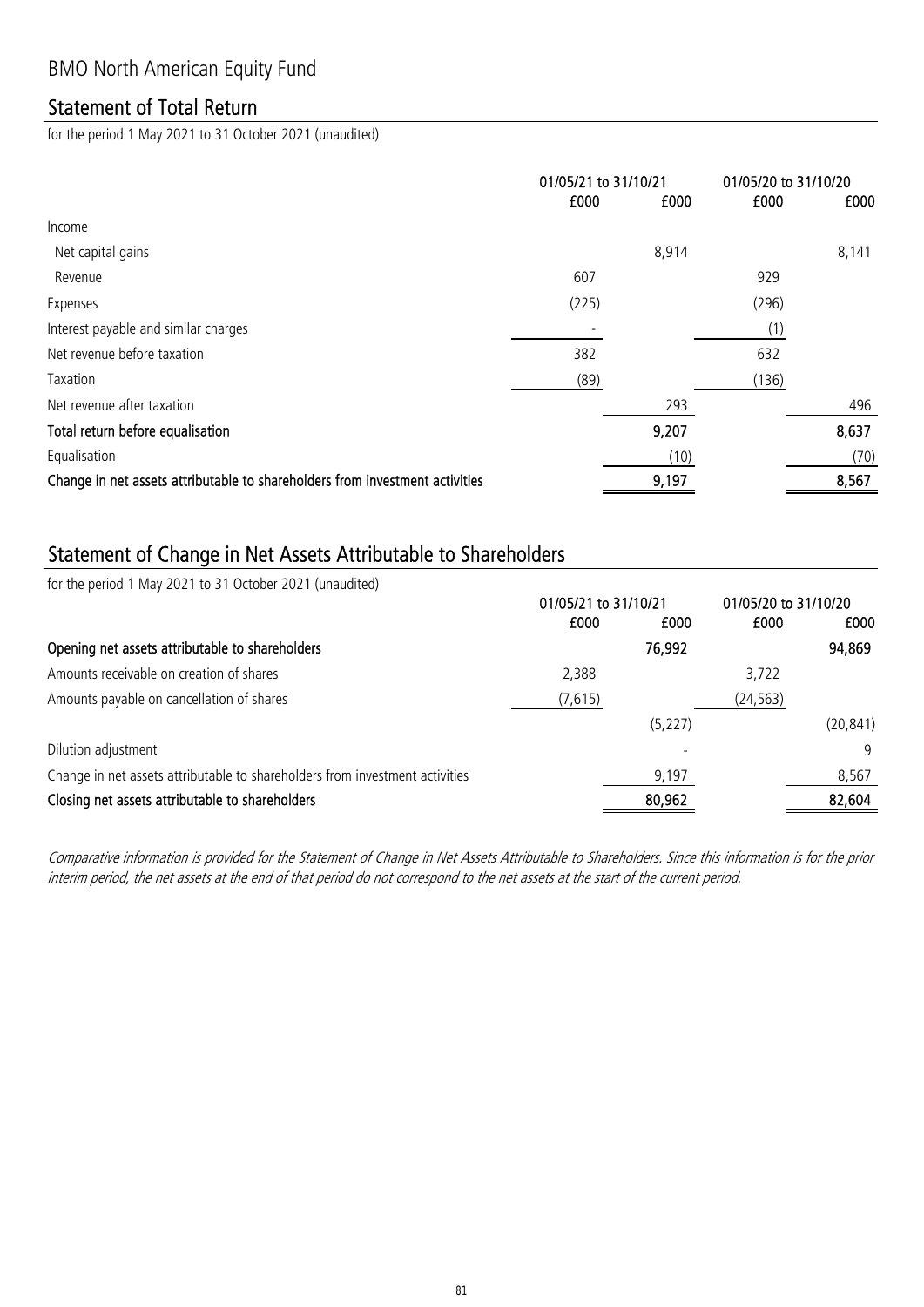# BMO North American Equity Fund

## Balance Sheet

|                                         | 31/10/21<br>£000 | 30/04/21<br>£000 |
|-----------------------------------------|------------------|------------------|
| Assets                                  |                  |                  |
| Investments                             | 80,876           | 77,044           |
| Current assets                          |                  |                  |
| Debtors                                 | 64               | 703              |
| Cash and bank balances                  | 308              | 1,163            |
| <b>Total assets</b>                     | 81,248           | 78,910           |
| <b>Liabilities</b>                      |                  |                  |
| Creditors                               |                  |                  |
| Distribution payable                    |                  | (284)            |
| Other creditors                         | (286)            | (1,634)          |
| <b>Total liabilities</b>                | (286)            | (1,918)          |
| Net assets attributable to shareholders | 80,962           | 76,992           |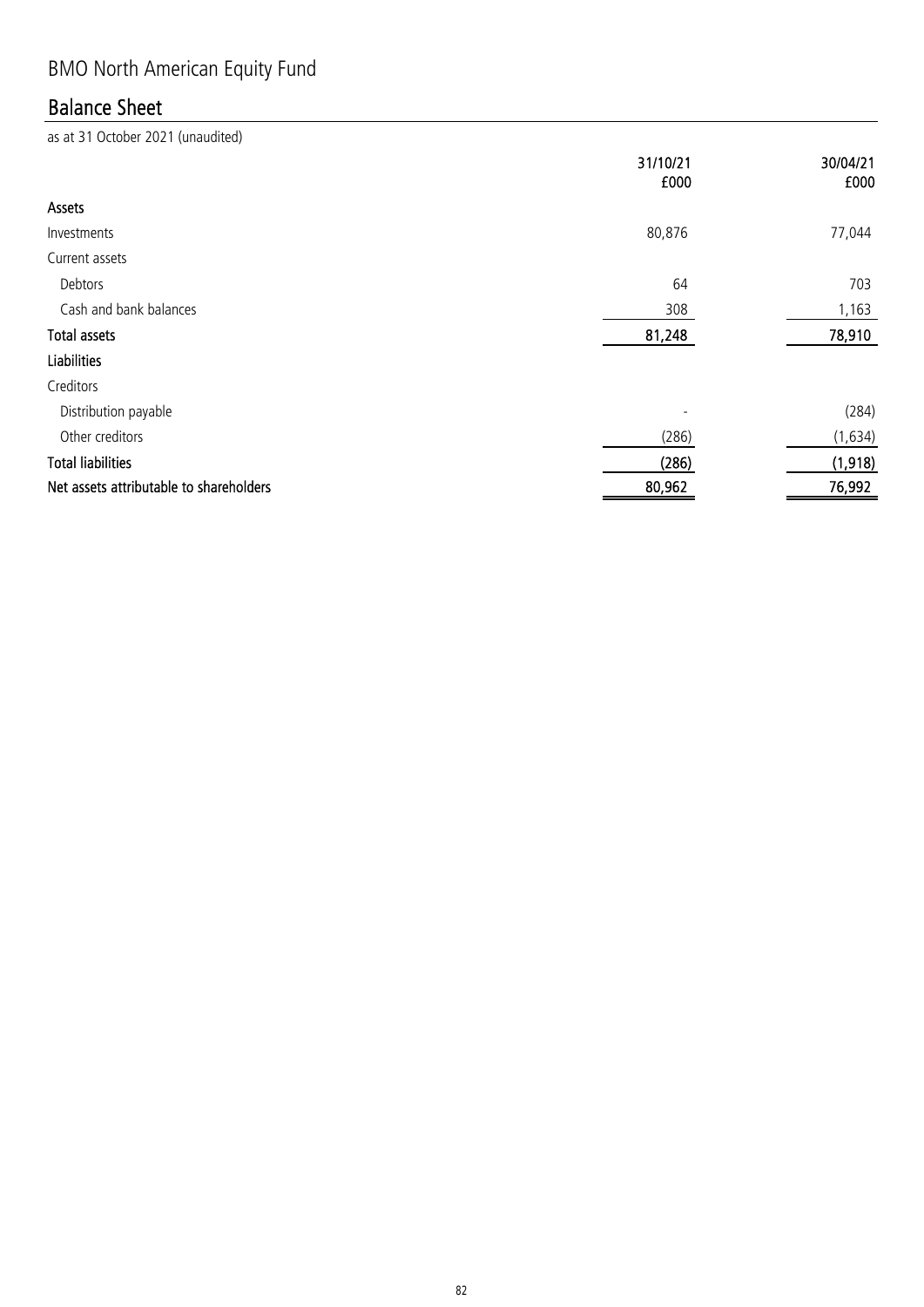### Authorised Corporate Director's Investment Report

for the period 1 May 2021 to 31 October 2021 (unaudited)

#### Fund Objective

The Fund aims to achieve a combination of medium to long term capital growth and income.

The Fund invests primarily in shares of European companies.

These are companies which are listed, quoted or traded in European (which, in the context of the Fund's primary investment excludes the UK) markets or which have their headquarters or a significant part of their activities in European markets but which are quoted on a regulated market outside of Europe.

The Fund generally invests in large companies and on the main European markets but may, at the investment manager's discretion, also invest in smaller or medium sized companies and on smaller markets.

The Fund may be invested in any industry sector and in any continental European country.

To the extent that the Fund is not fully invested in equities of continental European companies, the Fund may also invest in other transferable securities (including equities of UK companies), collective investment schemes (which may include schemes managed by BMO Global Asset Management), money markets instruments, deposits, warrants and cash and near cash.

The Fund may use derivatives (an investment contract between the Fund and a counterparty the value of which is derived from one or more underlying equities) for investment purposes as well as for efficient portfolio management.

#### Synthetic Risk and Reward Indicator

The Synthetic Risk and Reward Indicator ("SRRI"), is calculated in accordance with the Key Investor Information Regulations and is disclosed in a fund's KIIDs (Key Investor Information Documents). It is calculated from the last five years' performance data and shows the historic volatility of the Fund and is updated periodically. The SRRI is reported against standard bands ranging from 1 (lower risk/reward) to 7 (higher risk/reward). This classification is intended as a general indication of the overall level of risk of a fund in order to facilitate comparisons between funds.

The most recent value of the SRRI for the Fund was 6, published on 8 November 2021. From the most recent review it has been determined that this is still appropriate.

A fuller explanation of the SRRI and the risk and reward profile of the Fund is contained in the Fund's KIIDs.

| Fund manager | Philip Webster   |
|--------------|------------------|
| Fund size    | $£246.2$ million |
| Launch date  | 9 November 1988  |

#### Manager's Review

European equities rose over the six-month period. New Covid-19 cases fell across the eurozone early in the period, but began to pick up again as the period progressed due to the more contagious Delta variant. Data showed the eurozone grew by 2.2% in the third quarter versus 2.1% in the prior quarter, helped by export strength and ongoing domestic recovery. Nevertheless, business survey data for October suggested the pace of eurozone growth had slowed for a third consecutive month, with the eurozone Purchasing Managers' Composite Index falling to its lowest level since April. Higher costs, supply bottlenecks and rising coronavirus cases weighed on business sentiment. The Halle Institute, a German economic researcher, reduced its 2021 growth forecast for Germany's economy from 3.7% to 2.4%, citing supply impediments for the manufacturing industry and further negative impacts for the services sector from Covid-19. Eurozone inflation surged to an officially estimated 4.1% in October versus 3.4% in September against higher energy costs and supply shortages. In July, the European Central Bank (ECB) adopted a new strategy to pursue a symmetric 2% inflation target over the medium term, replacing its previous goal to maintain inflation "below but close to 2%." The ECB also pledged to allow temporary overshoots of its target where price pressures are deemed transitory. In September, the ECB announced that it was slowing down the pace of bond purchases through its emergency Covid-19 quantitative easing programme as financing conditions had improved.

There was low turnover in the portfolio, with just three major additions during the period. THG was introduced on weakness and the tech sell-off to build a significant position. The recent dal with Softbank underpins the valuation and the discount to a sum-of-the-parts valuation. A holding of Ubisoft was bought after further game delays caused additional weakness. The company reassured on the high level of recurring revenue and the investment they are making to drive future growth will come to the fore as we look ahead. We also acquired a holding in Just Eat Takeaway as the market, and analysts, have become too bearish on the competitive pressures and the impact on the business.

Economies continue to recover as the vaccine rollout progresses across Europe but the Delta variant and resistance to vaccination amongst younger age groups pose challenges to the outlook. As we move into the winter, the demands on hospitals will, once again, be the key determinant of whether European economic activity continues to normalise. Although the demand picture remains robust, upward price pressures and supply chain difficulties could also create volatility. The ability to still benefit from a positive economic backdrop whilst mitigating cost pressures will be key. In our view, the businesses able to do this will be those with wide economic moats and strong balance sheets that can align themselves with the sustainability megatrends. Such companies should be more resilient through business cycles and prove long-term structural winners.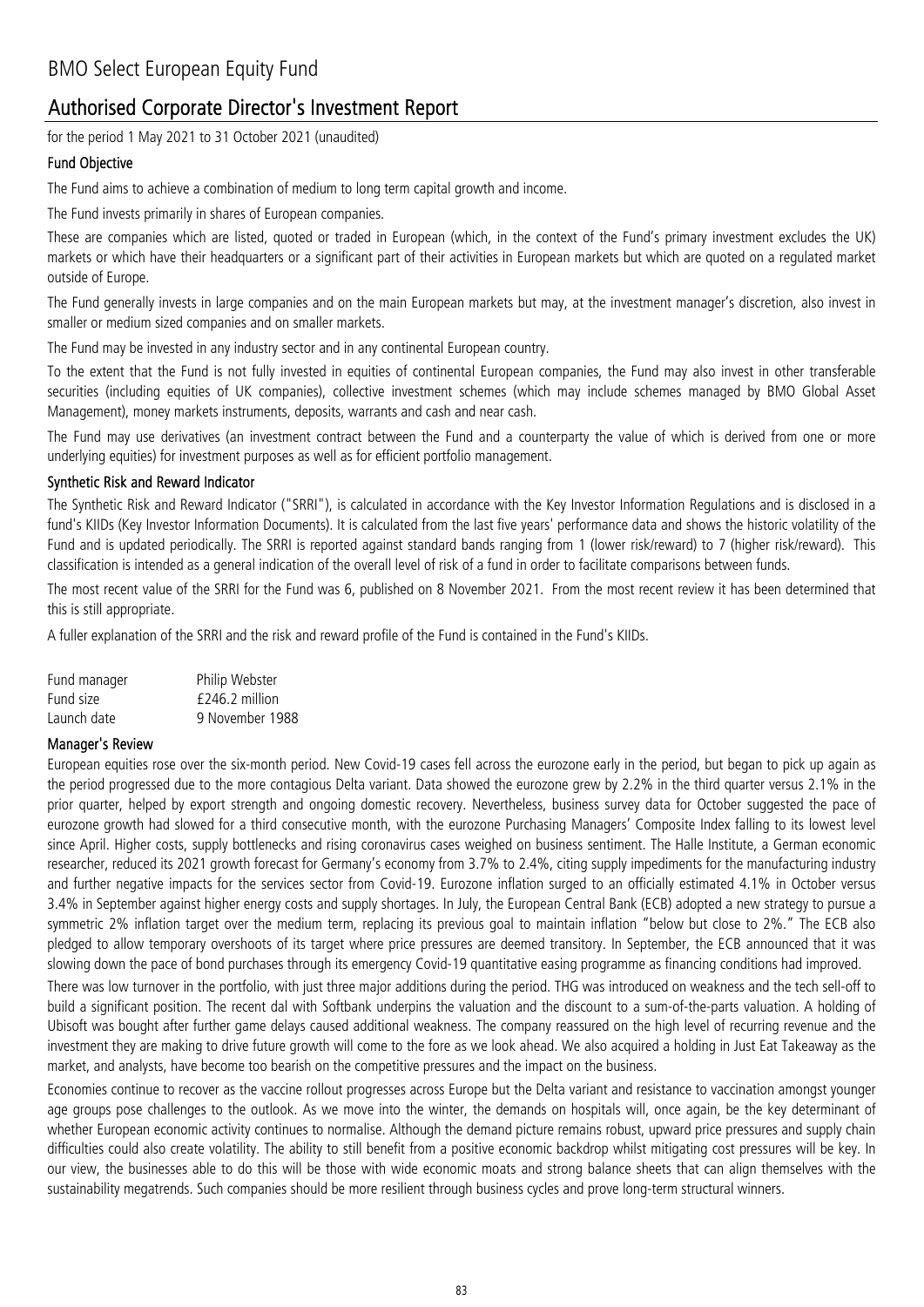### Authorised Corporate Director's Investment Report

for the period 1 May 2021 to 31 October 2021 (unaudited)

#### Performance Summary

The BMO Select European Equity Fund returned -0.5% over the six months, whilst the benchmark, FTSE All-World Developed Europe ex-UK index, returned 7.5%. Returns are net of fees, in sterling terms and on a total return basis.

The portfolio underperformed during the period. There was a rotation away from technology and previous winners. The most significant detractors from performance were THG, the UK based e-commerce group, which saw sales growth ease. Delivery Hero and Just Eat Takeaway.com were hit by concerns of slowing sales growth, the need for additional investment and fears over competition. Ubisoft Entertainment lagged as delays to game releases, coupled with ongoing investment has checked profit growth. Positive contributors included Richemont, which outperformed on the back of a very strong set of results ahead of market expectations, driven by a jewellery rebound, despite a subsequent clamp-down in the Chinese luxury market. ASML is still seeing orderbook growth alongside a strong set of results as the chip shortage persists. Novo Nordisk saw positive news flow on their diabetes franchise, including the accelerating growth trajectory in GLP1 and a successful launch of their new obesity drug (Wegovy) in the US.

2 December 2021 BMO Fund Management Limited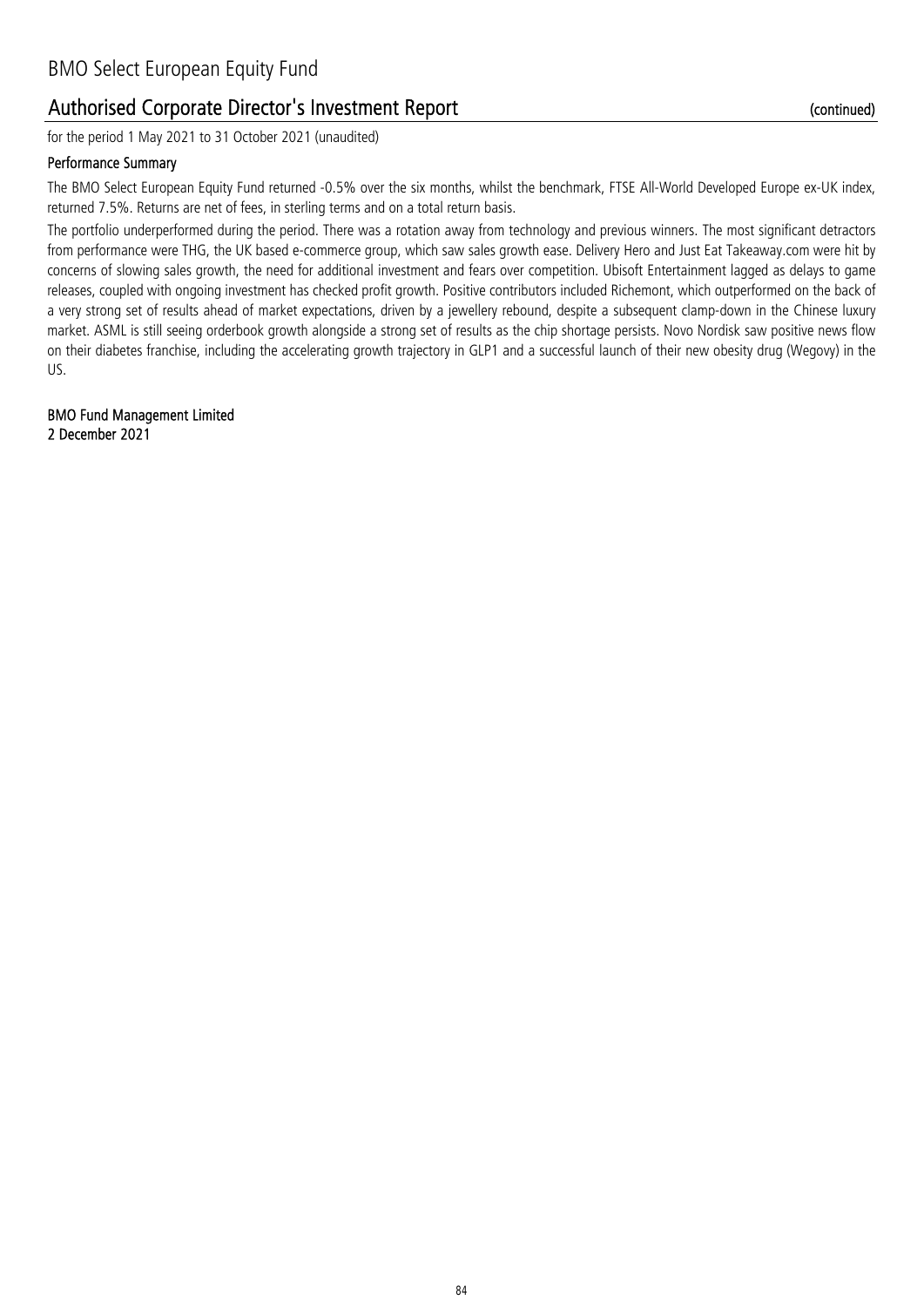as at 31 October 2021 (unaudited)

|                                              | <b>Holdings</b> | Market<br>Value<br>£000 | Total<br><b>Net Assets</b><br>% |
|----------------------------------------------|-----------------|-------------------------|---------------------------------|
| DENMARK (4.91%*)<br>Novo Nordisk             | 194,827         | 15,632<br>15,632        | 6.35<br>6.35                    |
| FRANCE (11.77%*)                             |                 | 31,084                  | 12.62                           |
| Air Liquide                                  | 66,422          | 8,087                   | 3.28                            |
| Schneider Electric                           | 121,666         | 15,278                  | 6.20                            |
| <b>Ubisoft Entertainment</b>                 | 202,150         | 7,719                   | 3.14                            |
| GERMANY (21.56%*)                            |                 | 47,407                  | 19.25                           |
| Delivery Hero                                | 143,969         | 13,048                  | 5.30                            |
| Deutsche Boerse                              | 93,085          | 11,262                  | 4.57                            |
| SAP                                          | 103,588         | 10,947                  | 4.45                            |
| Scout24                                      | 130,653         | 6,631                   | 2.69                            |
| Zalando                                      | 79,777          | 5,519                   | 2.24                            |
| IRELAND (14.20%*)                            |                 | 36,688                  | 14.90                           |
| Cairn Homes                                  | 12,546,321      | 11,844                  | 4.81                            |
| Kerry 'A'                                    | 111,529         | 10,932                  | 4.44                            |
| Ryanair                                      | 974,210         | 13,912                  | 5.65                            |
| NETHERLANDS (25.33%*)                        |                 | 66,411                  | 26.98                           |
| ASML                                         | 39,986          | 23,644                  | 9.60                            |
| Ferrari                                      | 72,378          | 12,526                  | 5.09                            |
| Heineken                                     | 184,300         | 12,471                  | 5.07                            |
| Just Eat Takeaway.com                        | 161,959         | 8,494                   | 3.45                            |
| Wolters Kluwer                               | 121,223         | 9,276                   | 3.77                            |
| SPAIN (3.79%*)                               |                 | 9,545                   | 3.88                            |
| Neinor Homes                                 | 1,014,866       | 9,545                   | 3.88                            |
| SWITZERLAND (6.04%*)                         |                 | 11,216                  | 4.55                            |
| Cie Financiere Richemont                     | 120,333         | 10,866                  | 4.41                            |
| Cie Financiere Richemont Warrants 22/11/2023 | 674,968         | 350                     | 0.14                            |
| UNITED KINGDOM (12.41%*)                     |                 | 29,051                  | 11.80                           |
| Compass                                      | 728,748         | 11,292                  | 4.59                            |
| <b>RELX</b>                                  | 601,425         | 13,623                  | 5.53                            |
| <b>THG</b>                                   | 1,909,586       | 4,136                   | 1.68                            |
| Portfolio of investments                     |                 | 247,034                 | 100.33                          |
| Net other liabilities                        |                 | (811)                   | (0.33)                          |
| Total net assets                             |                 | 246,223                 | 100.00                          |
|                                              |                 |                         |                                 |

All investments held are listed, unless otherwise stated.

\* Comparative figures shown in brackets relate to 30 April 2021.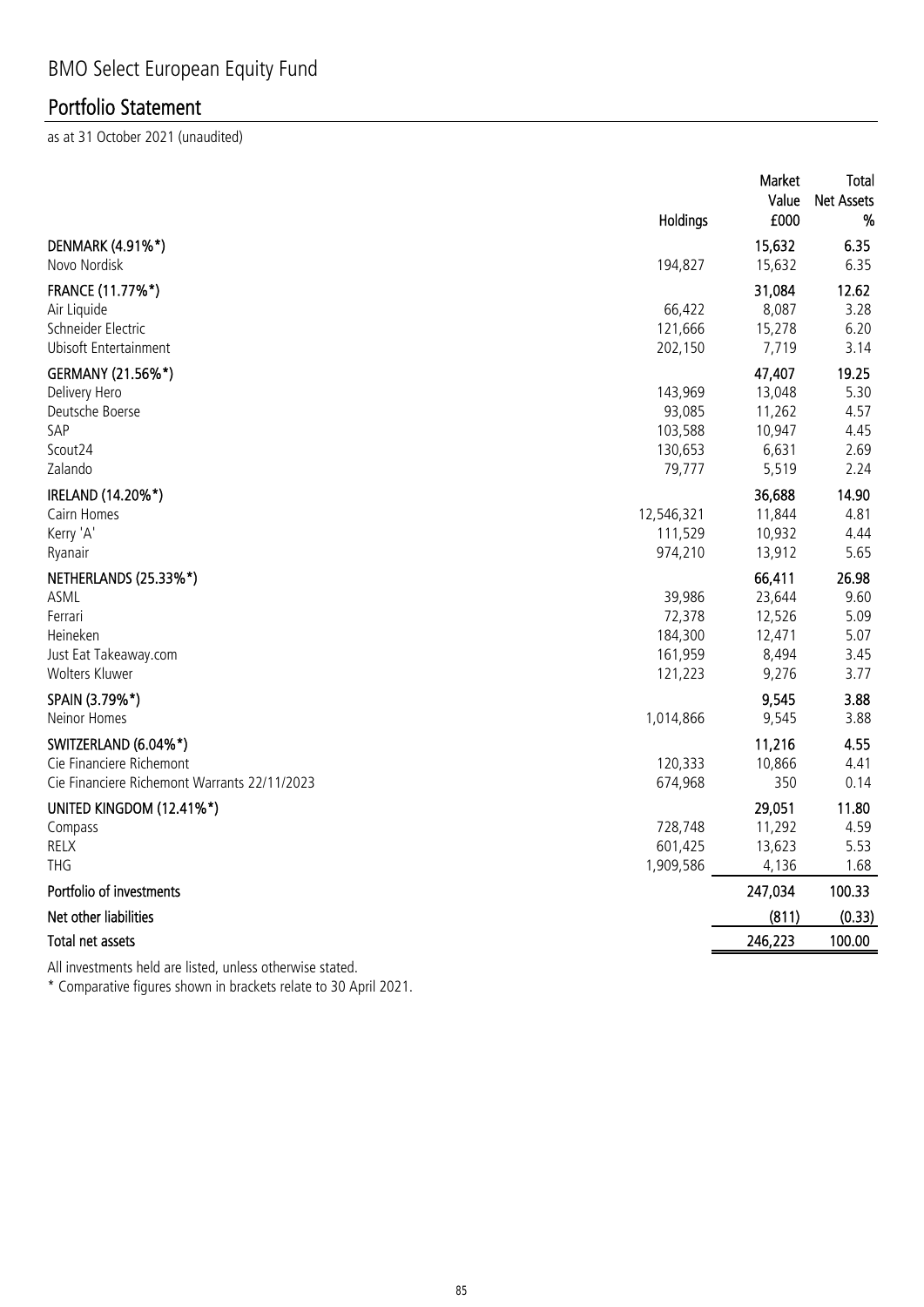## Material Portfolio Changes

for the period 1 May 2021 to 31 October 2021 (unaudited)

|                       | Cost  |                          | <b>Proceeds</b> |
|-----------------------|-------|--------------------------|-----------------|
| Total purchases       | £000  | Major sales              | £000            |
| Just Eat Takeaway.com | 3,419 | Cie Financiere Richemont | 8,519           |
| Ubisoft Entertainment | 2,648 | Wolters Kluwer           | 5,750           |
| Compass               | 2,573 | Novo Nordisk             | 3,644           |
|                       |       | SAP                      | 3,312           |
|                       |       | ASML                     | 2,371           |
|                       |       | Heineken                 | 2,230           |
|                       |       | Deutsche Boerse          | 1,484           |

Ryanair

Delivery Hero 1,380<br>Schneider Electric 1,307 Schneider Electric 1,307<br>Ryanair 1,271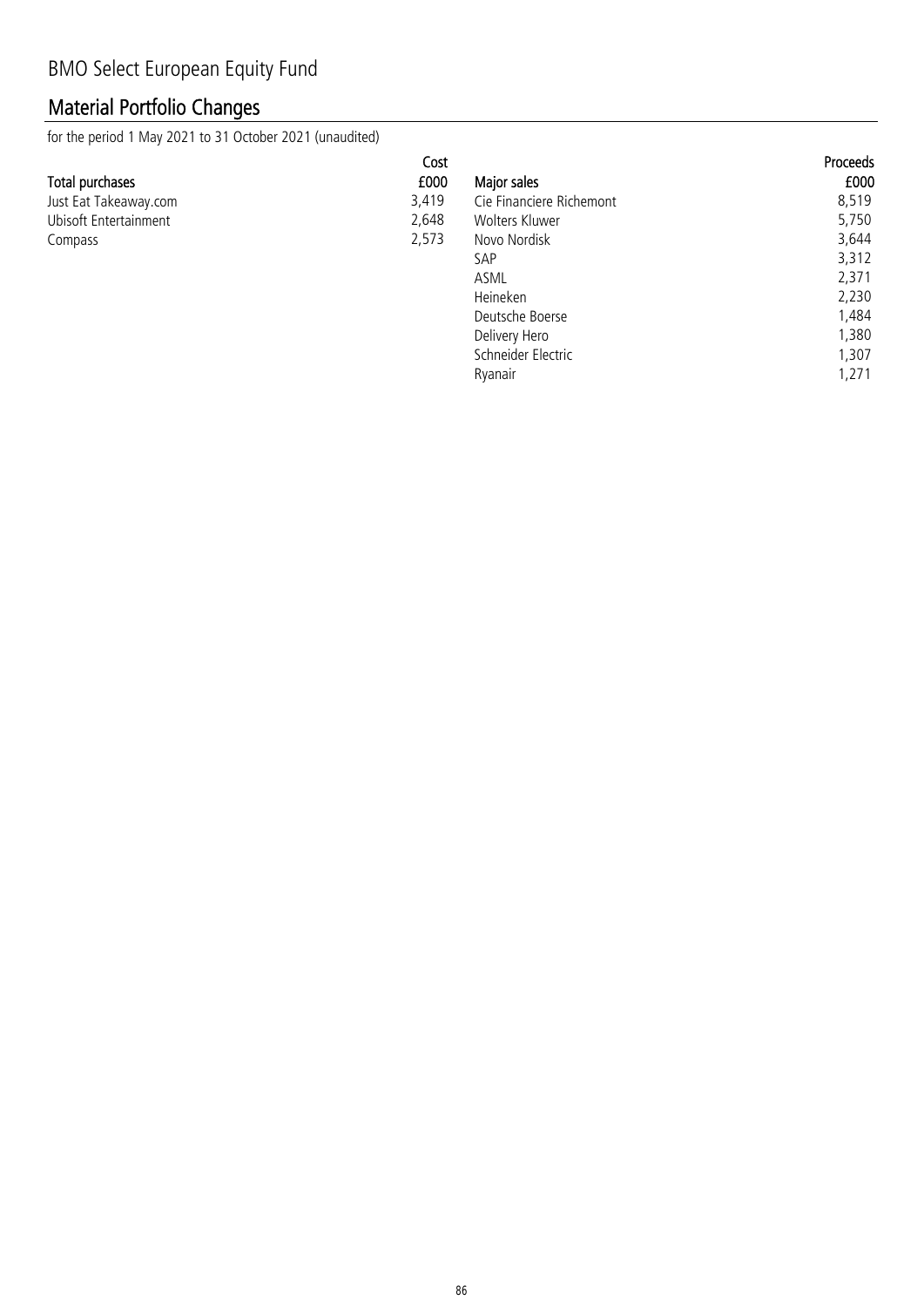# BMO Select European Equity Fund

## Comparative Tables

|                                       | 31/10/21   | 30/04/21   | 30/04/20   |
|---------------------------------------|------------|------------|------------|
| Share Class 1 - Accumulation          |            |            |            |
| Closing net asset value (£'000)       | 58,460     | 60,756     | 143,181    |
| Closing number of shares              | 4,615,617  | 4,766,799  | 14,377,394 |
| Closing net asset value per share (p) | 1,266.58   | 1,274.56   | 995.87     |
| Operating charges                     | 1.61%      | 1.67%      | 1.71%      |
|                                       | 31/10/21   | 30/04/21   | 30/04/20   |
| Share Class 1 - Income                |            |            |            |
| Closing net asset value (£'000)       | 3,444      | 3,689      | 15,057     |
| Closing number of shares              | 1,517,560  | 1,604,305  | 8,300,460  |
| Closing net asset value per share (p) | 226.96     | 229.95     | 181.40     |
| Operating charges                     | 2.05%      | 1.88%      | 1.84%      |
|                                       | 31/10/21   | 30/04/21   | 30/04/20   |
| Share Class 2 - Accumulation          |            |            |            |
| Closing net asset value (£'000)       | 33,823     | 36,036     | 33,292     |
| Closing number of shares              | 10,883,154 | 11,568,580 | 13,791,577 |
| Closing net asset value per share (p) | 310.78     | 311.50     | 241.39     |
| Operating charges                     | 0.81%      | 0.83%      | 0.82%      |
|                                       | 31/10/21   | 30/04/21   | 30/04/20   |
| Share Class 2 - Income                |            |            |            |
| Closing net asset value (£'000)       | 17,668     | 20,095     | 8,668      |
| Closing number of shares              | 7,399,036  | 8,337,005  | 4,593,008  |
| Closing net asset value per share (p) | 238.79     | 241.04     | 188.72     |
| Operating charges                     | 1.02%      | 1.02%      | 0.97%      |
|                                       | 31/10/21   | 30/04/21   | 30/04/20   |
| Share Class 3 - Accumulation          |            |            |            |
| Closing net asset value (£'000)       | 8,551      | 30,982     | 248,094    |
| Closing number of shares              | 514,036    | 1,861,507  | 19,304,947 |
| Closing net asset value per share (p) | 1,663.39   | 1,664.34   | 1,285.13   |
| Operating charges                     | 0.47%      | 0.47%      | 0.45%      |
|                                       | 31/10/21   | 30/04/21   | 30/04/20   |
| Share Class 4 - Income                |            |            |            |
| Closing net asset value (£'000)       | 12,713     | 13,861     | 8,371      |
| Closing number of shares              | 988,982    | 1,072,316  | 833,306    |
| Closing net asset value per share (p) | 1,285.41   | 1,292.64   | 1,004.58   |
| Operating charges                     | 0.15%      | 0.20%      | 0.22%      |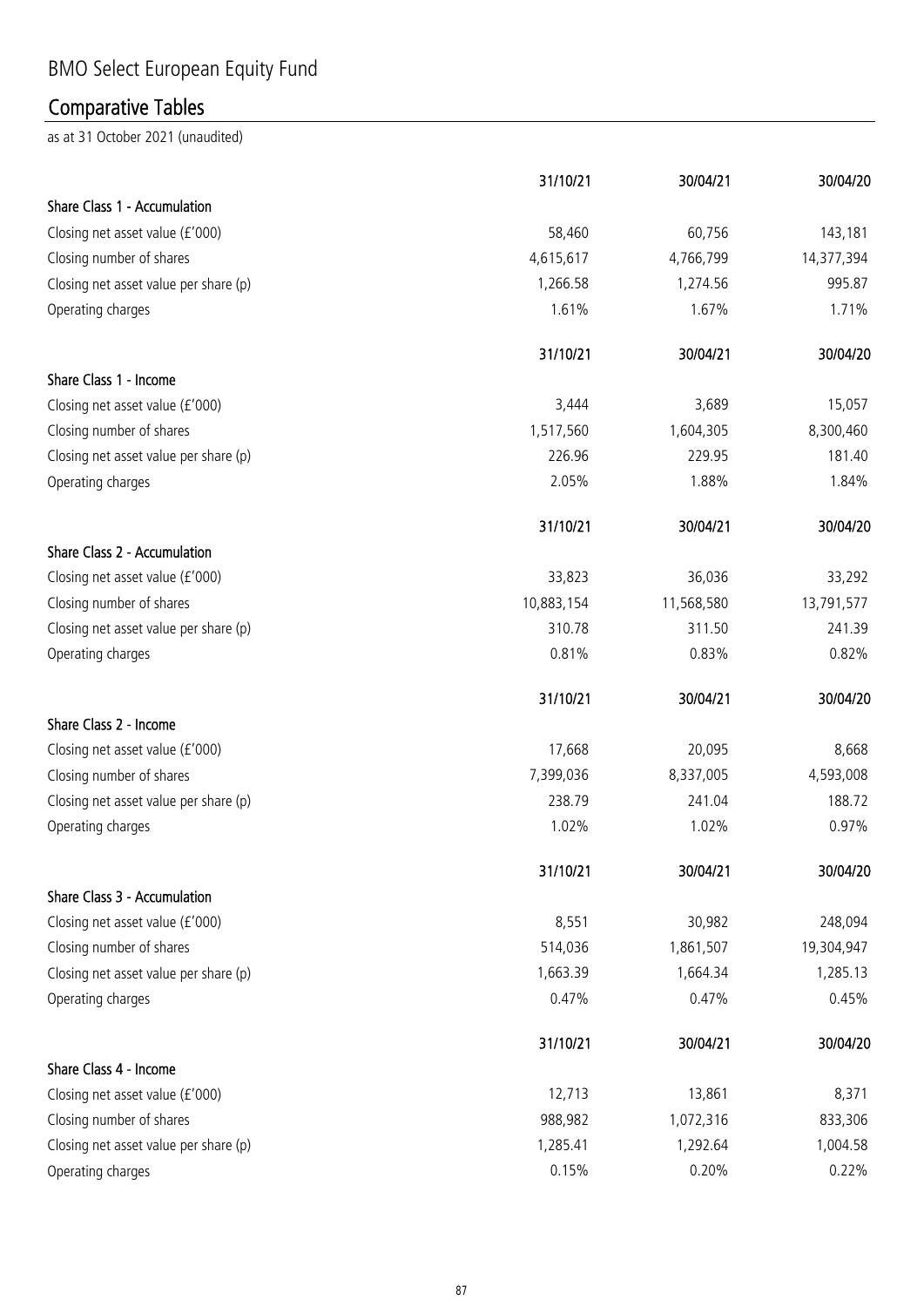## Comparative Tables (continued)

|                                                               | 31/10/21    | 30/04/21      |
|---------------------------------------------------------------|-------------|---------------|
| Share Class L - Accumulation                                  |             |               |
| Closing net asset value (£'000)                               | 111,564     | 114,618       |
| Closing number of shares                                      | 200,338,417 | 205, 201, 747 |
| Closing net asset value per share (p)                         | 55.69       | 55.86         |
| Operating charges                                             | 0.95%       | $0.99\%$      |
| Share Class L Accumulation was launched on 25 September 2020. |             |               |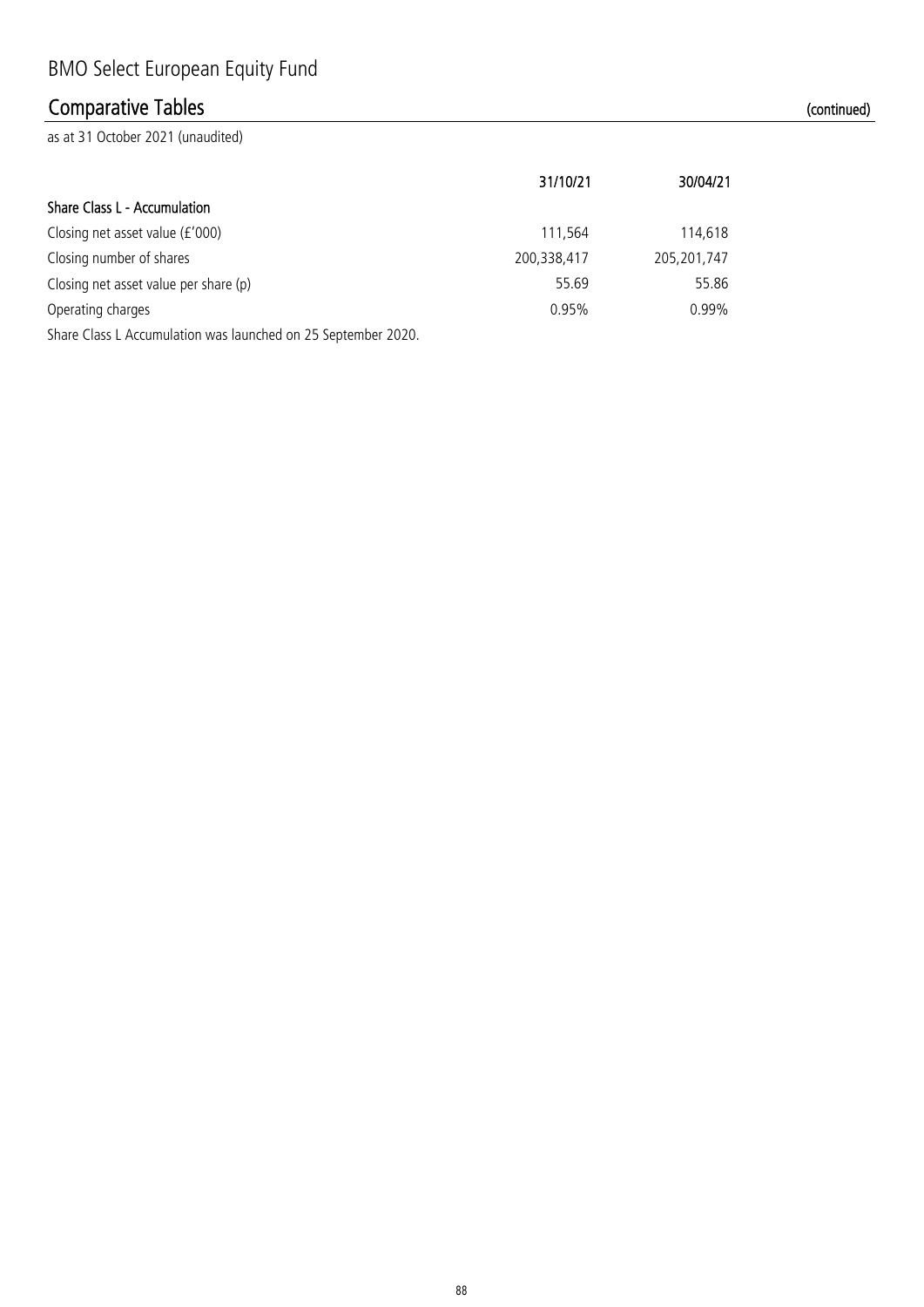### Statement of Total Return

for the period 1 May 2021 to 31 October 2021 (unaudited)

|                                                                              | 01/05/21 to 31/10/21 |       | 01/05/20 to 31/10/20 |        |
|------------------------------------------------------------------------------|----------------------|-------|----------------------|--------|
|                                                                              | £000                 | £000  | £000                 | £000   |
| Income                                                                       |                      |       |                      |        |
| Net capital (losses)/gains                                                   |                      | (977) |                      | 44,844 |
| Revenue                                                                      | 1,853                |       | 3,512                |        |
| Expenses                                                                     | (1, 364)             |       | (2, 166)             |        |
| Interest payable and similar charges                                         |                      |       | (3)                  |        |
| Net revenue before taxation                                                  | 489                  |       | 1,343                |        |
| Taxation                                                                     | 131                  |       | (737)                |        |
| Net revenue after taxation                                                   |                      | 620   |                      | 606    |
| Total return before distributions                                            |                      | (357) |                      | 45,450 |
| <b>Distributions</b>                                                         |                      | (297) |                      | (562)  |
| Change in net assets attributable to shareholders from investment activities |                      | (654) |                      | 44,888 |

### Statement of Change in Net Assets Attributable to Shareholders

for the period 1 May 2021 to 31 October 2021 (unaudited)

| 01/05/21 to 31/10/21 |           | 01/05/20 to 31/10/20 |            |
|----------------------|-----------|----------------------|------------|
| £000                 | £000      | £000                 | £000       |
|                      | 280,037   |                      | 456,663    |
| 1,779                |           | 130,738              |            |
| (34, 939)            |           | (278, 378)           |            |
|                      | (33, 160) |                      | (147, 640) |
|                      | (654)     |                      | 44,888     |
|                      | 246,223   |                      | 353,911    |
|                      |           |                      |            |

Comparative information is provided for the Statement of Change in Net Assets Attributable to Shareholders. Since this information is for the prior interim period, the net assets at the end of that period do not correspond to the net assets at the start of the current period.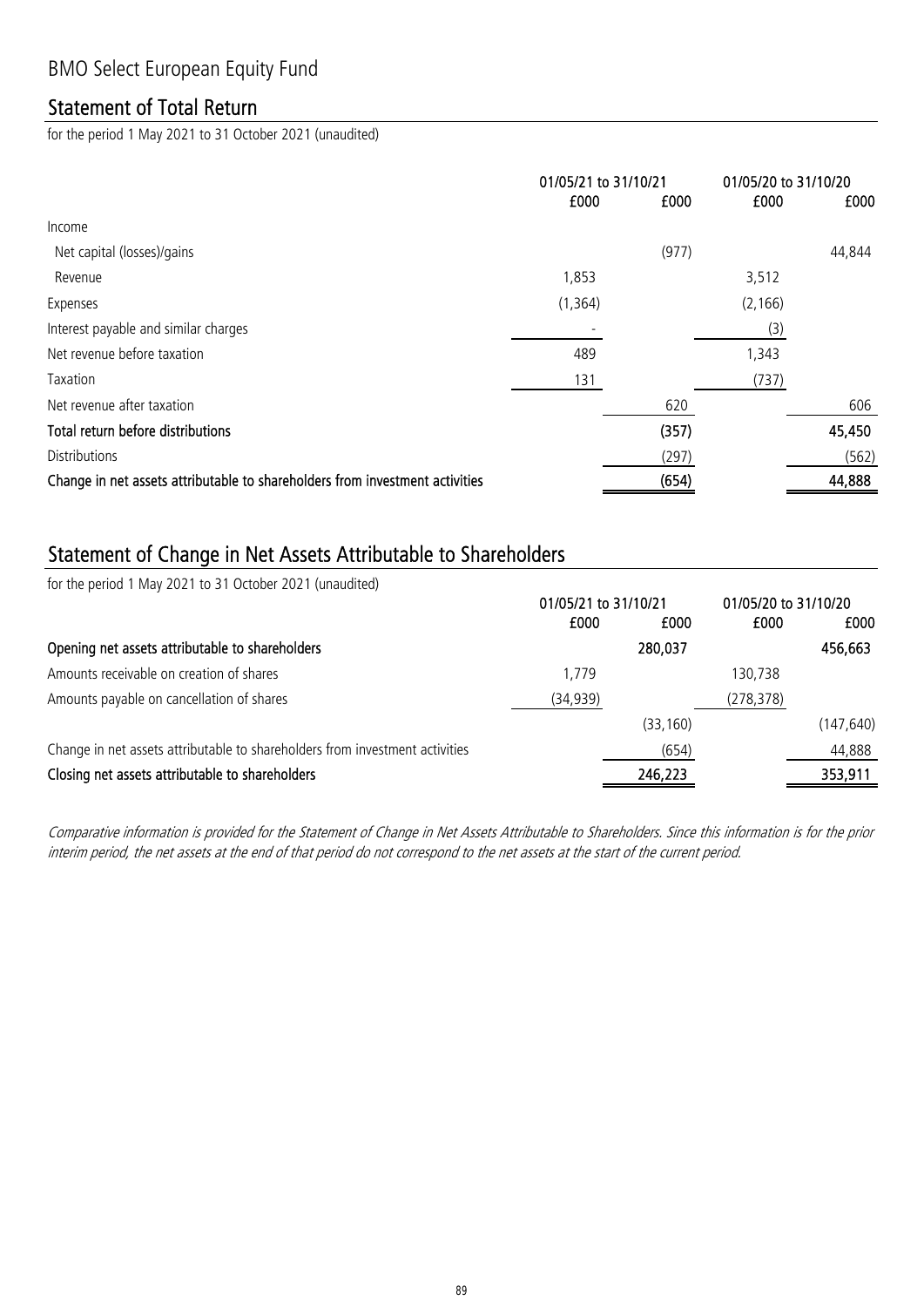# BMO Select European Equity Fund

## Balance Sheet

|                                         | 31/10/21<br>£000 | 30/04/21<br>£000 |
|-----------------------------------------|------------------|------------------|
| Assets                                  |                  |                  |
| Investments                             | 247,034          | 280,057          |
| Current assets                          |                  |                  |
| Debtors                                 | 1,391            | 1,001            |
| Cash and bank balances                  | 209              | 299              |
| <b>Total assets</b>                     | 248,634          | 281,357          |
| <b>Liabilities</b>                      |                  |                  |
| Creditors                               |                  |                  |
| Distribution payable                    | (77)             | (141)            |
| Other creditors                         | (2, 334)         | (1, 179)         |
| <b>Total liabilities</b>                | (2, 411)         | (1, 320)         |
| Net assets attributable to shareholders | 246,223          | 280,037          |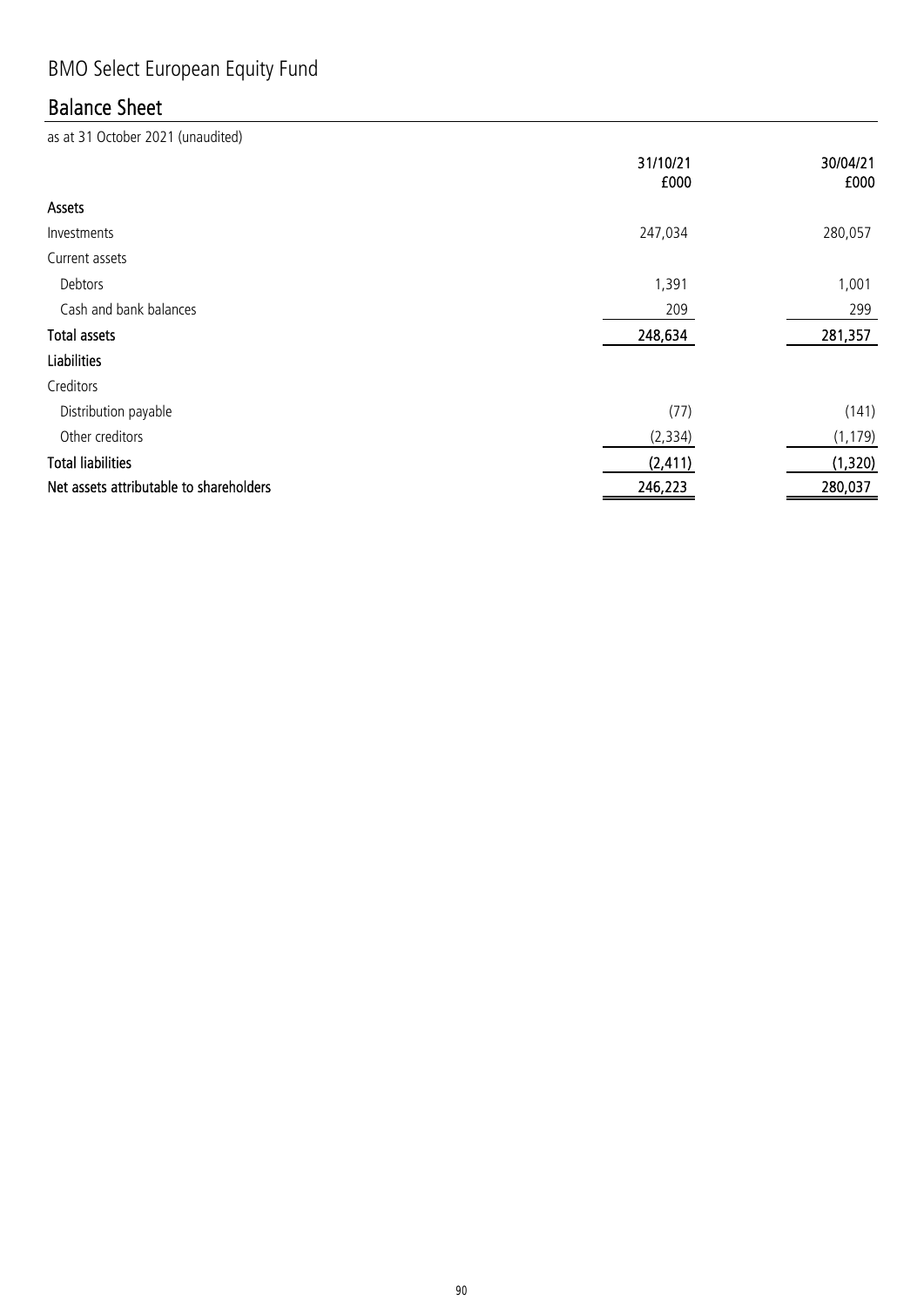### Authorised Corporate Director's Investment Report

for the period 1 May 2021 to 31 October 2021 (unaudited)

#### Fund Objective

The Fund aims to achieve long term capital growth, with some income.

The Fund invests primarily in equities (ordinary shares) of UK companies. These are companies in any economic sector that may be listed, quoted or traded in the UK or elsewhere but which are incorporated, domiciled or conduct a significant portion of their business in the UK. Some companies may however have overseas earnings as part of their trading profits. The Fund may be invested in any industry sector.

The Fund generally invests in large companies but may, at the investment manager's discretion, also invest in medium and smaller sized companies.

To the extent that the Fund is not fully invested in equities of UK companies, the Fund may also invest in other transferable securities, collective investment schemes (which may include schemes managed by BMO Global Asset Management), money markets instruments, deposits, warrants and cash and near cash.

The Fund may use derivatives (an investment contract between the Fund and a counterparty the value of which is derived from one or more underlying equities) for the purposes of efficient portfolio management only.

#### Synthetic Risk and Reward Indicator

The Synthetic Risk and Reward Indicator ("SRRI"), is calculated in accordance with the Key Investor Information Regulations and is disclosed in a fund's KIIDs (Key Investor Information Documents). It is calculated from the last five years' performance data and shows the historic volatility of the Fund and is updated periodically. The SRRI is reported against standard bands ranging from 1 (lower risk/reward) to 7 (higher risk/reward). This classification is intended as a general indication of the overall level of risk of a fund in order to facilitate comparisons between funds.

The most recent value of the SRRI for the Fund was 6, published on 8 November 2021. From the most recent review it has been determined that this is still appropriate.

A fuller explanation of the SRRI and the risk and reward profile of the Fund is contained in the Fund's KIIDs.

| Fund manager | David Moss      |
|--------------|-----------------|
| Fund size    | $f47.6$ million |
| Launch date  | 24 April 1970   |

#### Manager's Review

The UK equity market rose over the six-month period. The UK economy grew by 5.5% in the second quarter, rebounding strongly from the first quarter's 1.4% contraction, boosted by a sharp recovery in consumer spending as the UK loosened coronavirus restrictions. While the UK's vaccination campaign made swift progress, the emergence of the Delta Covid-19 variant and a renewed rise in case levels prompted the government to push back the final phase of reopening to July. Business survey data suggested the pace of the UK's ongoing economic expansion slowed as the period progressed. However, monthly UK manufacturing and services survey data pointed to an acceleration in UK economic growth in October. Purchasing Managers' Index figures for October suggested the services sector experienced its strongest uptick since July as new business volumes increased. UK job vacancies hit a record high in the three months to August as the domestic labour market tightened. Inflation rose to 3.1% in September versus 1.5% in April. The Bank of England's chief economist warned UK headline inflation would likely rise to around 5% by early 2022 against higher energy prices and supply constraints.

The most significant changes to the portfolio included the purchase of Berkeley Group as the "quality" selection in the UK housebuilding space, playing the structural undersupply themes, but with a long-term track record of disciplined value creation. This was funded by the disposal of Ibstock and Cairn Homes. We introduced Auto Trader and Hargreaves Lansdown, both dominant market leaders in their respective industries with significant long-term opportunities and asset/capital light and high margin business models supporting excellent cash generation. We also added Cranswick, domestic UK food producer, a market leader in pork with a significant opportunity in poultry which has a strong management team with a disciplined track record of capital allocation. These were funded by disposals of smaller, lower conviction holdings, including National Grid and Phoenix.

Whilst we are constructive on the prospects for the UK generally, the narrative is changing near term. Global economic growth is slowing, supplychain bottlenecks coupled with robust consumer demand are driving inflation expectations higher, government policy is becoming less accommodative, and we face the uncertainty of another autumn/winter with Covid-19. Despite corporates printing strong second-quarter results, typically meeting or exceeding expectations and maintaining or upgrading guidance, market expectations indicate that there is some risk to the downside. Nonetheless, growth expectations are encouraging into 2022 and beyond, business confidence is high despite the threat of inflation, and consumer confidence remains above pre-coronavirus levels with household balance sheets in excellent shape. We are steadfast in our approach, investing in established businesses with demonstrable track records of value creation irrespective of the prevailing economic conditions.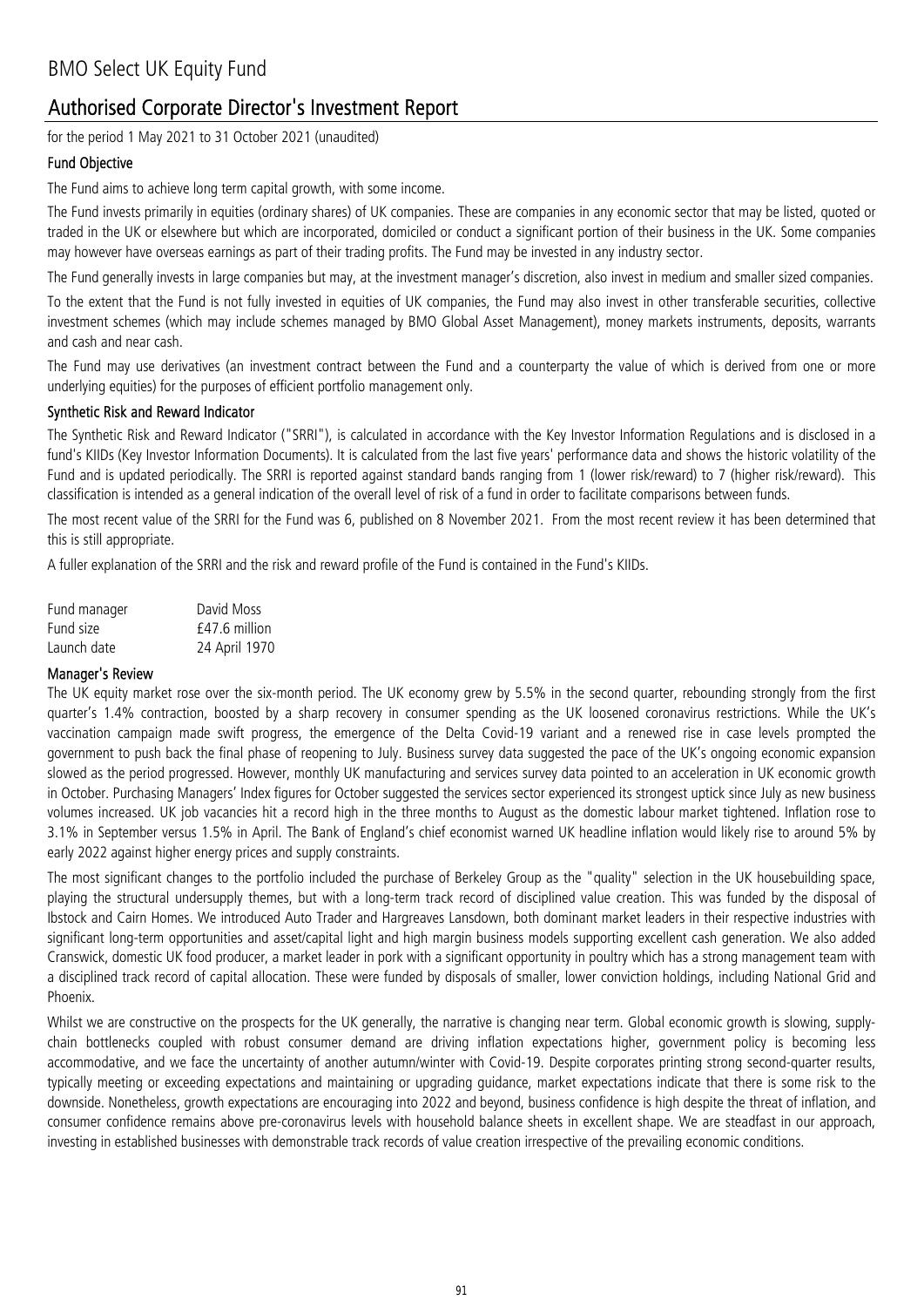### Authorised Corporate Director's Investment Report

for the period 1 May 2021 to 31 October 2021 (unaudited)

#### Performance Summary

The BMO Select UK Equity Fund returned 2.1% over the six-month period. By comparison, the FTSE All-Share Index returned 5.4%. All figures are net of fees, in sterling terms and on a total return basis.

The Fund underperformed during the period. Detractors included Lancashire Holdings, whose catastrophe insurance risks rose, even as it lost ground due to its lack of sensitivity to the economic recovery. National Express Group gave back some strong earlier gains, as it remains sensitive to COVID news flow. Moneysupermarket.com was hit by the crisis in the energy supplier market, with energy switching representing about 20% of revenues. Positive contributors included the bid for John Laing Group at a 30% premium by Private Equity. RELX, the business information publisher, also performed well on the back of solid results.

2 December 2021 BMO Fund Management Limited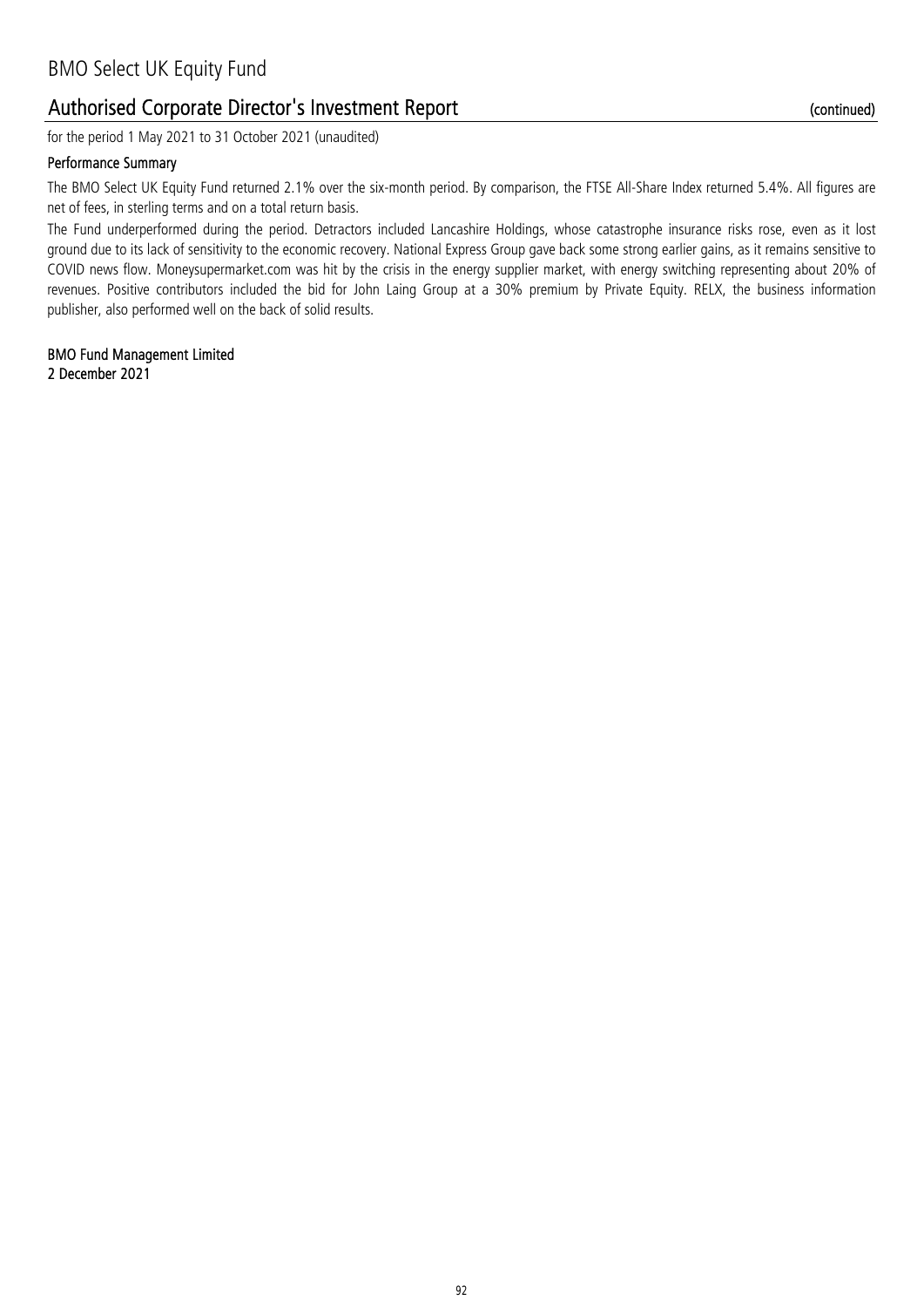|                                                                                    | Holdings            | Market<br>Value<br>£000 | Total<br><b>Net Assets</b><br>% |
|------------------------------------------------------------------------------------|---------------------|-------------------------|---------------------------------|
| BASIC MATERIALS (4.04%*)                                                           |                     | 1,433                   | 3.01                            |
| Industrial Metals and Mining<br>Rio Tinto                                          | 31,415              | 1,433                   | 3.01                            |
| <b>CONSUMER DISCRETIONARY (17.29%*)</b>                                            |                     | 8,545                   | 17.95                           |
| <b>Consumer Services</b><br>Compass                                                | 114,676             | 1,777                   | 3.73                            |
| <b>Household Goods and Home Construction</b><br>Berkeley<br>Vistry                 | 26,580<br>119,539   | 1,158<br>1,458          | 2.43<br>3.06                    |
| Media<br>RELX                                                                      | 105,919             | 2,398                   | 5.04                            |
| <b>Travel and Leisure</b><br>National Express<br>Wizz Air                          | 396,881<br>18,342   | 907<br>847              | 1.90<br>1.79                    |
| CONSUMER STAPLES (18.37%*)                                                         |                     | 9,463                   | 19.88                           |
| <b>Beverages</b><br>C&C<br>Diageo                                                  | 269,622<br>84,042   | 699<br>3,052            | 1.48<br>6.41                    |
| Food producers<br>Cranswick                                                        | 25,918              | 897                     | 1.88                            |
| Personal Care, Drug and Grocery Stores<br>Reckitt Benckiser<br>Unilever            | 29,266<br>78,758    | 1,734<br>3,081          | 3.64<br>6.47                    |
| <b>ENERGY (1.32%*)</b>                                                             |                     | 670                     | 1.42                            |
| Oil, Gas and Coal<br>Cairn Energy<br>Caithness Petroleum **                        | 368,216<br>569,739  | 670                     | 1.42                            |
| <b>FINANCIALS (18.18%*)</b>                                                        |                     | 9,326                   | 19.58                           |
| <b>Banks</b><br>Close Brothers<br>Lloyds Banking                                   | 99,274<br>3,585,252 | 1,430<br>1,801          | 3.00<br>3.78                    |
| <b>Finance and Credit Services</b><br>London Stock Exchange                        | 19,349              | 1,373                   | 2.88                            |
| Investment Banking and Brokerage Services<br>Brewin Dolphin<br>Hargreaves Lansdown | 351,312<br>74,883   | 1,323<br>1,151          | 2.78<br>2.42                    |
| Non-life Insurance<br>Beazley<br>Lancashire                                        | 338,069<br>183,945  | 1,318<br>930            | 2.77<br>1.95                    |
| HEALTH CARE (9.99%*)                                                               |                     | 5,462                   | 11.47                           |
| <b>Pharmaceuticals and Biotechnology</b><br>AstraZeneca<br>GlaxoSmithKline         | 35,662<br>147,080   | 3,243<br>2,219          | 6.81<br>4.66                    |
| INDUSTRIALS (25.80%*)                                                              |                     | 10,854                  | 22.78                           |
| Aerospace and Defence<br>Cox Powertrain **                                         | 950,910             | 408                     | 0.86                            |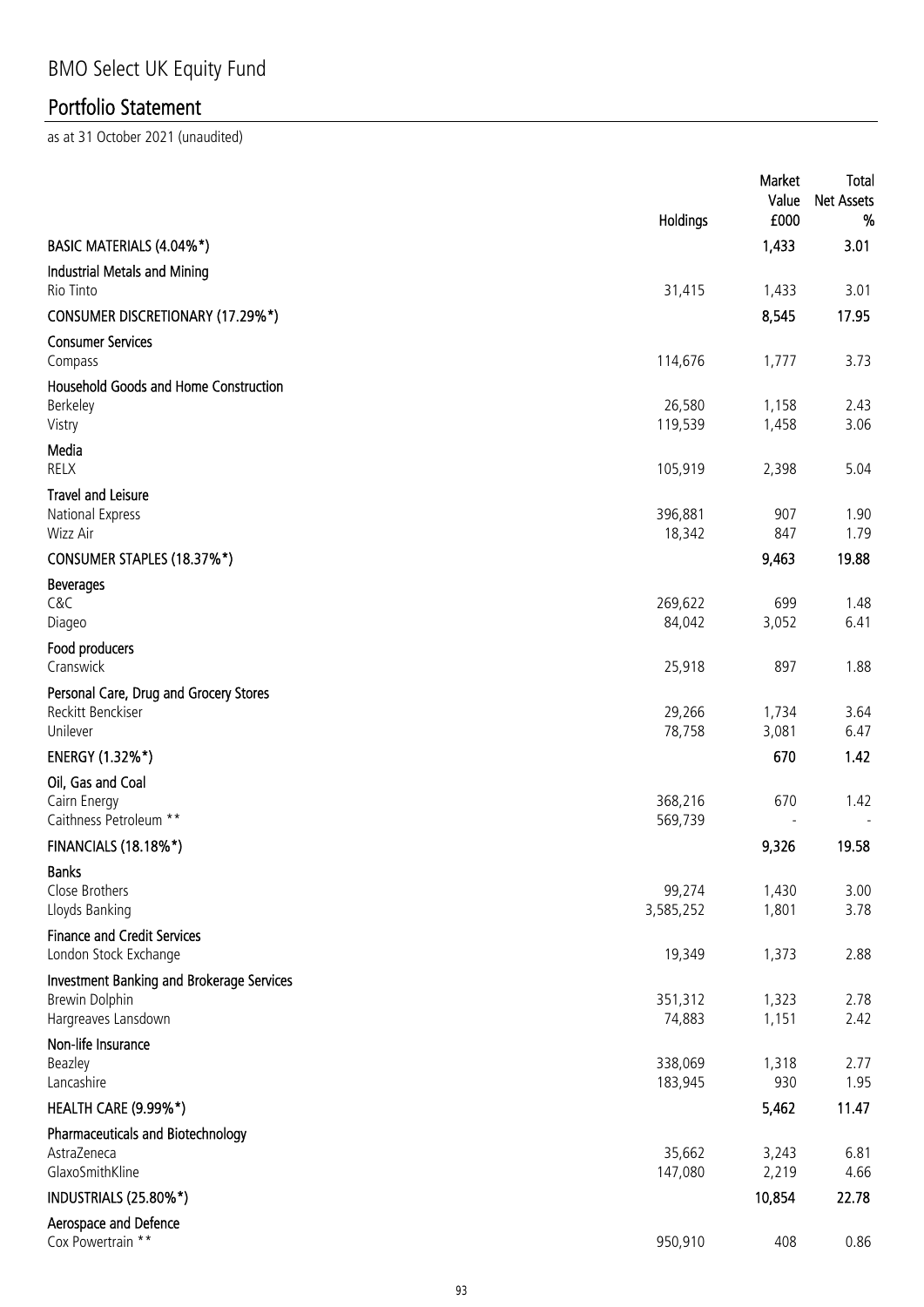as at 31 October 2021 (unaudited)

|                                                                                                                                                                                                                                                                                                                                                  | <b>Holdings</b> | Market<br>Value<br>£000 | Total<br><b>Net Assets</b><br>% |
|--------------------------------------------------------------------------------------------------------------------------------------------------------------------------------------------------------------------------------------------------------------------------------------------------------------------------------------------------|-----------------|-------------------------|---------------------------------|
| <b>General Industrials</b>                                                                                                                                                                                                                                                                                                                       |                 |                         |                                 |
| Bunzl                                                                                                                                                                                                                                                                                                                                            | 74,078          | 2,002                   | 4.20                            |
| Melrose Industries                                                                                                                                                                                                                                                                                                                               | 396,601         | 626                     | 1.31                            |
| Smurfit Kappa                                                                                                                                                                                                                                                                                                                                    | 32,282          | 1,238                   | 2.60                            |
| <b>Industrial Support Services</b>                                                                                                                                                                                                                                                                                                               |                 |                         |                                 |
| DCC                                                                                                                                                                                                                                                                                                                                              | 21,388          | 1,306                   | 2.74                            |
| Euromoney Institutional Investor                                                                                                                                                                                                                                                                                                                 | 108,236         | 1,134                   | 2.38                            |
| Experian                                                                                                                                                                                                                                                                                                                                         | 43,672          | 1,462                   | 3.07                            |
| Inchcape                                                                                                                                                                                                                                                                                                                                         | 181,793         | 1,501                   | 3.15                            |
| Intertek                                                                                                                                                                                                                                                                                                                                         | 24,047          | 1,177                   | 2.47                            |
| TECHNOLOGY (1.86%*)                                                                                                                                                                                                                                                                                                                              |                 | 1,844                   | 3.88                            |
| Software and Computer Services                                                                                                                                                                                                                                                                                                                   |                 |                         |                                 |
| Auto Trader                                                                                                                                                                                                                                                                                                                                      | 176,135         | 1,066                   | 2.24                            |
| Moneysupermarket.com                                                                                                                                                                                                                                                                                                                             | 367,070         | 778                     | 1.64                            |
| UTILITIES (2.76%*)                                                                                                                                                                                                                                                                                                                               |                 |                         |                                 |
| Portfolio of investments                                                                                                                                                                                                                                                                                                                         |                 | 47,597                  | 99.97                           |
| Net other assets                                                                                                                                                                                                                                                                                                                                 |                 | 15                      | 0.03                            |
| Total net assets                                                                                                                                                                                                                                                                                                                                 |                 | 47,612                  | 100.00                          |
| the contract of the contract of the contract of the contract of the contract of the contract of the contract of<br>the set of the contract of the set of the set of the set of the set of the set of the set of the set of the set of the set of the set of the set of the set of the set of the set of the set of the set of the set of the set |                 |                         |                                 |

All investments held are listed, unless otherwise stated.

\* Comparative figures shown in brackets relate to 30 April 2021.

\*\*Manually priced securities.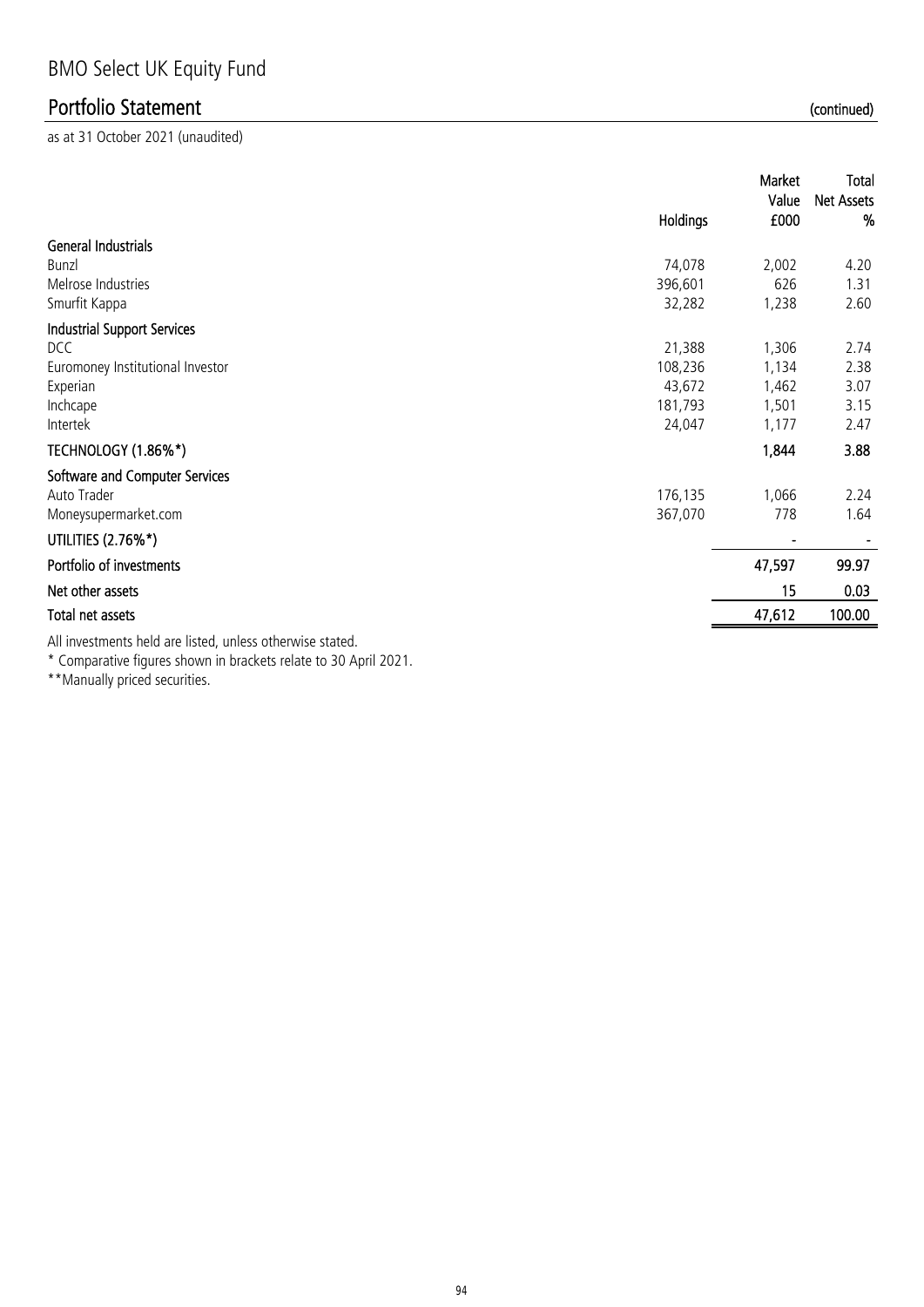## Material Portfolio Changes

for the period 1 May 2021 to 31 October 2021 (unaudited)

|                       | Cost  |                | Proceeds |
|-----------------------|-------|----------------|----------|
| Major purchases       | £000  | Major sales    | £000     |
| London Stock Exchange | 1,482 | John Laing     | 1,439    |
| Berkeley              | 1,340 | National Grid  | 1,419    |
| Auto Trader           | 1,123 | Cairn Homes    | 1,138    |
| Hargreaves Lansdown   | 1,123 | <b>Ibstock</b> | 1,076    |
| Cranswick             | 1,042 | Phoenix        | 1,041    |
| Unilever              | 213   | Mondi          | 841      |
| Intertek              | 196   | Diageo         | 419      |
| Beazley               | 179   | Inchcape       | 284      |
| Lancashire            | 176   | Unilever       | 88       |
| Compass               | 166   | AstraZeneca    | 79       |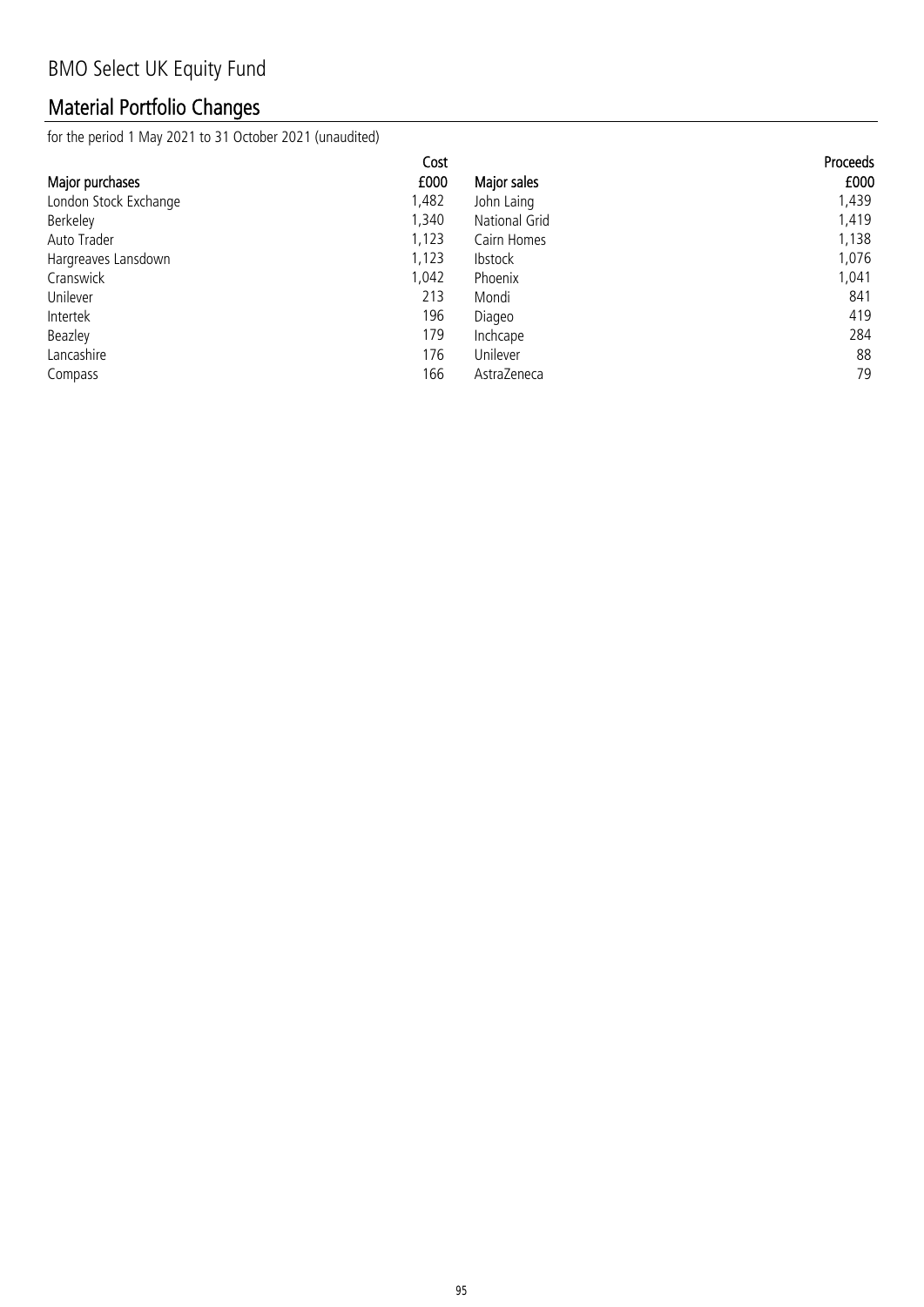# BMO Select UK Equity Fund

## Comparative Tables

as at 31 October 2021 (unaudited)

|                                       | 31/10/21   | 30/04/21   | 30/04/20 |
|---------------------------------------|------------|------------|----------|
| Share Class 1 - Accumulation          |            |            |          |
| Closing net asset value (£'000)       | 7,119      | 7,262      | 24,206   |
| Closing number of shares              | 212,287    | 219,348    | 887,618  |
| Closing net asset value per share (p) | 3,353.46   | 3,310.56   | 2,727.07 |
| Operating charges                     | 1.87%      | 1.91%      | 1.87%    |
|                                       | 31/10/21   | 30/04/21   | 30/04/20 |
| Share Class 2 - Accumulation          |            |            |          |
| Closing net asset value (£'000)       | 20,755     | 21,326     | 18,700   |
| Closing number of shares              | 524,068    | 547,694    | 587,785  |
| Closing net asset value per share (p) | 3,960.33   | 3,893.80   | 3,181.31 |
| Operating charges                     | 1.06%      | 1.08%      | 1.03%    |
|                                       | 31/10/21   | 30/04/21   | 30/04/20 |
| Share Class 4 - Accumulation          |            |            |          |
| Closing net asset value (£'000)       | 9          | 9          | 7        |
| Closing number of shares              | 200        | 200        | 200      |
| Closing net asset value per share (p) | 4,650.42   | 4,550.66   | 3,681.51 |
| Operating charges                     | 0.10%      | 0.10%      | 0.07%    |
|                                       | 31/10/21   | 30/04/21   |          |
| Share Class L - Accumulation          |            |            |          |
| Closing net asset value (£'000)       | 19,729     | 19,946     |          |
| Closing number of shares              | 31,402,574 | 32,278,100 |          |
| Closing net asset value per share (p) | 62.83      | 61.80      |          |
| Operating charges                     | 1.14%      | 1.22%      |          |

Share Class L Accumulation was launched on 25 September 2020.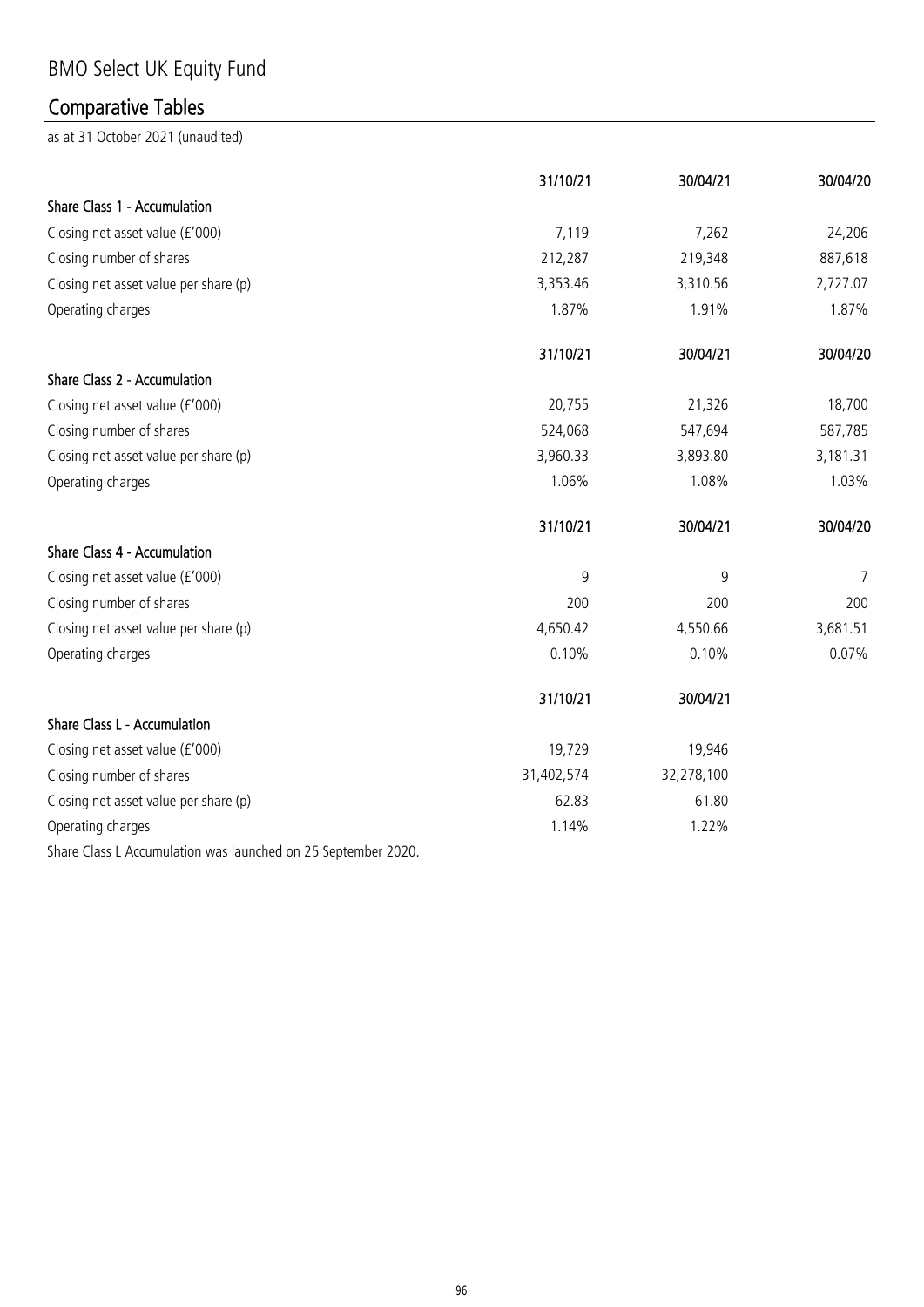### Statement of Total Return

for the period 1 May 2021 to 31 October 2021 (unaudited)

|                                                                              | 01/05/21 to 31/10/21 |      | 01/05/20 to 31/10/20 |          |
|------------------------------------------------------------------------------|----------------------|------|----------------------|----------|
|                                                                              | £000                 | £000 | £000                 | £000     |
| Income                                                                       |                      |      |                      |          |
| Net capital gains/(losses)                                                   |                      | 352  |                      | (1, 439) |
| Revenue                                                                      | 737                  |      | 495                  |          |
| Expenses                                                                     | (293)                |      | (334)                |          |
| Interest payable and similar charges                                         |                      |      |                      |          |
| Net revenue before taxation                                                  | 444                  |      | 161                  |          |
| Taxation                                                                     |                      |      | (5)                  |          |
| Net revenue after taxation                                                   |                      | 444  |                      | 156      |
| Total return before equalisation                                             |                      | 796  |                      | (1, 283) |
| Equalisation                                                                 |                      | (11) |                      | (2)      |
| Change in net assets attributable to shareholders from investment activities |                      | 785  |                      | (1, 285) |

### Statement of Change in Net Assets Attributable to Shareholders

for the period 1 May 2021 to 31 October 2021 (unaudited)

|                                                                              | 01/05/21 to 31/10/21 |         | 01/05/20 to 31/10/20 |          |
|------------------------------------------------------------------------------|----------------------|---------|----------------------|----------|
|                                                                              | £000                 | £000    | £000                 | £000     |
| Opening net assets attributable to shareholders                              |                      | 48,543  |                      | 42,913   |
| Amounts receivable on creation of shares                                     | 85                   |         | 66                   |          |
| Amounts payable on cancellation of shares                                    | (1,801)              |         | (1,635)              |          |
|                                                                              |                      | (1,716) |                      | (1, 569) |
| Change in net assets attributable to shareholders from investment activities |                      | 785     |                      | (1, 285) |
| Closing net assets attributable to shareholders                              |                      | 47,612  |                      | 40,059   |

Comparative information is provided for the Statement of Change in Net Assets Attributable to Shareholders. Since this information is for the prior interim period, the net assets at the end of that period do not correspond to the net assets at the start of the current period.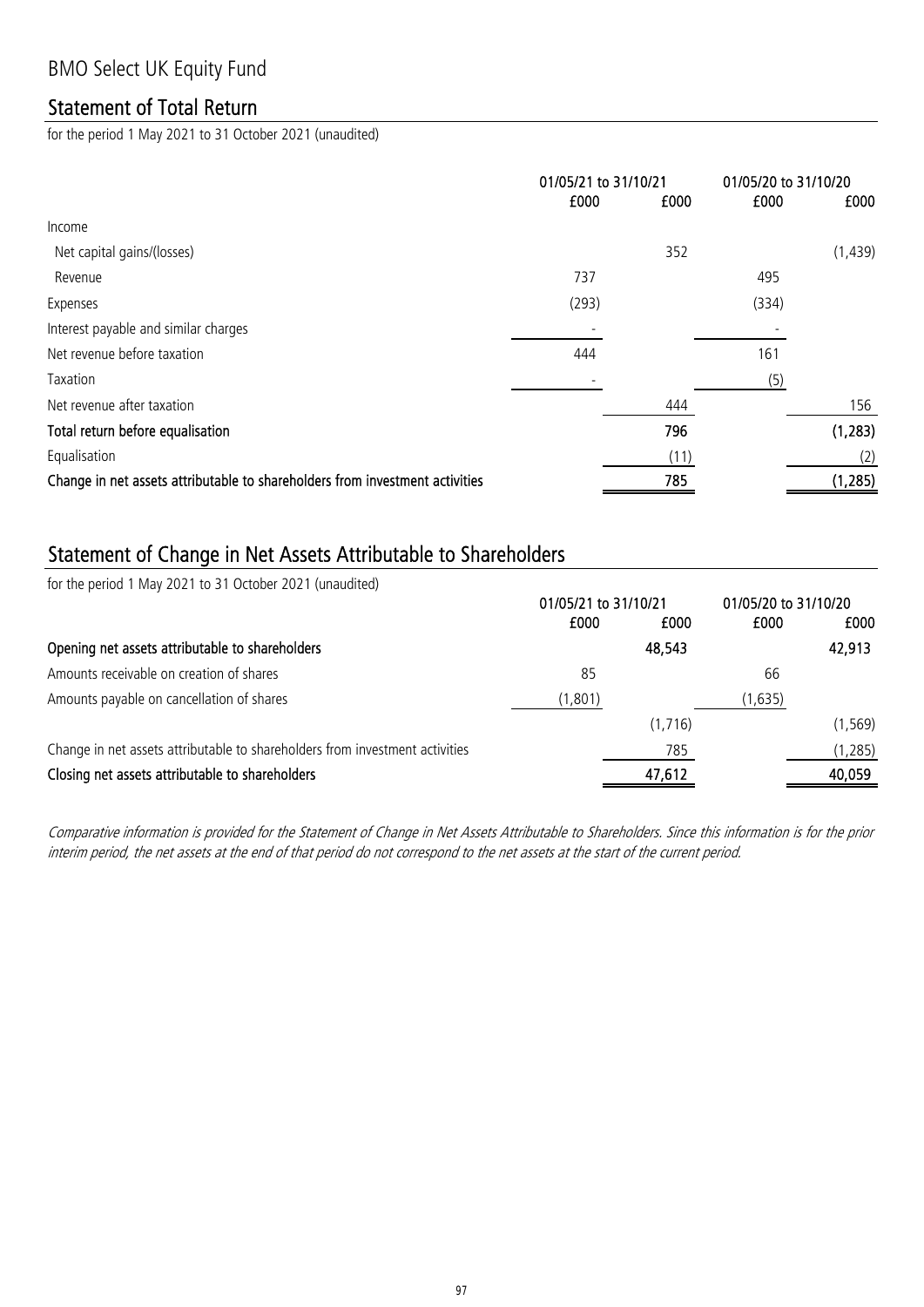# BMO Select UK Equity Fund

## Balance Sheet

|                                         | 31/10/21<br>£000 | 30/04/21<br>£000 |
|-----------------------------------------|------------------|------------------|
| Assets                                  |                  |                  |
| Investments                             | 47,597           | 48,354           |
| Current assets                          |                  |                  |
| Debtors                                 | 77               | 237              |
| Cash and bank balances                  | 82               | 37               |
| <b>Total assets</b>                     | 47,756           | 48,628           |
| <b>Liabilities</b>                      |                  |                  |
| Creditors                               |                  |                  |
| Other creditors                         | (144)            | (85)             |
| <b>Total liabilities</b>                | (144)            | (85)             |
| Net assets attributable to shareholders | 47,612           | 48,543           |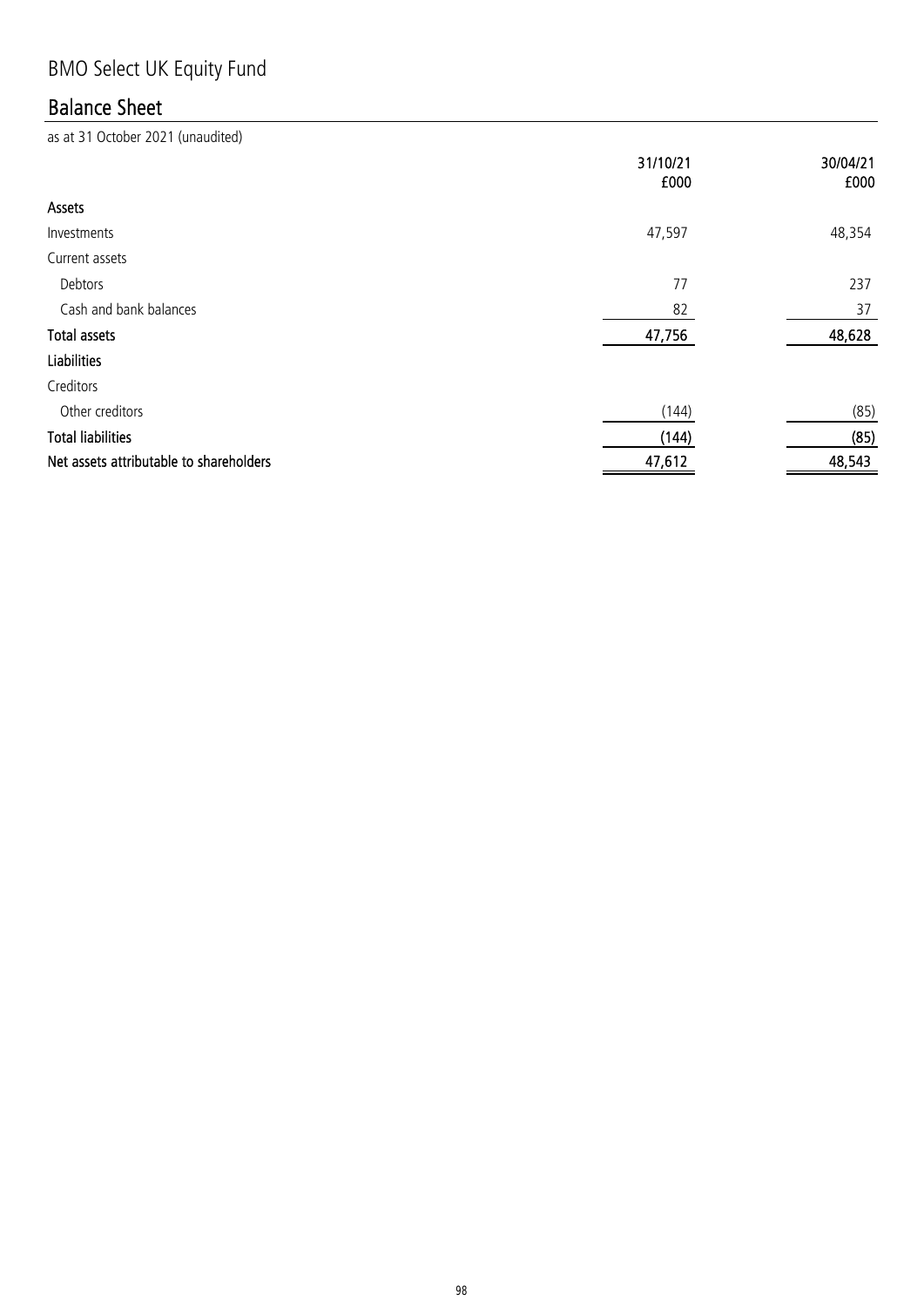### Authorised Corporate Director's Investment Report

for the period 1 May 2021 to 31 October 2021 (unaudited)

#### Fund Objective

The Fund aims to achieve medium to long-term capital growth, with some income.

The Fund invests primarily in equities (ordinary shares) of companies which may be listed, quoted or traded anywhere in the world.

The Fund generally invests in large companies and on the world's main markets but may, at the investment manager's discretion, also invest in smaller or medium sized companies and on smaller markets.

At any one time, the scope of investment may be themed by geography or industry to take advantage of opportunities identified by the investment manager. In particular, the investment manager's approach will be based on positive, sustainable investment themes, including environmental, social and governance opportunities. However, the Fund is not limited to such themes and is not subject to negative screening or portfolio exclusions.

To the extent that the Fund is not fully invested in equities, the Fund may also invest in other transferable securities, collective investment schemes, money market instruments, warrants, cash and near cash. The Fund may use derivatives for the purposes of efficient portfolio management only.

#### Synthetic Risk and Reward Indicator

The Synthetic Risk and Reward Indicator ("SRRI"), is calculated in accordance with the Key Investor Information Regulations and is disclosed in a fund's KIIDs (Key Investor Information Documents). It is calculated from the last five years' performance data and shows the historic volatility of the Fund and is updated periodically. The SRRI is reported against standard bands ranging from 1 (lower risk/reward) to 7 (higher risk/reward). This classification is intended as a general indication of the overall level of risk of a fund in order to facilitate comparisons between funds.

The most recent value of the SRRI for the Fund was 6, published on 8 November 2021. From the most recent review it has been determined that this is still appropriate.

A fuller explanation of the SRRI and the risk and reward profile of the Fund is contained in the Fund's KIIDs.

| Fund manager | Nick Henderson   |
|--------------|------------------|
| Fund size    | f91.2 million    |
| Launch date  | 9 September 1987 |

#### Manager's Review

Global equity markets rose over the six-month period. Stocks found support from the rollout of Covid-19 vaccines along with continued accommodative monetary policy and fiscal support. In July, the European Central Bank (ECB) adopted a new strategy to pursue a symmetric 2% inflation target over the medium term, replacing its previous goal to maintain inflation "below but close to 2%." With Brent crude oil futures jumping from \$67 to \$84 per barrel amid economic reopening and strengthening demand, the oil sector was amongst the best performing areas of the equity market. Regionally, the US managed modest outperformance, while Europe lagged, with a bias towards stocks benefiting from economies reopening whilst interest rate sensitive names were weaker. That said, Asia Pacific stocks were hindered by rising Covid-19 cases across the region, which led to stricter quarantine measures impacting on economic activity and investor sentiment.

We introduced US company, NetApp, a provider of innovative IT storage solution trading at a reasonable valuation. We also initiated positions in Netherlands animal and human health company, Koninklijke DSM, where we see it targeting sustainability challenges, and Danish wind turbine manufacturer and service business, Vestas Wind Systems, offering solid long-term growth potential. We exited our holding in Microsoft, as the recent Department of Defence contract win for battlefield customised hardware & software caused a hard breach of our Fund criteria. We sold Japanese baby care goods manufacturer, Pigeon Corp, to fund the DSM purchase.

We logged some key engagement milestones over the period, including carbon neutral commitments by HDFC, improved structure and disclosure of executive pay at Wolters Kluwer and Intertek Group and the appointment of a female Chief Scientific Officer at Thermo Fisher Scientific.

Our portfolio positioning retains its bias towards higher quality, sustainable growth companies that can prosper despite any near-term economic and policy-driven volatility. During periods of market volatility, we have taken advantage of selected weakness to add to positions where we see strong underlying quality but where a company's share price has been unduly punished within the market sell off. Whilst there may be periods of short-term underperformance for the Fund, we remain convinced that higher quality companies should outperform over the long term, due to their robust cash flow, focus on improving total shareholder returns and increasing franchise value.

While fears around Chinese property developer Evergrande have partially distracted investors from ongoing positive surprises on the earnings front, rising rates during September have spurred a rotation from growth to value, with financials and energy stocks also being in demand. In addition, uncertainty has resurfaced about just how transitory the current inflationary pick-up will be, whilst a number of companies have referenced supply chain disruptions as impacting their operations. We have argued that some short-term challenges may subdue profit growth, although this should not prevent markets from moving higher. We maintain the view that any near-term uncertainty around market leadership and/or fears of peak margins are not sufficient to derail the bull market by themselves.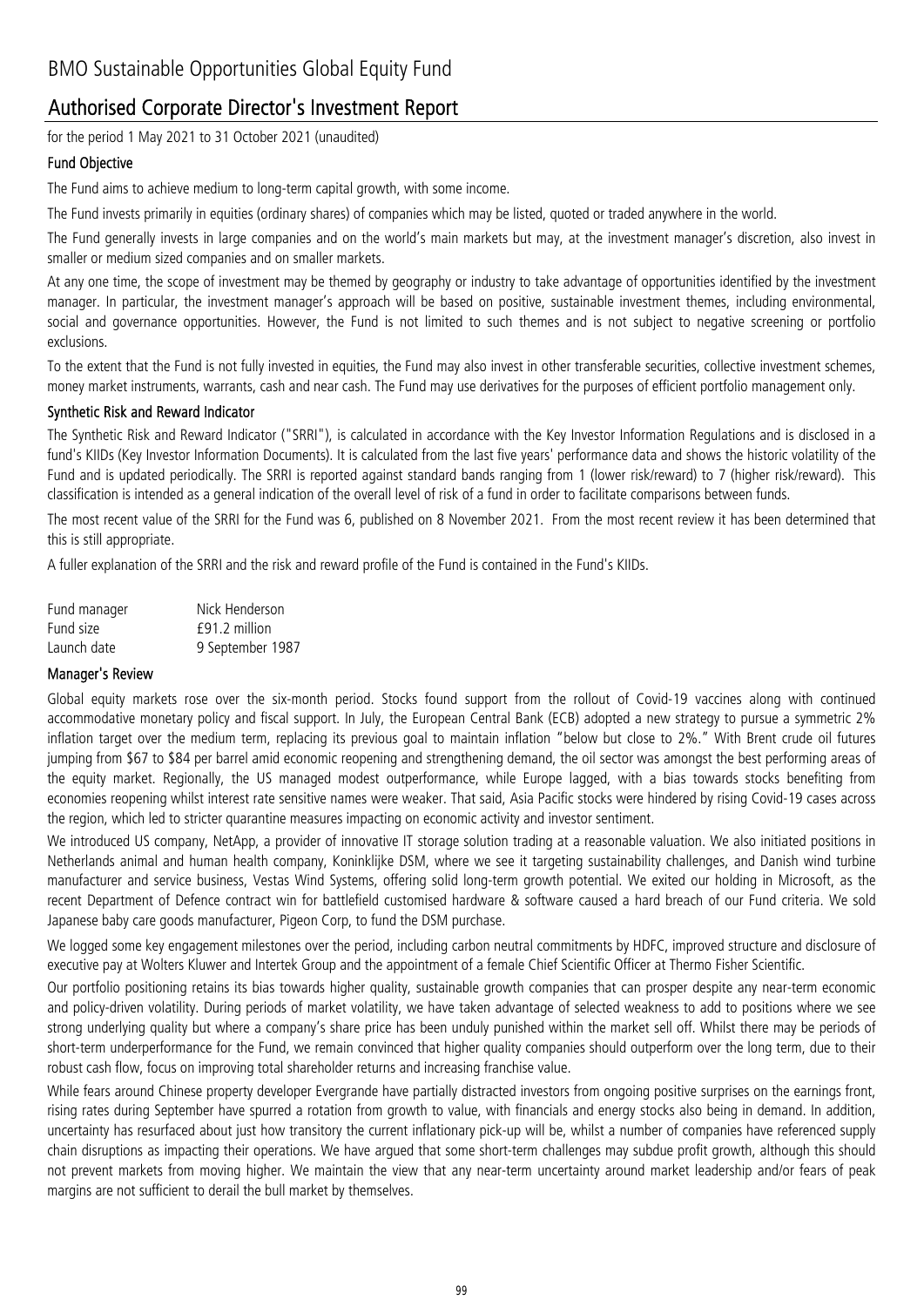### Authorised Corporate Director's Investment Report

for the period 1 May 2021 to 31 October 2021 (unaudited)

#### Performance Summary

Over the six-month period the BMO Sustainable Opportunities Global Equity Fund returned 10.2%. By comparison, the IA Global sector median returned 6.8%. All figures are in sterling, net of fees and on a total return basis.

Stock selection was the key contributor. The larger contributions included Thermo Fisher Scientific after an analyst day indicated robust growth outlook and financial strength. Motorola Solutions saw results beat expectations and led to increased forecasts. Alfen Beheer, a manufacturer and implementor of smart grid solutions saw strong revenue growth outpaced by bottom line due to operating leverage. Detractors included Americold Realty Trust, where food supply chain disruption in the US led to downward revisions. Intertek Group saw disruption to its Trade division hit growth forecasts. Mastercard saw profit-taking after a period of strength and some questioning of the sustainability of the competitive positioning of the traditional payment networks. The largest detractor was not holding Microsoft, which outperformed.

#### 2 December 2021 BMO Fund Management Limited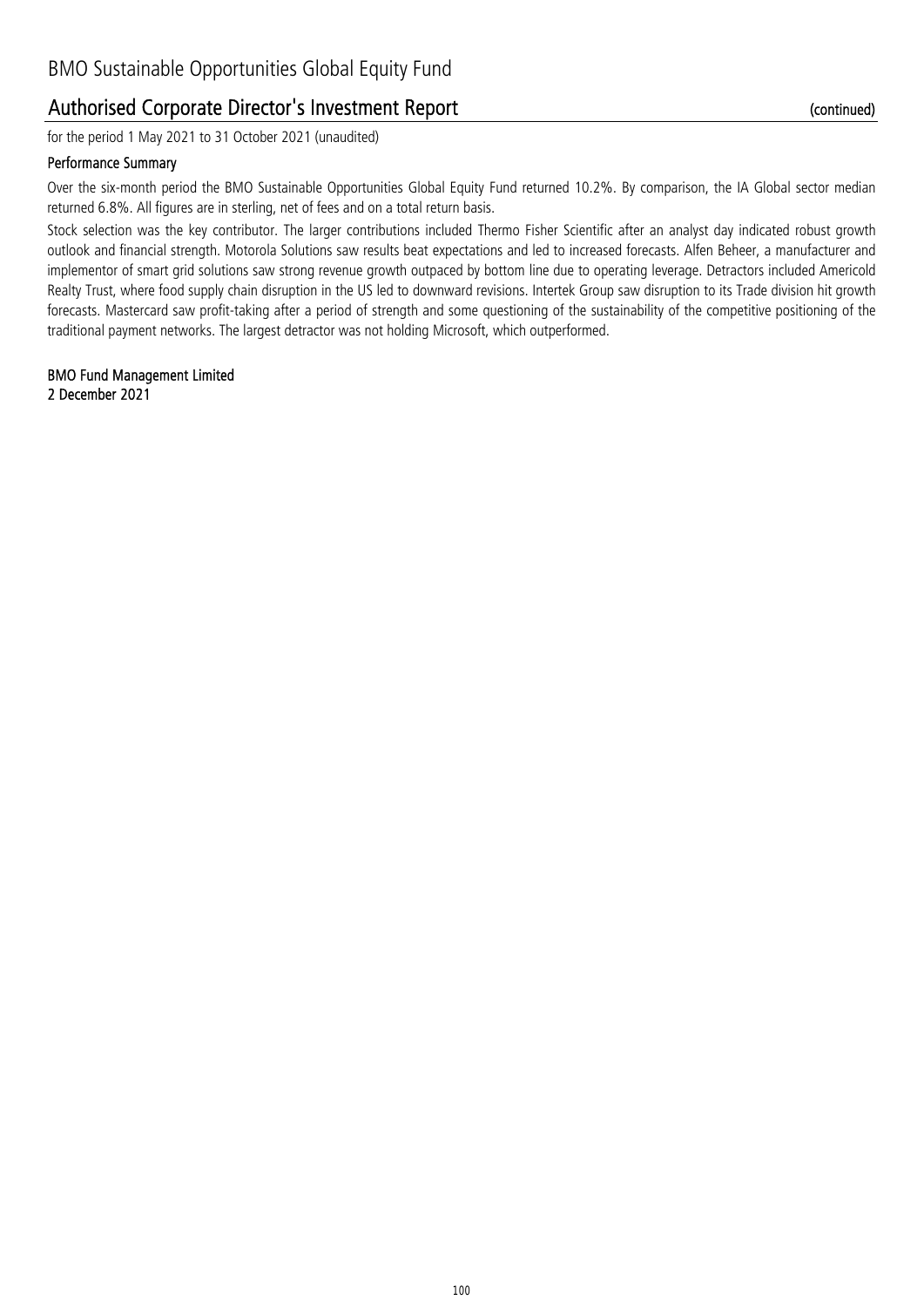|                                              |                  | Market<br>Value | Total<br><b>Net Assets</b> |
|----------------------------------------------|------------------|-----------------|----------------------------|
|                                              | Holdings         | £000            | %                          |
| AUSTRALIA (1.37%*)                           |                  | 1,205           | 1.32                       |
| <b>CSL</b>                                   | 7,316            | 1,205           | 1.32                       |
| BELGIUM (1.93%*)<br>Umicore                  | 35,398           | 1,481<br>1,481  | 1.62<br>1.62               |
| CANADA (4.48%*)                              |                  | 3,988           | 4.37                       |
| Descartes Systems<br>Shopify                 | 33,148<br>1,886  | 1,970<br>2,018  | 2.16<br>2.21               |
| DENMARK (2.18%*)                             |                  | 3,389           | 3.71                       |
| Orsted<br>Vestas Wind Systems                | 13,406<br>63,864 | 1,381<br>2,008  | 1.51<br>2.20               |
| <b>FRANCE (2.75%*)</b><br>Schneider Electric | 19,183           | 2,409<br>2,409  | 2.64<br>2.64               |
| INDIA (2.57%*)<br><b>HDFC Bank ADR</b>       | 44,155           | 2,315<br>2,315  | 2.54<br>2.54               |
| IRELAND (10.66%*)                            |                  | 9,433           | 10.34                      |
| Aptiv                                        | 18,149           | 2,289           | 2.51                       |
| Kerry 'A'                                    | 22,883           | 2,243           | 2.46                       |
| Linde<br>Smurfit Kappa                       | 13,120<br>48,282 | 3,055<br>1,846  | 3.35<br>2.02               |
| JAPAN (9.45%*)                               |                  | 8,933           | 9.81                       |
| Hoya                                         | 21,800           | 2,332           | 2.56                       |
| Keyence                                      | 5,200            | 2,276           | 2.50                       |
| Murata Manufacturing                         | 27,900           | 1,542           | 1.69                       |
| Shimadzu                                     | 47,200           | 1,392           | 1.53                       |
| Shimano                                      | 6,900            | 1,391           | 1.53                       |
| NETHERLANDS (5.06%*)<br>Alfen Beheer         | 18,843           | 4,718<br>1,548  | 5.17<br>1.70               |
| Koninklijke DSM                              | 9,510            | 1,518           | 1.66                       |
| Wolters Kluwer                               | 21,593           | 1,652           | 1.81                       |
| TAIWAN (2.52%*)                              |                  | 2,244           | 2.46                       |
| Taiwan Semiconductor Manufacturing           | 145,000          | 2,244           | 2.46                       |
| UNITED KINGDOM (4.62%*)                      |                  | 3,514           | 3.86                       |
| Intertek                                     | 30,115           | 1,474           | 1.62                       |
| Prudential                                   | 136,526          | 2,040           | 2.24                       |
| UNITED STATES (49.56%*)                      |                  | 47,052          | 51.59                      |
| <b>Acuity Brands</b>                         | 14,686<br>43,690 | 2,200<br>939    | 2.41<br>1.03               |
| Americold Realty Trust #<br>Autodesk         | 11,621           | 2,691           | 2.95                       |
| <b>Bright Horizons Family Solutions</b>      | 14,120           | 1,710           | 1.88                       |
| Crown Castle International #                 | 13,695           | 1,801           | 1.97                       |
| CVS Health                                   | 27,973           | 1,822           | 2.00                       |
| Everbridge                                   | 11,521           | 1,339           | 1.47                       |
| Humana                                       | 7,954            | 2,688           | 2.95                       |
| Illumina<br>Intercontinental Exchange        | 7,319<br>23,444  | 2,215<br>2,368  | 2.43<br>2.60               |
| International Flavors & Fragrances           | 18,601           | 2,001           | 2.19                       |
| Jackson Financial                            | 3,348            | 66              | 0.07                       |
| Mastercard                                   | 10,264           | 2,511           | 2.75                       |
| Mettler-Toledo International                 | 2,324            | 2,512           | 2.75                       |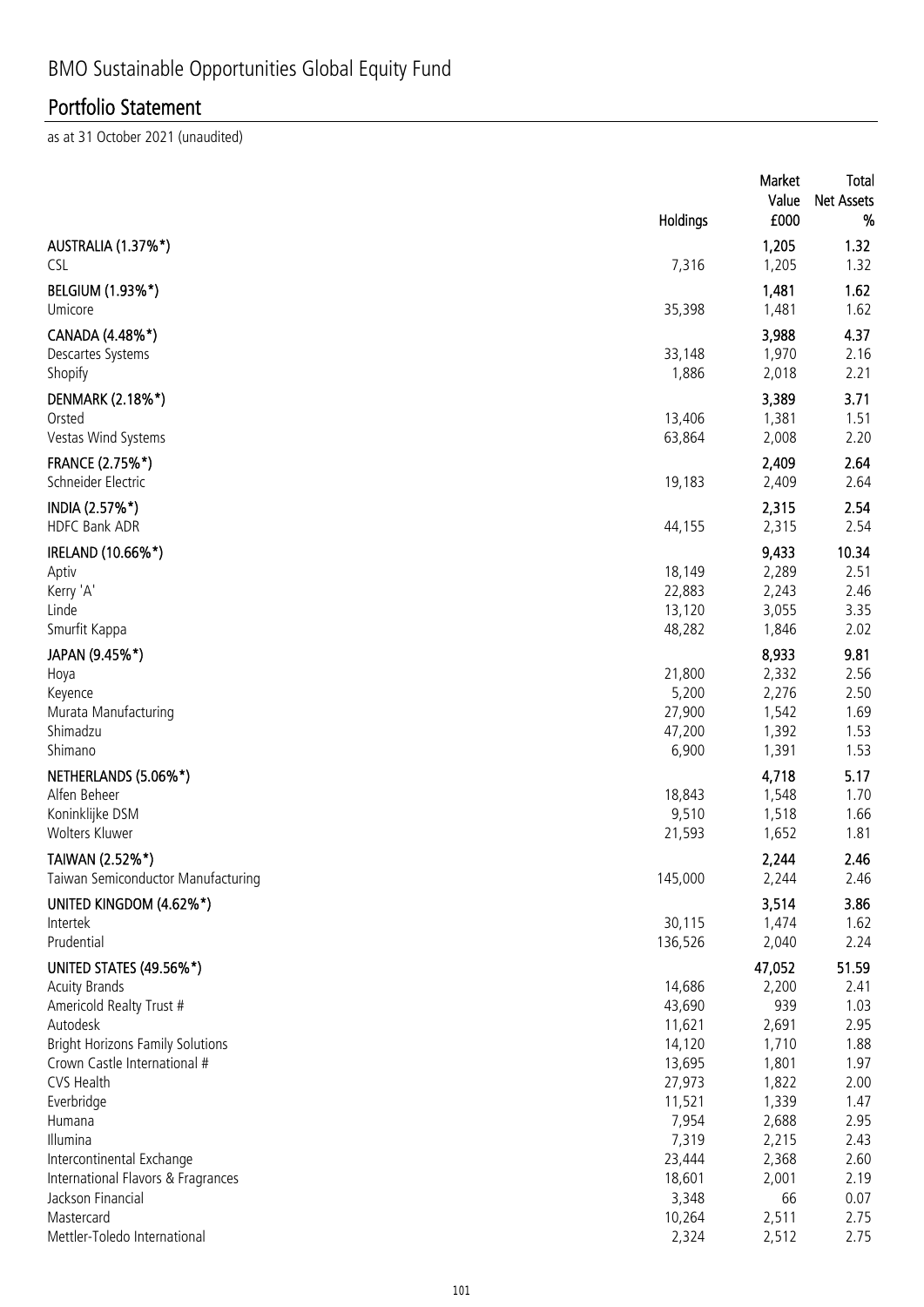as at 31 October 2021 (unaudited)

|                          |          | Market<br>Value | Total<br><b>Net Assets</b> |
|--------------------------|----------|-----------------|----------------------------|
|                          | Holdings | £000            | %                          |
| Motorola Solutions       | 15,909   | 2,884           | 3.16                       |
| NetApp                   | 32,336   | 2,106           | 2.31                       |
| PayPal                   | 11,116   | 1,886           | 2.07                       |
| Roper Technologies       | 5,990    | 2,132           | 2.34                       |
| <b>SVB Financial</b>     | 5,279    | 2,761           | 3.03                       |
| Thermo Fisher Scientific | 7,249    | 3,347           | 3.67                       |
| Verisk Analytics         | 15,123   | 2,320           | 2.54                       |
| Xylem                    | 28,896   | 2,753           | 3.02                       |
| Portfolio of investments |          | 90,681          | 99.43                      |
| Net other assets         |          | 518             | 0.57                       |
| Total net assets         |          | 91,199          | 100.00                     |

All investments held are listed, unless otherwise stated.

\* Comparative figures shown in brackets relate to 30 April 2021.

# Real Estate Investment Trust.

Stocks shown as ADRs represent American Depositary Receipts.

(continued)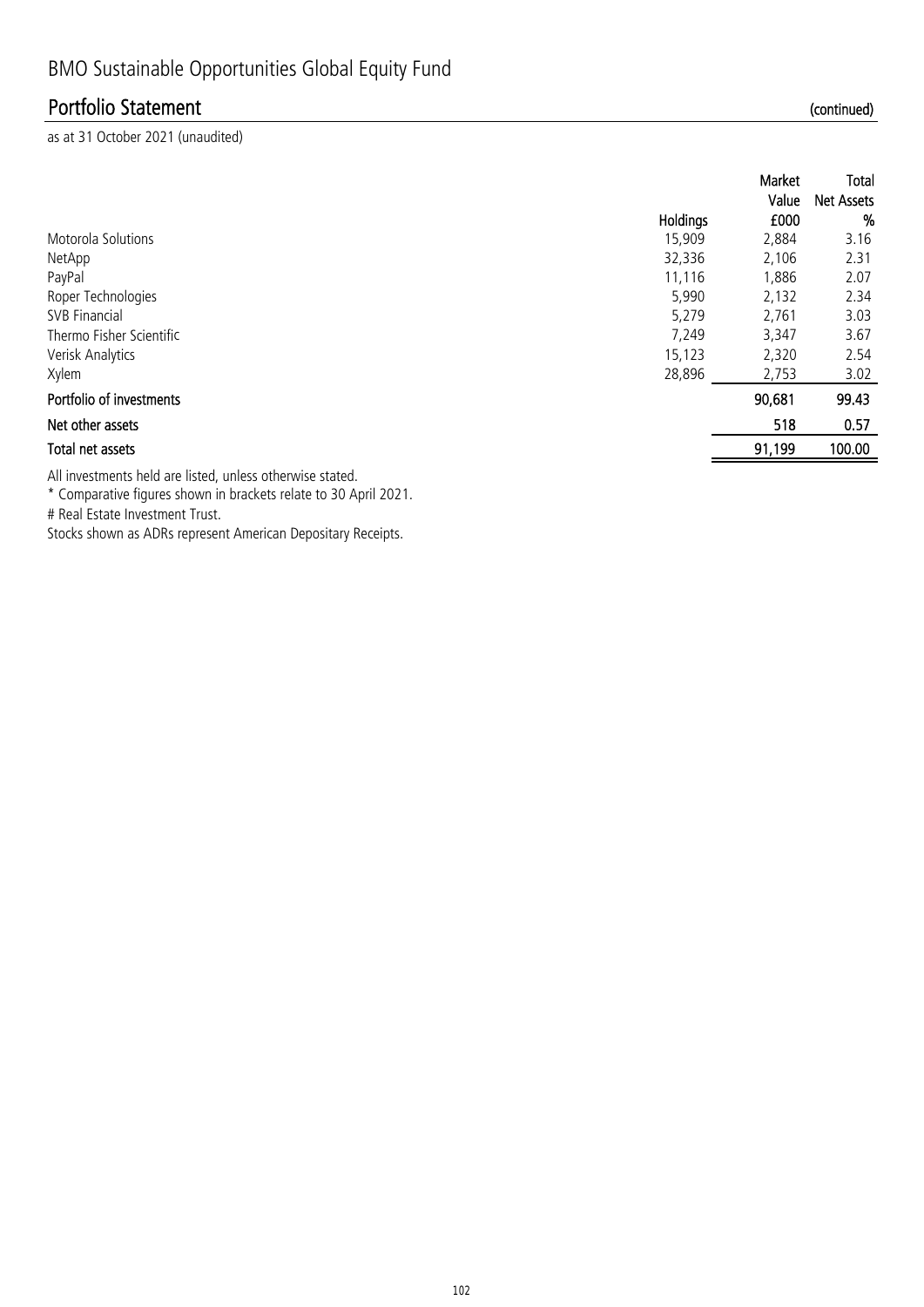## Material Portfolio Changes

for the period 1 May 2021 to 31 October 2021 (unaudited)

| Cost                                      |                          | Proceeds |
|-------------------------------------------|--------------------------|----------|
| £000<br>Major purchases                   | Major sales              | £000     |
| 1,833<br>NetApp                           | Descartes Systems        | 600      |
| 1,520<br>Vestas Wind Systems              | Keyence                  | 347      |
| Everbridge<br>1.214                       | Motorola Solutions       | 339      |
| 467<br>Murata Manufacturing               | Roper Technologies       | 325      |
| Autodesk<br>430                           | Mastercard               | 307      |
| 417<br>Humana                             | Wolters Kluwer           | 286      |
| 310<br>Taiwan Semiconductor Manufacturing | Hova                     | 247      |
| 209<br>HDFC Bank ADR                      | Thermo Fisher Scientific | 206      |
| 206<br>Intertek                           | <b>SVB Financial</b>     | 204      |
| 205<br>Verisk Analytics                   | <b>Acuity Brands</b>     | 199      |

Stocks shown as ADRs represent American Depositary Receipts.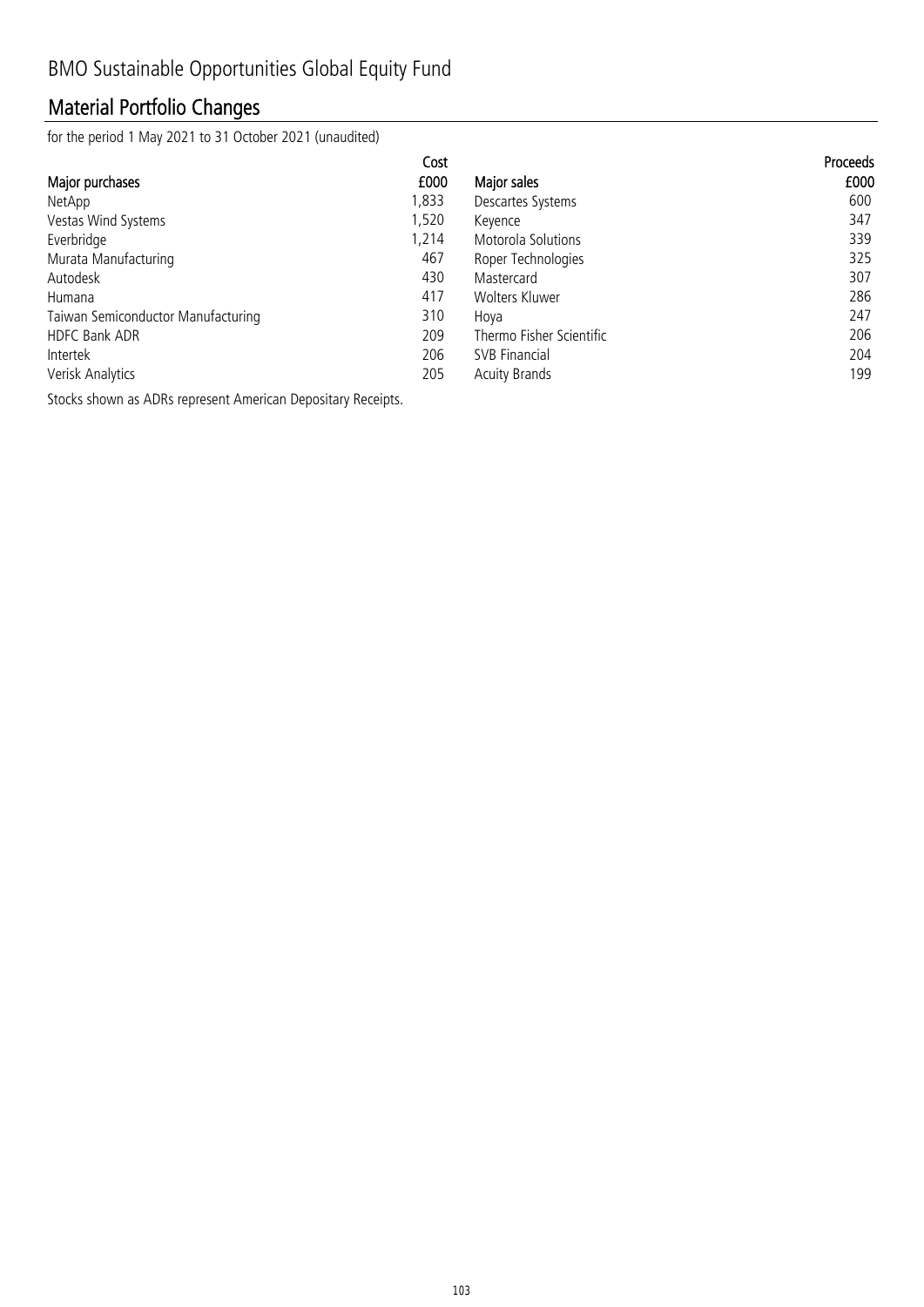# BMO Sustainable Opportunities Global Equity Fund

## Comparative Tables

as at 31 October 2021 (unaudited)

|                                                                                                                      | 31/10/21   | 30/04/21   | 30/04/20   |
|----------------------------------------------------------------------------------------------------------------------|------------|------------|------------|
| Share Class 1 - Accumulation                                                                                         |            |            |            |
| Closing net asset value (£'000)                                                                                      | 16,738     | 15,216     | 48,099     |
| Closing number of shares                                                                                             | 4,713,947  | 4,751,558  | 20,032,107 |
| Closing net asset value per share (p)                                                                                | 355.07     | 320.23     | 240.11     |
| Operating charges                                                                                                    | 1.89%      | 1.96%      | 2.08%      |
|                                                                                                                      | 31/10/21   | 30/04/21   | 30/04/20   |
| Share Class C - Accumulation                                                                                         |            |            |            |
| Closing net asset value (£'000)                                                                                      | 25,039     | 18,936     | 6,111      |
| Closing number of shares                                                                                             | 18,745,849 | 15,805,980 | 6,880,288  |
| Closing net asset value per share (p)                                                                                | 133.57     | 119.80     | 88.83      |
| Operating charges                                                                                                    | 0.80%      | $0.80\%$   | 0.92%      |
|                                                                                                                      | 31/10/21   | 30/04/21   |            |
| Share Class L - Accumulation                                                                                         |            |            |            |
| Closing net asset value (£'000)                                                                                      | 49,422     | 45,763     |            |
| Closing number of shares                                                                                             | 77,089,164 | 79,430,304 |            |
| Closing net asset value per share (p)                                                                                | 64.11      | 57.61      |            |
| Operating charges                                                                                                    | 1.19%      | 1.28%      |            |
| $C_{2}$ and $C_{3}$ and $C_{4}$ are contributions on a local contract of $C_{4}$ and $C_{5}$ and $C_{6}$ and $C_{6}$ |            |            |            |

Share Class L Accumulation was launched on 25 September 2020.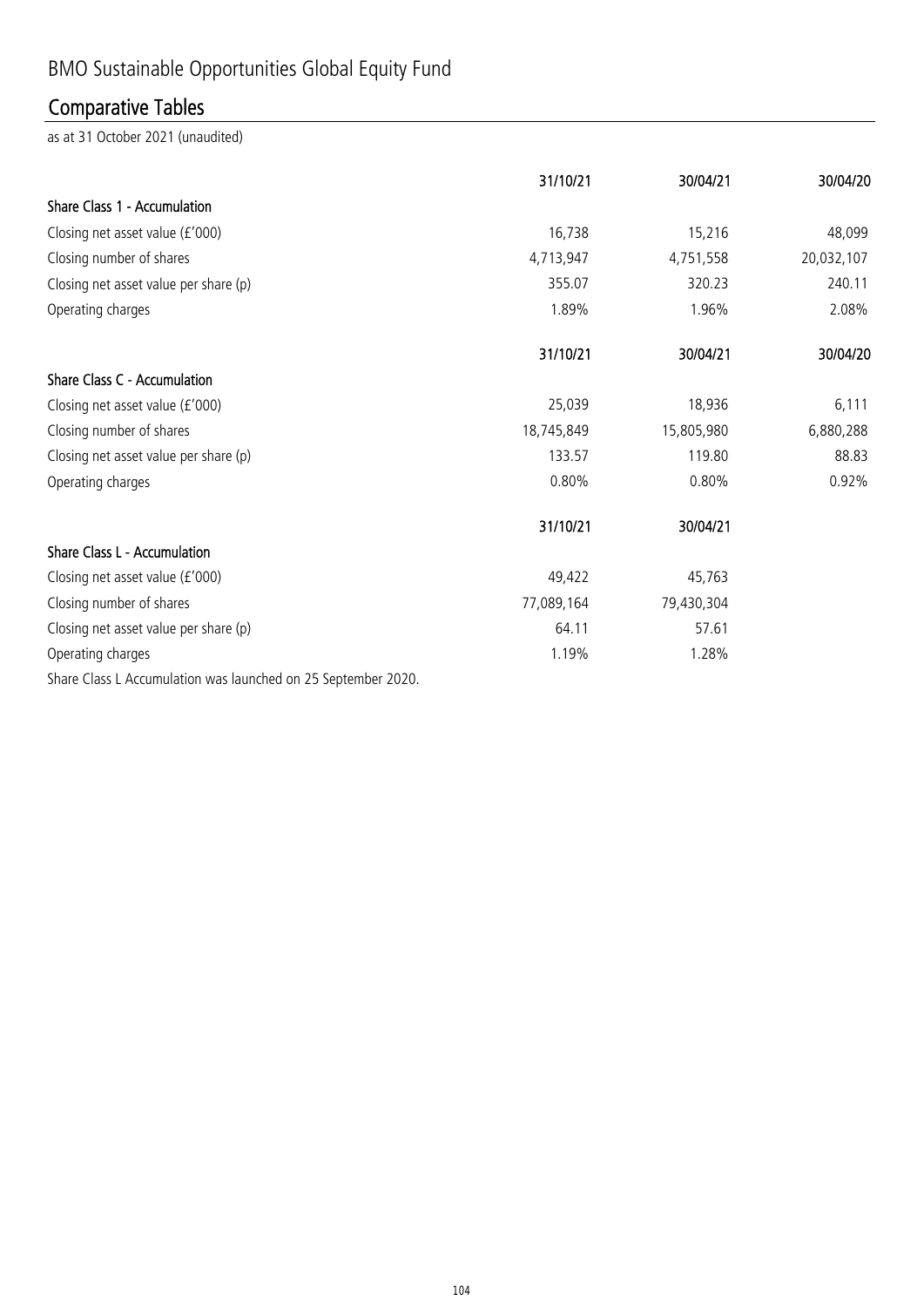### Statement of Total Return

for the period 1 May 2021 to 31 October 2021 (unaudited)

|                                                                              | 01/05/21 to 31/10/21 |       | 01/05/20 to 31/10/20 |       |
|------------------------------------------------------------------------------|----------------------|-------|----------------------|-------|
|                                                                              | £000                 | £000  | £000                 | £000  |
| Income                                                                       |                      |       |                      |       |
| Net capital gains                                                            |                      | 9,218 |                      | 8,365 |
| Revenue                                                                      | 406                  |       | 452                  |       |
| Expenses                                                                     | (518)                |       | (562)                |       |
| Interest payable and similar charges                                         |                      |       |                      |       |
| Net expenses before taxation                                                 | (112)                |       | (110)                |       |
| Taxation                                                                     | (32)                 |       | (45)                 |       |
| Net expenses after taxation                                                  |                      | (144) |                      | (155) |
| Total return before equalisation                                             |                      | 9,074 |                      | 8,210 |
| Equalisation                                                                 |                      |       |                      | 4     |
| Change in net assets attributable to shareholders from investment activities |                      | 9,075 |                      | 8,214 |
|                                                                              |                      |       |                      |       |

### Statement of Change in Net Assets Attributable to Shareholders

for the period 1 May 2021 to 31 October 2021 (unaudited)

| 01/05/21 to 31/10/21 |        | 01/05/20 to 31/10/20 |        |
|----------------------|--------|----------------------|--------|
| £000                 | £000   | £000                 | £000   |
|                      | 79,915 |                      | 54,210 |
| 4.846                |        | 2.861                |        |
| (2,637)              |        | (2, 255)             |        |
|                      | 2.209  |                      | 606    |
|                      | 9,075  |                      | 8.214  |
|                      | 91,199 |                      | 63,030 |
|                      |        |                      |        |

Comparative information is provided for the Statement of Change in Net Assets Attributable to Shareholders. Since this information is for the prior interim period, the net assets at the end of that period do not correspond to the net assets at the start of the current period.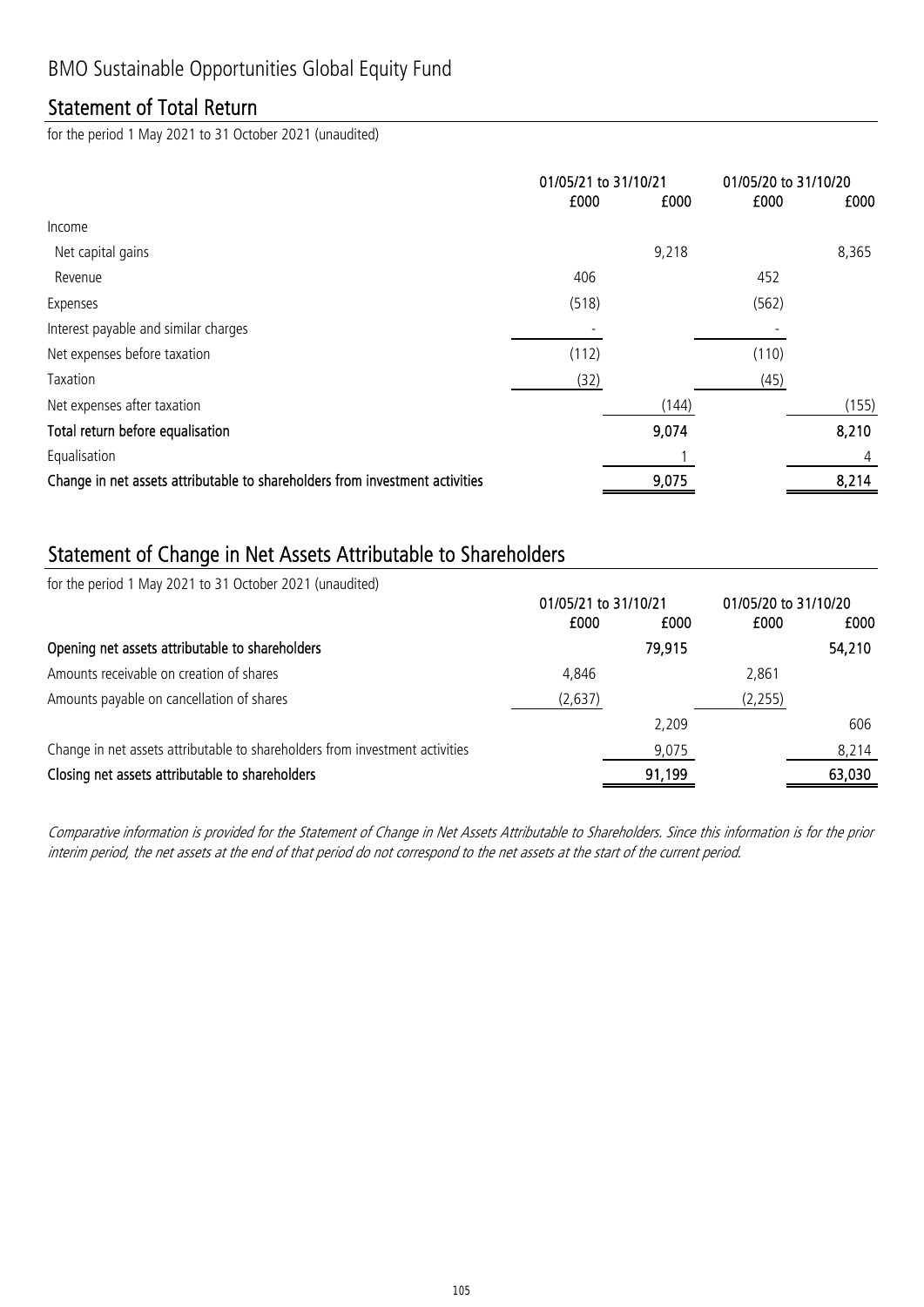# BMO Sustainable Opportunities Global Equity Fund

## Balance Sheet

|                                         | 31/10/21<br>£000 | 30/04/21<br>£000 |
|-----------------------------------------|------------------|------------------|
| Assets                                  |                  |                  |
| Investments                             | 90,681           | 77,639           |
| Current assets                          |                  |                  |
| Debtors                                 | 223              | 9,792            |
| Cash and bank balances                  | 924              | 462              |
| <b>Total assets</b>                     | 91,828           | 87,893           |
| <b>Liabilities</b>                      |                  |                  |
| Creditors                               |                  |                  |
| Other creditors                         | (629)            | (7, 978)         |
| <b>Total liabilities</b>                | (629)            | (7, 978)         |
| Net assets attributable to shareholders | 91,199           | 79,915           |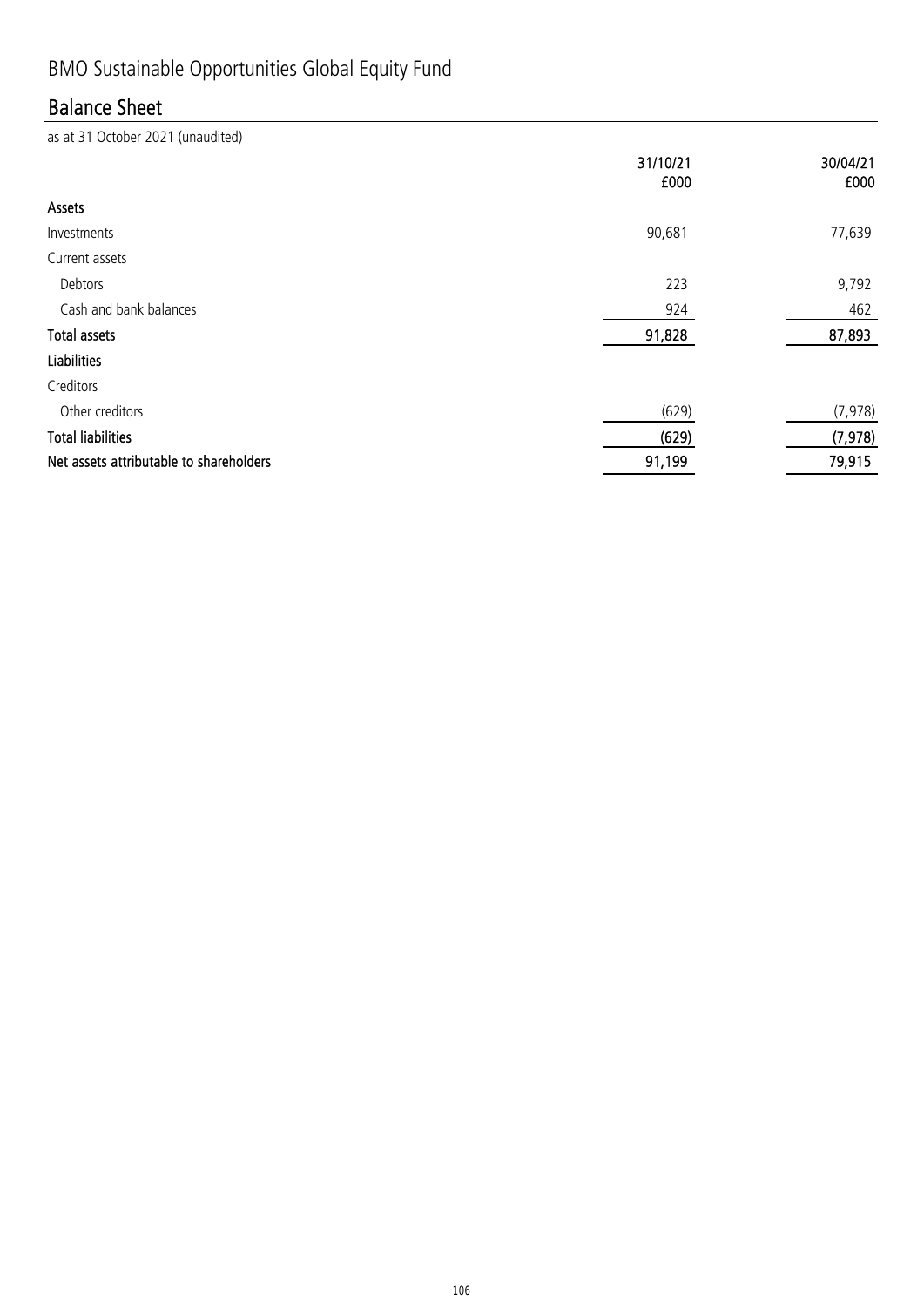for the period 1 May 2021 to 31 October 2021 (unaudited)

#### Fund Objective

The Fund aims to achieve an income yield which is higher than that of the FTSE All-Share Index, with some long-term capital growth.

The Fund invests primarily in equities of UK companies. These are companies in any economic sector that may be listed, quoted or traded in the UK or elsewhere but which are incorporated, domiciled or conduct a significant portion of their business in the UK. Some companies may however have overseas earnings as part of their trading profits.

The investment manager will invest in companies which, in their opinion, generally produce an above average yield. The Fund may invest in any industry sector.

From time to time at the investment manager's discretion, the Fund may also obtain an indirect exposure to these equities by investing in other collective investment schemes (which may include schemes managed by BMO Global Asset Management).

To the extent that the Fund is not fully invested in equities of UK companies or collective investment schemes, the Fund may also invest in other transferable securities (including non-UK equities), money market instruments, warrants, cash and near cash. The Fund may use derivatives for the purposes of efficient portfolio management only.

#### Synthetic Risk and Reward Indicator

The Synthetic Risk and Reward Indicator ("SRRI"), is calculated in accordance with the Key Investor Information Regulations and is disclosed in a fund's KIIDs (Key Investor Information Documents). It is calculated from the last five years' performance data and shows the historic volatility of the Fund and is updated periodically. The SRRI is reported against standard bands ranging from 1 (lower risk/reward) to 7 (higher risk/reward). This classification is intended as a general indication of the overall level of risk of a fund in order to facilitate comparisons between funds.

The most recent value of the SRRI for the Fund was 6, published on 8 November 2021. From the most recent review it has been determined that this is still appropriate.

A fuller explanation of the SRRI and the risk and reward profile of the Fund is contained in the Fund's KIIDs.

| Fund manager | David Moss      |
|--------------|-----------------|
| Fund size    | $f46.1$ million |
| Launch date  | 5 November 1968 |

#### Manager's Review

The UK equity market rose over the six-month period. The UK economy grew by 5.5% in the second quarter, rebounding strongly from the first quarter's 1.4% contraction, boosted by a sharp recovery in consumer spending as the UK loosened coronavirus restrictions. While the UK's vaccination campaign made swift progress, the emergence of the Delta Covid-19 variant and a renewed rise in case levels prompted the government to push back the final phase of reopening to July. Business survey data suggested the pace of the UK's ongoing economic expansion slowed as the period progressed. However, monthly UK manufacturing and services survey data pointed to an acceleration in UK economic growth in October. Purchasing Managers' Index figures for October suggested the services sector experienced its strongest uptick since July as new business volumes increased. UK job vacancies hit a record high in the three months to August as the domestic labour market tightened. Inflation rose to 3.1% in September versus 1.5% in April. The Bank of England's chief economist warned UK headline inflation would likely rise to around 5% by early 2022 against higher energy prices and supply constraints.

The strategy remained focused on providing investors with long-term capital growth and income from a portfolio of equities that generates an above-average dividend yield.

Whilst we are constructive on the prospects for the UK generally, the narrative is changing near term. Global economic growth is slowing, supplychain bottlenecks coupled with robust consumer demand are driving inflation expectations higher, government policy is becoming less accommodative, and we face the uncertainty of another autumn/winter with Covid-19. Despite corporates printing strong second-quarter results, typically meeting or exceeding expectations and maintaining or upgrading guidance, market expectations indicate that there is some risk to the downside. Nonetheless, growth expectations are encouraging into 2022 and beyond, business confidence is high despite the threat of inflation, and consumer confidence remains above pre-coronavirus levels with household balance sheets in excellent shape. We are steadfast in our approach, investing in established businesses with demonstrable track records of value creation irrespective of the prevailing economic conditions.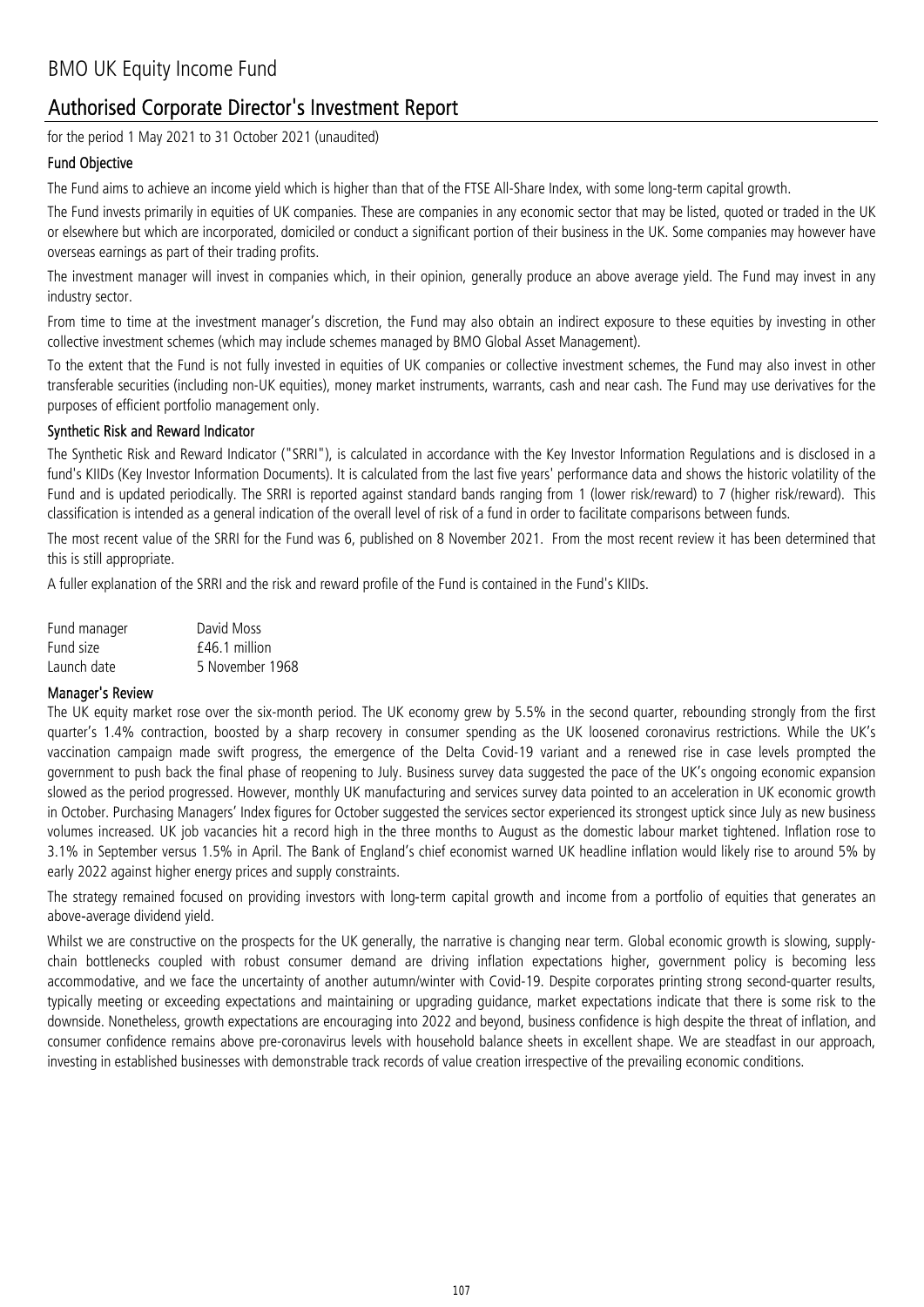for the period 1 May 2021 to 31 October 2021 (unaudited)

#### Performance Summary

The BMO UK Equity Income Fund returned 2.5% during the six-month period whilst the benchmark (FTSE All-Share Index) returned 5.4%. All figures are net of fees, in sterling and on a total return basis.

The Fund underperformed during the period. Detractors included Lancashire Holdings, whose catastrophe insurance risks rose, even as it lost ground due to its lack of sensitivity to the economic recovery. Just Eat Takeaway.com was hit by concerns of slowing sales growth, the need for additional investment and fears over competition. Positive contributions came from avoiding many of the large cap underperformers, such as Vodafone. The position in AstraZeneca outperformed on the back of the new pipeline and acquisition of Alexion.

2 December 2021 BMO Fund Management Limited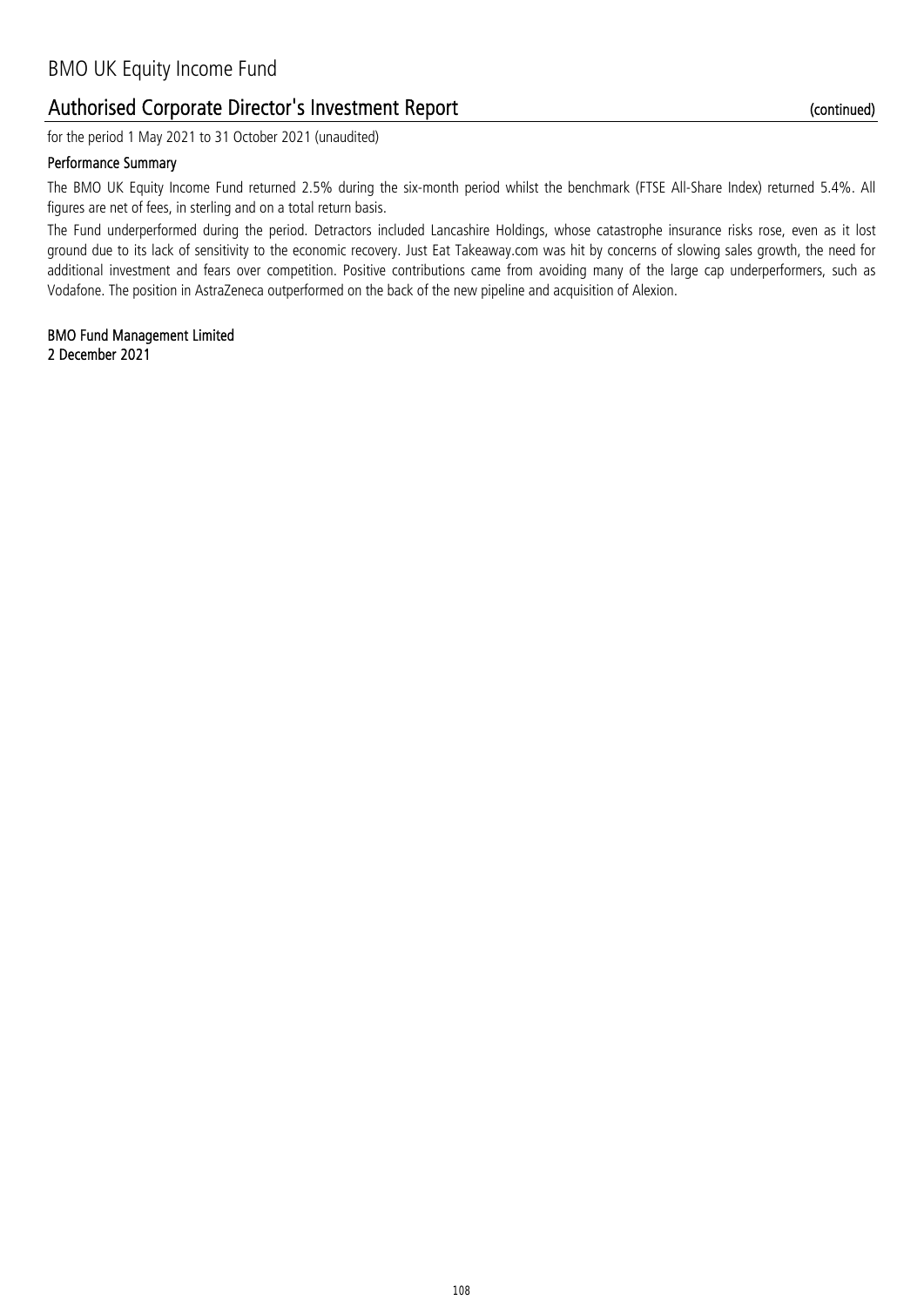|                                                                       | Holdings                    | Market<br>Value<br>£000 | Total<br><b>Net Assets</b><br>% |
|-----------------------------------------------------------------------|-----------------------------|-------------------------|---------------------------------|
| BASIC MATERIALS (7.10%*)                                              |                             | 2,409                   | 5.23                            |
| <b>Industrial Metals and Mining</b><br>Rio Tinto                      | 52,827                      | 2,409                   | 5.23                            |
| <b>CONSUMER DISCRETIONARY (11.45%*)</b>                               |                             | 5,634                   | 12.23                           |
| <b>Consumer Services</b><br>Compass                                   | 105,915                     | 1,641                   | 3.56                            |
| <b>Household Goods and Home Construction</b><br>Cairn Homes<br>Vistry | 1,264,562<br>115,909        | 1,194<br>1,414          | 2.59<br>3.07                    |
| Media<br>RELX                                                         | 61,170                      | 1,385                   | 3.01                            |
| CONSUMER STAPLES (16.91%*)                                            |                             | 7,822                   | 16.98                           |
| <b>Beverages</b><br>C&C<br>Diageo                                     | 569,483<br>53,246           | 1,476<br>1,934          | 3.20<br>4.20                    |
| Personal Care, Drug and Grocery Stores<br>Unilever                    | 46,977                      | 1,837                   | 3.99                            |
| Tobacco<br>British American Tobacco<br><b>Imperial Brands</b>         | 64,080<br>61,139            | 1,632<br>943            | 3.54<br>2.05                    |
| <b>ENERGY (4.19%*)</b>                                                |                             | 2,472                   | 5.37                            |
| Oil, Gas and Coal<br><b>BP</b>                                        | 280,306                     | 982                     | 2.13                            |
| Caithness Petroleum **<br>Royal Dutch Shell 'B'                       | 160,850<br>88,465           | 1,490                   | 3.24                            |
| <b>FINANCIALS (28.11%*)</b>                                           |                             | 12,945                  | 28.10                           |
| <b>Banks</b><br>Lloyds Banking                                        | 4,096,550                   | 2,057                   | 4.46                            |
| Investment Banking and Brokerage Services<br>Brewin Dolphin<br>IG     | 335,184<br>142,013          | 1,262<br>1,127          | 2.74<br>2.45                    |
| Intermediate Capital<br>London Stock Exchange<br>M&G                  | 55,616<br>12,063<br>876,126 | 1,219<br>856<br>1,751   | 2.65<br>1.86<br>3.80            |
| Life Insurance<br>Legal & General<br>Phoenix                          | 773,493<br>240,629          | 2,235<br>1,579          | 4.85<br>3.43                    |
| Non-life Insurance<br>Lancashire                                      | 169,851                     | 859                     | 1.86                            |
| <b>HEALTH CARE (11.09%*)</b>                                          |                             | 6,119                   | 13.28                           |
| <b>Pharmaceuticals and Biotechnology</b><br>AstraZeneca               | 40,603                      | 3,692                   | 8.01                            |
| GlaxoSmithKline                                                       | 160,846                     | 2,427                   | 5.27                            |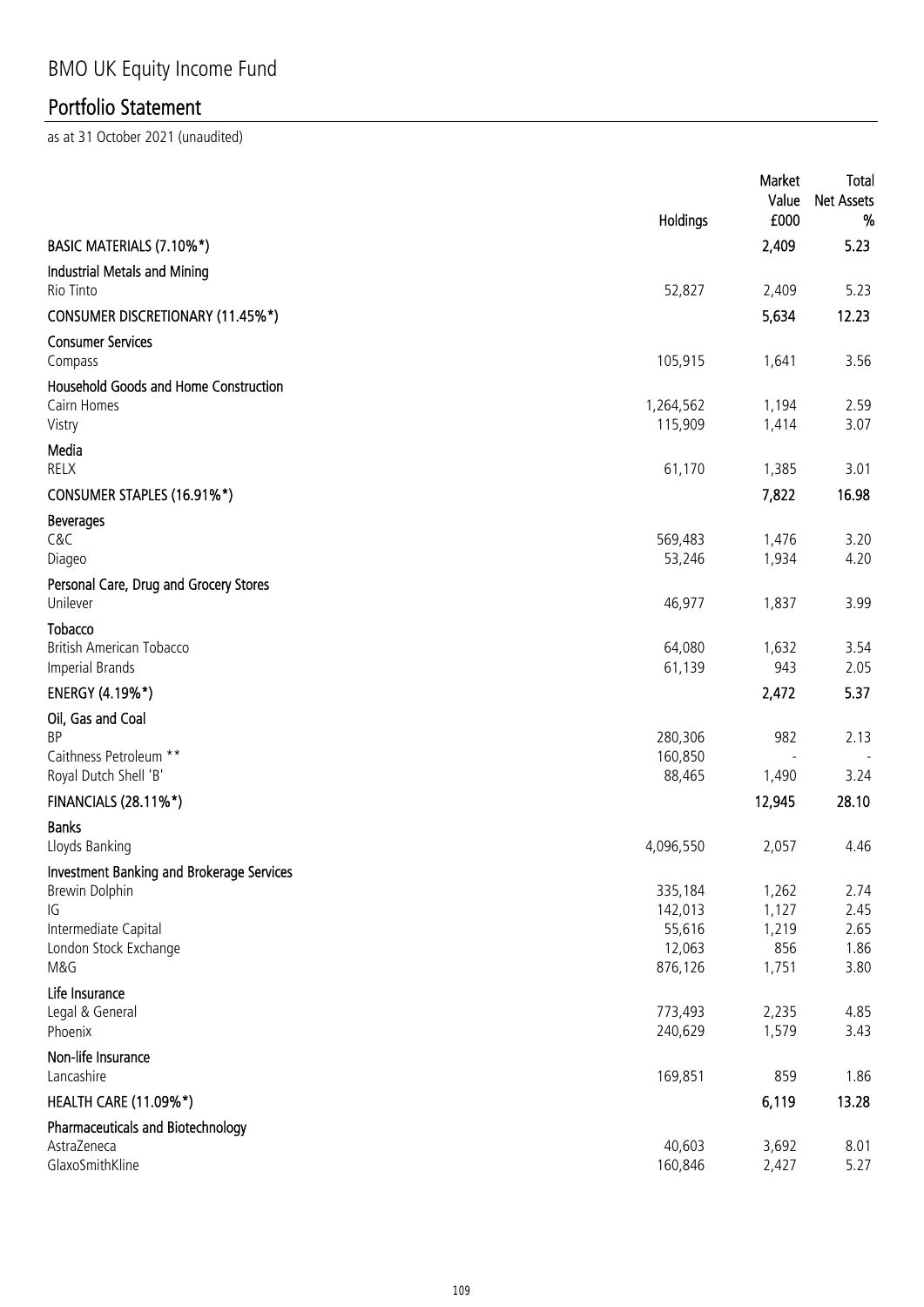as at 31 October 2021 (unaudited)

|                                                                                                                                                                                                                                | Holdings          | Market<br>Value<br>£000 | Total<br><b>Net Assets</b><br>% |
|--------------------------------------------------------------------------------------------------------------------------------------------------------------------------------------------------------------------------------|-------------------|-------------------------|---------------------------------|
| INDUSTRIALS (10.37%*)                                                                                                                                                                                                          |                   | 4,592                   | 9.97                            |
| <b>Construction and Materials</b><br><b>CRH</b><br>Ibstock                                                                                                                                                                     | 27,031<br>633,953 | 946<br>1,265            | 2.05<br>2.75                    |
| <b>General Industrials</b><br>Melrose Industries<br>Smurfit Kappa                                                                                                                                                              | 476,861<br>42,479 | 752<br>1,629            | 1.63<br>3.54                    |
| <b>REAL ESTATE (2.77%*)</b>                                                                                                                                                                                                    |                   | 1,392                   | 3.02                            |
| <b>Real Estate Investment Trusts</b><br>Supermarket Income REIT                                                                                                                                                                | 1,175,000         | 1,392                   | 3.02                            |
| <b>TECHNOLOGY (2.33%*)</b>                                                                                                                                                                                                     |                   | 775                     | 1.68                            |
| Software and Computer Services<br>Just Eat Takeaway.com                                                                                                                                                                        | 14,786            | 775                     | 1.68                            |
| UTILITIES (5.78%*)                                                                                                                                                                                                             |                   | 2,369                   | 5.15                            |
| Gas, Water and Multi-utilities<br>National Grid<br>Pennon                                                                                                                                                                      | 169,708<br>67,040 | 1,587<br>782            | 3.45<br>1.70                    |
| Portfolio of investments                                                                                                                                                                                                       |                   | 46,529                  | 101.01                          |
| Net other liabilities                                                                                                                                                                                                          |                   | (464)                   | (1.01)                          |
| Total net assets                                                                                                                                                                                                               |                   | 46,065                  | 100.00                          |
| All the second the three than the second the second terms of the second terms of the second terms of the second terms of the second terms of the second terms of the second terms of the second terms of the second terms of t |                   |                         |                                 |

All investments held are listed, unless otherwise stated.

\* Comparative figures shown in brackets relate to 30 April 2021.

\*\* Manually priced securities.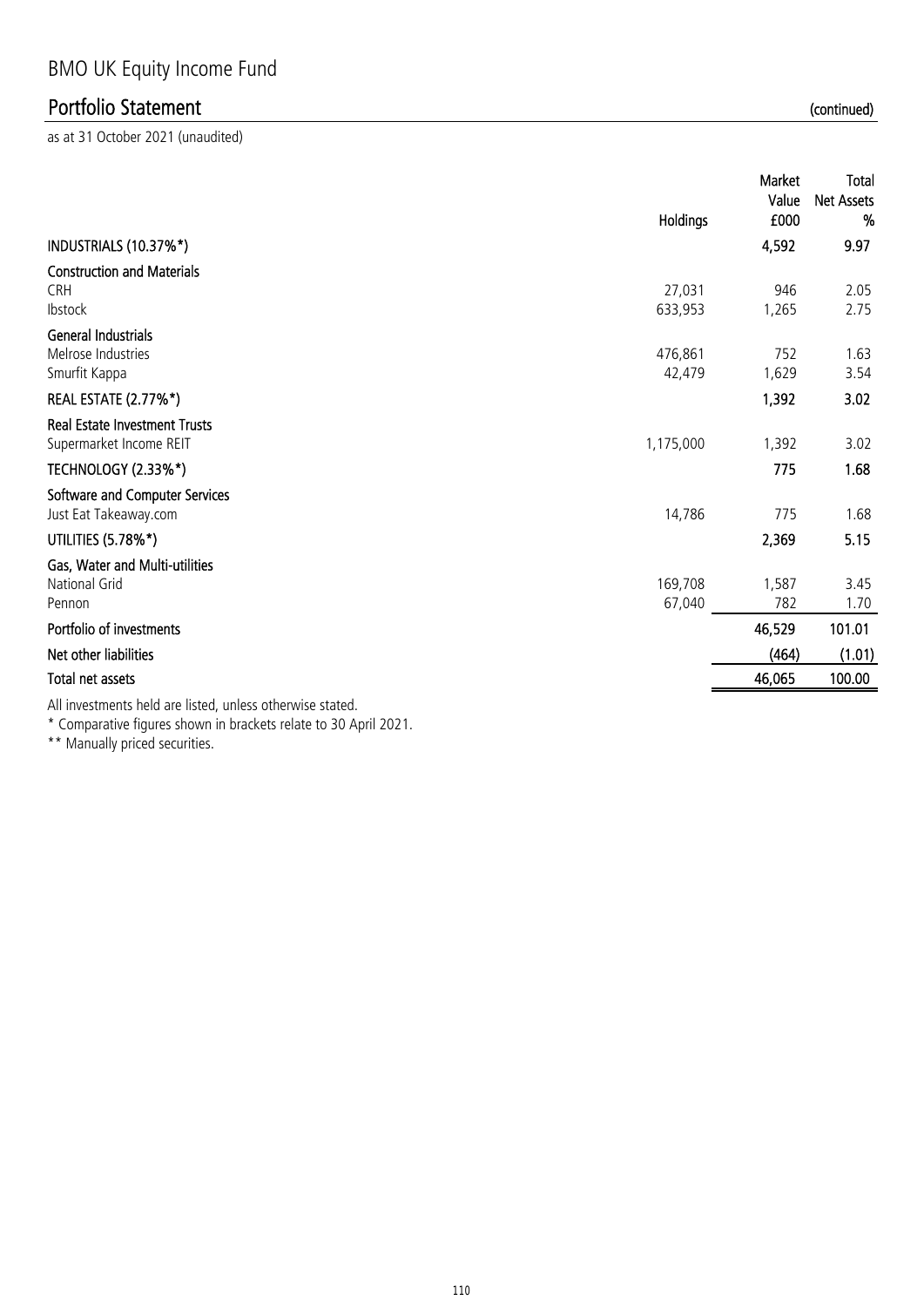## Material Portfolio Changes

for the period 1 May 2021 to 31 October 2021 (unaudited)

|                      | Cost |                          | <b>Proceeds</b> |
|----------------------|------|--------------------------|-----------------|
| Total purchases      | £000 | <b>Total sales</b>       | £000            |
| C&C                  | 219  | Bridgepoint              | 303             |
| Bridgepoint          | 193  | British American Tobacco | 219             |
| Intermediate Capital | 142  | Intermediate Capital     | 203             |
|                      |      | Smurfit Kappa            | 185             |
|                      |      | Rio Tinto                | 170             |

Pennon

Imperial Brands 166<br>
Pennon 144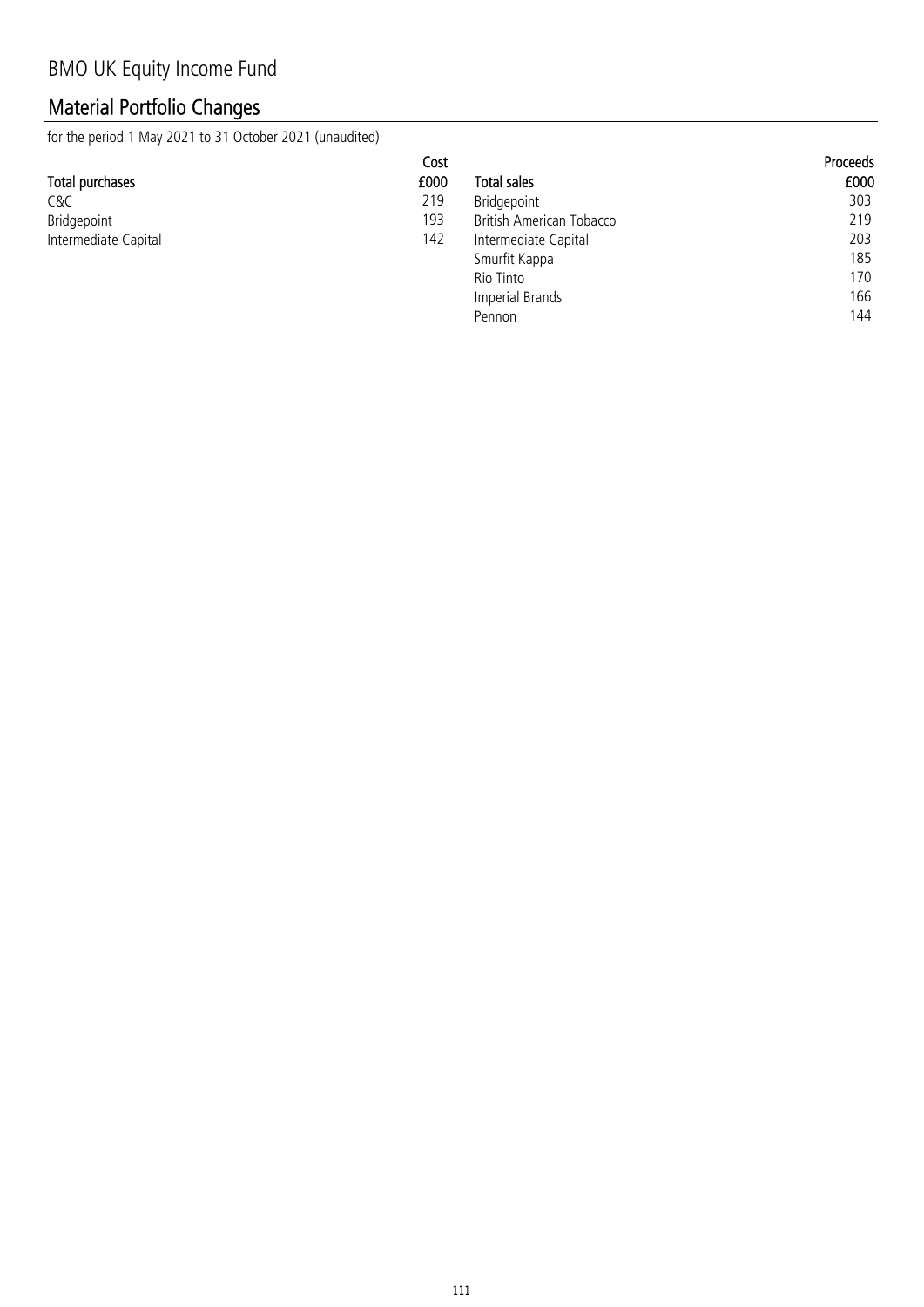# BMO UK Equity Income Fund

# Comparative Tables

|                                                               | 31/10/21   | 30/04/21   | 30/04/20   |
|---------------------------------------------------------------|------------|------------|------------|
| Share Class 1 - Accumulation                                  |            |            |            |
| Closing net asset value (£'000)                               | 4,431      | 4,520      | 13,611     |
| Closing number of shares                                      | 2,539,534  | 2,629,920  | 9,703,062  |
| Closing net asset value per share (p)                         | 174.48     | 171.86     | 140.27     |
| Operating charges                                             | 1.85%      | 1.85%      | 1.83%      |
|                                                               | 31/10/21   | 30/04/21   | 30/04/20   |
| Share Class 1 - Income                                        |            |            |            |
| Closing net asset value (£'000)                               | 4,830      | 5,073      | 20,018     |
| Closing number of shares                                      | 6,160,538  | 6,442,739  | 30,036,312 |
| Closing net asset value per share (p)                         | 78.40      | 78.74      | 66.65      |
| Operating charges                                             | 2.02%      | 1.99%      | 1.94%      |
|                                                               | 31/10/21   | 30/04/21   | 30/04/20   |
| Share Class 2 - Accumulation                                  |            |            |            |
| Closing net asset value (£'000)                               | 2,590      | 2,640      | 2,331      |
| Closing number of shares                                      | 2,961,378  | 3,081,621  | 3,369,000  |
| Closing net asset value per share (p)                         | 87.45      | 85.68      | 69.18      |
| Operating charges                                             | 0.79%      | 0.79%      | 0.79%      |
|                                                               | 31/10/21   | 30/04/21   | 30/04/20   |
| Share Class 2 - Income                                        |            |            |            |
| Closing net asset value (£'000)                               | 3,487      | 3,837      | 3,417      |
| Closing number of shares                                      | 3,044,006  | 3,347,540  | 3,548,763  |
| Closing net asset value per share (p)                         | 114.54     | 114.62     | 96.28      |
| Operating charges                                             | 1.11%      | 1.13%      | 1.08%      |
|                                                               | 31/10/21   | 30/04/21   | 30/04/20   |
| Share Class 4 - Income                                        |            |            |            |
| Closing net asset value (£'000)                               | 3,436      | 3,426      | 2,855      |
| Closing number of shares                                      | 3,344,161  | 3,344,161  | 3,344,161  |
| Closing net asset value per share (p)                         | 102.75     | 102.43     | 85.39      |
| Operating charges                                             | 0.34%      | 0.37%      | 0.33%      |
|                                                               | 31/10/21   | 30/04/21   |            |
| Share Class L - Accumulation                                  |            |            |            |
| Closing net asset value (£'000)                               | 10,774     | 11,019     |            |
| Closing number of shares                                      | 16,810,883 | 17,521,237 |            |
| Closing net asset value per share (p)                         | 64.09      | 62.89      |            |
| Operating charges                                             | 1.08%      | 1.15%      |            |
| Share Class L Accumulation was launched on 25 September 2020. |            |            |            |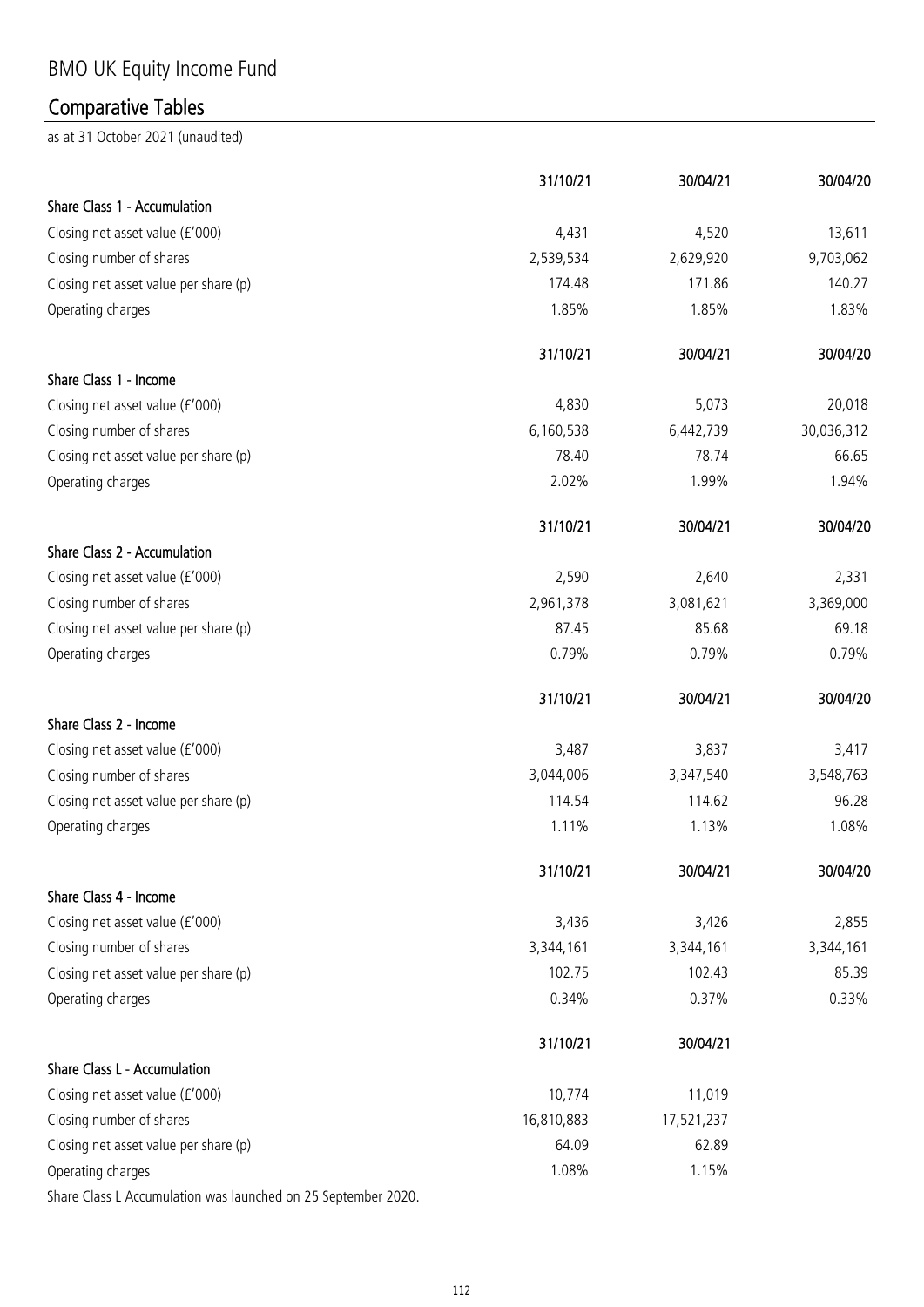## Comparative Tables (continued)

Share Class L - Income

| Closing net asset value $(f'000)$                       | 16.517     | 17,143     |
|---------------------------------------------------------|------------|------------|
| Closing number of shares                                | 26,837,749 | 27,835,377 |
| Closing net asset value per share (p)                   | 61.55      | 61.59      |
| Operating charges                                       | 1.18%      | 1.25%      |
| Share Class L Income was launched on 25 September 2020. |            |            |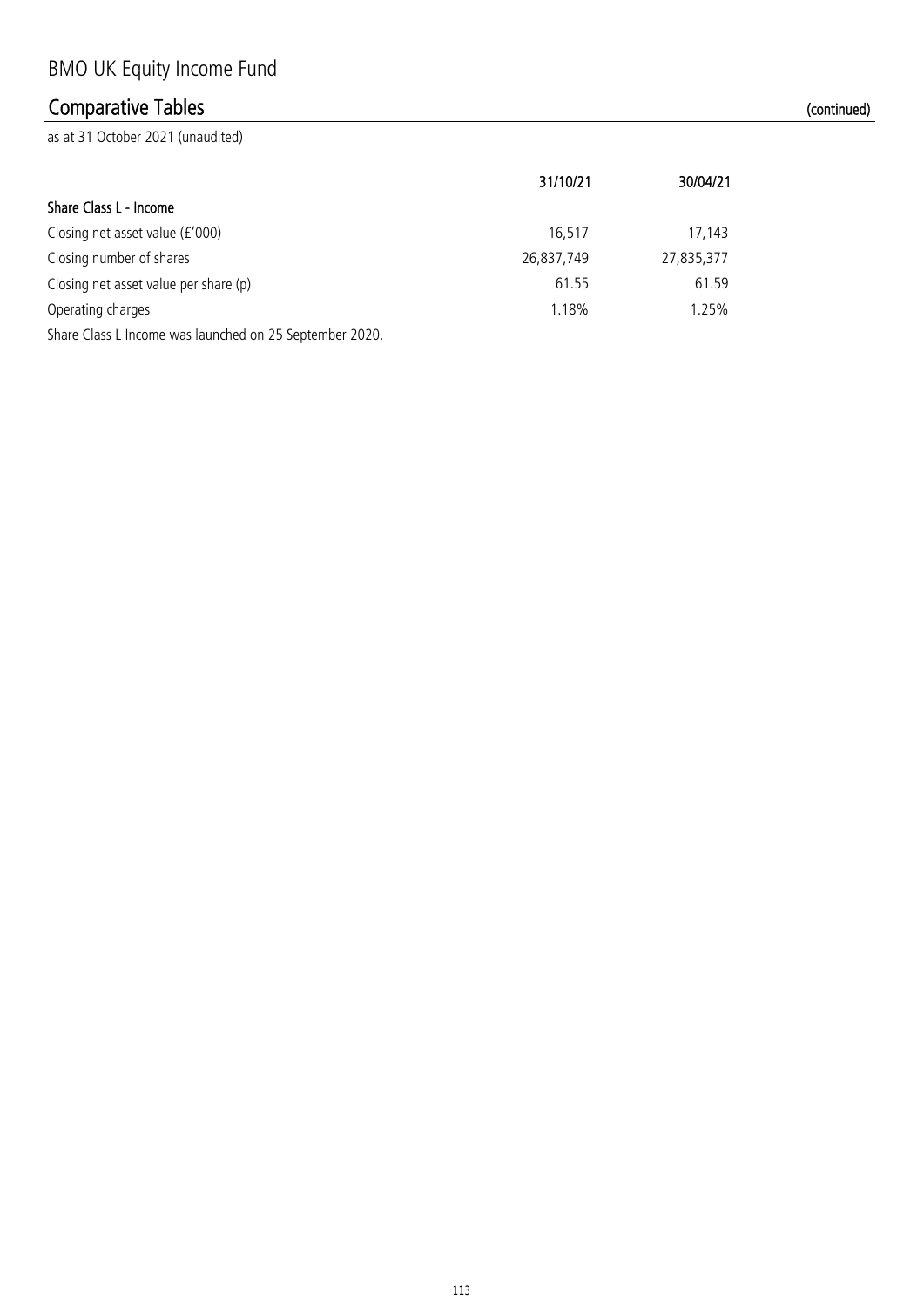### Statement of Total Return

for the period 1 May 2021 to 31 October 2021 (unaudited)

|                                                                              | 01/05/21 to 31/10/21 |       | 01/05/20 to 31/10/20 |          |
|------------------------------------------------------------------------------|----------------------|-------|----------------------|----------|
|                                                                              | £000                 | £000  | £000                 | £000     |
| Income                                                                       |                      |       |                      |          |
| Net capital gains/(losses)                                                   |                      | 155   |                      | (2, 415) |
| Revenue                                                                      | 986                  |       | 729                  |          |
| Expenses                                                                     | (290)                |       | (355)                |          |
| Interest payable and similar charges                                         |                      |       |                      |          |
| Net revenue before taxation                                                  | 696                  |       | 374                  |          |
| Taxation                                                                     | 16                   |       | (15)                 |          |
| Net revenue after taxation                                                   |                      | 712   |                      | 359      |
| Total return before distributions                                            |                      | 867   |                      | (2,056)  |
| <b>Distributions</b>                                                         |                      | (903) |                      | (266)    |
| Change in net assets attributable to shareholders from investment activities |                      | (36)  |                      | (2,322)  |

### Statement of Change in Net Assets Attributable to Shareholders

for the period 1 May 2021 to 31 October 2021 (unaudited)

|                                                                              | 01/05/21 to 31/10/21 |          | 01/05/20 to 31/10/20 |          |
|------------------------------------------------------------------------------|----------------------|----------|----------------------|----------|
|                                                                              | £000                 | £000     | £000                 | £000     |
| Opening net assets attributable to shareholders                              |                      | 47,658   |                      | 42,232   |
| Amounts receivable on creation of shares                                     | 265                  |          | 522                  |          |
| Amounts payable on cancellation of shares                                    | (2, 172)             |          | (2, 106)             |          |
|                                                                              |                      | (1, 907) |                      | (1, 584) |
| Change in net assets attributable to shareholders from investment activities |                      | (36)     |                      | (2,322)  |
| Retained distribution on accumulation shares                                 |                      | 338      |                      | 93       |
| Unclaimed distributions                                                      |                      | 12       |                      | 11       |
| Closing net assets attributable to shareholders                              |                      | 46,065   |                      | 38,430   |

Comparative information is provided for the Statement of Change in Net Assets Attributable to Shareholders. Since this information is for the prior interim period, the net assets at the end of that period do not correspond to the net assets at the start of the current period.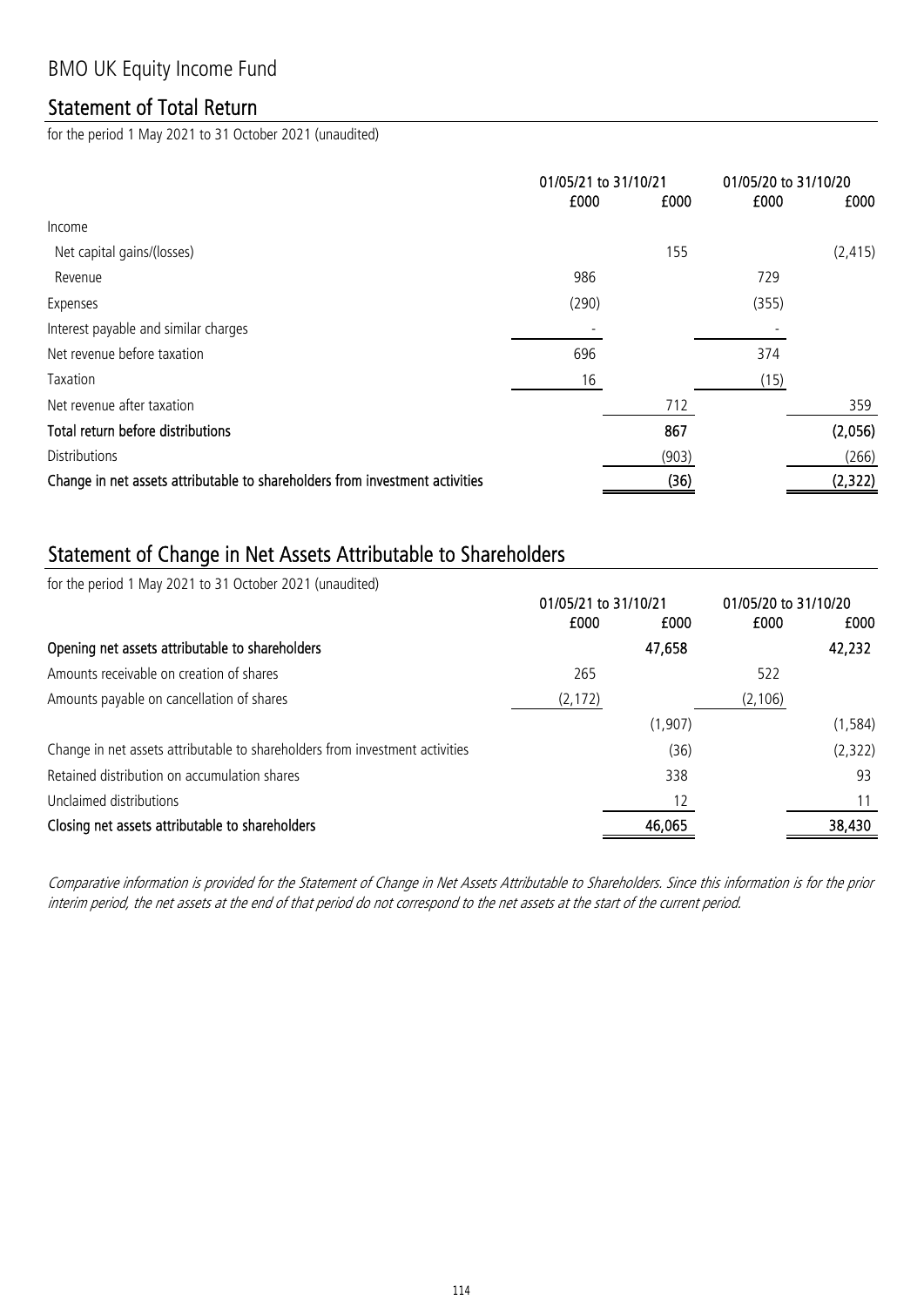# BMO UK Equity Income Fund

## Balance Sheet

|                                         | 31/10/21<br>£000 | 30/04/21<br>£000 |
|-----------------------------------------|------------------|------------------|
| Assets                                  |                  |                  |
| Investments                             | 46,529           | 47,705           |
| Current assets                          |                  |                  |
| Debtors                                 | 79               | 380              |
| Cash and bank balances                  | 184              | 259              |
| <b>Total assets</b>                     | 46,792           | 48,344           |
| <b>Liabilities</b>                      |                  |                  |
| Creditors                               |                  |                  |
| Distribution payable                    | (544)            | (601)            |
| Other creditors                         | (183)            | (85)             |
| <b>Total liabilities</b>                | (727)            | (686)            |
| Net assets attributable to shareholders | 46,065           | 47,658           |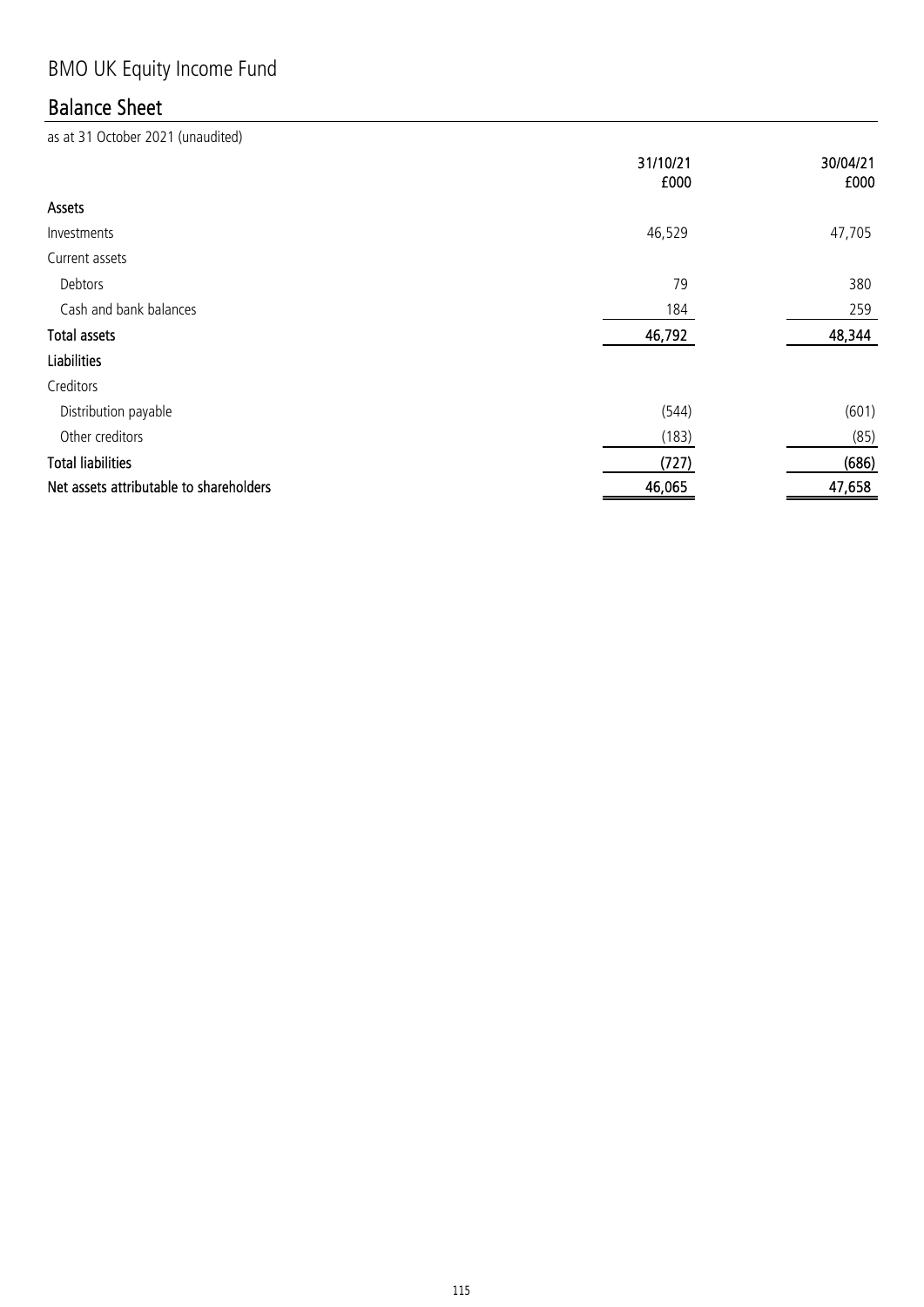for the period 1 May 2021 to 31 October 2021 (unaudited)

#### Fund Objective

The Fund aims to achieve long-term capital growth.

The Fund invests primarily in medium sized UK companies. Medium sized companies are defined for the Fund as companies which, at the time of initial purchase, have a market capitalisation in the lower half of the FTSE 100 or equivalent to companies listed in the FTSE Mid 250 ex-IT index. UK companies are those from any economic sector that may be listed, quoted or traded in the UK or elsewhere but which are incorporated, domiciled or conduct a significant portion of their business in the UK.

From time to time at the investment manager's discretion, the Fund may also invest in other UK companies or obtain an indirect exposure to UK companies by investing in other collective investment schemes (which may include schemes managed by BMO Global Asset Management).

To the extent that the Fund is not fully invested in equities or collective investment schemes, the Fund may also invest in other transferable securities, money market instruments, warrants, cash and near cash.

The Fund may use derivatives for investment purposes as well as for efficient portfolio management.

#### Synthetic Risk and Reward Indicator

The Synthetic Risk and Reward Indicator ("SRRI"), is calculated in accordance with the Key Investor Information Regulations and is disclosed in a fund's KIIDs (Key Investor Information Documents). It is calculated from the last five years' performance data and shows the historic volatility of the Fund and is updated periodically. The SRRI is reported against standard bands ranging from 1 (lower risk/reward) to 7 (higher risk/reward). This classification is intended as a general indication of the overall level of risk of a fund in order to facilitate comparisons between funds.

The most recent value of the SRRI for the Fund was 6, published on 8 November 2021. From the most recent review it has been determined that this is still appropriate.

A fuller explanation of the SRRI and the risk and reward profile of the Fund is contained in the Fund's KIIDs.

| Fund manager | David Moss       |
|--------------|------------------|
| Fund size    | £21.6 million    |
| Launch date  | 31 December 2005 |

#### Manager's Review

The UK equity market rose over the six-month period. The UK economy grew by 5.5% in the second quarter, rebounding strongly from the first quarter's 1.4% contraction, boosted by a sharp recovery in consumer spending as the UK loosened coronavirus restrictions. While the UK's vaccination campaign made swift progress, the emergence of the Delta Covid-19 variant and a renewed rise in case levels prompted the government to push back the final phase of reopening to July. Business survey data suggested the pace of the UK's ongoing economic expansion slowed as the period progressed. However, monthly UK manufacturing and services survey data pointed to an acceleration in UK economic growth in October. Purchasing Managers' Index figures for October suggested the services sector experienced its strongest uptick since July as new business volumes increased. UK job vacancies hit a record high in the three months to August as the domestic labour market tightened. Inflation rose to 3.1% in September versus 1.5% in April. The Bank of England's chief economist warned UK headline inflation would likely rise to around 5% by early 2022 against higher energy prices and supply constraints.

The most significant changes to the portfolio included the purchase of Berkeley Group as the "quality" selection in the UK housebuilding space, playing the structural undersupply themes, but with a long-term track record of disciplined value creation. This was funded by the disposal of Ibstock and Cairn Homes. We introduced Auto Trader and Hargreaves Lansdown, both dominant market leaders in their respective industries with significant long-term opportunities and asset/capital light and high margin business models supporting excellent cash generation. We also added holdings of Intertek and Rotork, both quality names with secular tailwinds, capital light / high margin businesses that generate attractive rates of return, underpinning excellent cash generation. These were funded by disposals of smaller, lower conviction holdings, including Elementis and Mondi.

Whilst we are constructive on the prospects for the UK generally, the narrative is changing near term. Global economic growth is slowing, supplychain bottlenecks coupled with robust consumer demand are driving inflation expectations higher, government policy is becoming less accommodative, and we face the uncertainty of another autumn/winter with Covid-19. Despite corporates printing strong second-quarter results, typically meeting or exceeding expectations and maintaining or upgrading guidance, market expectations indicate that there is some risk to the downside. Nonetheless, growth expectations are encouraging into 2022 and beyond, business confidence is high despite the threat of inflation, and consumer confidence remains above pre-coronavirus levels with household balance sheets in excellent shape. We are steadfast in our approach, investing in established businesses with demonstrable track records of value creation irrespective of the prevailing economic conditions.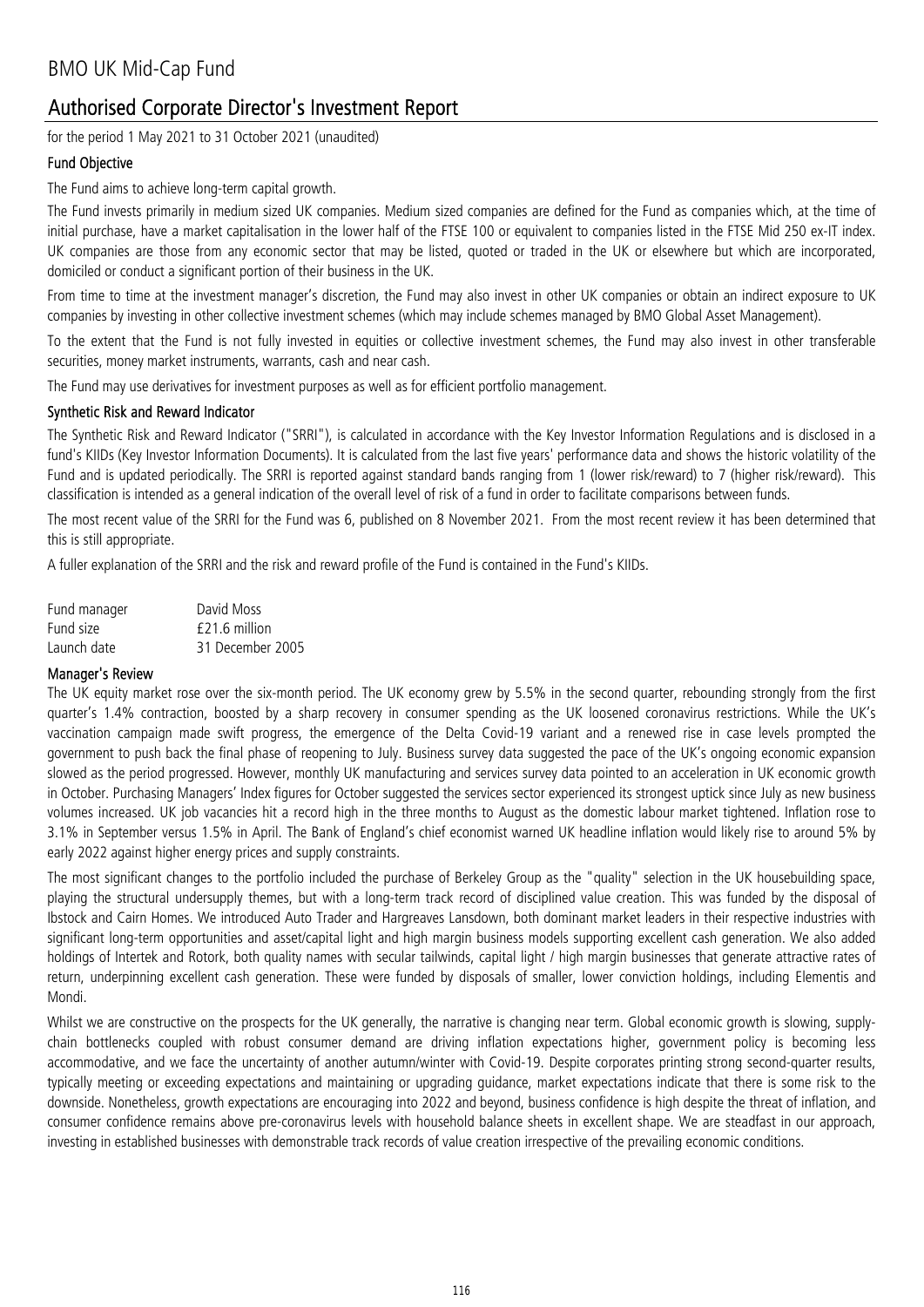for the period 1 May 2021 to 31 October 2021 (unaudited)

#### Performance Summary

The BMO UK Mid-Cap Fund returned 0.2% over the six-month period whilst the benchmark, FTSE Mid-250 (ex-IT), returned 3.9%. All figures are net of fees, in sterling terms and on a total return basis.

The Fund underperformed during the period. Detractors included Lancashire Holdings, whose catastrophe insurance risks rose, even as it lost ground due to its lack of sensitivity to the economic recovery. National Express Group gave back some strong earlier gains, as it remains sensitive to COVID news flow. Moneysupermarket.com was hit by the crisis in the energy supplier market, with energy switching representing about 20% of revenues. This was also a hit from not holding WM Morrison Supermarkets, which was bid-for. But this was more than offset by the bid for John Laing Group at a 30% premium by Private Equity and the proposed bid to take Daily Mail private. We also saw contributions from Bunzl and Beazley on the back of strong results.

## BMO Fund Management Limited

2 December 2021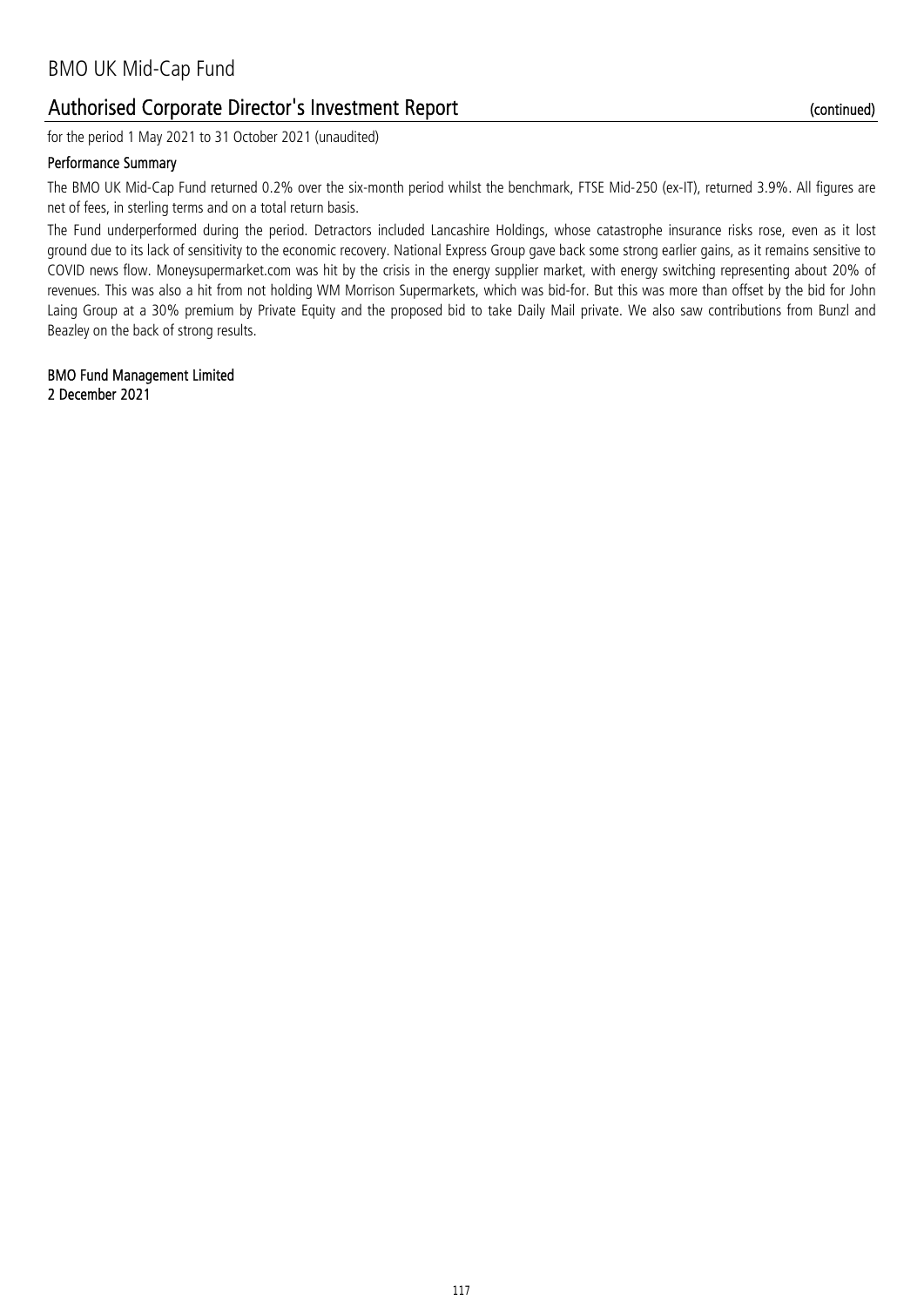|                                                                                                       | Holdings                               | Market<br>Value<br>£000        | Total<br><b>Net Assets</b><br>% |
|-------------------------------------------------------------------------------------------------------|----------------------------------------|--------------------------------|---------------------------------|
| BASIC MATERIALS (2.12%*)                                                                              |                                        |                                |                                 |
| CONSUMER DISCRETIONARY (21.25%*)                                                                      |                                        | 3,915                          | 18.16                           |
| <b>Household Goods and Home Construction</b><br>Berkeley<br>Vistry                                    | 18,312<br>89,813                       | 798<br>1,096                   | 3.70<br>5.09                    |
| Media<br>Informa                                                                                      | 89,303                                 | 464                            | 2.15                            |
| <b>Travel and Leisure</b><br>National Express<br>Wizz Air                                             | 389,073<br>14,454                      | 889<br>668                     | 4.12<br>3.10                    |
| CONSUMER STAPLES (7.53%*)                                                                             |                                        | 1,836                          | 8.52                            |
| <b>Beverages</b><br>C&C                                                                               | 371,190                                | 962                            | 4.46                            |
| <b>Food Producers</b><br>Cranswick                                                                    | 25,256                                 | 874                            | 4.06                            |
| ENERGY (2.66%*)                                                                                       |                                        | 686                            | 3.18                            |
| Oil, Gas and Coal<br>Cairn Energy                                                                     | 376,717                                | 686                            | 3.18                            |
| <b>FINANCIALS (26.07%*)</b>                                                                           |                                        | 5,285                          | 24.52                           |
| <b>Banks</b><br>Close Brothers                                                                        | 73,762                                 | 1,062                          | 4.93                            |
| <b>Investment Banking and Brokerage Services</b><br><b>Brewin Dolphin</b><br>Hargreaves Lansdown      | 275,577<br>48,862                      | 1,038<br>751                   | 4.82<br>3.48                    |
| Life Insurance<br>Phoenix                                                                             | 71,566                                 | 470                            | 2.18                            |
| Non-Life Insurance<br>Beazley<br>Lancashire                                                           | 289,245<br>165,176                     | 1,128<br>836                   | 5.23<br>3.88                    |
| INDUSTRIALS (36.86%*)                                                                                 |                                        | 8,217                          | 38.12                           |
| <b>Electronic &amp; Electrical Equipment</b><br>Rotork                                                | 243,494                                | 862                            | 4.00                            |
| <b>General Industrials</b><br>Bunzl<br>Melrose Industries<br>Smurfit Kappa                            | 40,117<br>360,861<br>24,333            | 1,084<br>569<br>933            | 5.03<br>2.64<br>4.33            |
| <b>Industrial Engineering</b><br>Weir                                                                 | 44,651                                 | 775                            | 3.60                            |
| <b>Industrial Support Services</b><br>DCC<br>Euromoney Institutional Investor<br>Inchcape<br>Intertek | 17,417<br>115,488<br>127,239<br>13,711 | 1,063<br>1,210<br>1,050<br>671 | 4.93<br>5.61<br>4.87<br>3.11    |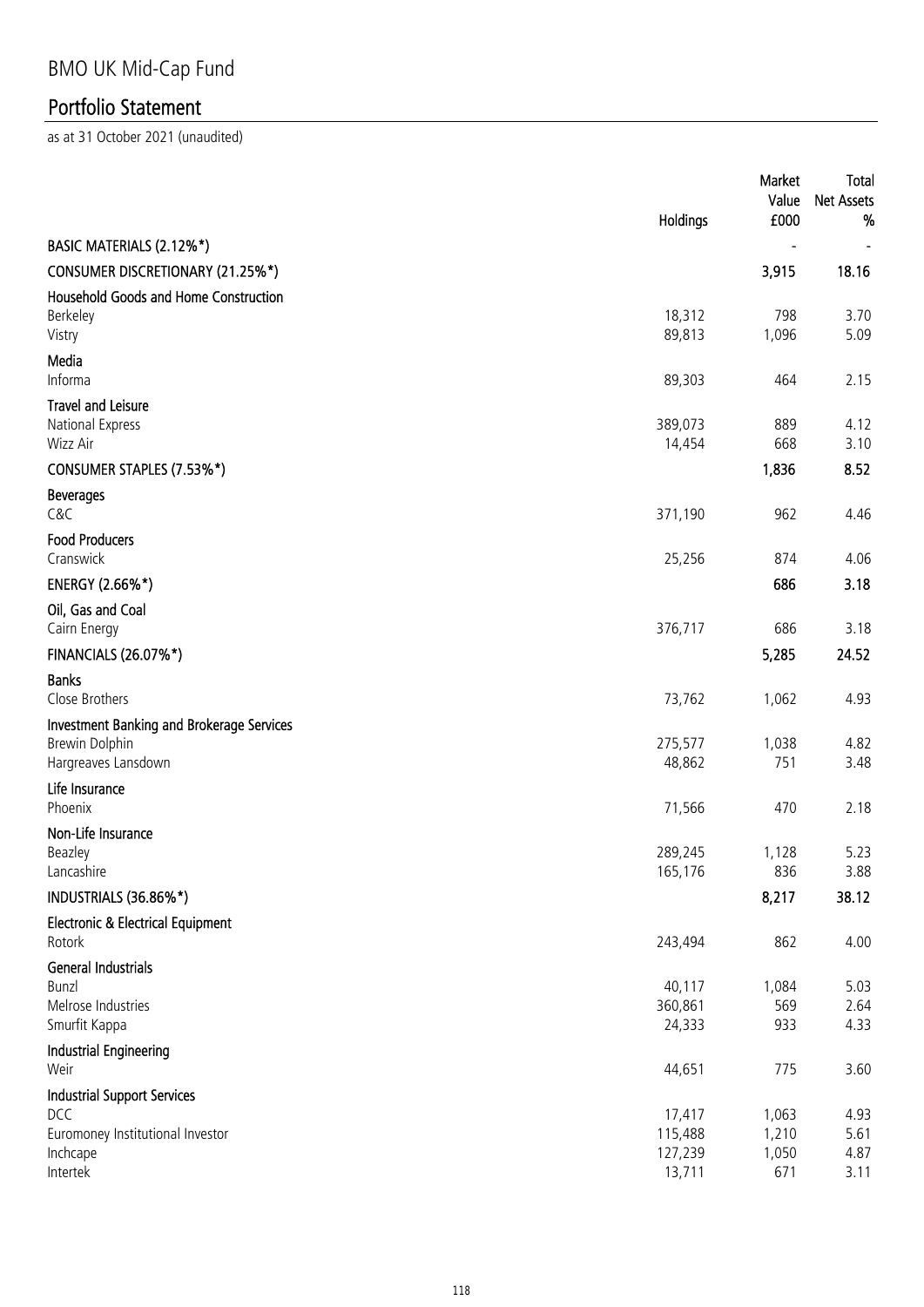as at 31 October 2021 (unaudited)

|                                                                       | Holdings           | Market<br>Value<br>£000 | Total<br><b>Net Assets</b><br>% |
|-----------------------------------------------------------------------|--------------------|-------------------------|---------------------------------|
| TECHNOLOGY (2.88%*)                                                   |                    | 1,362                   | 6.32                            |
| Software and Computer Services<br>Auto Trader<br>Moneysupermarket.com | 117,853<br>306,127 | 713<br>649              | 3.31<br>3.01                    |
| Portfolio of investments                                              |                    | 21,301                  | 98.82                           |
| Net other assets                                                      |                    | 254                     | 1.18                            |
| Total net assets                                                      |                    | 21,555                  | 100.00                          |
|                                                                       |                    |                         |                                 |

All investments held are listed, unless otherwise stated.

\* Comparative figures shown in brackets relate to 30 April 2021.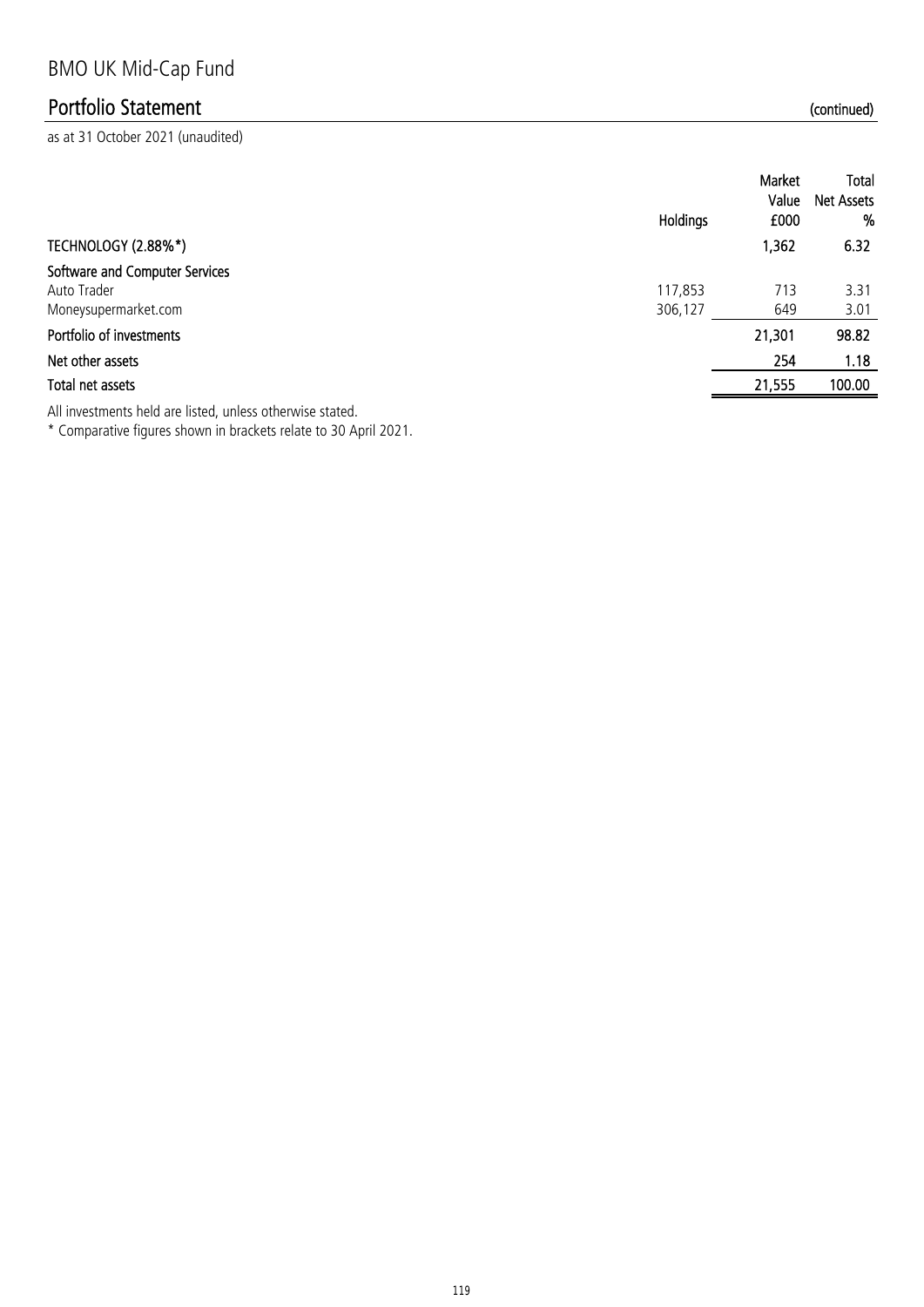# Material Portfolio Changes

for the period 1 May 2021 to 31 October 2021 (unaudited)

| Cost                        |                                           | <b>Proceeds</b> |
|-----------------------------|-------------------------------------------|-----------------|
| £000<br>Major purchases     | Major sales                               | £000            |
| Berkeley<br>987             | John Laing                                | 1,592           |
| 907<br>Rotork               | <b>Ibstock</b>                            | 1,102           |
| 815<br>Intertek             | Cairn Homes                               | 878             |
| 804<br>Hargreaves Lansdown  | Daily Mail & General Trust 'A' Non-Voting | 871             |
| 804<br>Auto Trader          | Mondi                                     | 784             |
| 219<br>Lancashire           | Inchcape                                  | 678             |
| 166<br>C&C                  | Elementis                                 | 605             |
| 163<br>Moneysupermarket.com | Brewin Dolphin                            | 572             |
| 143<br>Beazley              | <b>Phoenix</b>                            | 538             |
| 97<br>Bunzl                 | Smurfit Kappa                             | 528             |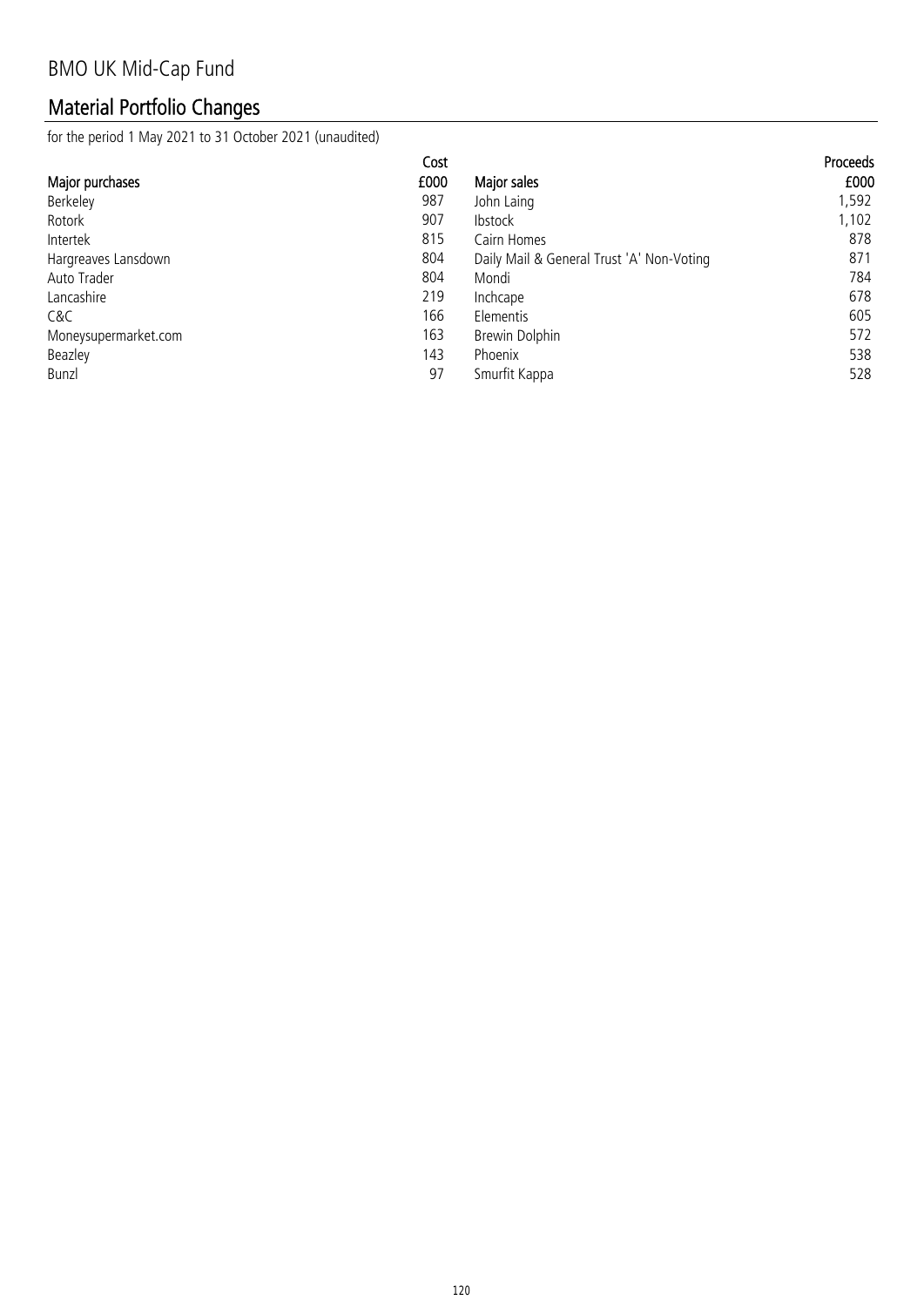# BMO UK Mid-Cap Fund

# Comparative Tables

|                                                        | 31/10/21   | 30/04/21   | 30/04/20   |
|--------------------------------------------------------|------------|------------|------------|
| Share Class 1 - Accumulation                           |            |            |            |
| Closing net asset value (£'000)                        | 525        | 557        | 834        |
| Closing number of shares                               | 300,256    | 314,267    | 645,584    |
| Closing net asset value per share (p)                  | 174.89     | 177.15     | 129.19     |
| Operating charges                                      | 2.40%      | 2.31%      | 1.97%      |
|                                                        | 31/10/21   | 30/04/21   | 30/04/20   |
| Share Class 2 - Accumulation                           |            |            |            |
| Closing net asset value (£'000)                        | 435        | 465        | 194        |
| Closing number of shares                               | 235,056    | 248,088    | 141,601    |
| Closing net asset value per share (p)                  | 185.22     | 187.27     | 136.68     |
| Operating charges                                      | 2.04%      | 2.27%      | 2.43%      |
|                                                        | 31/10/21   | 30/04/21   | 30/04/20   |
| Share Class 3 - Accumulation                           |            |            |            |
| Closing net asset value (£'000)                        | 2,560      | 7,760      | 8,901      |
| Closing number of shares                               | 4,707,766  | 14,224,829 | 22,783,483 |
| Closing net asset value per share (p)                  | 54.37      | 54.56      | 39.07      |
| Operating charges                                      | 0.52%      | 0.52%      | 0.50%      |
|                                                        | 31/10/21   | 30/04/21   | 30/04/20   |
| Share Class C - Accumulation                           |            |            |            |
| Closing net asset value (£'000)                        | 18,035     | 19,663     | 18,587     |
| Closing number of shares                               | 14,523,077 | 15,756,167 | 20,737,474 |
| Closing net asset value per share (p)                  | 124.18     | 124.80     | 89.63      |
| Operating charges                                      | 0.81%      | 0.81%      | 0.81%      |
|                                                        |            | 30/04/21   | 30/04/20   |
| Share Class T - Accumulation                           |            |            |            |
| Closing net asset value (£'000)                        |            |            | 3,624      |
| Closing number of shares                               |            |            | 83,976     |
| Closing net asset value per share (p)                  |            |            | 4,315.64   |
| Operating charges                                      |            | 0.47%      | 0.48%      |
| Share Class T Accumulation was closed on 15 July 2020. |            |            |            |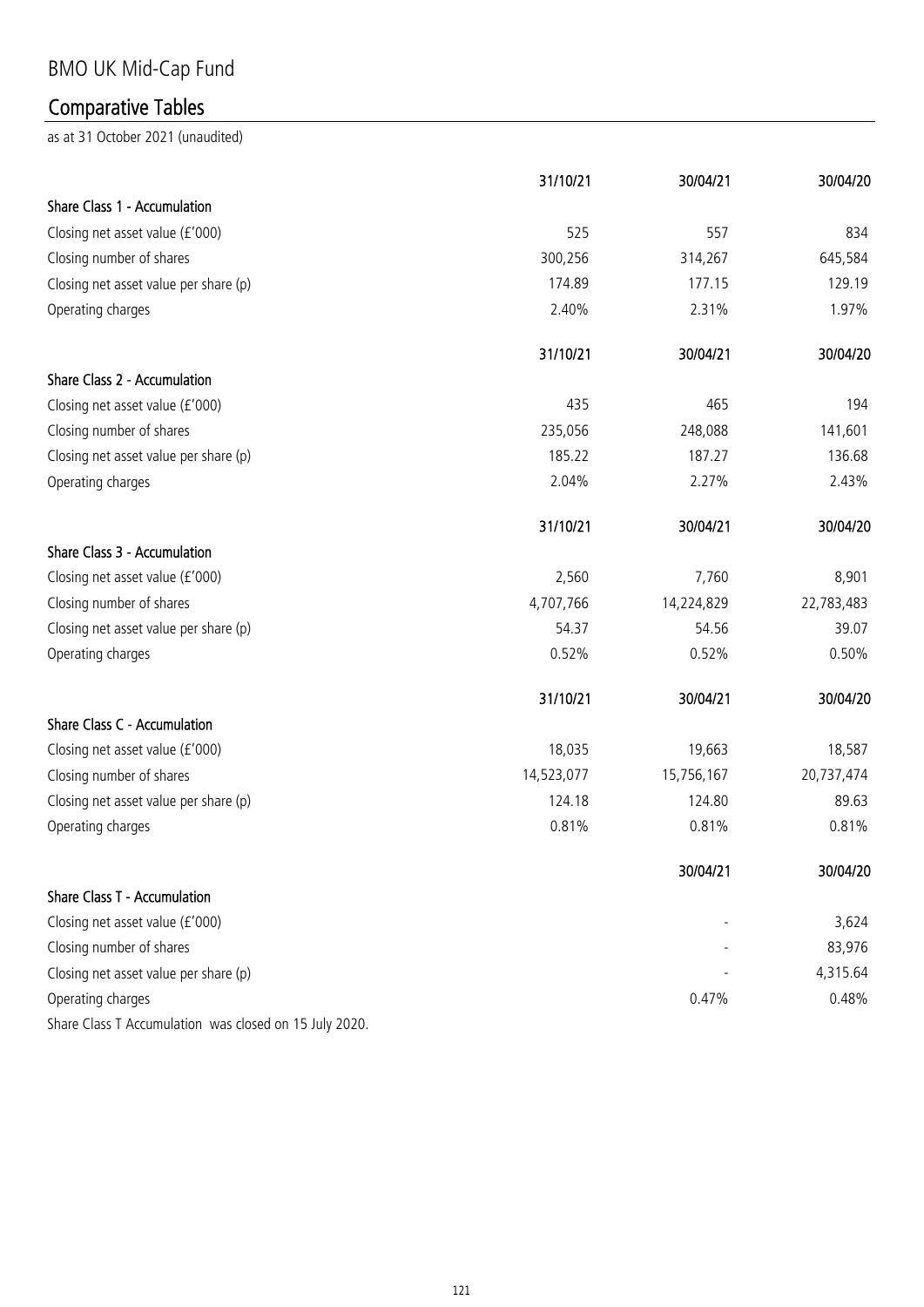### Statement of Total Return

for the period 1 May 2021 to 31 October 2021 (unaudited)

|                                                                              | 01/05/21 to 31/10/21 |       | 01/05/20 to 31/10/20 |      |
|------------------------------------------------------------------------------|----------------------|-------|----------------------|------|
|                                                                              | £000                 | £000  | £000                 | £000 |
| Income                                                                       |                      |       |                      |      |
| Net capital (losses)/gains                                                   |                      | (182) |                      | 104  |
| Revenue                                                                      | 287                  |       | 193                  |      |
| Expenses                                                                     | (102)                |       | (112)                |      |
| Interest payable and similar charges                                         |                      |       |                      |      |
| Net revenue before taxation                                                  | 185                  |       | 81                   |      |
| Taxation                                                                     |                      |       |                      |      |
| Net revenue after taxation                                                   |                      | 185   |                      | 81   |
| Total return before equalisation                                             |                      | 3     |                      | 185  |
| Equalisation                                                                 |                      | (30)  |                      | (3)  |
| Change in net assets attributable to shareholders from investment activities |                      | (27)  |                      | 182  |
|                                                                              |                      |       |                      |      |

### Statement of Change in Net Assets Attributable to Shareholders

for the period 1 May 2021 to 31 October 2021 (unaudited)

|                                                                              | 01/05/21 to 31/10/21 |          | 01/05/20 to 31/10/20 |          |
|------------------------------------------------------------------------------|----------------------|----------|----------------------|----------|
|                                                                              | £000                 | £000     | £000                 | £000     |
| Opening net assets attributable to shareholders                              |                      | 28,445   |                      | 32,140   |
| Amounts receivable on creation of shares                                     | 414                  |          | 1,384                |          |
| Amounts payable on cancellation of shares                                    | (7, 277)             |          | (7, 788)             |          |
|                                                                              |                      | (6, 863) |                      | (6, 404) |
| Dilution adjustment                                                          |                      |          |                      | 6        |
| Change in net assets attributable to shareholders from investment activities |                      | (27)     |                      | 182      |
| Closing net assets attributable to shareholders                              |                      | 21,555   |                      | 25,924   |

Comparative information is provided for the Statement of Change in Net Assets Attributable to Shareholders. Since this information is for the prior interim period, the net assets at the end of that period do not correspond to the net assets at the start of the current period.